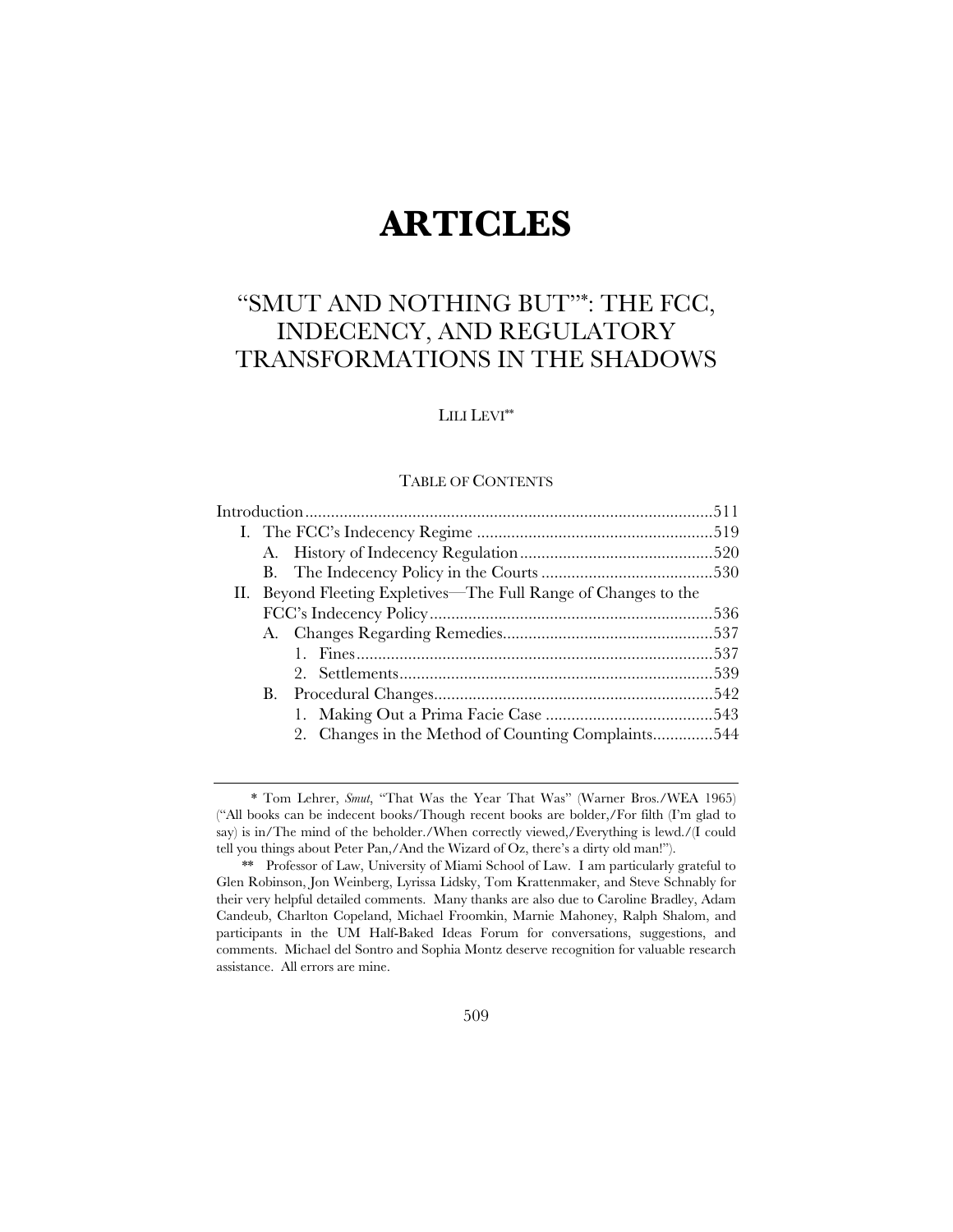510 *ADMINISTRATIVE LAW REVIEW* [65:3

|    | C.                                                  |                                                                                                               |  |
|----|-----------------------------------------------------|---------------------------------------------------------------------------------------------------------------|--|
|    |                                                     | 1.                                                                                                            |  |
|    |                                                     | A Changed Approach to News and Merit in<br>2.                                                                 |  |
|    |                                                     |                                                                                                               |  |
|    |                                                     | The Development of "Negligent" Indecency 551<br>3.                                                            |  |
|    |                                                     | 4.                                                                                                            |  |
|    |                                                     | Operation of the Patent Offensiveness Standards 555<br>5.                                                     |  |
|    |                                                     | a.                                                                                                            |  |
|    |                                                     | Determining Sexual or Excretory Character 557<br>b.                                                           |  |
|    |                                                     | Nonconformance with Accepted Standards of<br>$\mathbf{c}$ .                                                   |  |
|    |                                                     |                                                                                                               |  |
|    |                                                     | III. Underlying Shifts in the FCC's Regulatory Justifications559                                              |  |
|    | A.                                                  | Reframing the FCC's Articulated Reasons for Indecency                                                         |  |
|    |                                                     |                                                                                                               |  |
|    |                                                     | 1. A New Take on Assisting Parents—Moral Zoning to                                                            |  |
|    |                                                     |                                                                                                               |  |
|    |                                                     | From Individual to Social Harm—Reframing the<br>2.                                                            |  |
|    |                                                     | Independent Governmental Interest in the Well-being                                                           |  |
|    |                                                     |                                                                                                               |  |
|    |                                                     | 3.                                                                                                            |  |
|    | В.                                                  | The Risks of the FCC's Reframed Regulatory Justifications568                                                  |  |
|    |                                                     | 1.                                                                                                            |  |
|    |                                                     | The Perils of Regulating to Prevent Social Harm 570<br>2.<br>3.<br>The Dangers of a Turn to Proto-Contractual |  |
|    |                                                     |                                                                                                               |  |
|    |                                                     | IV. Why the FCC's Current Indecency Regime Is Bad Policy583                                                   |  |
|    | Unintended Consequences: The Threats to Local<br>А. |                                                                                                               |  |
|    |                                                     |                                                                                                               |  |
|    | В.                                                  | The Problems with Indecency Regulation Through a                                                              |  |
|    |                                                     |                                                                                                               |  |
|    | C.                                                  | The Availability of Less Restrictive Technological                                                            |  |
|    |                                                     |                                                                                                               |  |
|    | D.                                                  |                                                                                                               |  |
| V. |                                                     | Exploring the Second Best: Recommendations for Regulatory                                                     |  |
|    |                                                     |                                                                                                               |  |
|    | A.                                                  | Chill Minimization via Proportionality in Forfeitures597                                                      |  |
|    | Β.                                                  | Institutional Adjustments—Improving the FCC's Processes598                                                    |  |
|    |                                                     | Improving the Process for Handling Indecency<br>1.                                                            |  |
|    |                                                     |                                                                                                               |  |
|    |                                                     | Promoting Transparency, Consistency, and<br>a.                                                                |  |
|    |                                                     | Accountability in Indecency Review598                                                                         |  |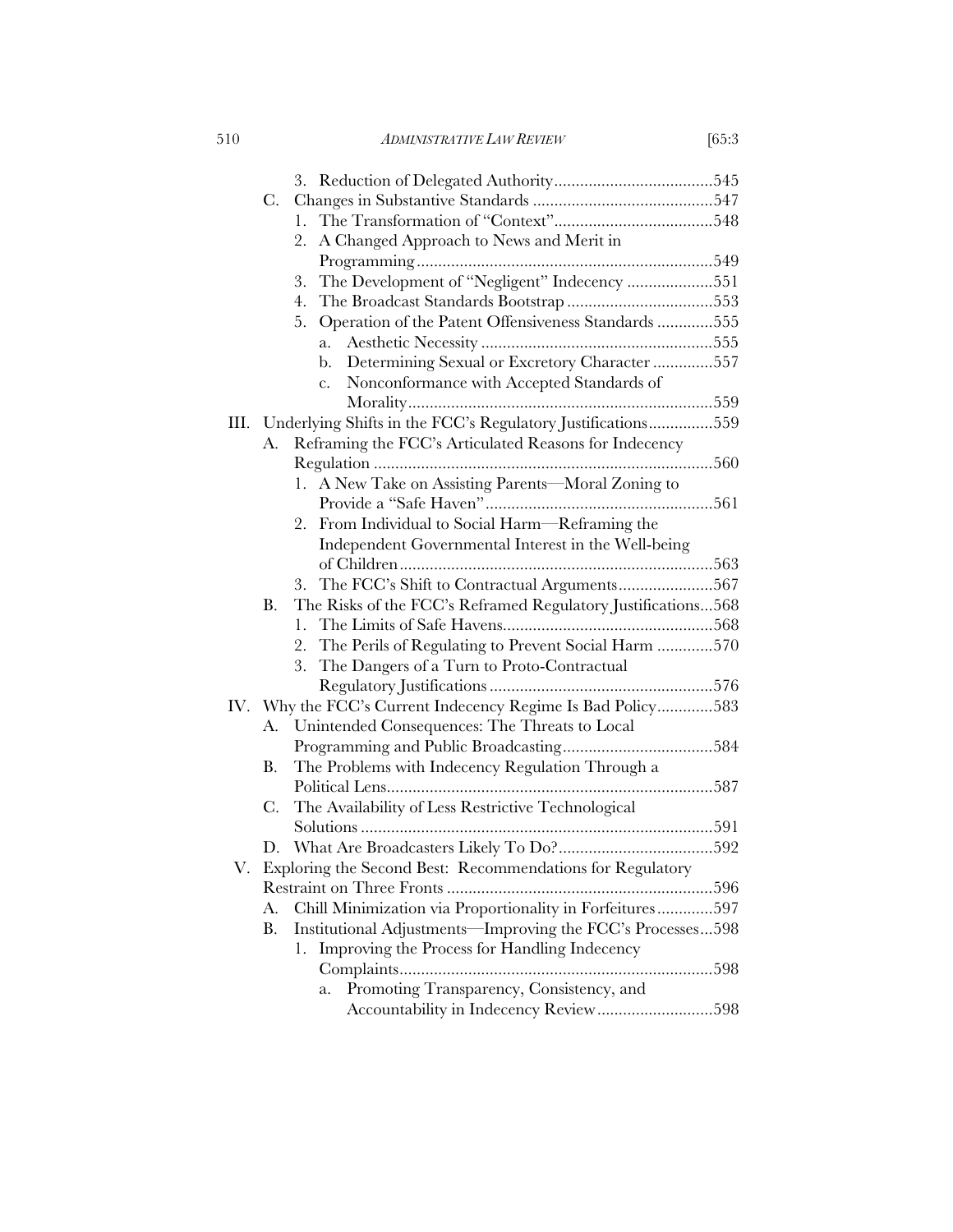| 20131<br>"SMUT AND NOTHING BUT" |  |
|---------------------------------|--|
|---------------------------------|--|

| $C_{\alpha}$ |                                                  |  |
|--------------|--------------------------------------------------|--|
|              |                                                  |  |
| a.           | Adopting a Presumption of No Liability in Close  |  |
|              |                                                  |  |
|              | b. Reversing the "Negligent" Indecency Approach  |  |
|              | and the Broadcaster Standards Bootstrap602       |  |
|              | c. Dismissing Complaints Not Submitted by Actual |  |
|              |                                                  |  |
|              |                                                  |  |
| e.           | Adopting a News Exemption (or Reversing the      |  |
|              |                                                  |  |
| f.           |                                                  |  |
| g.           | Considering Economic Hardship and Whether the    |  |
|              |                                                  |  |
|              |                                                  |  |
|              |                                                  |  |

#### **INTRODUCTION**

For almost a century, American broadcasting has received a lesser degree of constitutional protection than the print medium. It has been subject to Federal Communications Commission (FCC or the Commission) regulation under an expansive public interest standard.1 Technological change, including the growth of cable and the Internet, has increasingly intensified competitive pressures on broadcasting. To some, it has also heightened the irrationality of broadcast exceptionalism.<sup>2</sup> When the FCC's enhanced indecency prohibitions swept up U2 frontman Bono's fleeting expletive during a live broadcast of a music awards show,<sup>3</sup> broadcasters finally thought they had found a vehicle to force revolutionary changes to the second-class status of broadcast media.4

 <sup>1.</sup> Communications Act of 1934, Pub. L. No. 73-416, § 312(b), 48 Stat. 1064, 1087 (codified as amended at 47 U.S.C. §§ 151–613 (2000)).

 <sup>2.</sup> For a recent argument that technological change has completely undermined justifications for lesser First Amendment protection for broadcasting, *see generally* Thomas W. Hazlett, Sarah Oh & Drew Clark*, The Overly Active Corpse of* Red Lion, 9 NW. J. TECH. & INTELL. PROP. 51 (2010).

 <sup>3.</sup> Memorandum Opinion and Order, *In re* Complaints Against Various Broadcast Licensees Regarding Their Airing of the "Golden Globe Awards" Program, 19 FCC Rcd. 1, 4975–76 (2004).

 <sup>4.</sup> *See, e.g.*, John Eggerton, *Tech Policy Groups Call on Supreme Court to Overturn* Pacifica *Decision*, BROAD. & CABLE (Nov. 14, 2011, 1:35 PM), http://www.broadcastingcable.com/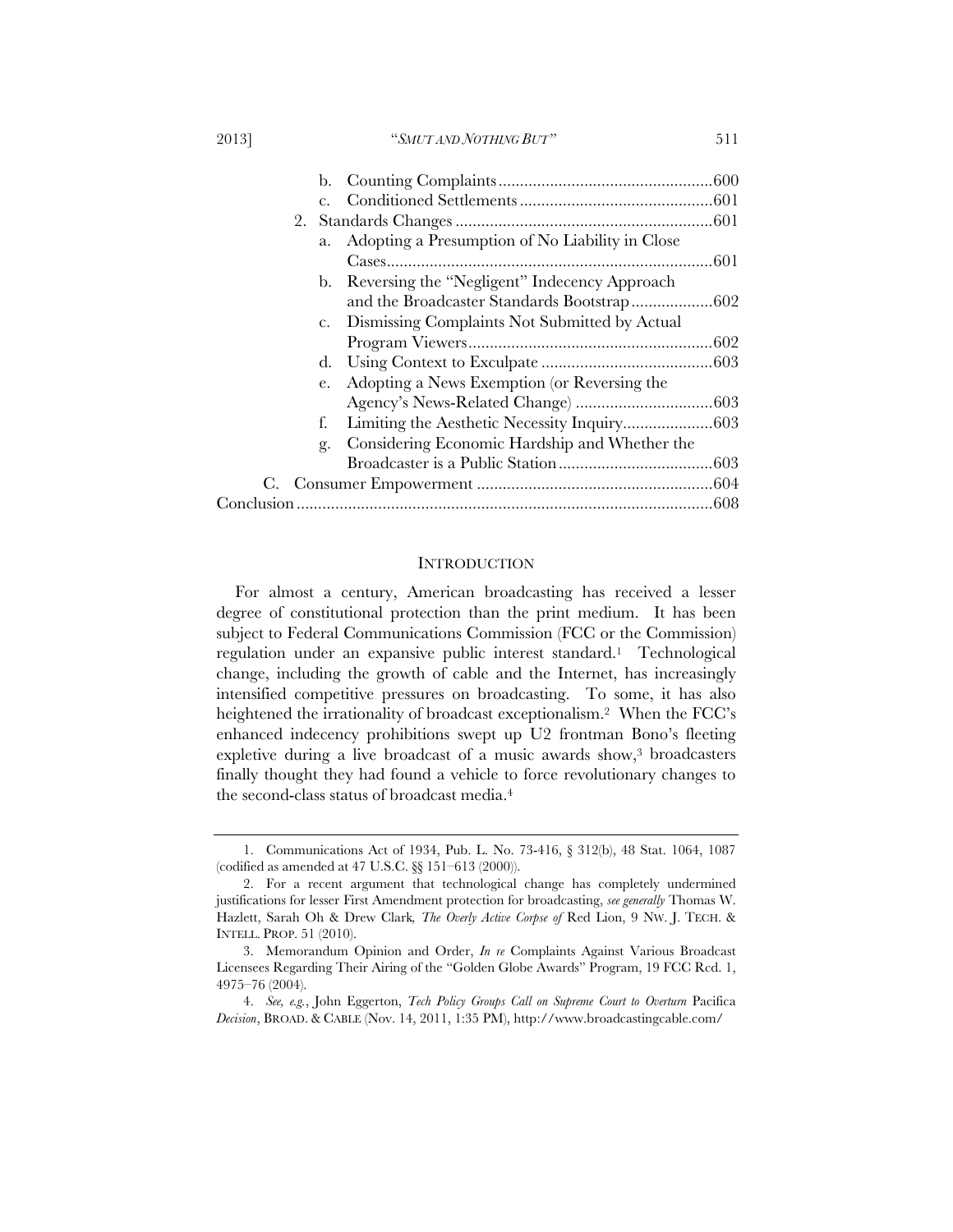However, in the broadcasters' first challenge to the Commission's fleeting expletive policy, the Supreme Court in *FCC v. Fox Television Stations, Inc.* (*Fox I*) rejected a challenge under the Administrative Procedure Act against the Commission's process for changing its indecency policies.5 The broadcasters' second challenge—to the Commission's indecency policy in its entirety (and potentially to the whole edifice of broadcast regulation) in *FCC v. Fox Television Stations, Inc. (Fox II)*6—was no more successful. On June 21, 2012, in a profoundly anti-climactic opinion, the Supreme Court refused to address the First Amendment status of broadcasters and simply absolved the petitioners of liability for indecency on narrow due process grounds of fair notice.7

Nevertheless, the Court's silence speaks volumes. Its reticence to reach the broader regulatory questions percolating in the *Fox* cases implicitly suggests that a majority is not unduly troubled by continuing the exceptional treatment of indecent broadcasting. The *Fox I* and *Fox II* opinions reveal a Court unlikely to overrule its prior broadcast indecency precedent—*FCC v. Pacifica Foundation*8—or to find the Commission's overall indecency regime unconstitutional.

At the same time, the Court in *Fox II* invited the Commission to consider its approach in light of the public interest.9 After a lengthy silence, the FCC recently issued a Public Notice seeking comment "on whether the full Commission should make changes to its current broadcast indecency policies or maintain them as they are."10 The Notice indicated that, in the

article/476688-

Tech\_Policy\_Groups\_Call\_on\_Supreme\_Court\_to\_Overturn\_Pacifica\_Decision.php; *see also* Christopher S. Yoo, *Technologies of Control and the Future of the First Amendment*, 53 WM. & MARY L. REV. 747, 749 (2011) (suggesting that the *Fox II* Court "will finally be in a position to address the underlying First Amendment issues" and offering "a qualified defense of the libertarian vision of free speech associated with classical liberal theory," in support of revising the First Amendment status of broadcasting); *cf.* Brief for Amici Curiae Former FCC Officials in Support of Respondents, Federal Communications Commission (FCC) v. Fox Television Stations, Inc., 132 S. Ct. 2307 (2012) (No. 10-1293), 2011 WL 5544813 [hereinafter Brief for Former FCC Officials].

 <sup>5.</sup> FCC v. Fox Television Stations, Inc. (*Fox I*), 556 U.S. 502 (2009).

 <sup>6.</sup> FCC v. Fox Television Stations, Inc. (*Fox II*), 132 S. Ct. 2307 (2012).

 <sup>7.</sup> *Id.* at 2317–18, 2220.

 <sup>8.</sup> FCC v. Pacifica Found., 438 U.S. 726 (1978).

 <sup>9.</sup> *Fox II*, 132 S. Ct. at 2310 ("[T]his opinion leaves the Commission free to modify its current indecency policy in light of its determination of the public interest and applicable legal requirements[.]").

 <sup>10.</sup> *FCC Reduces Backlog of Broadcast Indecency Complaints by 70% (More than One Million Complaints); Seeks Comment on Adopting Egregious Cases Policy*, Public Notice, DA 13-581, 2013 WL 1324503 (Apr. 1, 2013) [hereinafter *2013 Indecency Notice*]. The *2013 Indecency Notice* was published in the Federal Register on April 19, 2013. 78 Fed. Reg. 23,457, 23,563 (Apr. 19,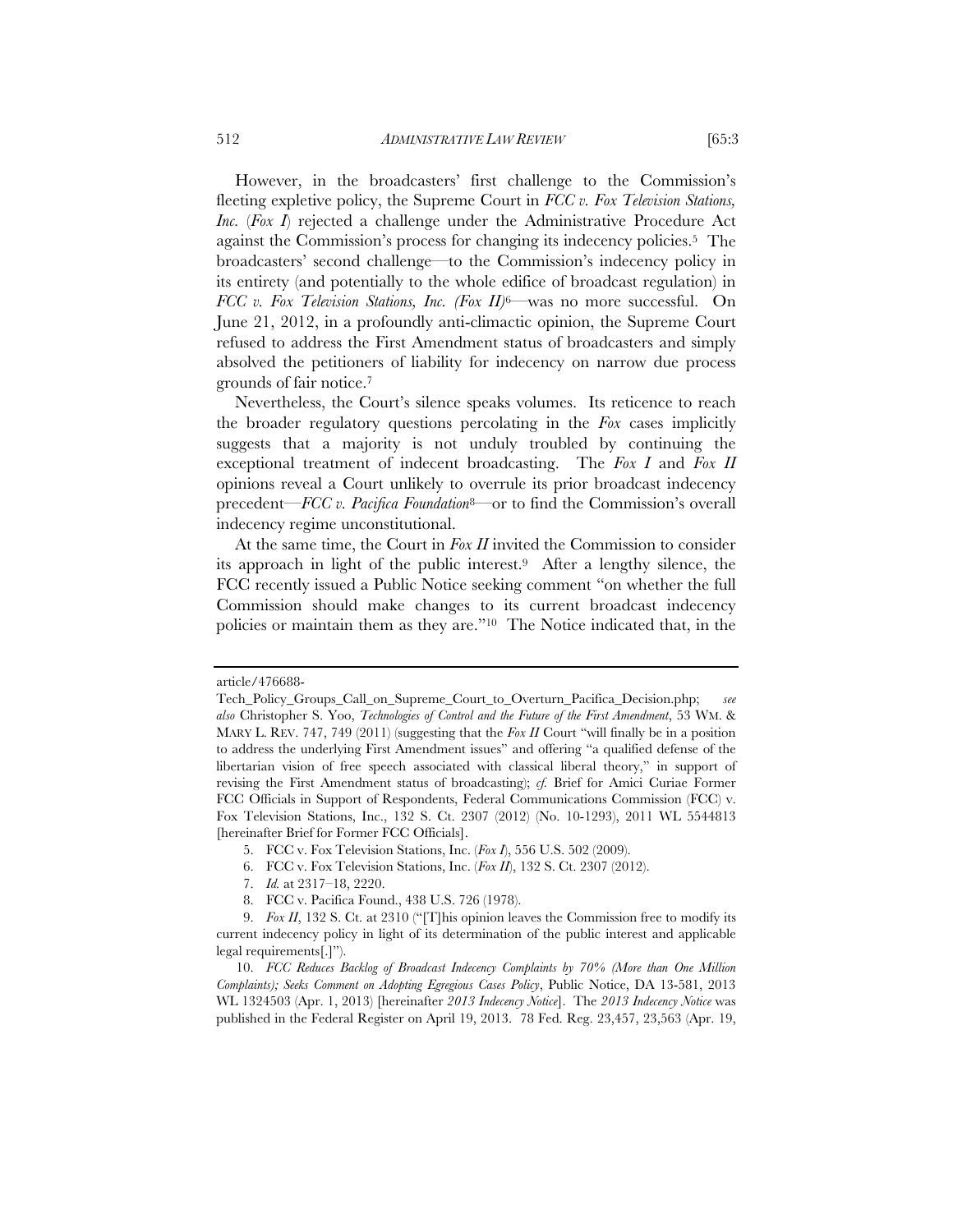interim, the Commission's Enforcement Bureau had focused on "egregious" cases and reduced its backlog of pending indecency complaints by seventy percent.11 While the focus on "egregious" cases hints that indecency enforcement might not have been the former FCC Chairman's top priority,12 the current public comment proceeding officially opens the issue for public discussion. Over 100,000 responsive comments—most urging stringent indecency enforcement—had been filed with the Commission as of June 19, 201313 and close to 100 groups recently sought to put congressional pressure on the FCC to oppose changes weakening

In addition, the Department of Justice dismissed a case against Fox for an episode of the reality show *Married by America* featuring pixelated nudity and sexual situations in scenes of bachelor and bachelorette parties. *See* John Eggerton, *DOJ, FCC Drop Pursuit of Fox 'Married by America' Indecency Fine*, BROAD. & CABLE (Sept. 21, 2012), http://www.broadcastingcable.com/article/489505-DOJ\_FCC\_Drop\_Pursuit\_of\_Fox\_Married\_by\_America \_Indecency\_Fine.php.

 13. *See* FEDERAL COMMUNICATIONS COMMISSION ELECTRONIC COMMENT FILING SYSTEM, http://apps.fcc.gov/ecfs/comment\_search/paginate?sortColumn=dateRcpt&sort Direction= (last visited July 30, 2013); David Alan Coia, *Passions Flare in Public Comments on FCC's Indecency Policy*, NEWSMAX (June 20, 2013), http://www.newsmax.com/US/fccindecency-policy-comments/2013/06/20/id/511020.

<sup>2013).</sup> Thereafter, at the request of the National Association of Broadcasters, the Commission extended the deadline for filing comments in the proceeding. *FCC Extends Pleading Cycle for Indecency Cases Policy*, Public Notice, DA 13-1071, GN Docket No. 13-86 (May 10, 2013), *available at* http://www.fcc.gov/document/fcc-extends-pleading-cycleindecency-cases-policy.

 <sup>11.</sup> *2013 Indecency Notice*, *supra* note 10. The agency originally made an unofficial statement that the Chairman had asked the staff to focus on the most egregious cases. *See*  Doug Halonen, *FCC to Back Away from a Majority of Its Indecency Complaints*, THE WRAP (Sept. 24, 2012, 10:20 AM), http://www.thewrap.com/tv/column-post/fcc-back-away-majorityits-indecency-complaints-57766. The *2013 Indecency Notice* explained that more than a million complaints had been dismissed "principally by closing pending complaints that were beyond the statute of limitations or too stale to pursue, that involved cases outside FCC jurisdiction, that contained insufficient information, or that were foreclosed by settled precedent." *2013 Indecency Notice, supra* note 10.

 <sup>12.</sup> Regarding the place of indecency on former Chairman Julius Genachowski's agenda, see Kenneth Jost, *Indecency on Television*, 22 CQ RESEARCHER 967, 982 (2012) (reporting media lawyers' views that "the indecency issue ranks low on the FCC's list of priorities"); Brendan Sasso, *FCC Shows Little Interest in Policing Indecency on TV*, THE HILL (Feb. 3, 2013, 7:00 AM), http://thehill.com/blogs/hillicon-valley/technology/280679-fcc-showslittle-interest-in-policing-tv-indecency (reporting that some predict Chairman Genachowski "will leave the issue for his successor to handle"). Indeed, after a Boston Red Sox player responded to the Boston Marathon massacre by saying "this is our f—ing city, and nobody is going to dictate our freedom," at a broadcast game, Chairman Genachowski tweeted "David Ortiz spoke from the heart at today's Red Sox game. I stand with Big Papi and the people of Boston - Julius." Elizabeth Titus, *FCC Chairman Julius Genachowski Tweets on David Ortiz F-bomb*, POLITICO (Apr. 20, 2013, 8:36 PM), http://www.politico.com/story/2013/ 04/fcc-julius-genachowski-david-ortiz-twitter-90376.html.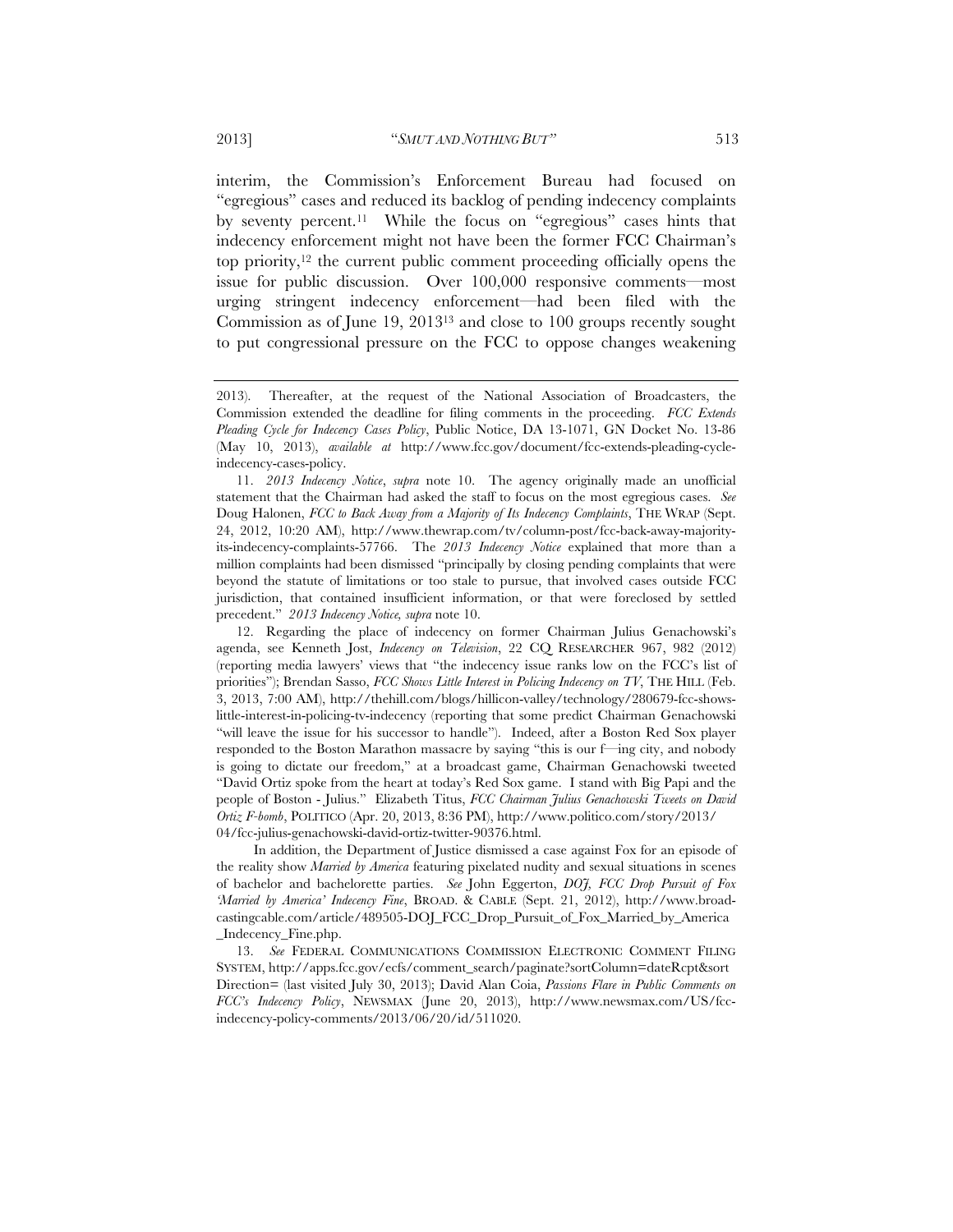indecency enforcement.14 Incidents such as those at Super Bowl XLVII— Baltimore Ravens quarterback Joe Flacco's declaration that his team's victory "is fucking awesome" and his teammate's audible "holy shit" after the game—will doubtless keep the issue on the public and administrative agenda.15 Indecency complaints—many generated by and made into causes celèbres by conservative groups<sup>16—</sup>have been holding up license renewals, some for almost a decade.17 Despite its reduced indecency backlog, the Commission is still facing hundreds of thousands of pending complaints.18

Unfortunately, the *2013 Indecency Notice* explicitly seeks comment only on

 16. *See* Lili Levi, *The FCC's Regulation of Indecency*, FIRST REPORTS, 2008 FIRST AMEND. CTR., 1, 4, 28, 36, 45 [hereinafter Levi, FIRST REPORTS]; Lili Levi, *Chairman Kevin Martin on Indecency: Enhancing Agency Power*, 60 FED. COMM. L.J. 19 (2008), http://www.law.indiana.edu /fclj/pubs/v60/no1/Levi\_Forum\_Final.pdf [hereinafter Levi, *Enhancing Agency Power*]; *see also Broadcast Indecency*, PARENTS TELEVISION COUNCIL (PTC), http://w2.parentstv.org/main/Campaigns/Indecency.aspx (last visited July 30, 2013).

 <sup>14.</sup> John Eggerton, *PTC, Others Push Hill to Pressure FCC on Indecency*, BROAD. & CABLE (May 8, 2013), http://www.broadcastingcable.com/article/493336-PTC\_Others\_Push\_ Hill\_to\_Pressure\_FCC\_on\_Indecency.php (describing letter sent by public interest groups to committee overseeing FCC); John Eggerton, *FCC's Indecency Policy Takes Some Heat*, BROAD. & CABLE (May 1, 2013), http://www.broadcastingcable.com/article/493193-FCC\_s\_Indecency\_Policy\_Takes\_Some\_Heat.php (noting letter to FCC Chairman from House Republicans critical of decision to focus on "egregious" cases).

 <sup>15.</sup> *See, e.g.*, John Eggerton, *Ravens On-Air Swearing Comes During Live Portion of Super Bowl Coverage*, BROAD. & CABLE (Feb. 4, 2013, 1:21 AM), http://www.broadcastingcable.com/ article/491679-Ravens\_On\_Air\_Swearing\_Comes\_During\_Live\_Portion\_of\_Super\_Bowl\_ Coverage.php; Brendan Sasso, *Parents Group Urges FCC to Crack Down on CBS over Super Bowl Profanity*, THE HILL (Feb. 4, 2013, 1:09 PM), http://thehill.com/blogs/hilliconvalley/technology/280871-parents-group-urges-fcc-to-crack-down-on-cbs-over-super-bowlprofanity. Complaints were also raised with the FCC over rapper M.I.A.'s obscene gesture during the halftime show of Super Bowl XLVI in 2012; Amy Schatz & Christopher S. Stewart, *Super Bowl's Big TV Score*, WALL ST. J. (Feb. 7, 2012), http://online.wsj.com/article /SB10001424052970204369404577206571361934132.html.

 <sup>17.</sup> *See, e.g.*, David Oxenford, *As License Renewal Cycle Approaches - Dealing with Last Cycle's Applications Held Up by Indecency Complaints*, BROAD. L. BLOG (Mar. 2, 2011, 6:43 PM), http://www.broadcastlawblog.com/2011/03/articles/indecency/as-license-renewal-cycleapproaches-dealing-with-last-cycles-applications-held-up-by-indecency-complaints/.

 <sup>18.</sup> Former Commissioner McDowell testified before a congressional committee that the agency had reduced its pending backlog of approximately 1.5 million complaints against 9,700 programs, and had remaining 500,000 complaints about 5,500 programs. *Hearing on Oversight of the Fed. Commc'ns Comm'n, Before the Subcomm. on Commc'ns and Tech. of the H. Comm. on Energy and Commerce*,*,* 112th Cong. 7 (2012) (statement of Commissioner Robert M. McDowell, FCC). More recently, the *2013 Indecency Notice*, *supra* note 10, asserted a seventy percent reduction in the Commission's indecency backlog, leaving thirty percent of the complaints in play. The *Notice* also explicitly stated that the Enforcement Bureau was "actively investigating egregious indecency cases and [would] continue to do so." *Id.*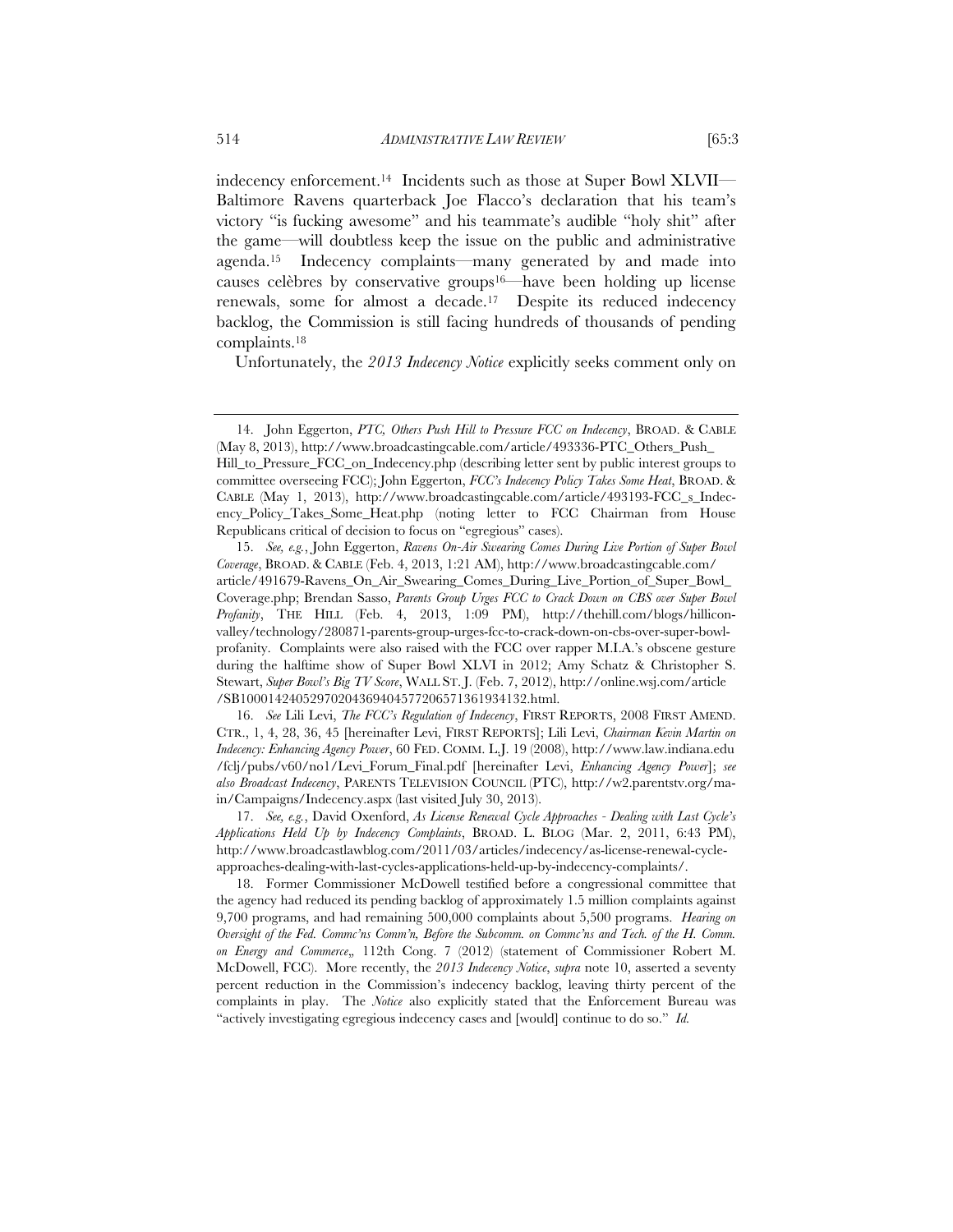the appropriate treatment of fleeting expletives and nudity.19 Both judicial and scholarly attention has focused on the Commission's about-face regarding the acceptability of fleeting expletives.20 The Commission, however, should take this opportunity to assess its *overall* indecency regime.21 The first step in that assessment must be to reveal the fundamental—indeed, revolutionary—ways in which the Commission's approach to the regulation of indecency has changed in the past decade. Indeed, the changes in doctrine, process, context, and regulatory justifications have been far more extensive than were either recognized by the Supreme Court or generally perceived in scholarship.

First, the Commission has significantly extended its regulation of broadcast indecency both substantively and procedurally.22 From procedural changes designed to lessen complainants' burdens, to milliondollar fines, to turning contextual analysis from a shield into a sword, to the development of what amounts to liability for negligent indecency, the agency's indecency regime has extended far beyond the fleeting expletives

 <sup>19.</sup> *2013 Indecency Notice*, *supra* note 10.

 <sup>20.</sup> A Westlaw search on January 17, 2013 revealed over 1,200 articles mentioning "FCC" and "indecency." For a sampling of post-2004 scholarship on indecency, see, for example, CHRISTOPHER M. FAIRMAN, FUCK: WORD TABOO AND PROTECTING OUR FIRST AMENDMENT LIBERTIES (2009); Jerome A. Barron, FCC v. Fox Television Stations *and the FCC's New Fleeting Expletive Policy*, 62 FED. COMM. L.J. 567 (2010); Clay Calvert & Robert D. Richards, *The Parents Television Council Uncensored: An Inside Look at the Watchdog of the Public Airwaves and the War on Indecency with Its President, Tim Winter*, 33 HASTINGS COMM. & ENT. L.J. 293, 312 (2011); Terri R. Day & Danielle Weatherby, *Bleeeeep! The Regulation of Indecency, Isolated Nudity, and Fleeting Expletives in Broadcast Media: An Uncertain Future for* Pacifica v. FCC, 3 CHARLOTTE L. REV. 469 (2012); W. Wat Hopkins, *When Does F\*\*\* Not Mean F\*\*\*?:* FCC v. Fox Television Stations *and a Call for Protecting Emotive Speech*, 64 FED. COMM. L.J. 1 (2011); Robert D. Richards & David J. Weinert, *Punting in the First Amendment's Red Zone: The Supreme Court's "Indecision" on the FCC's Indecency Regulations Leaves Broadcasters Still Searching for Answers*, 76 ALB. L. REV. 631 (2013); Jessica C. Collins, Note, *The Bogeyman of "Harm to Children": Evaluating the Government Interest Behind Broadcast Indecency Regulation*, 85 N.Y.U. L. REV. 1225, 1244 (2010).

 <sup>21.</sup> Statement of Commissioner McDowell, *supra* note 18 ("We owe it to American families and the broadcast licensees involved to carry out our statutory duties by resolving the remaining complaints with all deliberate speed. Going forward, the Commission must ensure that its indecency standards are clear, that broadcasters have the requisite notice and that Americans, especially parents such as myself, are secure in their knowledge of what content is allowed to be broadcast."); *see also* FCC COMMISSIONER AJIT PAI ON THE U.S. SUPREME COURT'S DECISION (FCC V. FOX TELEVISION STATIONS, INC.), *available at* http://www.fcc.gov/document/fcc-commissioner-ajit-pai-us-supreme-courts-decision (last visited July 30, 2013) ("Today's narrow decision by the U.S. Supreme Court does not call into question the Commission's overall indecency enforcement authority or the constitutionality of the Commission's current indecency policy. Rather, it highlights the need for the Commission to make its policy clear.").

 <sup>22.</sup> *See, e.g.*, Levi, FIRST REPORTS, *supra* note 16, at 17–27.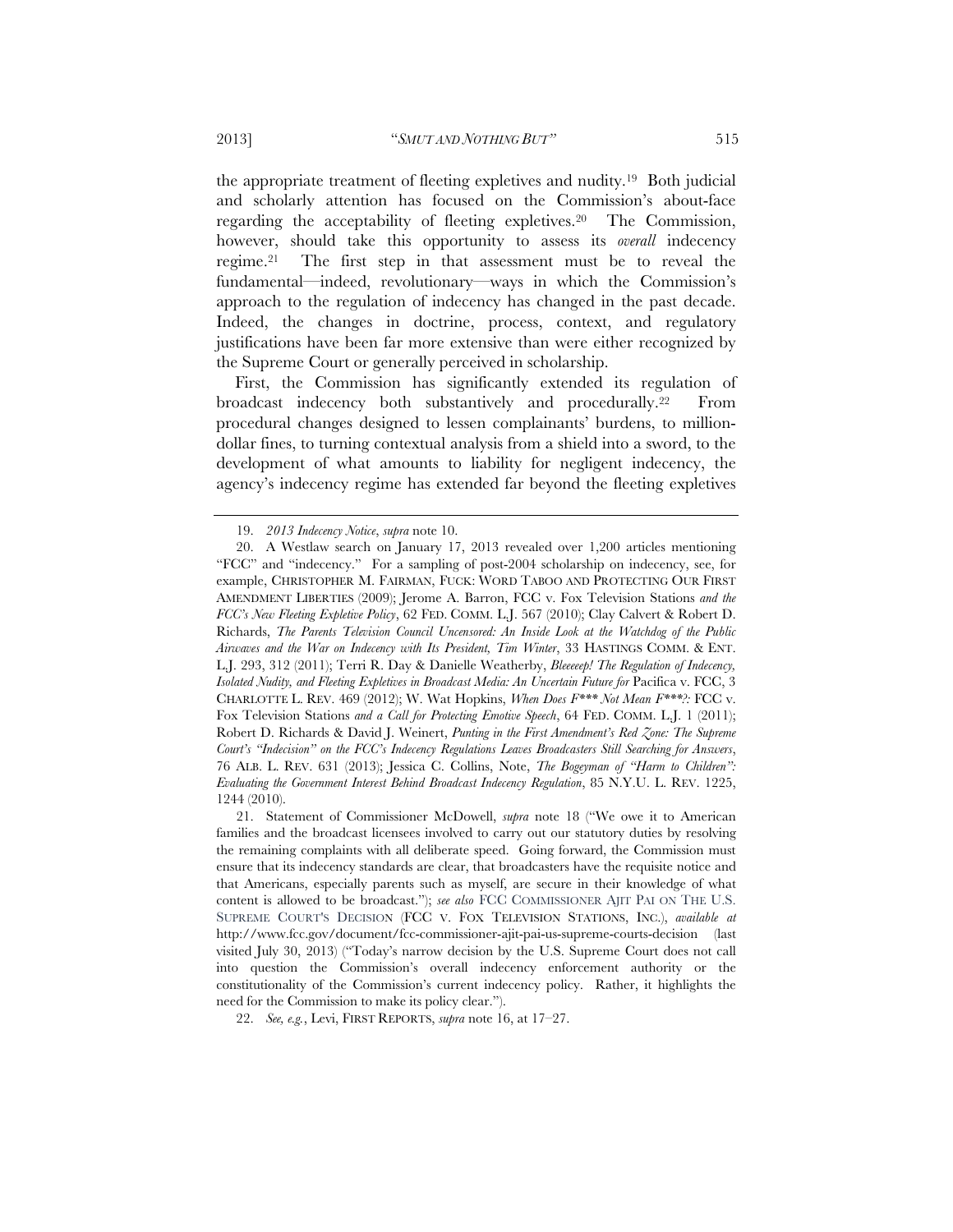Second, a bird's-eye view reveals that the Commission's indecency regime has ripple effects far beyond its official scope. Voluntary commitments by broadcasters to "zero tolerance" indecency regimes, as part of negotiated deals with the Commission, have effectively outsourced the agency's investigative and enforcement roles.23 The Commission's enhanced attention to indecency has doubtlessly lent weight to pressures from interest groups on advertisers, resulting in at least some sponsor-based censorship.24 Moreover, even though the Commission has not asserted jurisdiction to enforce its indecency rules beyond broadcasting, the reality of content distribution in media today, as well as the FCC's own must-carry rules, might well lead to their indirect impact in non-broadcast media. That most of these developments have evaded judicial review is itself notable and troubling.

Third, the FCC's articulated rationales for regulating indecency assisting parents and promoting an independent governmental interest in the protection of children—have also been quietly transformed. The rationale of assisting parents has shifted from temporal channeling designed to eliminate daytime indecency to "moral zoning" designed to provide a safe media space. The protection of children rationale has shifted focus from protecting individual children's psyches to the prevention of broader *social* harm. Most notably, the Commission has used the indecency context as a platform to float a proto-contractual regulatory rationale whose impact could be felt far beyond indecency regulation.

In total, the doctrinal and justificatory changes amount to a *sub rosa* transformation in FCC regulation. This Article argues that, whatever its constitutional status, this transformation is deeply problematic as a matter of policy. The FCC's substantive changes have quietly increased unaccountable administrative discretion to define aesthetic and journalistic necessity. The agency has conscripted broadcasters' own standards to bootstrap liability and adopted a presumptively inculpatory approach to the contextual assessment of indecency. The new regime has sacrificed expressive freedom in the service of a national cultural policy insulated from judicial review. The procedural changes have amplified the impact of pressure by advocacy groups, structurally increased the likelihood of indecency findings, and significantly heightened the chilling effect of indecency regulation. The Commission's penchant for resolution by

 <sup>23.</sup> *Id.* at 32 (citing to Clear Channel "zero tolerance" policy).

 <sup>24.</sup> *See, e.g.*, Press Release, Parents Television Council, PTC Releases Annual Ranking of Best and Worst TV Sponsors (Nov. 19, 2012), http://w2.parentstv.org/Main/News /Detail.aspx?docID=2609.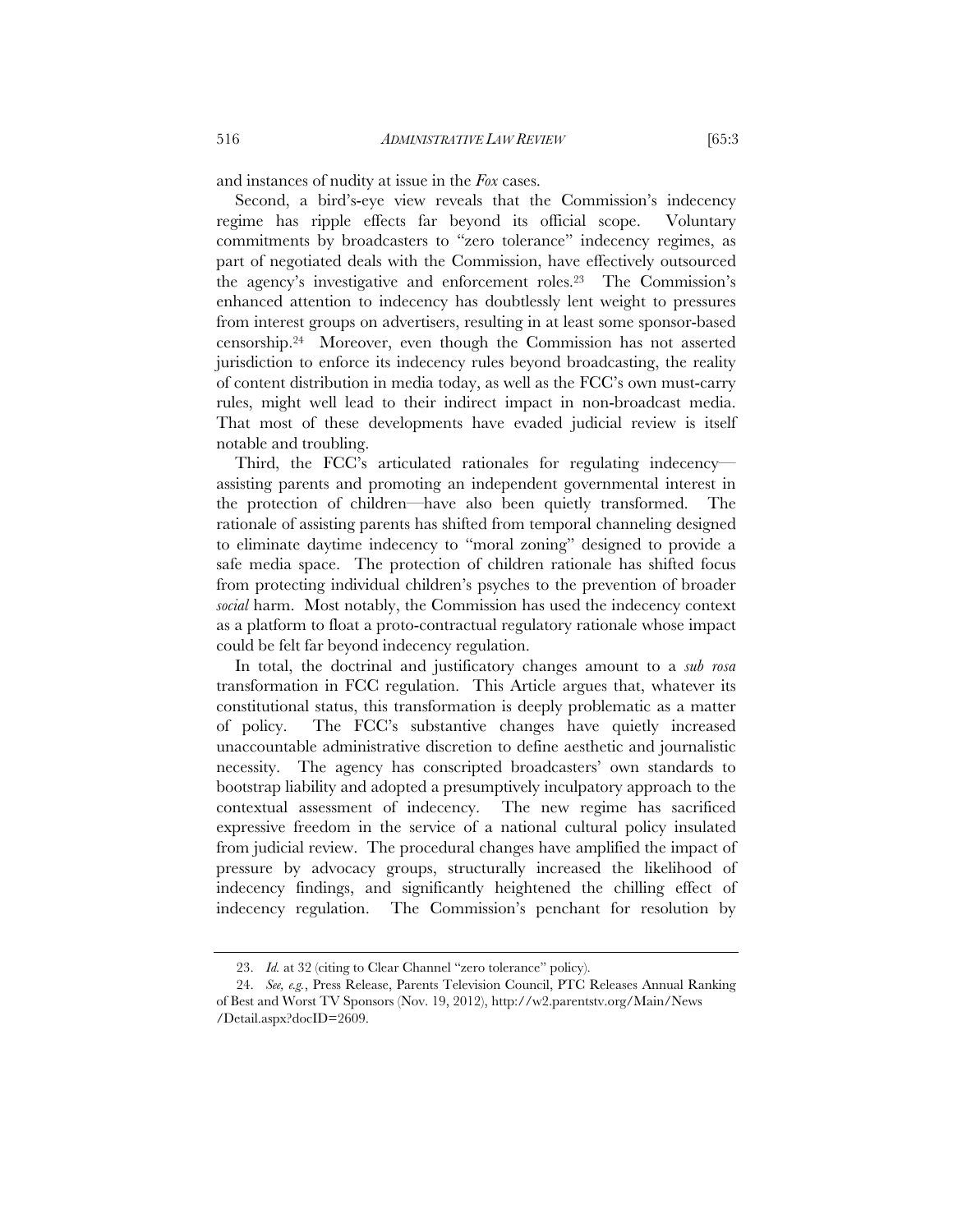settlement has imposed a private indecency regime more extensive than one that could legitimately be adopted regulatorily, while simultaneously leaving the public at the mercy of broadcasters' presumably changeable decisions on private enforcement.

The Commission's approach is likely to entail some real and important social costs. Perhaps most importantly, today's indecency system is likely to chill the public interest documentary programming of public radio and television.25 Given the public benefit of programming created by entities unhampered by profit considerations, such a chilling effect on the alreadybeleaguered public broadcasting system is particularly troubling. Even on the commercial side, it is likely that at least some small-market stations will choose to avoid live local programming—such as news and sports—due to the expense of time-delay technology. Such a result cuts against the FCC's touted commitments to localism.

Similarly, the Commission's revised regulatory justifications raise more questions than they answer. Touted as a moderating move responsive to technological reality today, the safe-zone approach is in fact an unrealistic attempt to wrest victory from the jaws of technological defeat. The Commission has not sufficiently addressed whether the notion of broadcast safe zones still makes sense in light of program-delivery convergence, and, if it does, whether less editorially invasive approaches could be cultivated through technological means. As for the commitment to forestall social harms, the Commission's approach is not, as touted, either neutral or truly grounded on protecting children. Instead, it reflects the government engaging in cultural regulation—choosing a particular side in contested moral and political terrain. This choice is justified neither by concerns about government endorsement nor by a focus on the educative role of television. The Commission's attempt to send a symbolic message about appropriate social discourse is either ineffective or, where effective, unduly captured by the views of narrow ideological interests. Finally, the Commission's use of indecency as the platform for revival of a proto-

 <sup>25.</sup> There are lessons to be learned, for example, from the fact that PBS advised its producers to self-censor after the FCC found indecent *The Blues: Godfathers and Sons*, a Martin Scorsese documentary on blues musicians. Notices of Apparent Liability and Memorandum Opinion and Order, *In re* Complaints Regarding Various Television Broadcasts Between February 2, 2002 and March 8, 2005, 21 FCC Rcd. 2664, 2683 ¶ 72 (2006); Courtney Livingston Quale, *Hear an [Expletive], There an [Expletive], But[t] . . . the Federal Communications Commission Will Not Let You Say an [Expletive]*, 45 WILLAMETTE L. REV. 207, 257 (2008). Only fourteen of 300 public television stations aired an unedited documentary on the Iraq war because of soldiers swearing under fire. *See* J. Gregory Sidak & Hal J. Singer, *Evaluating Market Power with Two-Sided Demand and Preemptive Offers to Dissipate Monopoly Rent: Lessons for High-Technology Industries from the Antitrust Division's Approval of the XM–Sirius Satellite Radio Merger*, 4 J. COMPETITION L. & ECON. 697, 718 (2008).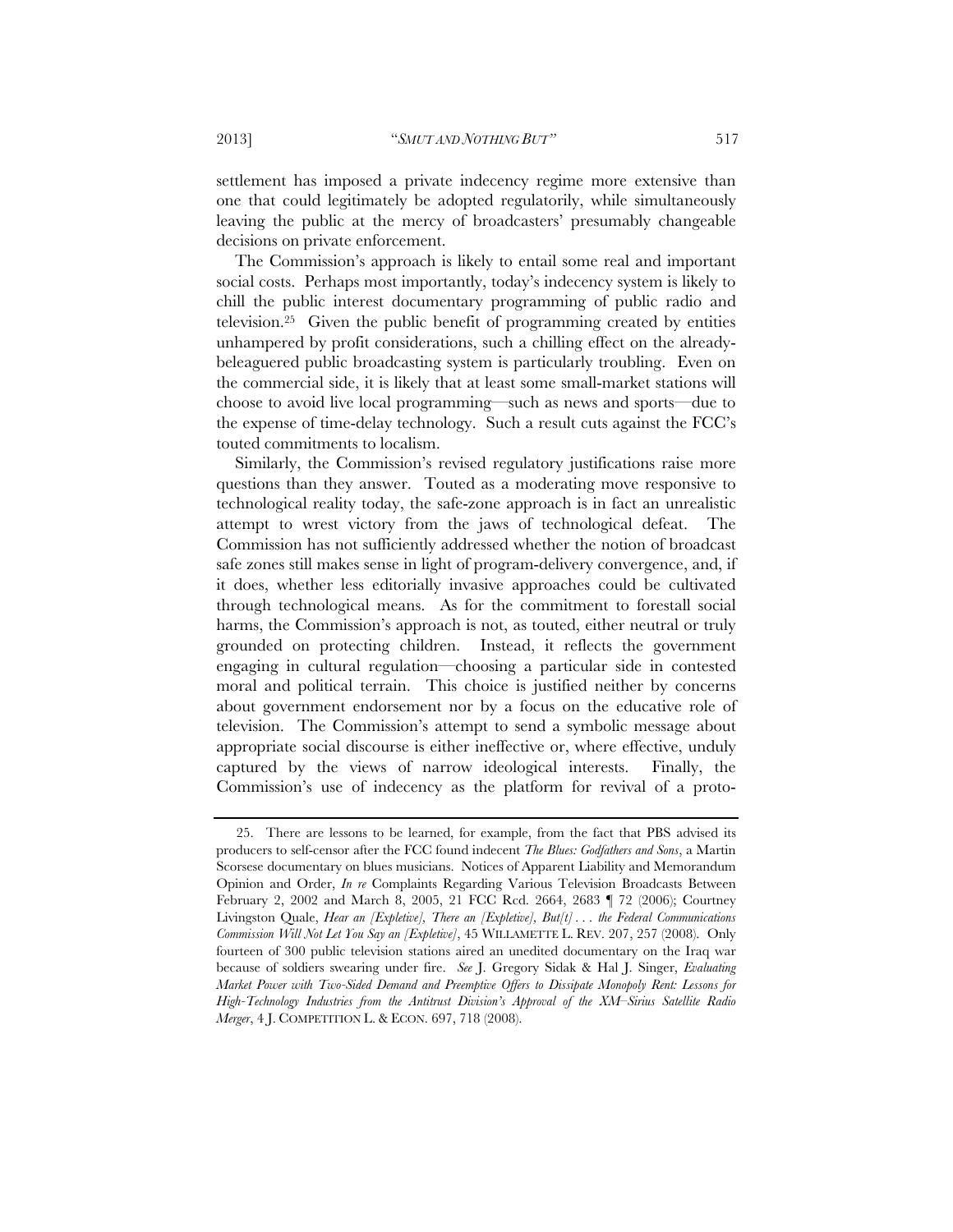contractual justification for regulation demonstrates the dangers of such a justification. The rationale fails to serve as an independent regulatory ground distinct from the careworn notions of broadcast scarcity and pervasiveness. It also lacks any inherent boundary and implicates concerns underlying the doctrine of unconstitutional conditions. That the government's articulation of this regulatory justification garnered apparent approval from some members of the Court in the *Fox* litigation raises the unfortunate possibility that the justification might be extended even beyond indecency.

The Commission might respond that its regulatory stance will remain reasonable in practice and that the enlargement of its powers in the abstract is not likely to have much practical importance—that its shadow regulatory transformations will remain in the shadows. But this subjects broadcasters to the potentially changeable whims of the censor. Broadcasters claim that deregulation will not lead to increased indecency on the airwaves. Yet the effectiveness of broadcaster self-regulation doubtless depends on the following factors: the competitive conditions in the industry as a whole, including cable; the broadcasters' assessments of the FCC's power and appetite for enforcement at any given point; and the effectiveness over time of sponsor boycotts. Regardless of broadcaster and FCC promises, it is far from clear that the market will effectively constrain either.

In sum, the regulatory regime for indecency constitutes bad communications policy. Yet wholly deregulatory solutions advocated by broadcasters and some free speech proponents are not politically viable. This does not necessitate maintenance of the *status quo*, however. Instead, the FCC should return to a policy of restraint. Engaging in an exploration of the second-best, this Article makes three categories of suggestions in that spirit. It does so by focusing on each of the three central players in the indecency regulatory context—broadcasters, the FCC, and consumers.

First, with a view to minimizing the chilling effect of indecency rule violations for broadcasters, this Article proposes that the Commission revise its forfeiture policies and return to proportionality in the amounts of forfeitures assessed for indecency violations.

Second, this Article recommends institutional adjustments designed to improve the FCC's internal processes regarding indecency. Procedurally, the Commission should: 1) improve and make more transparent the ways in which it processes indecency complaints; 2) explore a clear rule regarding how to count and report complaints; and 3) revise its approach to indecency consent decrees. With regard to substantive standards, this Article recommends that the FCC consider: 1) adopting a presumption of no liability in close cases; 2) reversing the new "negligent indecency" approach and the broadcaster standards bootstrap; 3) dismissing complaints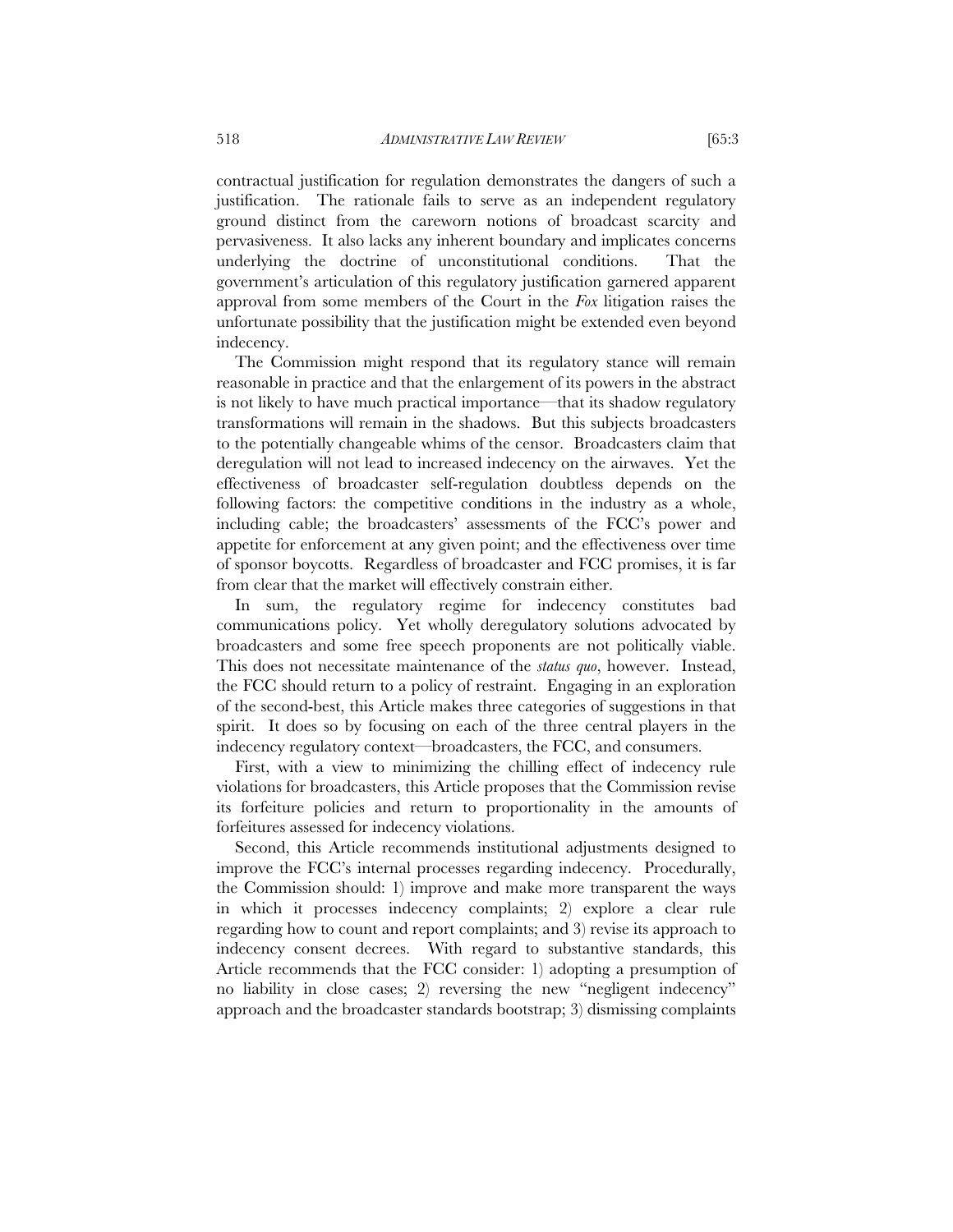not submitted by actual program viewers; 4) using context to exculpate; 5) adopting a news exemption (or reversing news-related changes under the current standards); 6) limiting the aesthetic necessity inquiry; and 7) considering economic hardship and whether the broadcaster is a public station.

Third, with a view to consumer empowerment, this Article suggests that the Commission explore the viability of methods designed to enhance public knowledge and transparency. Recognizing that consumer-oriented recommendations might ultimately be less effective than the other two categories of proposals, this Article nevertheless pushes the Commission to resolve its long-pending fact-finding inquiry on ratings and blocking mechanisms. It also suggests that greater transparency with respect to the Monitoring Board that assesses the existing parental TV guidelines could bear fruit.

These suggestions might lead a reader to wonder whether there is not an inevitable tension between critiquing an administrative policy and making recommendations for increasing its efficiency. If the recommendations work, won't they ill-advisedly improve the enforcement of an untenable policy? If, on the other hand, they are inconsequential, then why bother? This Article attempts to straddle this tension because the first-best result is currently unlikely. In selecting among second-best recommendations, however, this Article does not seek simply to increase the efficiency of the indecency system. Instead, it attempts to find ways to improve the regime, lessen its coercive impact on speech, and promote regulatory reticence.

Section I sketches out the history of the FCC's approach to indecency on the air, describes the Supreme Court's responses—from *Pacifica* to *Fox I* and *II*, and attempts to assess the implications of what the Court did and did not say in its most recent decisions. Section II details not only the latest, most obvious policy changes addressed by the Supreme Court in the *Fox* cases but also the far less noted (and potentially more consequential) procedural and substantive changes to the FCC's indecency scheme. Section III reveals the fundamental changes in the FCC's regulatory justifications for its indecency regime and lays out the complex political picture against which these evolutions have taken place. Section IV recommends a policy of FCC restraint on indecency enforcement and makes practical recommendations to serve as directions for the new restraint—guided by the goals of reducing the chilling effect of indecency enforcement on broadcasters, improving the indecency regulation process at the FCC, and empowering parents.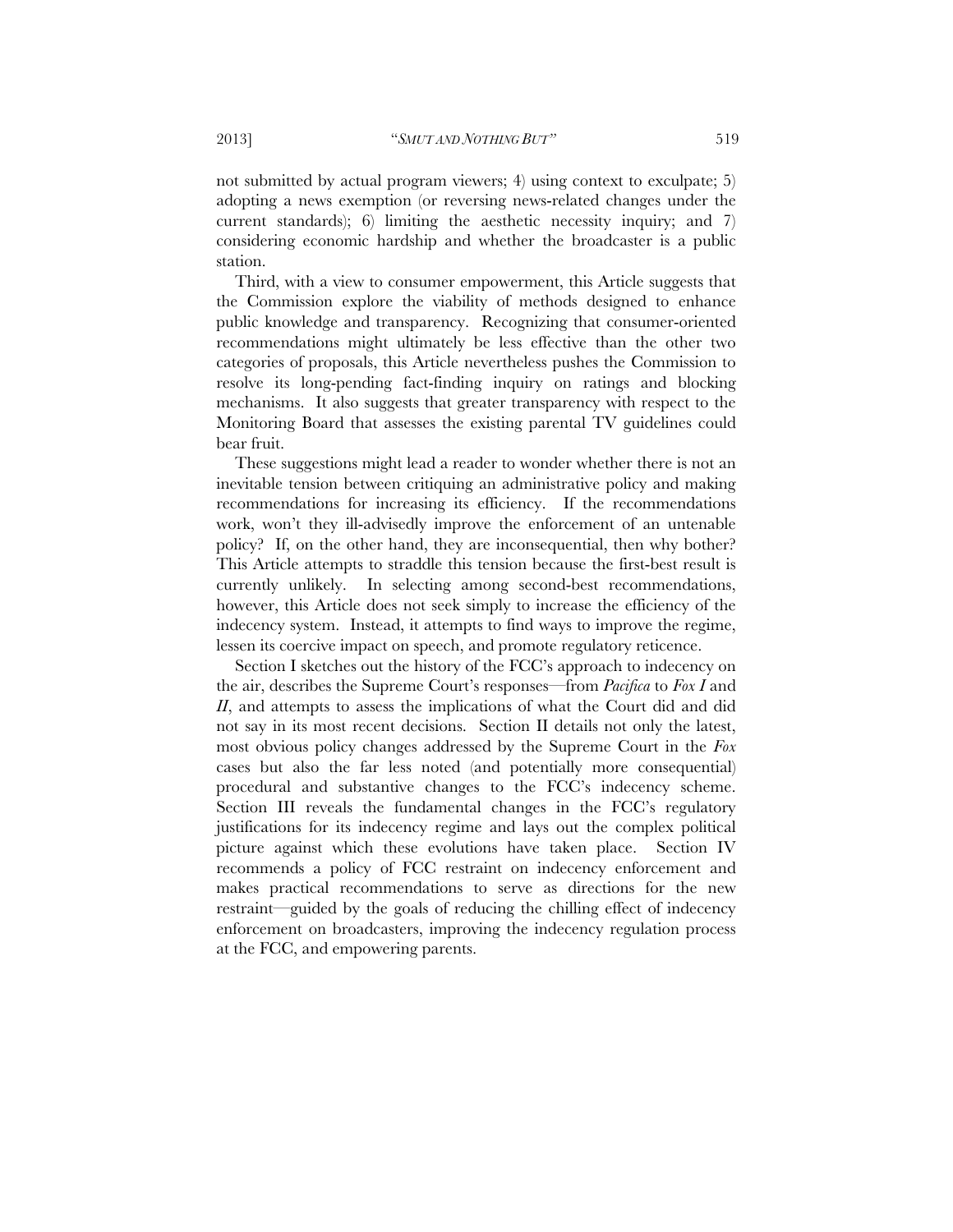#### I. THE FCC'S INDECENCY REGIME

The Commission is authorized to regulate broadcast indecency under the criminal code's Section 1464.26 It does so by channeling to late-night hours "material that, in context, depicts or describes, in terms patently offensive as measured by contemporary community standards for the broadcast medium, sexual or excretory activities or organs."27

A finding of broadcast indecency can have significant consequences. The FCC can revoke station licenses, reject renewal applications, grant short-term license renewals, issue warnings and cease-and-desist orders, and impose monetary fines for violation of  $\S$  1464.<sup>28</sup> Violation of  $\S$  1464 can also lead to criminal penalties.29

#### *A. History of Indecency Regulation*

The FCC has sought to regulate broadcast indecency since the 1920s.30 At the beginning, the Commission operated informally, chastising broadcasters for indelicate programming via letters using terms of ringing condemnation.31 NBC's banning of Mae West from the air for a suggestive reading of a radio skit indicates that such informal reprimands were sufficient to maintain decorum on the air.<sup>32</sup> The Commission's informal

 <sup>26.</sup> Section 1464 provides that "whoever utters any obscene, indecent, or profane language by means of radio communication shall be fined under this title or imprisoned not more than two years, or both." 18 U.S.C. § 1464 (2006). The statute does not define the terms "obscene, indecent, or profane," leaving that obligation to the FCC.

 <sup>27.</sup> Policy Statement, *In re* Industry Guidance on the Commission's Case Law Interpreting 18 U.S.C § 1464 and Enforcement Policies Regarding Broadcast Indecency, 16 FCC Rcd. 7999, 8000 ¶ 4 (2001) [hereinafter *2001 Policy Statement*] (identifying 10 PM to 6 AM as the safe harbor for broadcast indecency).

 <sup>28.</sup> As the Court pointed out in *Fox II*, a finding by the FCC that a licensee has violated the agency's indecency rules can also have significant reputational harms for broadcasters. *See Fox II*, 132 S. Ct. 2307, 2319 (2012).

 <sup>29.</sup> *See* 47 U.S.C. § 501 (2006) (describing criminal penalties for willful violations of the Communications Act).

 <sup>30.</sup> For descriptions of the history of indecency regulation, see, for example, FAIRMAN, *supra* note 20; MARJORIE HEINS, NOT IN FRONT OF THE CHILDREN: "INDECENCY," CENSORSHIP, AND THE INNOCENCE OF YOUTH 89–108 (2001); THOMAS G. KRATTENMAKER & LUCAS A. POWE, JR., REGULATING BROADCAST PROGRAMMING 103–141 (1994); LUCAS A. POWE, JR., AMERICAN BROADCASTING AND THE FIRST AMENDMENT 162–190 (1987); WILLIAM RAY, THE UPS AND DOWNS OF RADIO-TV REGULATION (1990); Levi, FIRST REPORTS, *supra* note 16, at 10–14; Lili Levi, *The Hard Case of Broadcast Indecenc*y, 20 N.Y.U. REV. L. & SOC. CHANGE 49, 86–97 (1992) [hereinafter Levi, *The Hard Case*].

 <sup>31.</sup> There is no evidence of formal enforcement actions. Levi, FIRST REPORTS, *supra* note16, at 10–11.

 <sup>32.</sup> The transcript of the skit—about Adam and Eve in the Garden of Eden—had passed muster with the network's program censors. When it aired on the popular Edgar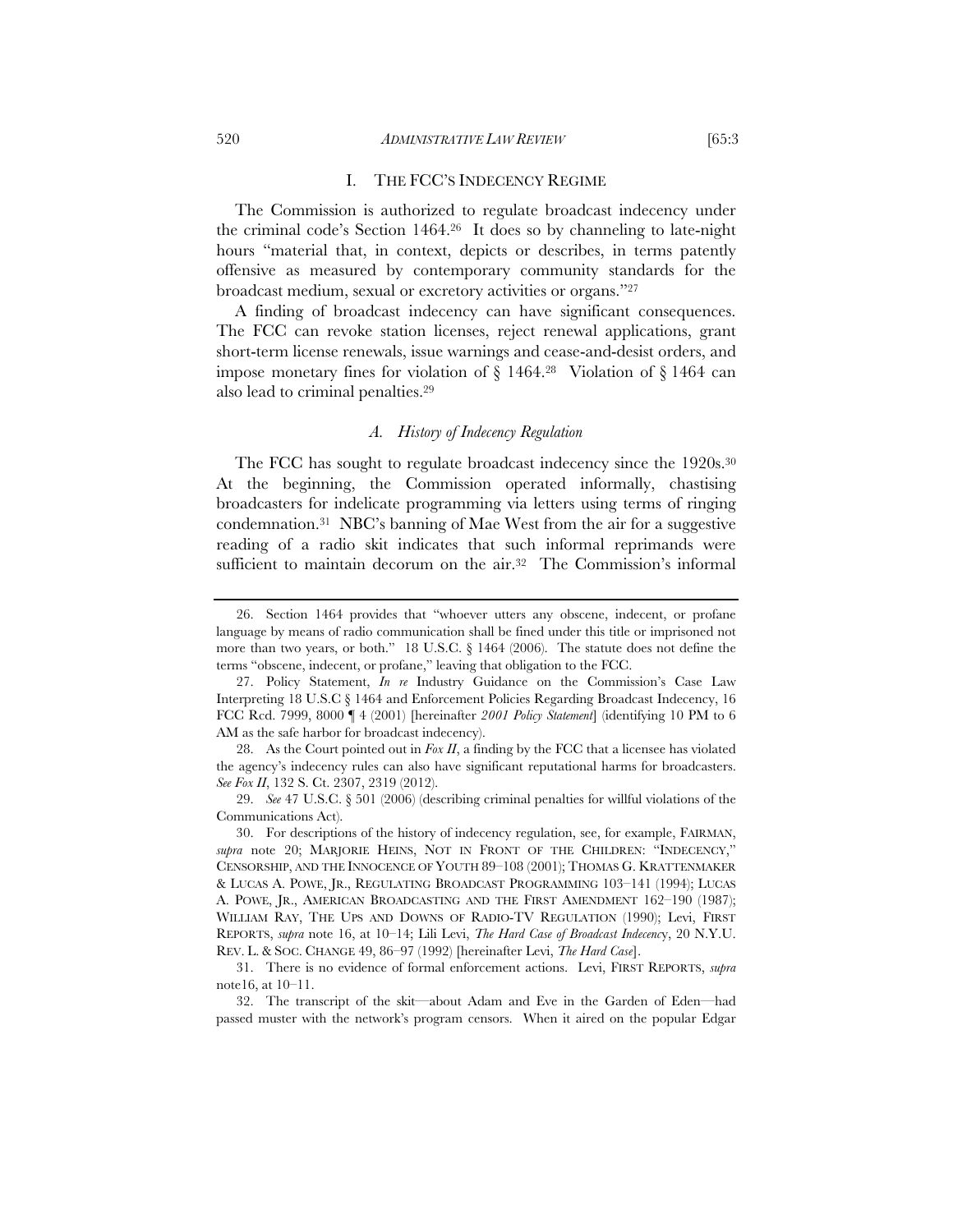directives were paralleled by codes of conduct adopted by the National Association of Broadcasters prohibiting the broadcast of "offensive language, vulgarity, illicit sexual relations, sex crimes, and abnormalities during any time period when children comprised a substantial segment of the viewing audience."33 Broadcaster self-regulation and informal FCC pronouncements apparently kept radio indecency in check until the 1970s.

In 1970, however, the FCC was faced with complaints about a small, non-profit Philadelphia station's airing of a pre-recorded interview in which Grateful Dead frontman Jerry Garcia peppered his answers with expletives.34 Hoping to develop a test case, the Commission imposed a Notice of Apparent Liability for the broadcast on the basis of a broad definition of indecency that it had explicitly adopted for the first time.35 However, because the station chose not to contest the Commission's action in the courts and simply paid the fine, judicial review of the Commission's developing approach to indecency had to wait until nonprofit Pacifica Foundation station WBAI (FM) aired the live show of comedian George Carlin's 12-minute "Filthy Words" monologue—with its repeated litany of "words you couldn't say on the public ... airwaves... the ones you definitely wouldn't say, ever"—at 2:00 PM on October 30, 1973.36

Complaining that "the problem [of indecent broadcasts] has not abated and the standards set forth [in *WGBH*, the Jerry Garcia case] apparently have failed to resolve the issue,"37 the Commission saw the Pacifica broadcast as an opportunity to clarify the extent of its jurisdiction and ensure its regulatory power.<sup>38</sup> In response to a single complaint by a

Bergen show, however, Mae West's insinuating delivery highlighted all the innuendo in the text. Complaints were made to the FCC, and the Commission wrote the network a strongly worded reprimand. Ms. West was not to appear on NBC stations for decades thereafter. *See generally* Steve Craig, *Out of Eden: The Legion of Decency, the FCC, and Mae West's 1937 Appearance on* The Chase & Sanborn Hour, 13 J. OF RADIO STUD. 232 (2006). Private industry regulations on broadcast content, however, began to take hold in the 1950s and 1960s. *See* Keith Brown & Adam Candeub, *The Law and Economics of Wardrobe Malfunction*, 2005 B.Y.U. L. REV. 1463, 1481–82; *see also* HEINS, *supra* note 30.

 <sup>33.</sup> HEINS, *supra* note 30 at 92; Brown & Candeub, *supra* note 32, at 1483 (citing BRUCE A. LINTON, SELF-REGULATION IN BROADCASTING 11–15 (1967)).

 <sup>34.</sup> Notice of Apparent Liability, *In re* WUHY-FM, Eastern Education Radio, 4548 Market Street, Philadelphia, Pa., 24 F.C.C.2d 408, 409 ¶ 3 (1970).

 <sup>35.</sup> Levi, *The Hard Case*, *supra* note 30, at 88.

 <sup>36.</sup> FCC v. Pacifica Found., 438 U.S. 726, 729–30 (1978).

 <sup>37.</sup> Memorandum Opinion and Order, *In re* Citizen's Complaint Against Pacifica Foundation Station WBAI (FM), New York, N.Y., 56 F.C.C.2d 94, 94 ¶ 2 (1975) [hereinafter *Pacifica Order*]. The agency characterized the Garcia broadcast as only one of an increasing number of complaints of broadcast indecency. *Id.*

 <sup>38.</sup> *See* Adam M. Samaha, *The Story of* FCC v. Pacifica Foundation *(and Its Second Life)*, *in* FIRST AMENDMENT STORIES (Richard W. Garnett & Andrew Koppelman eds., 2012).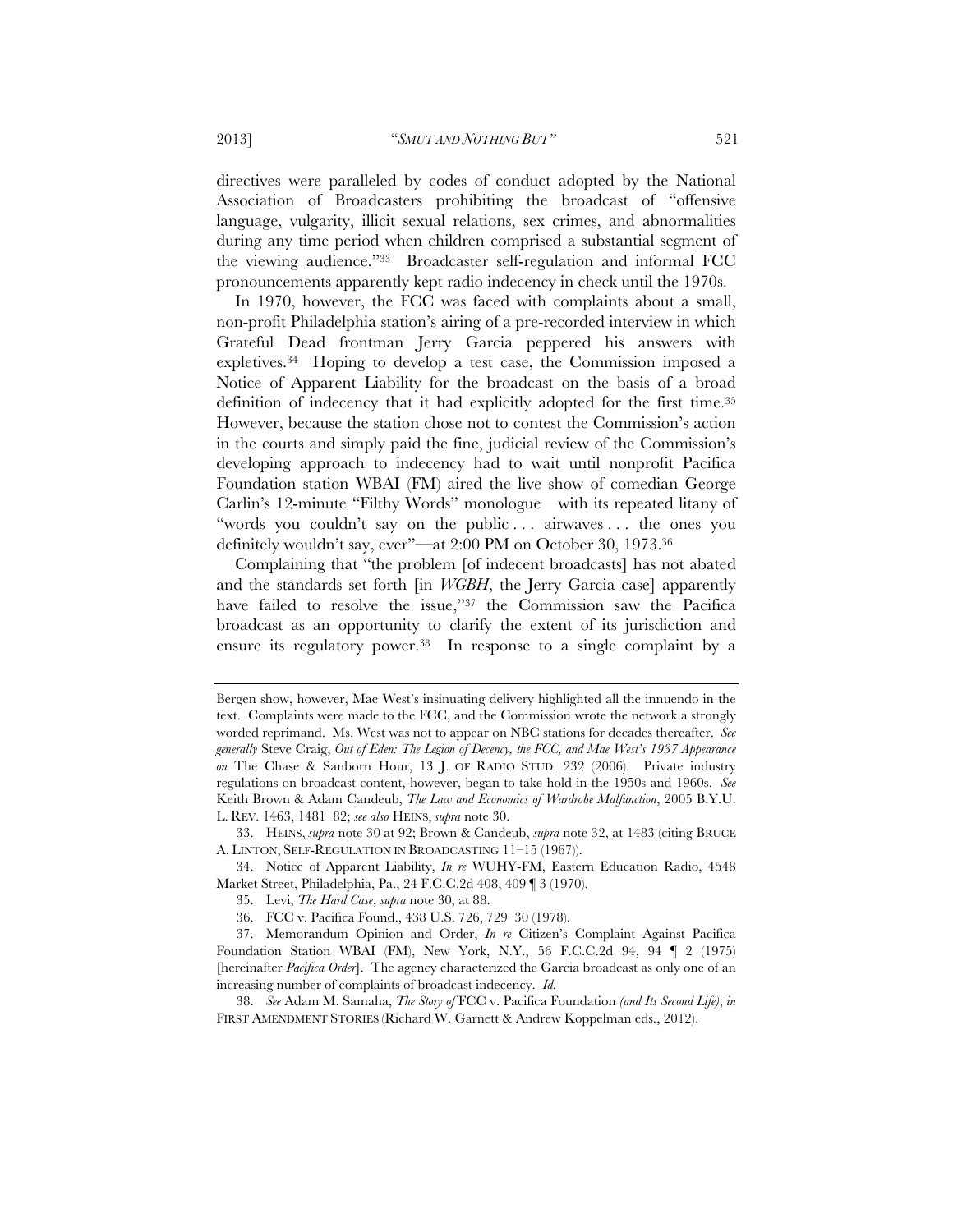member of Morality in Media,39 the Commission found that WBAI's broadcast of the Carlin show had violated  $\S 1464$ .<sup>40</sup> Defining "indecency" as extending beyond obscenity, the Commission adopted the patent offensiveness test—whereby "language that describes, in terms patently offensive as measured by contemporary community standards for the broadcast medium, sexual or excretory activities and organs, at times of the day when there is a reasonable risk that children may be in the audience"<sup>41</sup> would be deemed indecent under the statute. Nevertheless, the Commission chose not to impose punitive sanctions in the Pacifica Order (and prior § 1464 cases) and actively sought judicial review.42 The U.S. Court of Appeals for the D.C. Circuit reversed the FCC, holding that its action constituted censorship prohibited by § 326 of the Communications Act of 1934.43

The Supreme Court reversed the D.C. Circuit and narrowly upheld the agency's authority to channel indecency against First Amendment challenge in *FCC v. Pacifica Foundation* in 1978.44 Reversing the D.C. Circuit's conclusion that the FCC order violated the anti-censorship provision in § 326 of the Communications Act of 1934,45 the Court upheld the Commission's indecency policy as applied in the Carlin case. The *Pacifica* Court spoke of the narrowness of its holding,<sup>46</sup> but it also explained the lesser constitutional status of broadcasting. Because broadcasting had a "uniquely pervasive presence"<sup>47</sup> and because it was "uniquely accessible to children,"48 regulation that channeled speech to late-night hours should not be deemed inconsistent with the First Amendment.

Despite the FCC's ultimate win in *Pacifica*, the Commission retreated

46. *FCC v. Pacifica*, 438 U.S. at 750.

 <sup>39.</sup> *See* Adam Candeub, *Creating a More Child-Friendly Broadcast Media*, 3 MICH. ST. L. REV. 911, 921 (2005) (noting that the *Pacifica* complainant was apparently a member of the National Planning Board of conservative interest group Morality in Media); *see also*  KRATTENMAKER & POWE, *supra* note 30 (characterizing the complaint as possibly part of a political strategy and suggesting that the complainant may not in fact even have heard the broadcast).

 <sup>40.</sup> *Pacifica Order*, 56 F.C.C.2d 94.

 <sup>41.</sup> *Id.* at 98 ¶ 11.

 <sup>42.</sup> Robert Corn-Revere, FCC v. Fox Television Stations, Inc.*: Awaiting the Next Act*, 2008–2009 CATO SUP. CT. REV. 295, 301 (2008).

 <sup>43.</sup> *Pacifica Order*, 56 F.C.C.2d 94, *rev'd sub nom.* Pacifica Found. v. FCC, 556 F.2d 9 (D.C. Cir. 1977). For an extensive description of the *Pacifica* story, see generally Angela J. Campbell, Pacifica *Reconsidered: Implications for the Current Controversy over Broadcast Indecency*, 63 FED. COMM. L.J. 195 (2010).

 <sup>44.</sup> FCC v. Pacifica Found., 438 U.S. 726 (1978).

 <sup>45.</sup> *FCC v. Pacifica*, 556 F.2d 9.

 <sup>47.</sup> *Id.* at 748.

 <sup>48.</sup> *Id.* at 749; *see also* Brief for Former FCC Officials, *supra* note 4, at 6–8.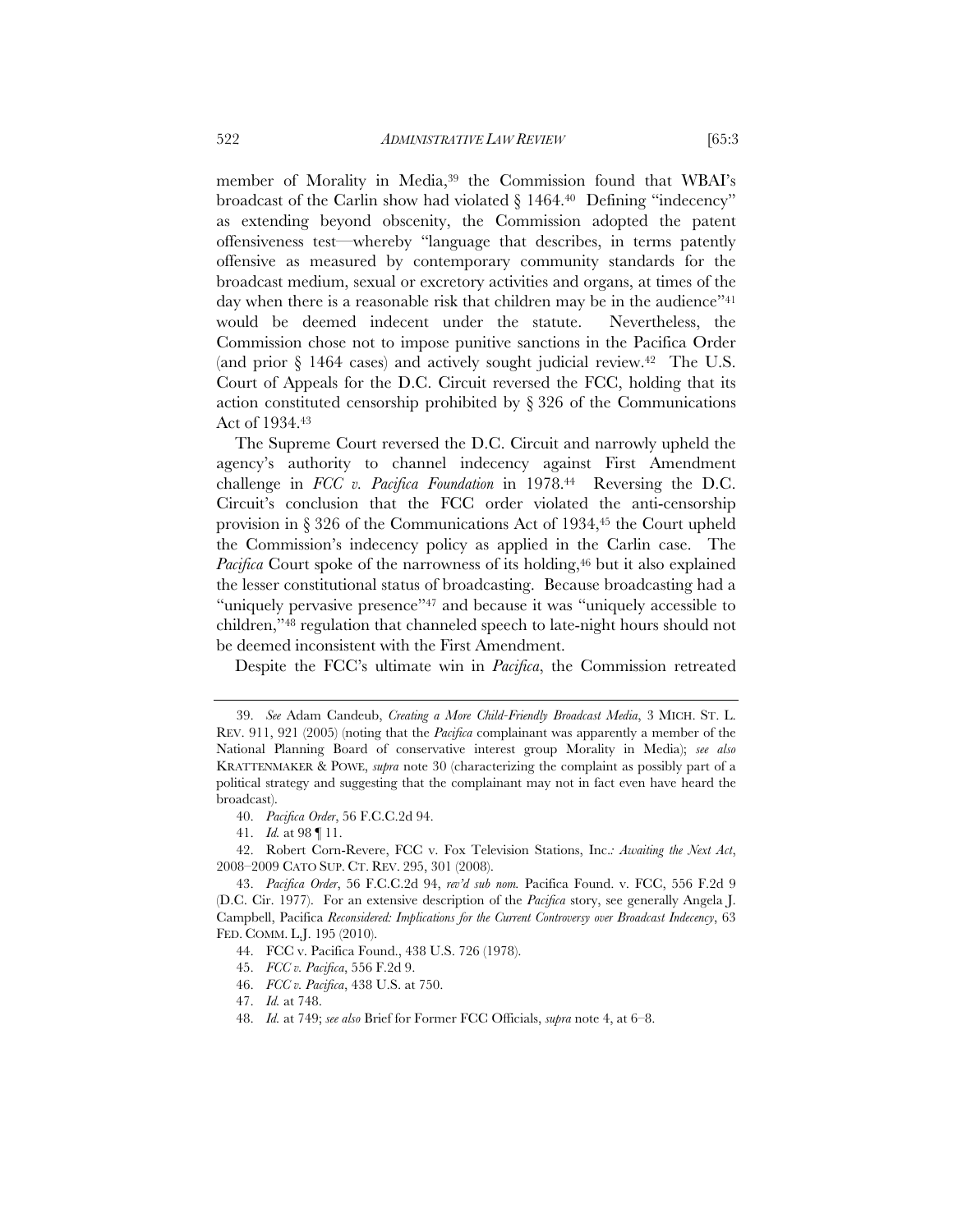immediately thereafter, and chose to use its regulatory power over indecency sparingly for the next decade.<sup>49</sup> It simply focused on pre-10 PM broadcast uses of the "seven dirty words" identified in *Pacifica*.50 This was consistent with the Commission's announced policy of restraint even in the *Pacifica* case, where the agency stated that it was concerned only with "clear-cut, flagrant cases."51

The late 1980s led to a change. Conservative groups and White House interest, as well as the development of "shock jock" radio programming, put pressure on the Commission to expand indecency enforcement beyond the seven dirty words.52 In three decisions, the Commission revealed that it would begin to enforce a "generic" definition of indecency harking back to the original *Pacifica* administrative decision.<sup>53</sup> The agency also established midnight—as opposed to 10 PM—as the start of the indecency safe harbor.<sup>54</sup> Despite its definitional expansion beyond the seven dirty words,

 51. *See, e.g.*, Memorandum Opinion and Order, *In re* "Petition for Clarification or Reconsideration" of a Citizen's Complaint Against Pacifica Foundation, Station WBAI(FM), New York, N.Y., 59 F.C.C.2d 892, 893 n.1 (1976).

52. *See, e.g.*, Levi, FIRST REPORTS, *supra* note 16, at 11–12 and sources cited therein.

 54. *Infinity Order A*, 3 FCC Rcd. 930, *aff'd in part*, *vacated in part sub nom. Action for Children's Television v. FCC* [*ACT I*], 852 F.2d 1332 (1988). In *ACT I*, the D.C. Circuit Court of Appeals rejected the assertion that this change was overly broad and unconstitutionally vague. *Id.* at 1338–40. The court concluded that the Commission's indecency definition

 <sup>49.</sup> Corn-Revere, *supra* note 42, at 305. Indeed, the Commission itself had argued to the Court in the *Pacifica* appeal that its decision should be read narrowly. *See id.* at 303 n.39 (citing Brief for FCC, *FCC v. Pacifica*, 438 U.S. 726 (No. 77-528), 1978 WL 206838, at \*44). The Commission expressed its intention "strictly to observe the narrowness of the *Pacifica* holding." Memorandum Opinion and Order, *In re* Application of WGBH Educational Foundation, 69 F.C.C.2d 1250, 1254 ¶ 10 (1978).

 <sup>50.</sup> *See, e.g.*, Levi, FIRST REPORTS, *supra* note 16, at 11, n.18; Levi, *The Hard Case*, *supra* note 30, at 90–91; *see also* Glen O. Robinson, *The Electronic First Amendment: An Essay for the New Age*, 47 DUKE L.J. 899, 949 (1998) ("[W]hat followed *Pacifica* was less a reign of terror than a season of silliness.").

 <sup>53.</sup> Memorandum Opinion and Order, *In re* Pacifica Foundation, Inc., Los Angeles, California, 2 FCC Rcd. 2698 (1987) [hereinafter *Pacifica, Los Angeles Order*], *recons. granted sub nom.* Memorandum Opinion and Order, *In re* Infinity Broadcasting Corporation of Pennsylvania (*Infinity Order A*), 3 FCC Rcd. 930 (1987), *aff'd in part*, *vacated in part sub nom.* Action for Children's Television v. FCC (*ACT*), 852 F.2d 1332 (D.C. Cir. 1988); Memorandum Opinion and Order, *In re* Regents of the University of California, Licensee of KCSB-FM, Santa Barbara, California, 2 FCC Rcd. 2703 (1987), *aff'd in part*, *vacated in part sub nom. ACT*, 852 F.2d 1332; Memorandum Opinion and Order, *In re* Infinity Broadcasting Corporation of Pennsylvania, 2 FCC Rcd. 2705 (1987), *aff'd in part*, *vacated in part sub nom. ACT*, 852 F.2d 1332. *See also* Brown & Candeub, *supra* note 32, at 1488–90. The Commission explained that the three cases simply warned the broadcasters, without including fines, because the Commission was announcing new standards to clarify when it would exercise its enforcement authority. Public Notice, *New Indecency Enforcement Standards To Be Applied to All Broadcast and Amateur Radio Licensees*, 2 FCC Rcd. 2726 (1987).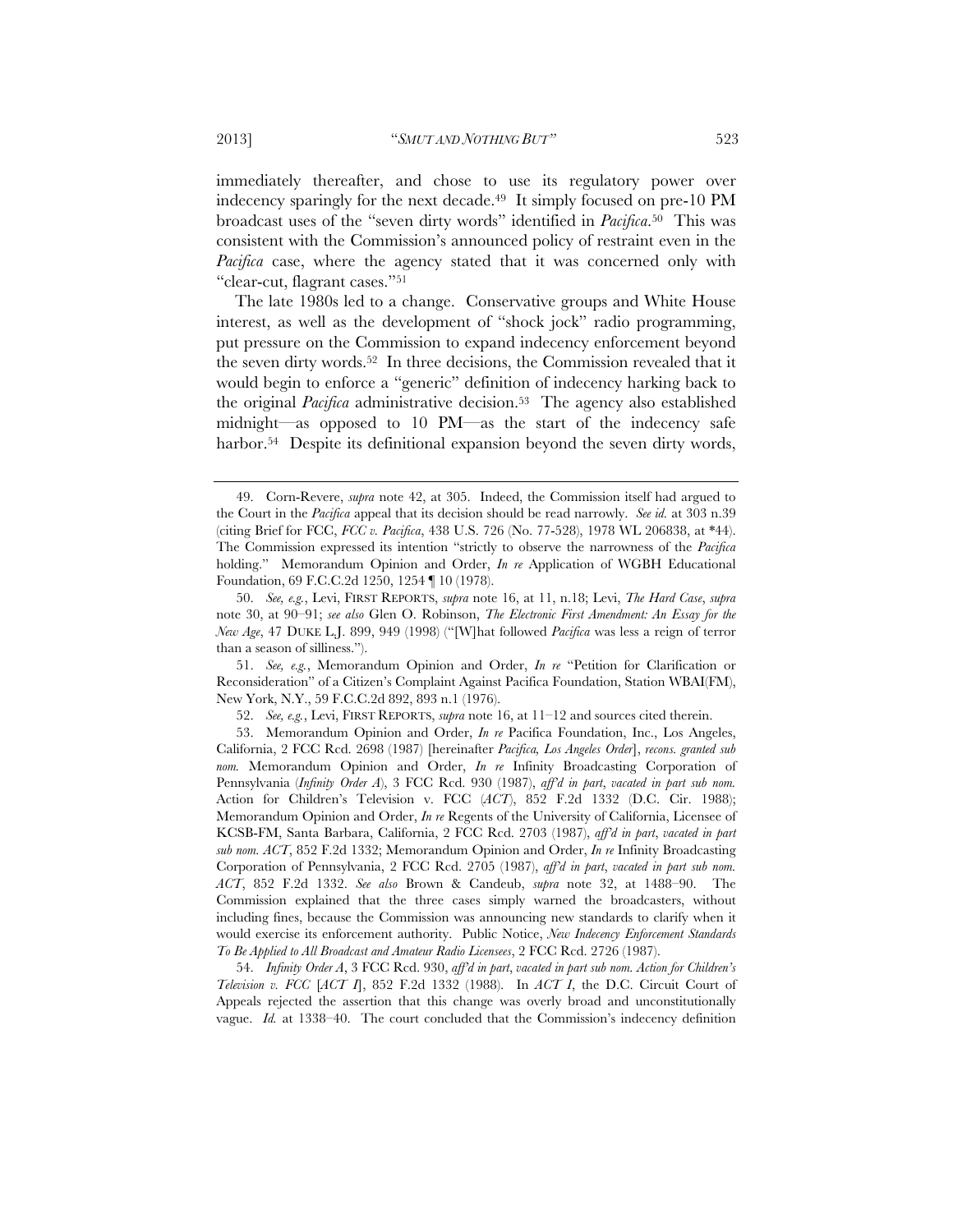however, the Commission issued assurances that it would nevertheless wield its regulatory power with restraint.55 The D.C. Circuit's approval of the Commission's revised approach to indecency in the 1980s appeared to hinge on the agency's continuing regulatory moderation.<sup>56</sup>

Indeed, in the following decade, television programming escaped indecency regulation altogether,<sup>57</sup> and sex-themed programming flourished on shock radio so long as it did not go as far as the antics of the infamous Howard Stern. The Commission released an industry guidance document on indecency in 2001, describing the two-step inquiry required in § 1464 cases.58 Despite the language of the 1987 decisions announcing increased indecency enforcement, and the extensive illustrative examples in the 2001 Policy Guidance document, the period from 1987 to 2001 only led to the issuance of fifty-two fines for indecency.59 Other than a \$1.7 million dollar settlement by Infinity Broadcasting in exchange for the dismissal of thenpending actions against Howard Stern radio programming,60 fines for

 55. *See, e.g.*, FAIRMAN, *supra* note 20; Levi, FIRST REPORTS, *supra* note 16, at 1–2, 11, 43, 55 n.18.

 56. The court in *ACT I* specifically relied upon the Commission's continued commitment to a "restrained enforcement policy." *ACT I,* 852 F.2d at 1340 n.14; *see also* Brief for Former FCC Officials, *supra* note 4, at 9 ("[T]he [*ACT I*] court was alert to the dangers that a policy of reining in a small number of broadcast provocateurs could easily become a vehicle for an unconstitutional morals crusade against the entire industry.").

- 57. Brown & Candeub, *supra* note 32, at 1493.
- 58. *2001 Policy Statement*, *supra* note 27.
- 59. See Brown & Candeub, *supra* note 32, at 1492–93 n.180 and sources cited therein.

 60. Until he left terrestrial radio for satellite radio, Stern used his program to attack the FCC and contend that he had been punished by indecency fines for having taken political views unpopular with the government. *See, e.g.*, Geoffrey Rosenblat, *Stern Penalties: How the Federal Communications Commission and Congress Look to Crackdown on Indecent Broadcasting*, 13 VILL. SPORTS & ENT. L.J. 167, 188–89 & n.107 (2006); Anne Marie Squeo, *FCC to Penalize Clear Channel for Stern Show*, WALL ST. J., Apr. 8, 2004, at B1; Editorial, *The Silent Media*, BROAD. &

had already passed constitutional muster in the Supreme Court's *Pacifica* decision and that vagueness was inherent in any attempt to define indecency. The court remanded the case so that the Commission could further support the particular timeframe it had chosen for the indecency "safe harbor." *Id*. at 1341, 1344. Congress responded by adopting a requirement that the Commission enforce its indecency rules twenty-four hours per day. On appeal, the D.C. Circuit struck down the regulations adopted by the FCC in response to the twenty-four hour ban. Action for Children's Television v. FCC (*ACT II*), 932 F.2d 1504 (D.C. Cir. 1991). In further response, Congress enacted the Public Telecommunications Act of 1992, pursuant to which the FCC was required to establish a safe harbor from midnight to 6 AM for indecency (except for public broadcasters, whose safe harbor would begin at 10 PM). The D.C. Circuit held in the third of the ACT cases—Action for Children's Television v. FCC (*ACT III*)—that even though the midnight to 6 AM safe harbor could pass the First Amendment narrow tailoring requirement standing alone, it would have to be struck down because of the public broadcaster exception. Action for Children's Television v. FCC (*ACT III*), 58 F.3d 654 (D.C. Cir. 1995) (en banc).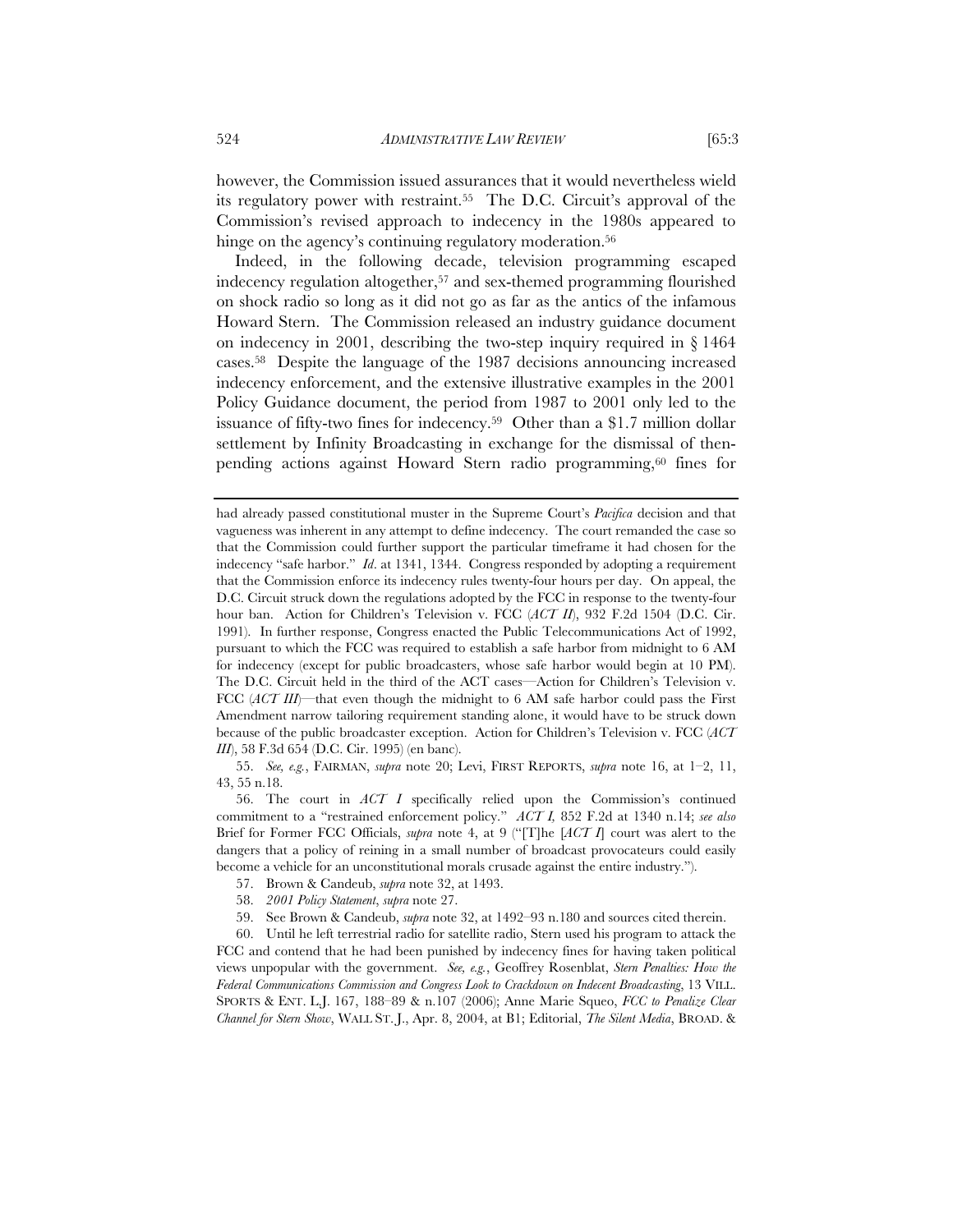indecent programming ranged only from \$25,500 to \$49,000 during the second Clinton Administration.<sup>61</sup> This led some Commission-watchers to characterize the agency's pre-2003 indecency efforts as quite restrained.<sup>62</sup>

By contrast, 2003 became a watershed year in indecency regulation beginning the most aggressive indecency enforcement effort in the FCC's history.<sup>63</sup> During the 2002 Billboard Music Awards program, Cher had responded to receiving an award by saying: "I've also had critics for the last 40 years saying that I was on my way out every year. Right. So fuck 'em."64 In the 2003 version of the show, award presenter Nicole Richie, star of the then-airing television series *The Simple Life*, quipped: "Have you ever tried to get cow [shit] out of a Prada purse? It's not so [fucking] simple."<sup>65</sup> These incidents, as well as Janet Jackson's infamous millisecond "wardrobe reveal" during the 2004 Super Bowl telecast,<sup>66</sup> led to waves of indecency complaints filed by members of the Parents Television Council  $(PTC)$  advocacy group.<sup>67</sup> Although the FCC staff had previously indicated that fleeting or isolated expletives would not be deemed to violate the

 63. Candeub, *supra* note 39, at 922–23 and sources cited therein; *see also* Notice of Apparent Liability for Forfeiture, *In re* Clear Channel Broadcasting Licenses, Inc., Licensee of Stations WPLA(FM), Callahan, Florida, and WCKT(FM), Port Charlotte, Florida, 19 FCC Rcd. 1768, 1815 (2004) [hereinafter *Clear Channel Notice*] (providing the separate statement of Chairman Michael K. Powell).

 64. *Fox I*, 556 U.S. 502, 510 (2009). For an extended factual description of the cases at issue*,* see *id.* at 511.

65. *Id.* at 510.

 66. CBS Corp. v. FCC, 535 F.3d 167, 172 (3rd Cir. 2008) (observing that the image of Jackson's bare breast lasted one-sixteenth of one second).

CABLE (Apr. 12, 2004), http://www.broadcastingcable.com/article/CA409709.html (describing Stern's claim that the FCC focused on him because of his opposition to President Bush); *see also* Sarah McBride & Joe Flint, *Radio's Howard Stern Leaps to Satellite in \$500 Million Deal*, WALL ST. J., Oct. 7, 2004, at A1.

 <sup>61.</sup> Brown & Candeub, *supra* note 32, at 1493; *see also* John Dunbar, *Indecency on the Air: Shock-Radio Jock Howard Stern Remains 'King of All Fines'*, CTR. FOR PUB. INTEGRITY (Apr. 9, 2004, 12:00 AM), http://www.publicintegrity.org/telecom/report.aspx?aid=239&sid=200.

 <sup>62.</sup> *See, e.g.*, Brief of Former FCC Officials, *supra* note 4, at 5–9; CBS Corp. v. FCC, No. 06-3575 (3d Cir. Nov. 29, 2006). These analysts contend that while the agency did enforce its indecency rules after 1987, the Commission's actions were directed to the *most* provocative kind of programming by "rogue" broadcasters at the time. *Id*. at 9.

 <sup>67.</sup> *Id.* (describing claims about complaints); *see also* Christopher M. Fairman, *Fuck*, 28 CARDOZO L. REV. 1711, 1740–41 (2007) (explaining that 217 of the 234 complaints initiated were by the PTC after an expletive was said at the 2003 Golden Globe Awards); Levi, FIRST REPORTS, *supra* note 16, at 28–29 (reiterating that most of the complaints given to the FCC are generated by the PTC); Adam Thierer, *Why Regulate Broadcasting? Toward a Consistent First Amendment Standard for the Information Age*, 15 COMMLAW CONSPECTUS 431, 460 (2007) (indicating that the decrease in complaints written by the PTC led to the decline of complaints received by the FCC in 2005).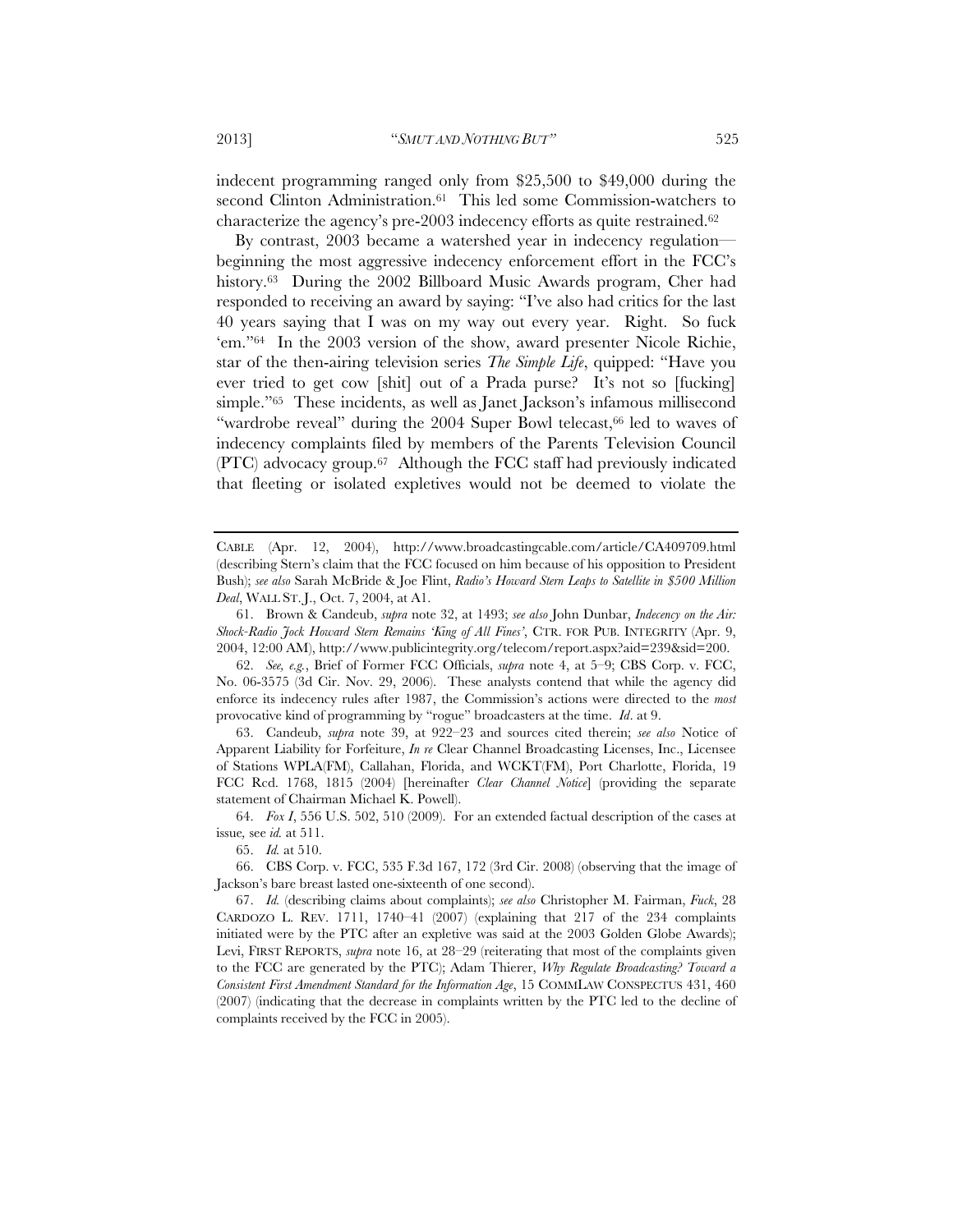agency's indecency policy,68 the Commission reversed course in 2004 and found actionably indecent U2 frontman Bono's comment during the Golden Globes Awards program that receiving his prize was "really, really fucking brilliant."69

The change in policy articulated in the *Golden Globes* order then served as the basis for the Commission's issuance of notices of apparent liability to Fox and those of its affiliates that had aired the Billboard Music Awards shows of 2002 and 2003 featuring the Cher and Nicole Richie expletives.<sup>70</sup> The Commission issued an Omnibus Order resolving multiple indecency complaints against television broadcasters in an effort to "provide substantial guidance to broadcasters and the public about the types of programming that are impermissible under our indecency standard."71 CBS's broadcast of the 2004 Super Bowl program triggered a \$550,000 forfeiture in 2006 for direct and vicarious liability under § 1464.72

The Commission characterizes its indecency analysis as requiring "at least two fundamental determinations."73 First, the agency determines whether the challenged material fits into the proscribable category of sexual

 70. Notices of Apparent Liability and Memorandum Opinion and Order, *In Re*  Complaints Regarding Various Television Broadcasts Between February 2, 2002 and March 8, 2005, 21 FCC Rcd. 2664 (2006) [hereinafter *Omnibus Order*].

 <sup>68.</sup> *Fox I*, 556 U.S. at 508. Staff guidance until 2004 had suggested that fleeting expletives needed to be repetitive in order to trigger sanctions under the indecency policy.

 <sup>69.</sup> Memorandum Opinion and Order, *In re* Complaints Against Various Broadcast Licensees Regarding Their Airing of the "Golden Globe Awards" Program, 19 FCC Rcd. 4975, 4982 ¶ 17 (2004); *see also id*. at 4980 (reversing its own Enforcement Bureau's Golden Globes order and overruling its prior approach to the permissibility of broadcasts of fleeting expletives). The Commission's Enforcement Bureau originally dismissed the Bono case because, under existing precedent, fleeting and isolated expletives were not deemed to violate § 1464 and the star's utterance did not describe or depict sexual or excretory activities or organs. Memorandum Opinion and Order, *In re* Complaints Against Various Broadcast Licensees Regarding Their Airing of the "Golden Globe Awards" Program, 18 FCC Rcd. 19,859, 19,861–62 (2003). Media watchers explained the Commission's reversal as responding to "significant pressure from Congress." Corn-Revere, *supra* note 42, at 308.

 <sup>71.</sup> *Id.* at 2665 ¶ 2. In addition to the Cher and Nicole Richie instances, the Omnibus Order found indecent and profane ABC's broadcast of scripted expletives in various episodes of "NYPD Blue" and a CBS broadcast of "The Early Show" in which a guest used an unscripted expletive during a live interview. *Id*. at 2690–99 ¶¶ 101, 112 n.164, 125, 137. As in the Golden Globes, the Commission did not issue forfeiture orders against any of the licensees because the offending broadcasts occurred when then-existing precedent permitting fleeting expletives would have permitted the broadcasts. *Id.* at 2692–2700 ¶¶ 111, 124, 136, 145.

 <sup>72.</sup> Forfeiture Order, *In re* Complaints Against Various Television Licensees Concerning Their February 1, 2004 Broadcast of the Super Bowl XXXVIII Halftime Show, 21 FCC Rcd. 2760 (2006) [hereinafter *Super Bowl Show*].

 <sup>73.</sup> *2001 Policy Statement, supra* note 27, at 8002 ¶ 7.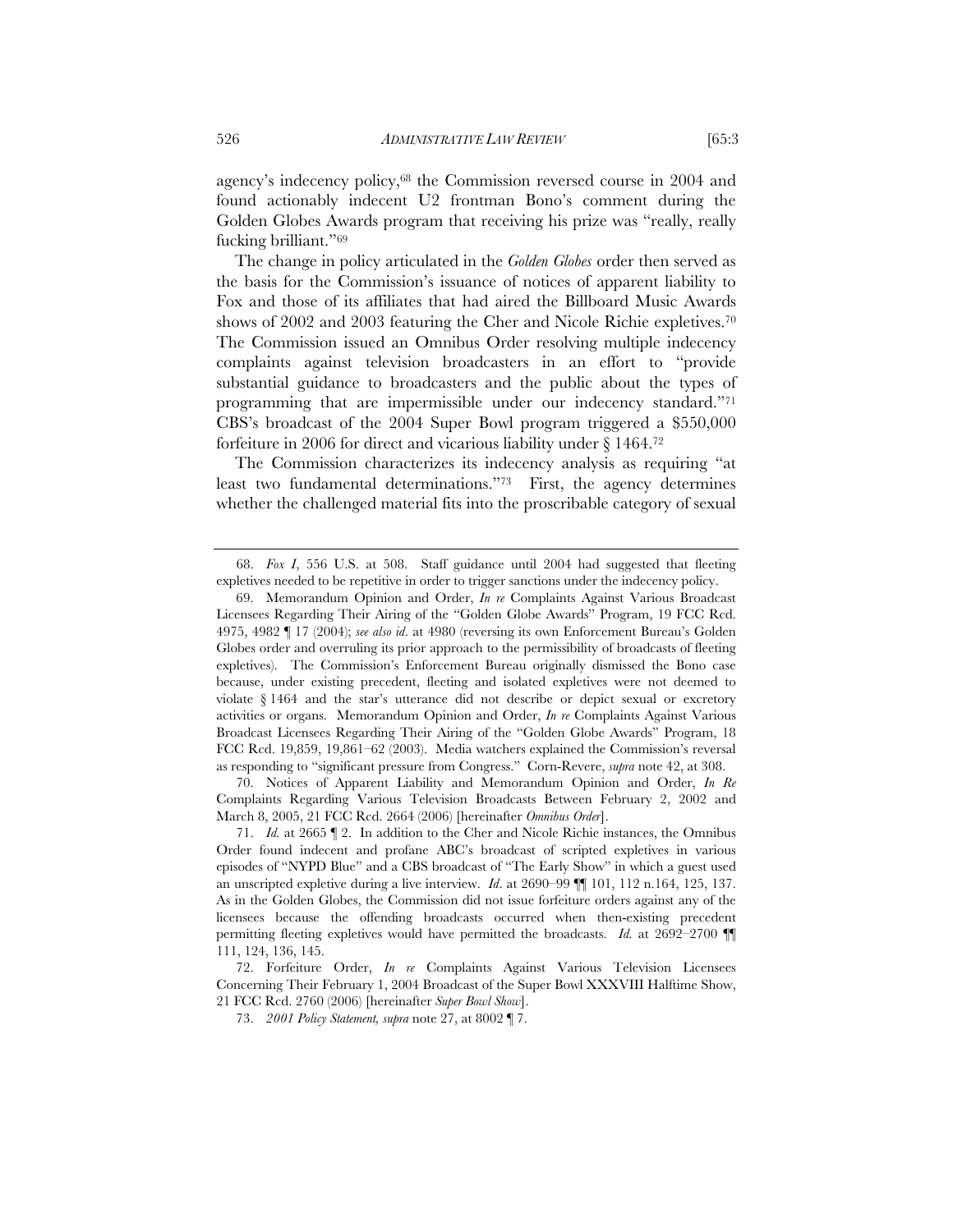or excretory depictions or descriptions.74 Second, if the first prong has led to an affirmative finding, the agency determines whether "the broadcast [is] *patently offensive* as measured by contemporary community standards for the broadcast medium."75 This assessment is consistently said to be contextual.76 Moreover, the Commission asserts that "subject matter alone does not render material indecent."77

In engaging in its "highly fact-specific"78 contextual analysis of patent offensiveness, the FCC looks at three "principal factors":

(1) the explicitness or graphic nature of the description or depiction of sexual or excretory organs or activities; (2) whether the material dwells on or repeats at length descriptions of sexual or excretory organs or activities; (3) whether the material appears to pander or is used to titillate, or whether the material appears to have been presented for its shock value.79

The Commission "takes into account the manner and purpose of broadcast material. For example, material that panders to, titillates, or shocks the audience is treated quite differently than material that is primarily used to educate or inform the audience."80 In examining these three factors, the Commission "weigh[s] and balance[s] them on a case-bycase basis . . . because '[e]ach indecency case presents its own particular mix of these, and possibly, other factors.'"81

78. *2001 Policy Statement*, *supra* note 27, at 8003 ¶ 9.

 79. *Id.* at ¶ 10 (emphasis removed); *see also* Order on Reconsideration, *In re* Complaints Against Various Television Licensees Concerning Their February 1, 2004 Broadcast of the Super Bowl XXXVIII Halftime Show, 21 FCC Rcd. 6653, 6654–6655 ¶ 4 (2006) [hereinafter *Super Bowl Show on Reconsideration*] (describing the three-part analysis as it relates to the Timberlake and Jackson halftime show).

 80. Notice of Apparent Liability for Forfeiture, *In re* Complaints Against Various Television Licensees Concerning Their December 31, 2004 Broadcast of the Program "Without a Trace" 21 FCC Rcd. 2732, 2734 ¶ 7 (2006) [hereinafter *Without a Trace*]. The Commission has previously explained that "the more explicit or graphic the description or depiction, the greater the likelihood that the material will be considered patently offensive." *2001 Policy Statement*, 16 FCC Rcd. at 8003 ¶12.

 81. *Super Bowl Show*, 21 FCC Rcd. 2760, 2763 ¶ 5; *see also Super Bowl Show on Reconsideration*, 21 FCC Rcd. at 6654–55 ¶ 4 (articulating that in this case the first and third factors outweighed the second factor). Although the Commission does not explain in advance how this is to be assessed, it asserts that "in particular cases, one or two of the

 <sup>74.</sup> *Id*. (stating that the material "must fall within the subject matter scope of [the] indecency definition – that is, the material must describe or depict sexual or excretory organs or activities.").

 <sup>75.</sup> *Id.* at ¶ 8.

 <sup>76.</sup> The Commission's 2001 Policy Statement states that the overall context of the broadcast in which the disputed material appeared is critical. *Id.* at ¶ 9.

 <sup>77.</sup> *Omnibus Order*, *supra* note 70, at 2708 ¶ 187; *see also 2001 Policy Statement*, *supra* note 27, at 8011 ¶ 21 (stressing the importance of context when determining whether repetitive vulgar terms should be deemed indecent).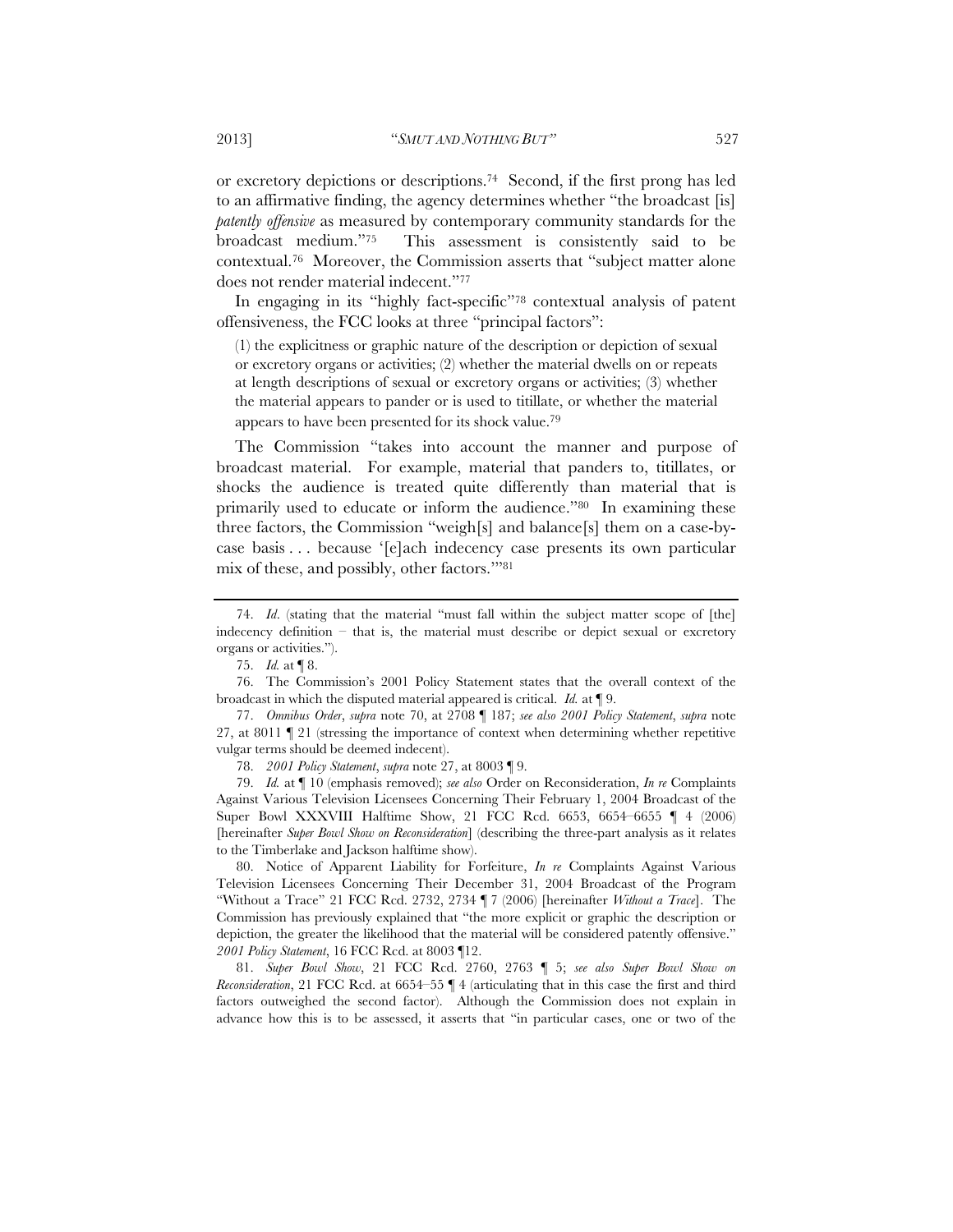Unlike obscenity, the patent offensiveness standard for indecency is said to be a national standard that focuses on the "average broadcast viewer or listener."82 The Commission relies neither on experts nor on program popularity in order to define the views of the average audience member. Instead, it claims to make its patent offensiveness decisions on its "collective experience and knowledge, developed through constant interaction with lawmakers, courts, broadcasters, public interest groups, and ordinary citizens, to keep abreast of contemporary community standards for the broadcast medium."83

Despite initial statements indicating distaste for content regulation, Republican FCC Chairman Michael Powell presided over the imposition of fines totaling \$7,928,080 for broadcast indecency in 2004.84 The succeeding FCC Chairman, Kevin Martin, made explicit the fact that the elimination of indecency during primetime hours was a key component of his FCC policy.<sup>85</sup> Notably, regulation of indecency became a unifying goal for both Democratic and Republican Commissioners.<sup>86</sup> There were also

 82. According to the Commission, "the standard is that of an average broadcast viewer or listener and not the sensibilities of any individual complainant." *2001 Policy Statement*, 16 FCC Rcd. at 8002 ¶ 8; *see also Super Bowl Show on Reconsideration*, 21 FCC Rcd. at 6655 ¶ 4 (finding the display of a woman's breast to be graphic and explicit to the average viewer).

 83. Memorandum Opinion and Order, *In re* Infinity Radio License, Inc., 19 FCC Rcd. 5022, 5026 ¶ 12 (2004). The Commission has explicitly rejected reliance on polls: "[i]n determining whether material is patently offensive, we do not rely on polls, but instead apply the three-pronged contextual analysis described in the text." *Super Bowl Show*, 21 FCC Rcd. at 2762 ¶ 5 n.17; *see also Super Bowl Show on Reconsideration*, 21 FCC Rcd. at 6658–59 ¶ 14 (rejecting CBS's use of polls in determining what the average viewer finds offensive).

 84. *See* Dunbar, *supra* note 61 (noting that, as of April 2004, the FCC imposed six fines that totaled \$1.6 million); *see also* Fairman, *supra* note 67, at 1741 (explaining that Chairman Powell found the word fuck "coarse, abhorrent, and profane"); Reed Hundt, *Regulating Indecency: The Federal Communication Commission's Threat to the First Amendment*, 2005 DUKE L. & TECH. REV. ¶ 6 (quoting remarks by Chairman Powell before the Media Institute, which called for a single standard in First Amendment analysis).

 85. Bill McConnell, *Kevin Martin's Challenge: New FCC Chairman Could Pose Problem for Big Media*, BROAD. & CABLE (Mar. 21, 2005), http://www.broadcastingcable.com/article/CA5 11792.html?; *see also* Kevin J. Martin, *Family-Friendly Programming: Providing More Tools for Parents*, 55 FED. COMM. L.J. 553, 557 (2003) (challenging broadcasters to show familyfriendly programs during the first hour of primetime television).

 86. Only Commissioner Adelstein expressed reservations about the expansion of the scope of enforcement to isolated words. *Omnibus Order*, *supra* note 70, at 2726–27 (statement of Comm'r Jonathan S. Adelstein concurring in part, dissenting in part). At the same time, he reiterated his support for an enhanced enforcement policy generally. *Id.* at 2784; *see also* 

factors may outweigh the others, either rendering the broadcast material patently offensive and consequently indecent, or, alternatively, removing the broadcast material from the realm of indecency." *Without a Trace*, 21 FCC Rcd. at 2734 ¶ 5; *see also 2001 Policy Statement*, 16 FCC Rcd. at 8003 ¶ 10 (emphasizing that each factor must be balanced and that typically one factor alone will not be determinative of an indecency finding).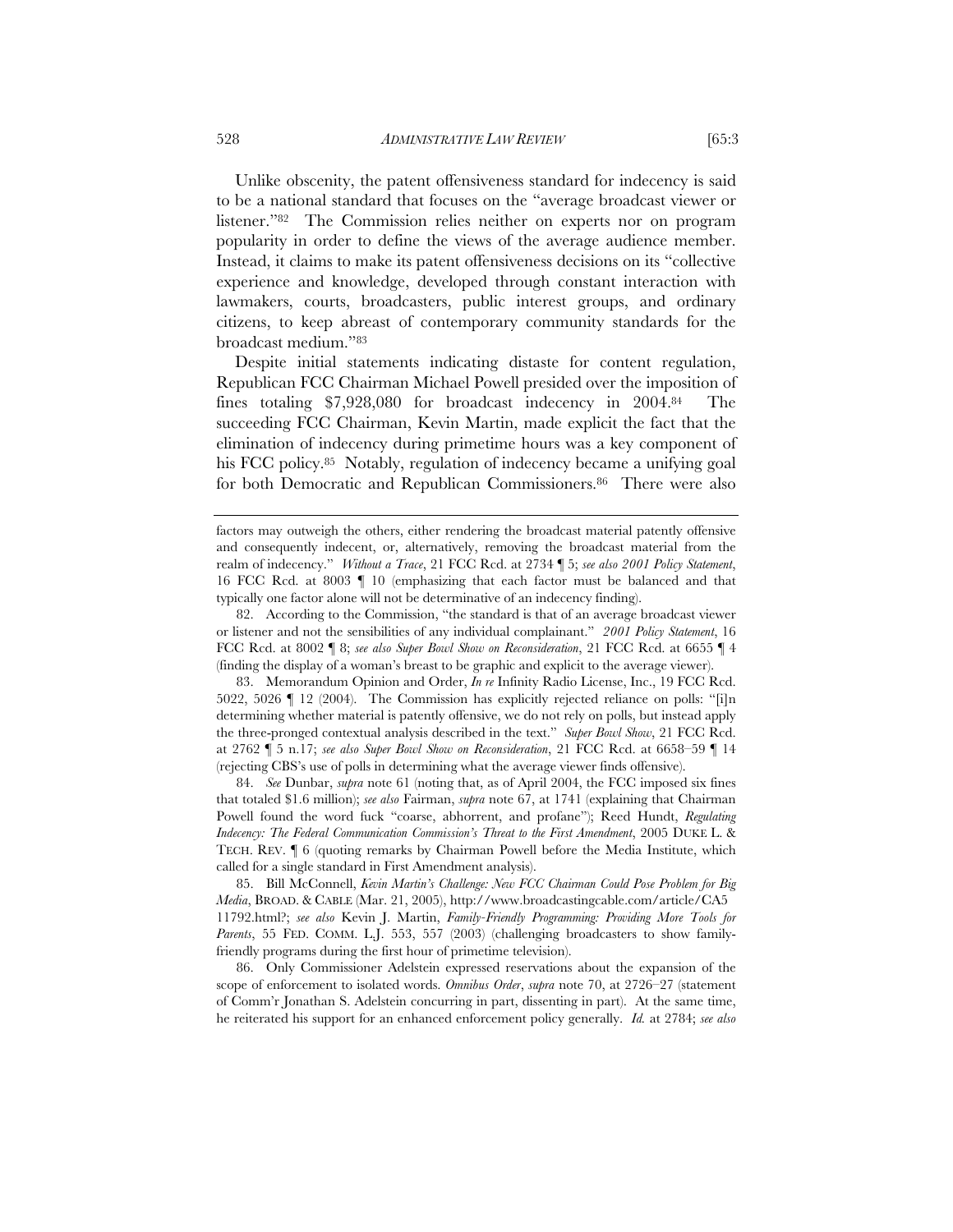well-publicized efforts to extend indecency regulation from broadcast to cable.87 In 2006, the Commission was also granted a significant expansion in its forfeiture authority by Congress in the Broadcast Decency Enforcement Act.88 In addition, the FCC adopted a number of important changes to its indecency rules, which resulted in making it much easier for complainants to establish violations of the indecency prohibitions.<sup>89</sup> First, the Commission reversed course on whether fleeting expletives alone would be considered to violate § 1464. The agency also for the first time relied on "profanity" as a ground for a § 1464 violation and adopted a broad definition of profanity.90 The threat of indecency regulation increased

 87. *See, e.g.*, Levi, *Enhancing Agency Power*, *supra* note 16, at 28 (discussing Chairman Martin's belief that, to address the problem of indecency adequately, cable would have to be regulated as well).

 88. Broadcast Decency Enforcement Act of 2005, Pub. L. No. 109-235, § 2, 120 Stat. 491, 491 (2006) (codified as amended at 47 U.S.C. § 503(b)(2)(C)(ii) (2006)) (amending § 503(b) of the Communications Act to authorize significantly increased forfeiture penalties and indicating congressional concern about indecent broadcast programming); *see also* Fox Television Stations, Inc. v. FCC, 613 F.3d 317, 322–23 (2d Cir. 2010), *vacated*, 132 S. Ct. 2307 (2012) (describing the amendment and noting that as a result of the change, "the fine for a single expletive uttered during a broadcast could easily run into the tens of millions of dollars"). Congress had authorized the agency to impose civil forfeitures for violations of § 1464 in 1960. *See* 47 U.S.C. § 503(b)(1)(D) (2006); *see also Fox Television Stations*, 613 F.3d at 320 (citing to forfeiture authority). Thereafter, the Commission's Forfeiture Policy Statement established a base forfeiture amount of \$7,000 for the transmission of indecent or obscene materials. Report and Order, *In re* Commission's Forfeiture Policy Statement and Amendment of Section 1.80 of the Rules to Incorporate the Forfeiture Guidelines, 12 FCC Rcd. 17087, 17113 (1997), *recons. denied*, 15 FCC Rcd. 303 (1999) [hereinafter *Forfeiture Policy Statement*]; *see also* 47 C.F.R. § 1.80(b)(4) (1999). "The *Forfeiture Policy Statement* also specifies that the Commission shall adjust a forfeiture based upon consideration of the factors enumerated in section  $503(b)(2)(D)$ , such as 'the nature, circumstances, extent and gravity of the violation, and, with respect to the violator, the degree of culpability, any history of prior offenses, ability to pay, and such other matters as justice may require." *Omnibus Order*, 21 FCC Rcd. at 2670 ¶ 21.

The Broadcast Decency Enforcement Act amended the Communications Act of 1934 to increase the FCC's maximum forfeiture authority from \$32,500 per incident to \$325,000 for each violation or each day of a continuing violation, so long as the fine for any continuing violation does not exceed \$3,000,000 for any single act or failure to act. 47 U.S.C. § 503 (2006).

89*. See infra* Section II.

90. *See infra* note 160.

*Broadcast Decency Enforcement Act of 2004: Hearings Before the Subcomm. on Telecomms. and the Internet of the H. Comm. on Energy and Commerce*, 108th Cong. 83, 106 (2004) (statements of Kevin J. Martin & Michael J. Copps, FCC Comm'rs) (stressing the importance of providing more family-friendly shows on broadcast channels). Commissioner Taylor Tate argued in print in support of significant indecency fines and broadcaster responsibility to air family-friendly programming. John Eggerton, *Tate Promotes Positive Programs*, BROAD. & CABLE (June 12, 2006), http://www.broadcastingcable.com/article/CA6342898.html.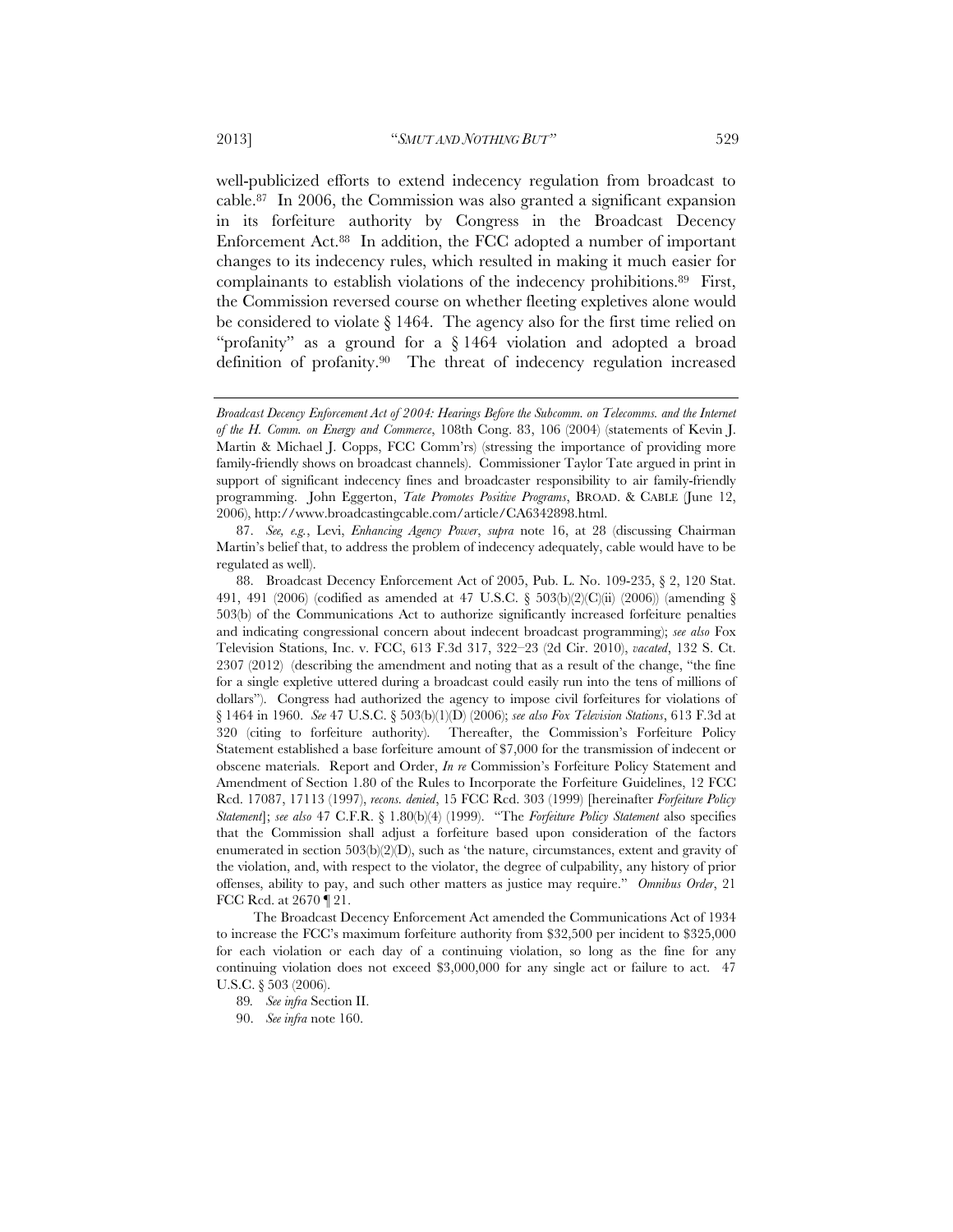significantly in both intensity and credibility. Judicial challenges followed.

#### *B. The Indecency Policy in the Courts*

The Fox television stations, whose broadcasts of the 2002 and 2003 Billboard Music Awards had been found to violate the FCC's new fleeting expletives policy, challenged the new policy on both constitutional and statutory grounds in the Second Circuit.<sup>91</sup> Because the FCC had not imposed any sanctions for these violations and therefore had not afforded the parties the opportunity to contest the indecency charges, the Second Circuit granted the agency's request for a voluntary remand to the agency to address the petitioners' arguments.92 After briefing pursuant to a public notice, the Commission issued an order upholding its prior finding that the Fox broadcasts were actionably indecent.93

When the case returned to the Second Circuit,  $94$  two judges of the threejudge panel found the FCC's decision to be "arbitrary and capricious" in violation of the Administrative Procedure Act.95 The court found the Commission's change in policy not to have been adequately explained, in violation of the APA's requirement that agencies must provide reasoned explanations for reversals in policy. In a section of extended constitutional dicta, the majority also expressed skepticism that the fleeting expletives policy could withstand First Amendment scrutiny.96 The majority expressed sympathy for the networks' argument that the FCC's approach to indecency was "undefined, indiscernible, inconsistent, and consequently, unconstitutionally vague."97

 <sup>91.</sup> *Fox I*, 556 U.S. 502, 510–11 (2009). The networks appealed the Omnibus Order, and the cases were consolidated before the U.S. Court of Appeals for the Second Circuit.

 <sup>92.</sup> Order, *In re* Complaints Regarding Various Television Broadcasts Between February 2, 2002 and March 8, 2005, 21 FCC Rcd. 13,299, 13,301–02 ¶¶ 9–10 (2006) [hereinafter *Omnibus Remand Order*]; *see also Fox I*, 556 U.S. at 510–11.

 <sup>93.</sup> *Omnibus Remand Order*, 21 FCC Rcd. at 13,314 ¶ 39, 13,326 ¶ 66 13,327–28 ¶¶ 71, 73, 13,329 ¶¶ 79–80. This order reaffirmed the Commission's indecency findings against Fox for the 2002 and 2003 Billboard Music Awards but reversed its finding against CBS for The Early Show broadcast and dismissed the complaint against ABC on procedural grounds.

 <sup>94.</sup> The network's original appeal to the Second Circuit was reinstated on November 8, 2006 and was consolidated with a petition for review of the Omnibus Remand Order. Fox Television Stations, Inc. v. FCC, 489 F.3d 444, 454 (2d Cir. 2007) (granting motions to intervene by other networks, including CBS, and discussing several statutory and constitutional challenges collectively raised by the networks to the validity of the Omnibus Remand Order).

 <sup>95.</sup> *Id.* at 447.

 <sup>96.</sup> *Id.* at 464, 466.

 <sup>97.</sup> *Id.* at 463.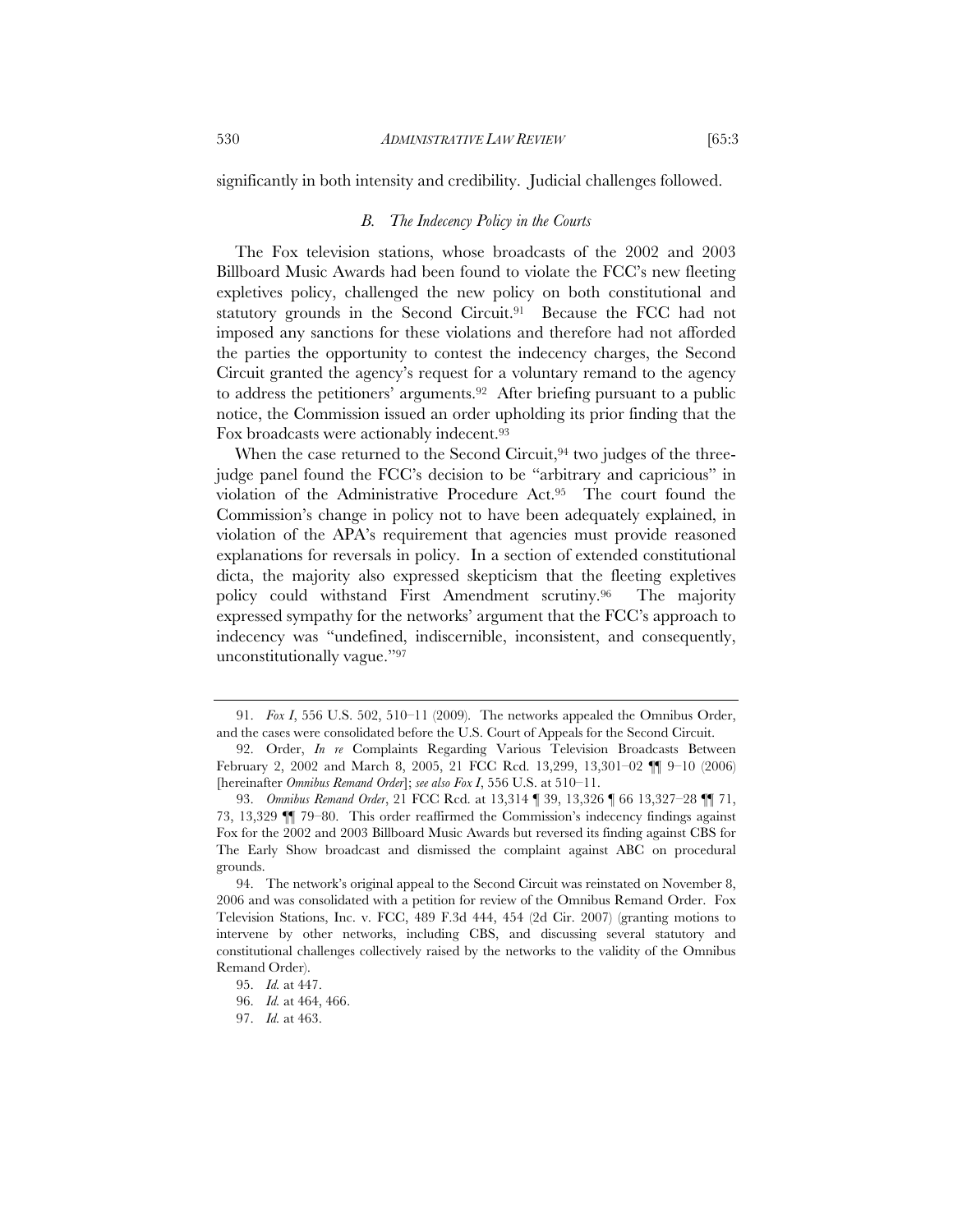The Supreme Court granted certiorari and, in *Fox I*, reversed and remanded the Second Circuit's finding that the Commission's fleeting expletives policy violated the Administrative Procedure Act (APA).98 Writing for Chief Justice Roberts, and Justices Alito, Thomas, and Kennedy, Justice Scalia found that the FCC's orders were not "arbitrary and capricious" under the APA. In language that observers have read to announce the Supreme Court's legitimation of political justifications for agencies' policy changes,<sup>99</sup> the Court held that the FCC had adequately explained the reversal of its prior approach to fleeting expletives.100 While the *Fox* case was winding its way through the Second Circuit, CBS had appealed the Janet Jackson forfeiture to the Court of Appeals for the Third Circuit.101 That court found that the Commission had changed course on how it treated fleeting images of nudity in violation of the Administrative Procedure Act, vacated the FCC's orders, and remanded the case to the Commission.102 Then the Supreme Court granted the FCC's petition for certiorari, vacated the Third Circuit's decision without an opinion, and remanded the case for consideration in light of the Court's decision in *Fox I*.103 On remand, a panel of the Third Circuit reaffirmed its earlier finding that the FCC had acted arbitrarily in "improperly impos[ing] a penalty on

 <sup>98.</sup> *Fox I*, 556 U.S. 502, 530 (2009).

 <sup>99.</sup> *See, e.g.*, Jodi L. Short, *The Political Turn in American Administrative Law: Power, Rationality, and Reasons*, 61 DUKE L.J. 1811, 1829 (2011) (noting that the impact of the decision at the outer boundaries is hospitable "to the politicization of agency reason giving"); Kathryn A. Watts, *Proposing a Place for Politics in Arbitrary and Capricious Review*, 119 YALE L.J. 2, 43 (2009) (arguing that courts can apply the arbitrary and capricious review in a way that gives "political influences an accepted place in rulemaking decisions"). *But see* Enrique Armijo, *Politics, Rulemaking, and Judicial Review: A Response to Professor Watts*, 62 ADMIN. L. REV. 573, 576 (2010) (stating that "agencies are expert in their areas of delegated authority, not in assessing the strength and direction of political winds"); Mark Seidenfeld, *The Irrelevance of Politics for Arbitrary and Capricious Review*, 90 WASH. U. L. REV. 141, 192 (2012) (questioning the role of courts in distinguishing legitimate from improper political influences).

 <sup>100.</sup> Justice Scalia wrote for the majority in *Fox I* that all agency change need not be subjected to "more searching review" or "justified by reasons more substantial than those required to adopt a policy in the first instance." *Fox I*, 556 U.S. at 514. In addition to "display[ing] awareness that it *is* changing position[,] . . . the agency must show that there are good reasons for the new policy. But it need not demonstrate to a court's satisfaction that the reasons for the new policy are *better* than the reasons for the old one; it suffices that the new policy is permissible under the statute, that there are good reasons for it, and that the agency *believes* it to be better, which the conscious change of course adequately indicates." *Id.* at 515.

 <sup>101.</sup> *See Super Bowl Show on Reconsideration*, 21 FCC Rcd. 6653, 6668 ¶ 38 (2006) (reaffirming FCC's initial forfeiture on reconsideration).

 <sup>102.</sup> CBS Corp. v. FCC (*CBS I*), 535 F.3d 167 (3d Cir. 2008).

 <sup>103.</sup> FCC v. CBS Corp. (*CBS II*), 556 U.S. 1218 (2009).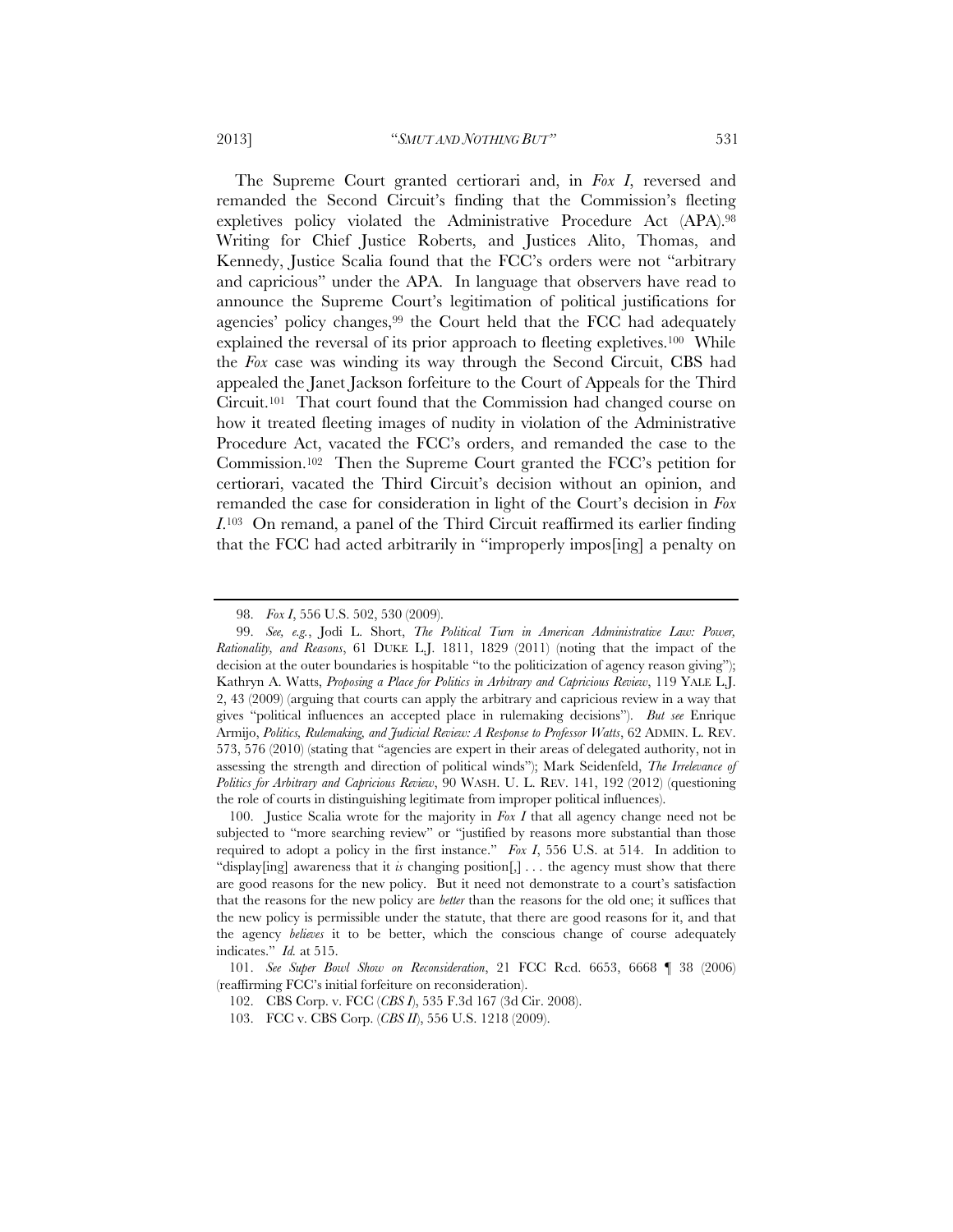CBS for violating a previously unannounced policy."104 The Third Circuit did not grant en banc review.105

In the meantime, the Second Circuit on remand "vacate[d] the FCC's order and the indecency policy underlying it[,]" holding that the policy "violates the First Amendment because it is unconstitutionally vague, creating a chilling effect that goes far beyond the fleeting expletives at issue here."106 That decision returned to the Supreme Court in *Fox II*.

The *Fox* cases presented the Supreme Court with a veritable spectrum of decisional choices.107 On one end of the spectrum was the narrowest possible option, focusing simply on whether the FCC's shift of policy on fleeting expletives satisfied administrative law or constitutional due process norms. Next was the possibility of a First Amendment-based reversal of part or all of the FCC's changes to the indecency regime.108 Further along the spectrum was the opportunity to use the *Fox* cases to overrule *Pacifica*. At the most deregulatory end of the spectrum was the option of using the indecency cases as a convenient occasion for the Court to reject, once and for all, the second-class constitutional status under which broadcasters had operated since the twentieth century. Requests for relief by both litigants and amici ran the gamut on this spectrum.

Critics argued that the FCC's indecency regime should be found unconstitutional under the First Amendment.109 The Supreme Court did

 109. *See, e.g.*, Erwin Chemerinsky, *Tucker Lecture, Law and Media Symposium*, 66 WASH. & LEE L. REV. 1449, 1462–63 (2009) (arguing that "[t]he Court's medium-by-medium approach to indecency just does not make sense any longer."). For earlier arguments to that

 <sup>104.</sup> CBS Corp. v. FCC (*CBS III*), 663 F.3d 122, 124 (3d Cir. 2011); *see also id.* at 129 ("We conclude that, if anything, the Supreme Court's decision fortifies our original  $opinion \ldots$ ").

 <sup>105.</sup> John Eggerton, *Third Circuit Won't Reconsider Super Bowl Decision*, BROAD. & CABLE (Jan. 18, 2012), http://www.broadcastingcable.com/article/479252-Third\_Circuit\_ Won\_ t\_Reconsider\_Super\_Bowl\_Decision.php.

 <sup>106.</sup> Fox Television Stations, Inc. v. FCC, 613 F.3d 317, 319 (2d Cir. 2010).

 <sup>107.</sup> *See, e.g.*, Reply Brief for the Petitioners at 14–15, *Fox I*, 556 U.S. 502 (2009) (noting that respondents sought distinct forms of relief).

 <sup>108.</sup> *Compare* Brief for Respondent Fox Television Stations, Inc. at 42–43, *Fox I*, 556 U.S. 502 (2009) (No. 07-582), 2008 WL 3153439 [hereinafter *Fox I* Brief for Fox] (noting that the networks sought to overrule the Supreme Court's *Pacifica* ruling and invalidate all broadcast indecency regulation), *and* Brief of Respondents NBC Universal, Inc. et al. at 47– 48, *Fox I*, 556 U.S. 502 (2009) (No. 07-582), 2008 WL 3153438 (arguing that the FCC failed to fully satisfy the requirements of the Administrative Procedure Act (APA) for three reasons), *with* Brief for Amicus Curiae ABC Television Affiliates Ass'n Supporting Respondents at 5–7, *Fox I*, 556 U.S. 502 (2009) (No. 07-582), 2008 WL 3539492 [hereinafter *Fox I* Brief for ABC] (asserting that the FCC's fleeting expletive policy violates the APA based on the *Pacifica* decision), *and* Brief for Respondents CBS Television Network Affiliates Ass'n et al. at 10–12, *Fox I*, 556 U.S. 502 (2009) (No. 07-582), 2011 WL 5317316, (contending that the FCC ignored the Court's emphasis that *Pacifica* was a narrow holding).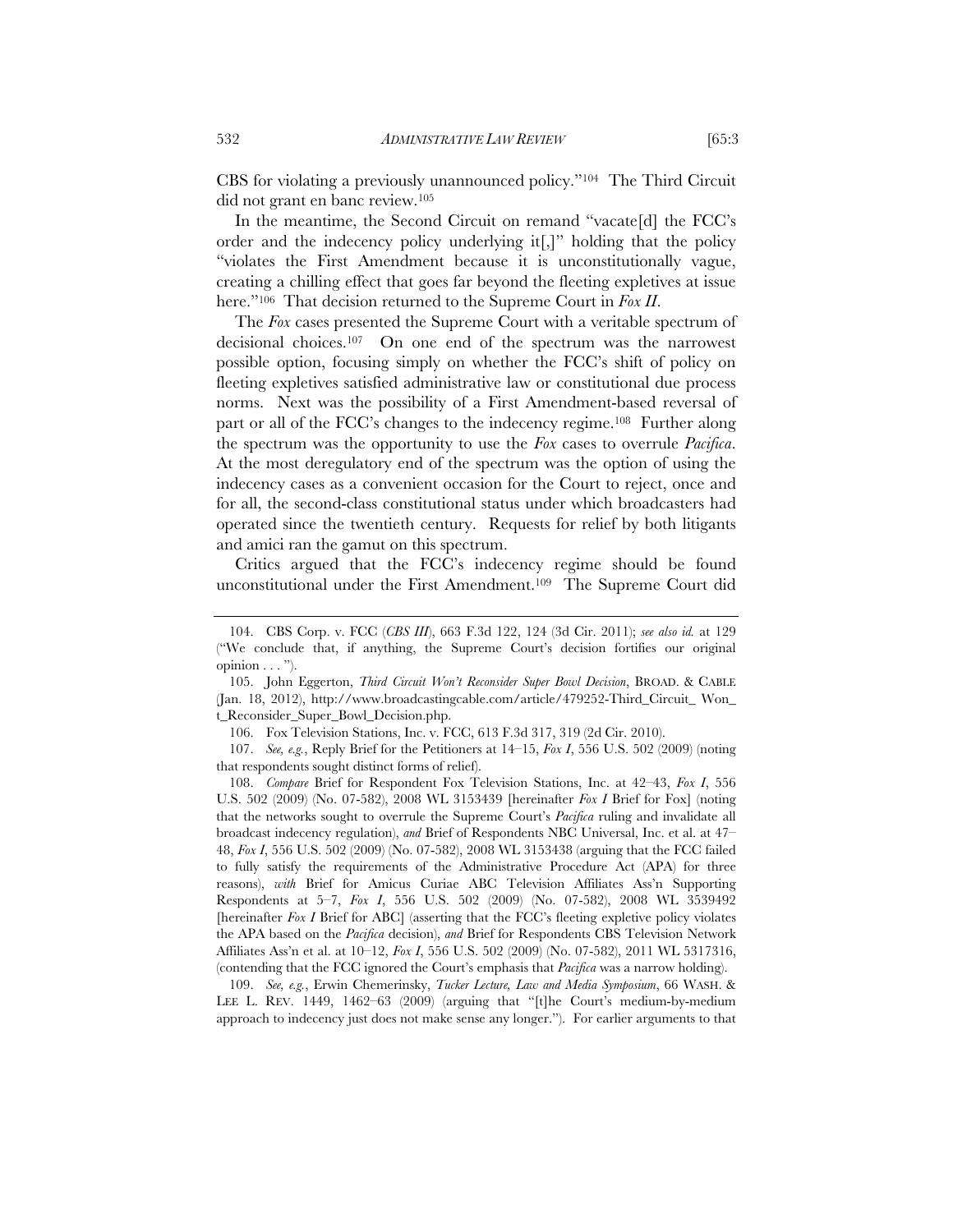not address the constitutional issue. In *Fox II*, the Court specifically explained that because it "resolves these cases on fair notice grounds under the Due Process Clause, it need not address the First Amendment implications of the Commission's indecency policy."110

As for CBS and the Super Bowl case at the Third Circuit, the Supreme Court denied certiorari after handing down its decision in *Fox II*.111 Chief Justice Roberts's concurrence in the denial of certiorari was seen by the industry as "essentially warn[ing] broadcasters that the FCC has served fair notice that fleeting images and expletives are subject to indecency enforcement."112

Reading constitutional tea leaves is obviously a dangerous undertaking. On the one hand, Justices Ginsburg and Thomas have expressed doubts about the continuing viability of *Pacifica* in light of technological change.<sup>113</sup>

 110. *Fox II*, 132 S. Ct. 2307, 2320 (2012). For an argument that constitutional avoidance is the wisest course in this policy space, see, for example, Note, *Vagueness – Second Circuit Strikes Down the FCC's Indecency Policy as Void for Vagueness*, 124 HARV. L. REV. 835, 841 (2011).

111. FCC v. CBS Corp. (*CBS IV*), 132 S. Ct. 2677 (2012).

 113. *See Fox I*, 556 U.S. 502, 530 (2009) (Thomas, J., concurring) (expressing skepticism about the viability of constitutional precedent used to support the regulation of broadcasting); *see also Fox II*, 132 S. Ct. at 2321 (Ginsburg, J., concurring) (indicating that *Pacifica* was "wrong when it issued" and that it "bears reconsideration"); *CBS IV*, 132 S. Ct.

effect, *see* KRATTENMAKER & POWE, *supra* note 30. Analysts complained that the FCC approach was doctrinally inconsistent, unpredictable in its application, and placed undue reliance on consent decrees. In addition, it was criticized as political—improperly responsive to the pressures of right-wing public interest groups like the PTC, whose electronically filed complaints purportedly exaggerated social concern. *See, e.g*., Matthew C. Holohan, *Politics, Technology, & Indecency: Rethinking Broadcast Regulation in the 21st Century*, 20 BERKELEY TECH. L.J. 341, 359–61 (2005); Kurt Hunt, Note, *The FCC Complaint Process and "Increasing Public Unease": Toward an Apolitical Broadcast Indecency Regime*, 14 MICH. TELECOMM. & TECH. L. REV. 223, 241–42 (2007). In addition, critics have said that the rules were ineffective on their own terms because of the expansive availability of indecent material on cable, satellite, and other electronic media, and because it is unrealistic in light of the times and changed social mores to suggest that FCC channeling of indecent material to late-night hours would actually prevent children from having access to it. *See, e.g.*, R. George Wright, *Broadcast Regulation and the Irrelevant Logic of Strict Scrutiny*, 37 J. LEGIS. 179, 187–88 (2012).

 <sup>112.</sup> John Eggerton, *Chief Justice Warns About Future Wardrobe Malfunctions*, BROAD. & CABLE (June 29, 2012), http://www.broadcastingcable.com/article/print/486602- Chief Justice\_Warns\_About\_Future\_Wardrobe\_Malfunctions.php (stating that, although Chief Justice Roberts expressed doubt about the correctness of the Third Circuit's conclusion regarding whether the Commission had changed course regarding fleeting sexual images as opposed to fleeting expletives, he nonetheless concurred in the Court's denial of certiorari because the FCC had made clear that it had abandoned its exception for fleeting expletives and ensured that "be it word or image . . . any wardrobe malfunctions will not be protected on the ground relied on by the court below") (quoting *CBS IV*, 132 S. Ct. at 2678) (internal citations and quotations omitted).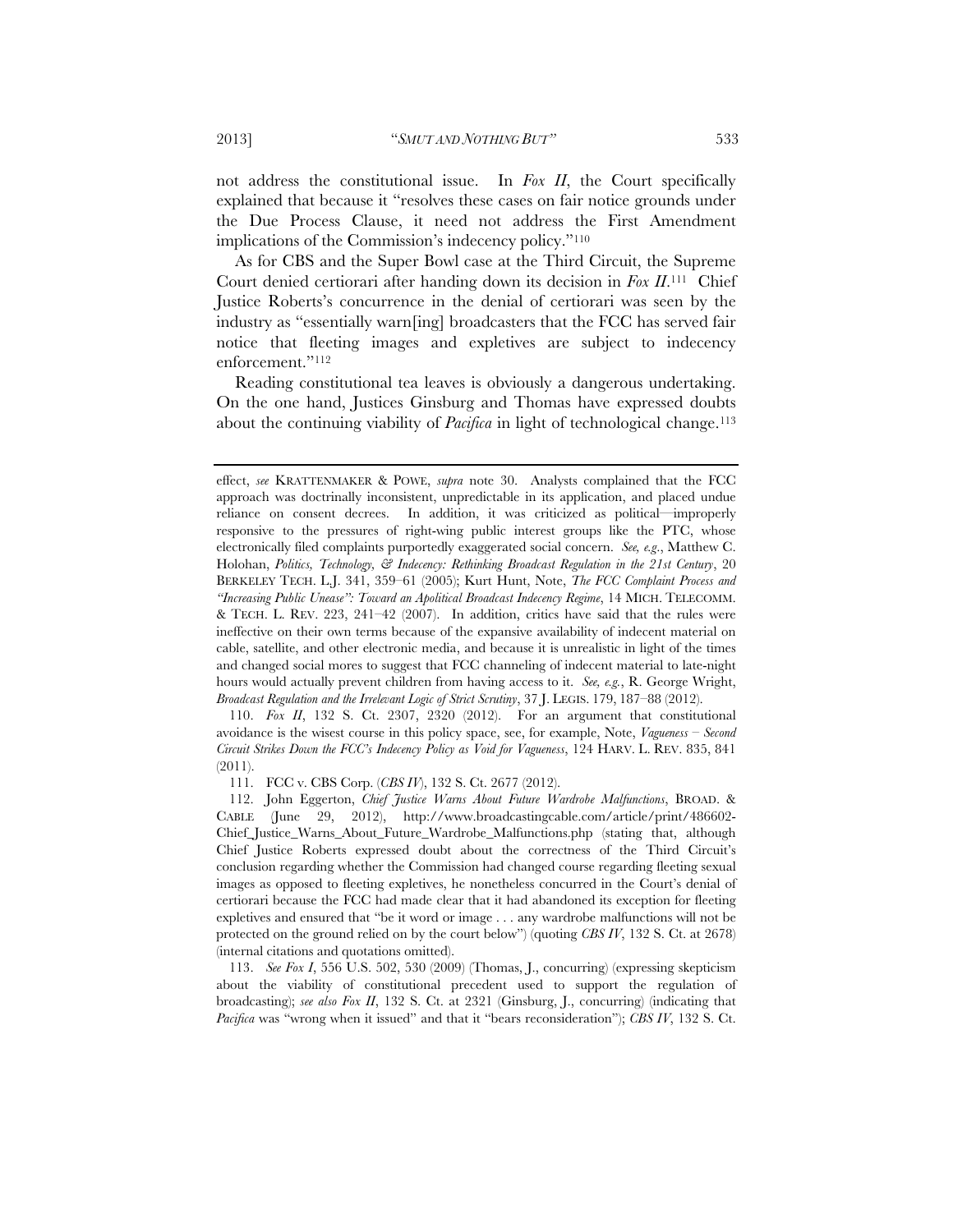Some have suggested that the extreme narrowness of the decision in *Fox II* might be due to a 4-4 split on the Court, with Justice Sotomayor recused, regarding whether to overrule *Pacifica*.114 And the story of media innovation and convergence is one of constitutional adaptation to technological change.115

At the same time, the Court's opinions in *Fox I* and *Fox II* suggest that the Court is not rushing to overrule *Pacifica* on constitutional grounds. The majority opinion in *Fox I* provides a very aggressive reading of the FCC's regulatory power*,* with Justice Scalia's opinion for the majority shifting away both from the traditional idea of scarcity of frequencies, and from the *Pacifica* rationales, to a regulatory rationale grounded on the government's ability to condition license grants. Justice Scalia's opinion in *Fox I* also includes a clear statement representing the view that sexual expression is low-value speech. As for *Fox II*, there is little in the opinion or oral argument to suggest a great appetite to upend almost a century of FCC content regulation.116 The oral argument in *Fox II* offered a number of different reasons to expect that the Court might hesitate to upend the fundamental regime of broadcast regulation. Whether because of a belief in the imminent obsolescence of the broadcast medium, $117$  or the symbolic value of requiring a certain modicum of decency, $118$  or the sense that there has been a significant increase in indecent material on the air,<sup>119</sup> or a

at 2678 (Ginsburg, J., concurring).

 <sup>114.</sup> Eugene Volokh, FCC v. Fox Television *Decided Narrowly on Lack-of-Fair-Notice Grounds*, THE VOLOKH CONSPIRACY (June 21, 2012, 11:31 AM), http://www.volokh.com/ 2012/06/21/fcc-v-fox-television-decided-narrowly-on-lack-of-fair-notice-grounds/ (suggesting that Justice Sotomayor might cast the fifth vote to overrule *Pacifica*).

 <sup>115.</sup> *Cf.* Samantha Barbas, *How the Movies Became Speech*, 64 RUTGERS L. REV. 665, 741 (2012) (believing that "the law should adjust to reflect the new communication context").

 <sup>116.</sup> Broadcasters have argued that the definition referenced in *Reno v. ACLU*, 521 U.S. 844, 885 (1997), in which the Supreme Court struck down as unconstitutionally vague a definition of indecency in the Communications Decency Act of 1996 (CDA), 47 U.S.C. §  $233(a)$ –(b) (2006), was very similar to the generic definition of indecency used by the FCC in connection with § 1464. *See, e.g*., *Fox I* Brief for ABC, *supra* note 108; *Fox I* Brief for Fox, *supra* note 108. But there are differences between the CDA provisions and the FCC's definition, and the *Reno* Court also expressly distinguished FCC regulation and *Pacifica* from the CDA. *ACLU*, 521 U.S. at 867, 871.

 <sup>117.</sup> *See* Transcript of Oral Argument at 33, *Fox II*, 132 S. Ct. 2307 (2012) (No. 10-1293) (noting Justice Alito's comment that "broadcast TV . . . is living on borrowed time. It's not going to be long before it goes the way of vinyl records and eight-track tapes").

 <sup>118.</sup> *Id*. at 22 (quoting Justice Scalia: "Sign—sign me up as supporting Justice Kennedy's notion that this has a symbolic value, just as we require a certain modicum of dress for the people that attend this Court and the people that attend other Federal courts. It's a symbolic matter.").

 <sup>119.</sup> *Id.* at 24 (reflecting Chief Justice Roberts' point that words and images of the kind at issue in the case had not commonly aired in the prior history of broadcasting).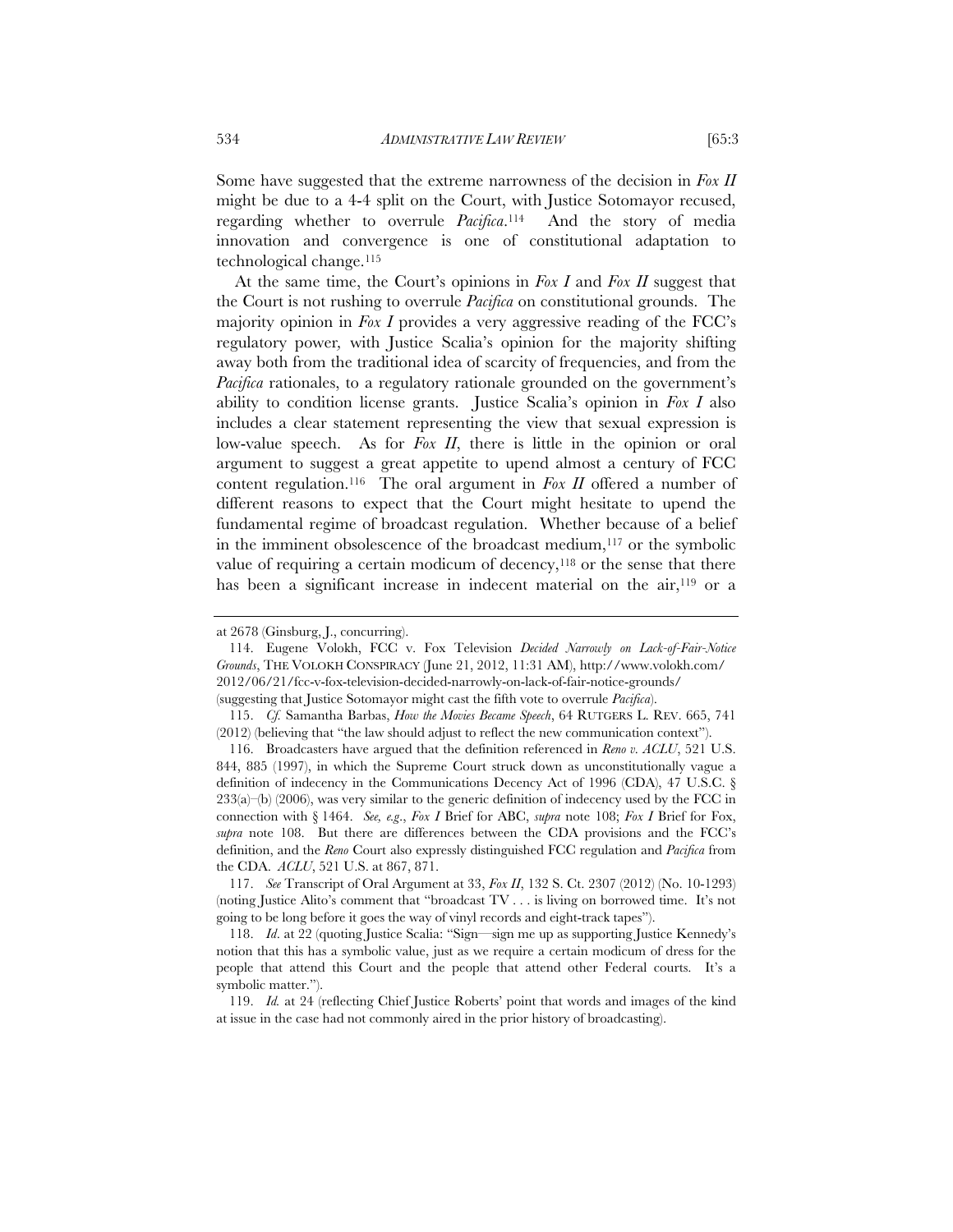matter of course,<sup>120</sup> or the legitimacy of the objective of having a safe harbor,<sup>121</sup> or an acceptance of indecency regulation as a tolerable quid pro quo for licensing,122 or temperamental tendencies to look for the narrowest possible ground of decision,123 there are good reasons to expect judicial hesitation at the prospect of dismantling the traditional edifice of media regulation. At a minimum, *Fox I* and *II* together show that the Court is dealing with the FCC very leniently, despite the agency's shifting, fits-andstarts approaches to indecent speech, its apparent responsiveness to complaints generated by third-party interest groups, its willingness to achieve censorship indirectly through broadcaster self-regulation, its use of indecency as a lever to permit increased regulation of cable, and its apparently strategic use of its backlog of complaints. There is no guarantee that Justice Sotomayor would vote to reverse *Pacifica*. Moreover, whatever the status of *Pacifica* as such, a modified indecency regime might pass constitutional muster, given the deference paid by the Roberts Court to administrative action in at least some contexts.124 Even if *Pacifica* is overruled, the FCC purports to rely on an alternative rationale to support

 123. *See, e.g.*, *id.* at 44 (quoting Justice Breyer: "Does this case in front of us really call for the earthshaking decision that you all have argued for in the—in the briefs?"). *See also* Christopher M. Fairman, *Institutionalized Word Taboo: The Continuing Saga of FCC Indecency Regulation*, Feb. 25, 2013, http://papers.ssrn.com/sol3/papers.cfm?abstract\_id=2223992, at 45 ("It seems clear that this Court is not prepared to revisit *Pacifica* and the constitutionality of the FCC's fleeting expletive and nudity policy."). For a recent article situating the Court's "duck[ing]" of constitutional issues in *Fox* as reflecting contending visions of the First Amendment in the Roberts Court, *see* Rodney A. Smolla, *Categories, Tiers of Review, and the*  Roiling Sea of Free Speech Doctrine and Principle: A Methodological Critique of United States v. Alvarez, 76 ALB. L. REV. 499, 502 (2013).

 <sup>120.</sup> *Id.* at 34–35 (reflecting Justice Kennedy's concern).

 <sup>121.</sup> *Id.* at 28 (citing to Chief Justice Roberts' question at oral argument).

 <sup>122.</sup> Although Justice Kagan pressed the Solicitor General on what would make indecency regulation an acceptable condition on broadcast licensing, *id.* at 4, she also asked the broadcasters' counsel, "[b]ut how about this, Mr. Phillips: Look, you've been given a privilege, and that gives the government at least somewhat more leeway to impose obligations on you. Not—can't impose everything, but at least has a bit more leeway. And here we've had something that's very historically grounded. We've had this for decades and decades that the broadcast is—the broadcaster is treated differently. It seems to work, and it—it seems to be a good thing that there is some safe haven, even if the old technological bases for that safe haven don't exist anymore." *Id.* at 25–26.

 <sup>124.</sup> Admittedly, the Roberts Court's overall approach to deference in the administrative context is a complex matter. *See* Clay Calvert & Justin B. Hayes, *To Defer or Not To Defer?: Deference and Its Differential Impact on First Amendment Rights in the Roberts Court*, 63 CASE W. RES. L. REV. 13 (2012) (explaining the elasticity of the deference doctrine in the decisions of the Roberts Court).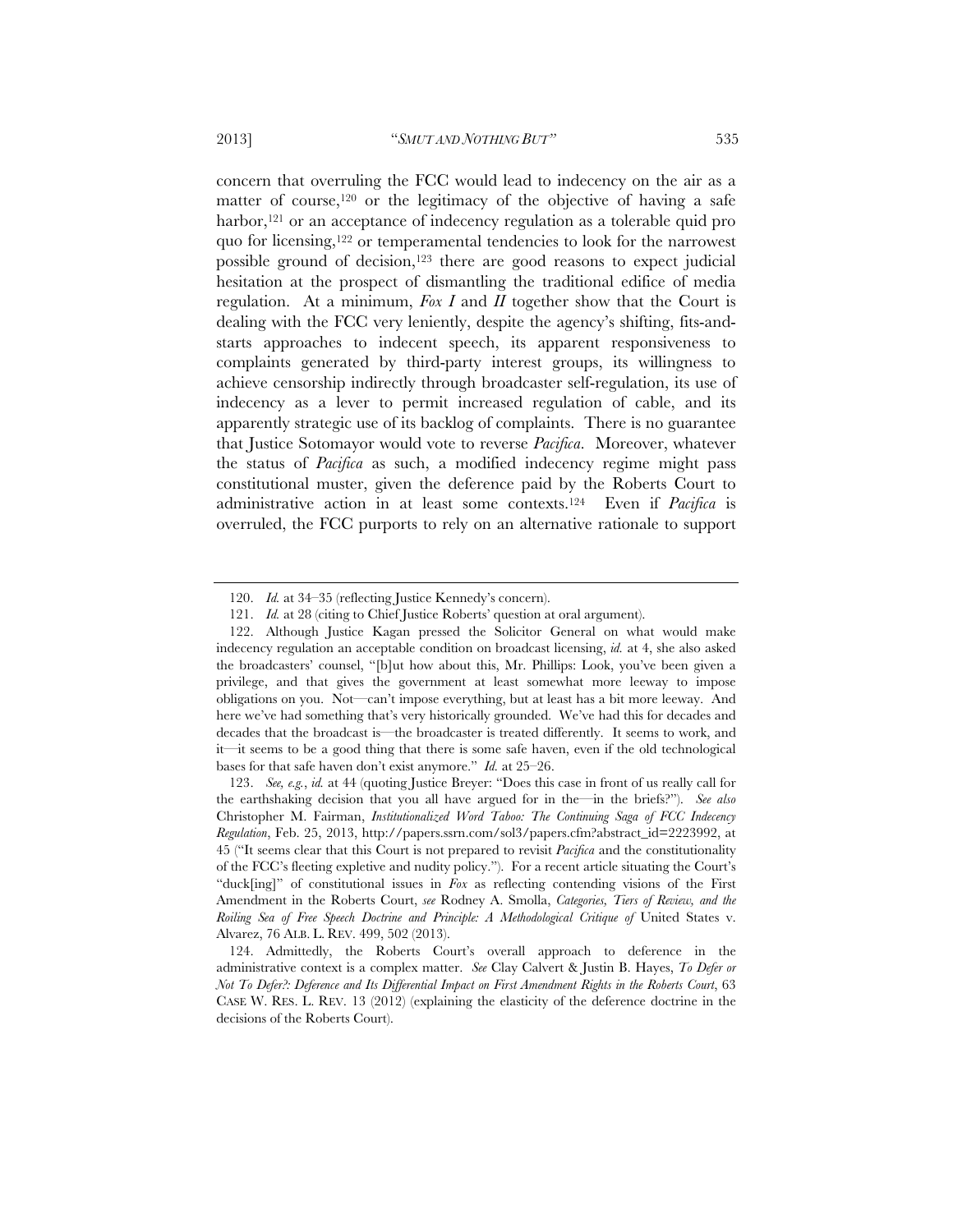indecency regulation.125

The ultimate constitutional resolution is uncertain. What seems clear for now is that the Court has left the FCC free to regulate indecency "as long as its policy for doing so provides constitutionally sufficient notice of the prohibited conduct"126 and as long as it is clear when it changes its rules. At the same time, the Court has issued an invitation to the Commission in the *Fox II* opinion to review its indecency policy in light of the public interest, and future constitutional and statutory challenges to the Commission's indecency actions are certain to be filed. Under these conditions, it behooves the Commission to appraise carefully its current indecency regime in operation. That review requires a first step beyond what the Court took in *Fox I* and *II*—namely, revealing the multiplicity of changes the Commission has made to its approach to indecency since the early 2000s. The seeming limits to the inquiry implicit in the Commission's *2013 Indecency Notice* are too constraining.127 A full description in turn reveals the problematic aspects of the FCC's regulatory shifts since 2003. A more restrained approach to indecency regulation by the FCC could permit the Court to adopt a constitutional compromise that would achieve a rough (albeit inevitably inelegant) balance between the incommensurable positions on both sides of the indecency issue.

### II. BEYOND FLEETING EXPLETIVES—THE FULL RANGE OF CHANGES TO THE FCC'S INDECENCY POLICY

Because the *Fox* cases implicated the FCC's changed stance regarding fleeting expletives and momentary glimpses of nudity, little attention has been paid to the other substantive and procedural changes that the Commission has quietly but significantly made to strengthen indecency regulation extensively since 2003.128 It is important to take a bird's-eye view to see what the mosaic of regulatory changes has affected.

First, the agency began to impose very high forfeitures for violations of its indecency policy. Second, it began entering into settlements with licensees conditioned on indecency commitments. Third, it made procedural changes that 1) reduced the burden on complainants making a prima facie case and 2) inflated the appearance of indecency complaints.

 <sup>125.</sup> *See infra* Section II.C (discussing the FCC's revival of a quid pro quo rationale justifying regulation.)

 <sup>126.</sup> Lyrissa Barnett Lidsky, *Not a Free Press Court?*, 2012 BYU L. REV. 1819, 1830 (2012).

 <sup>127.</sup> *See supra* note 21, (noting the scope of FCC's current indecency policy inquiry).

 <sup>128.</sup> *See generally* Michael Botein & Dariusz Adamski, *The FCC's New Indecency Enforcement Policy and Its European Counterparts: A Cautionary Tale*, 15 MEDIA L. & POL'Y 7 (2005); Brown & Candeub, *supra* note 32; Candeub, *supra* note 39.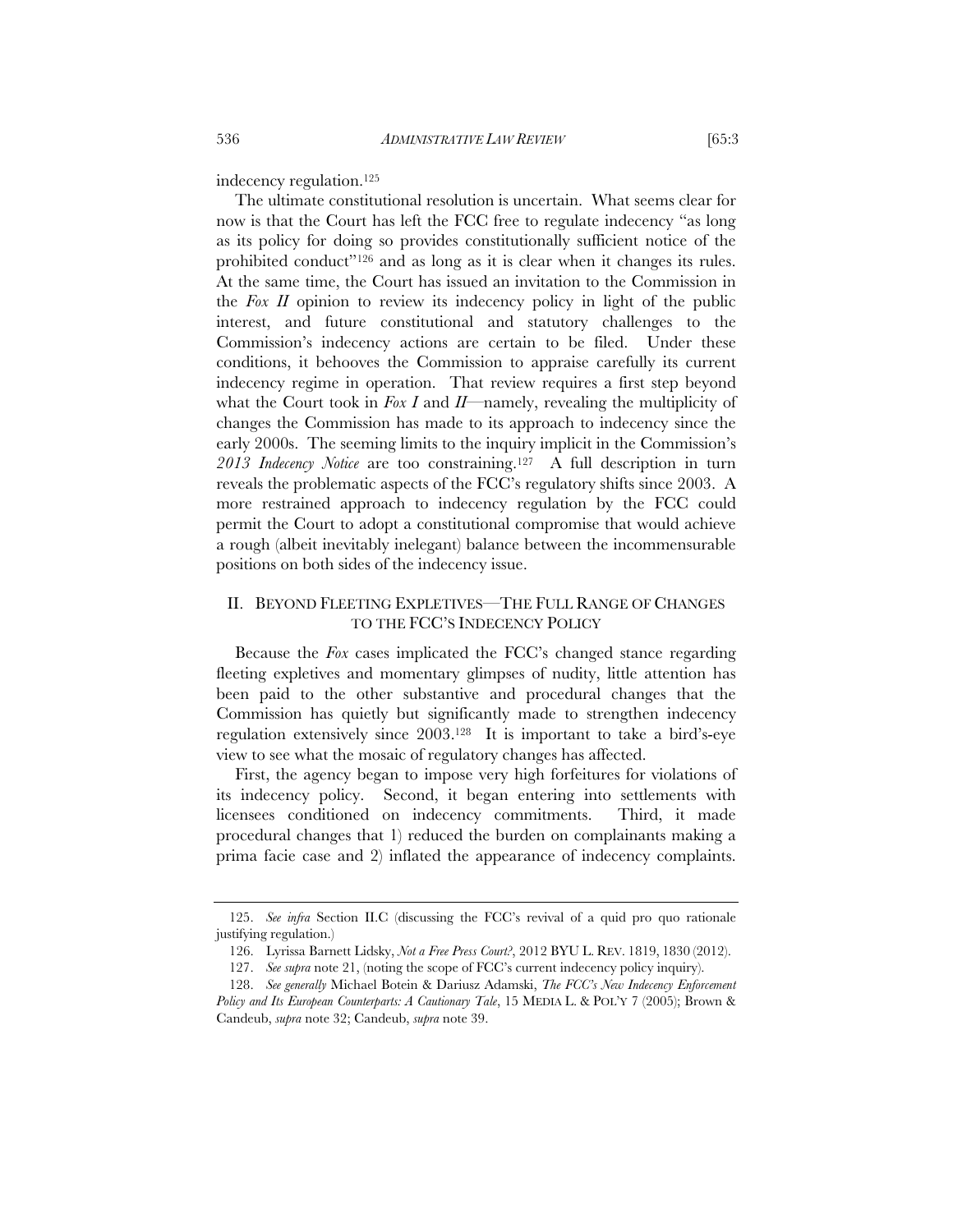Fourth, it made substantive changes to its liability standards, began to use context as a sword rather than a shield, revised its approach to news and consideration of merit, and adopted what amounts to a "negligent indecency" model.

Contrary to the Commission's assertions of modesty in this area, the effect of these various changes as a whole has been quite radical. They have both increased the FCC's power and spurred a private self-regulatory regime arguably stiffer than the Commission's. Either way, they have enhanced the chilling effect of indecency regulation. And, in light of the reality of media structure today, they have also had ripple effects beyond broadcasting. Perhaps the most notable aspect of all these changes has been the extent to which, as a whole, they preclude judicial review while effectuating self-censorship by broadcasters.

#### *A. Changes Regarding Remedies*

#### *1. Fines*

The most obvious change is the Commission's imposition of large indeed, disproportionate—fines (called "forfeitures") for indecency broadcast outside the nighttime safe harbor. Even before Congress's recent approval of extensively increased forfeiture authority by statute, the agency had begun imposing high fines under its old rules by assessing them on a "per utterance" basis<sup>129</sup> and charging network affiliates as well as the networks themselves for indecency in network programming.130 Because

 130. *See* Fox Television Stations, Inc. v. FCC, 613 F.3d 317, 322 (2d Cir. 2010). The shift to a per-licensee standard for forfeitures meant that the maximum fine for each instance was multiplied by the number of affiliates airing the program. *See* Richard E. Wiley et al.,

 <sup>129.</sup> *See* Notice of Apparent Liability for Forfeiture, *In re* Infinity Broadcasting Operations, Inc., Licensee of Station WKRK-FM, 18 FCC Rcd. 6915, 6919 ¶ 12 (2003) (announcing new "per utterance" policy, under which the FCC finds violations not on a perprogram basis, but for each utterance of the forbidden language or image in the relevant program); *see also* Notice of Apparent Liability for Forfeiture, *In re* Clear Channel Broadcasting Licenses, Inc., Licensee of Stations WPLA(FM), Callahan, Florida, and WCKT(FM), Port Charlotte, Florida, 19 FCC Rcd. 1768, 1818 (2004) [hereinafter *Clear Channel WPLA Notice*] (separate statement of Comm'r Kevin J. Martin) (calling for higher fines); Notice of Apparent Liability for Forfeiture, *In re* Clear Channel Broadcasting Licenses, Inc., Licensee of Stations WBGG-FM et al., 19 FCC Rcd. 6773, 6779 ¶ 15 (2004) (applying "per utterance" policy); Notice of Apparent Liability for Forfeiture, *In re* Entercom Sacramento License, LLC, Licensee of Station KRXQ(FM) (*Entercom Notice*), 19 FCC Rcd. 20,129, 20,154–55 (2004) (separate statements of Comm'rs Michael J. Copps and Kevin J. Martin). The fact that the Commission has not inevitably assessed forfeitures on a perutterance basis is not critical, given that it has announced its authority to do so and indeed has exercised it in some circumstances.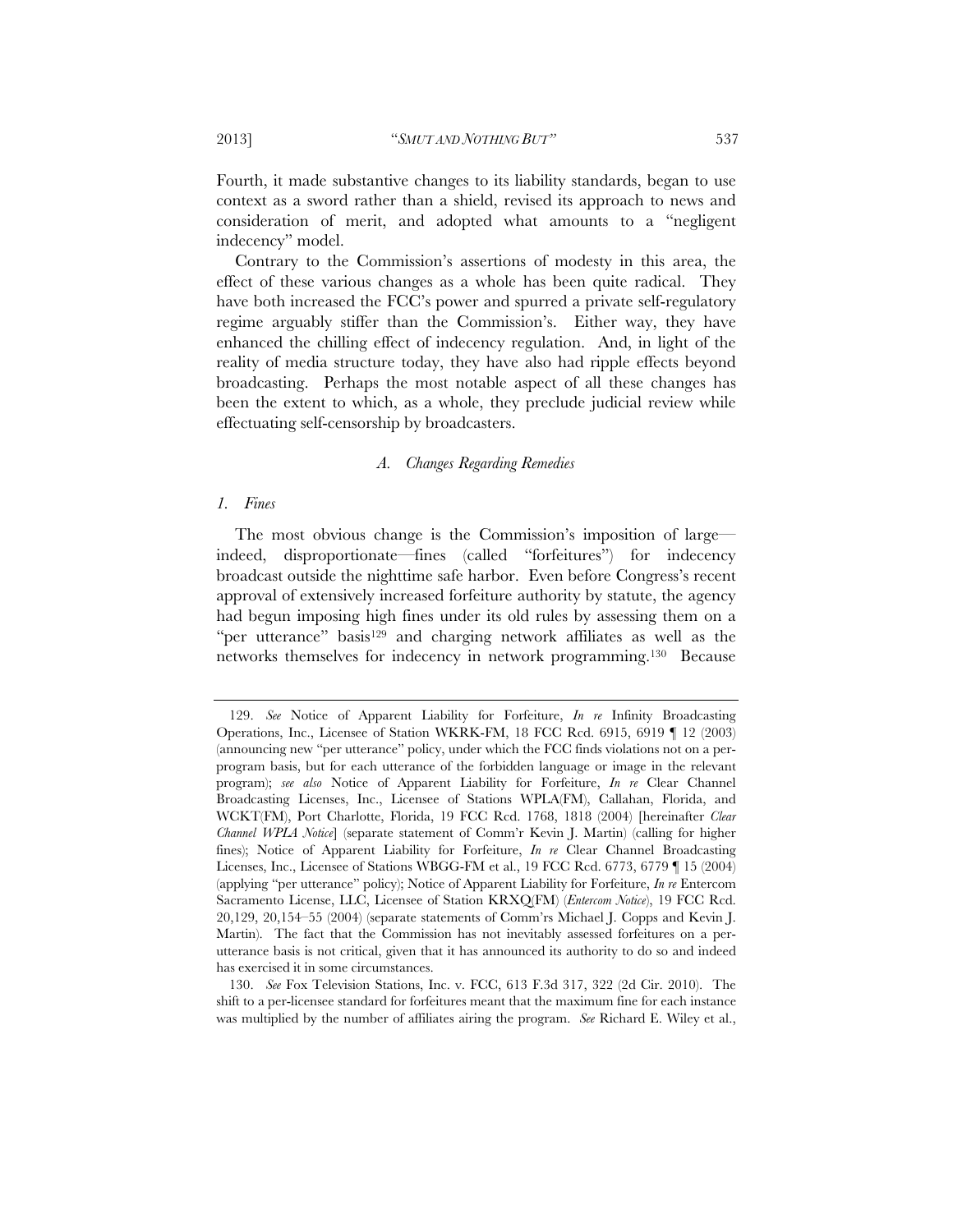the Commission's forfeiture authority was further expanded ten-fold by legislative action in 2005, one finding of indecency can lead to hundreds of

thousands or even millions of dollars in fines. For the first time, the Commission responded to indecency complaints by an explicit consideration of the offender's economic resources as part of the process of imposing forfeitures.

The increases in fines were designed to address the impression that broadcasters, instead of being deterred from airing indecency, had absorbed prior indecency forfeitures merely as minor costs of doing business.131 However, the disproportionate amounts of the fines would serve as a superdeterrent even for networks with deep pockets, especially if the networks indemnify their affiliated stations for network programming deemed indecent. Certainly the threat is amplified for small stations in small markets where a judgment on fleeting indecency could be a "bet the company" matter.132 The chilling effect of the high fines is doubtless magnified by the Commission's use of its forfeiture decisions as occasions for reminding broadcasters in dicta of the agency's power to revoke licenses for failure to comply with its rules.133

 132. *See, e.g.*, Jim Puzzanghera, *Lawmaker Sees Both Sides of Broadcast Legislation; Rep. Greg Walden Has a Unique Perspective in Congress as Owner of Five Small Radio Stations*, L.A. TIMES, July 5, 2006, at C.1; Deborah Potter, *Indecent Oversight*, AM. JOURN. REV., Aug.–Sept. 2004, at 80.

 133. *See, e.g*., *Infinity WCKG Notice*, 18 FCC Rcd. at 19,965 ¶ 19 ("We reiterate our recent statement that additional serious violations by Infinity may well lead to a license revocation proceeding.") (internal quotation marks omitted), *rescinded on other grounds sub nom.* Order, *In re* Viacom Inc., 19 FCC Rcd. 23,100 (2004) [hereinafter *Viacom Order*]; *see also Clear Channel WPLA Notice*, 19 FCC Rcd. at 1816 (separate statement of Comm'r Michael J. Copps, dissenting) ("To fulfill our duty under the law, I believe the Commission should have designated these cases for a hearing on the revocation of these stations' licenses . . . ."). While the Commission has not commenced license revocation hearings in the indecency context, the fact that the possibility of revocation is even mentioned is likely to be noticed by broadcasters. Doug Halonen, *Feds Change the Rules: FCC Expands the Scope of Indecency Enforcement to Include Any Profanity*, 23 TELEVISION WEEK, Mar. 22, 2004, at 1; Todd Shields, *Common Decency: As Powell's FCC Tries to Find the Middle Ground Between Censorship and First Amendment Rights, the Media Continue to Push the Envelope*, 14 MEDIA WEEK, Feb. 6, 2004, at 18.

*Communications Law 2004: Contentious Times in a Shifting Landscape*, 811 PLI/PAT 109, 168–69 (2004). The utterance of a single expletive could therefore lead to millions of dollars in forfeitures.

 <sup>131.</sup> *See, e.g*., *Clear Channel WPLA Notice*, 19 FCC Rcd. at 1815 (separate statement of Chairman Michael K. Powell) ("[T]hese increased enforcement actions will allow the Commission to turn what is now a 'cost of doing business' into a significant 'cost for doing indecent business.'"); *id.* at 1816 (separate statement of Comm'r Michael J. Copps, dissenting); Notice of Apparent Liability for Forfeiture, *In re* Infinity Holdings Corporation of Orlando, Licensee of Station WCKG(FM), 18 FCC Rcd. 19,955, 19,972 (2003) [hereinafter *Infinity WCKG Notice*] (separate statement of Comm'r Michael J. Copps, dissenting).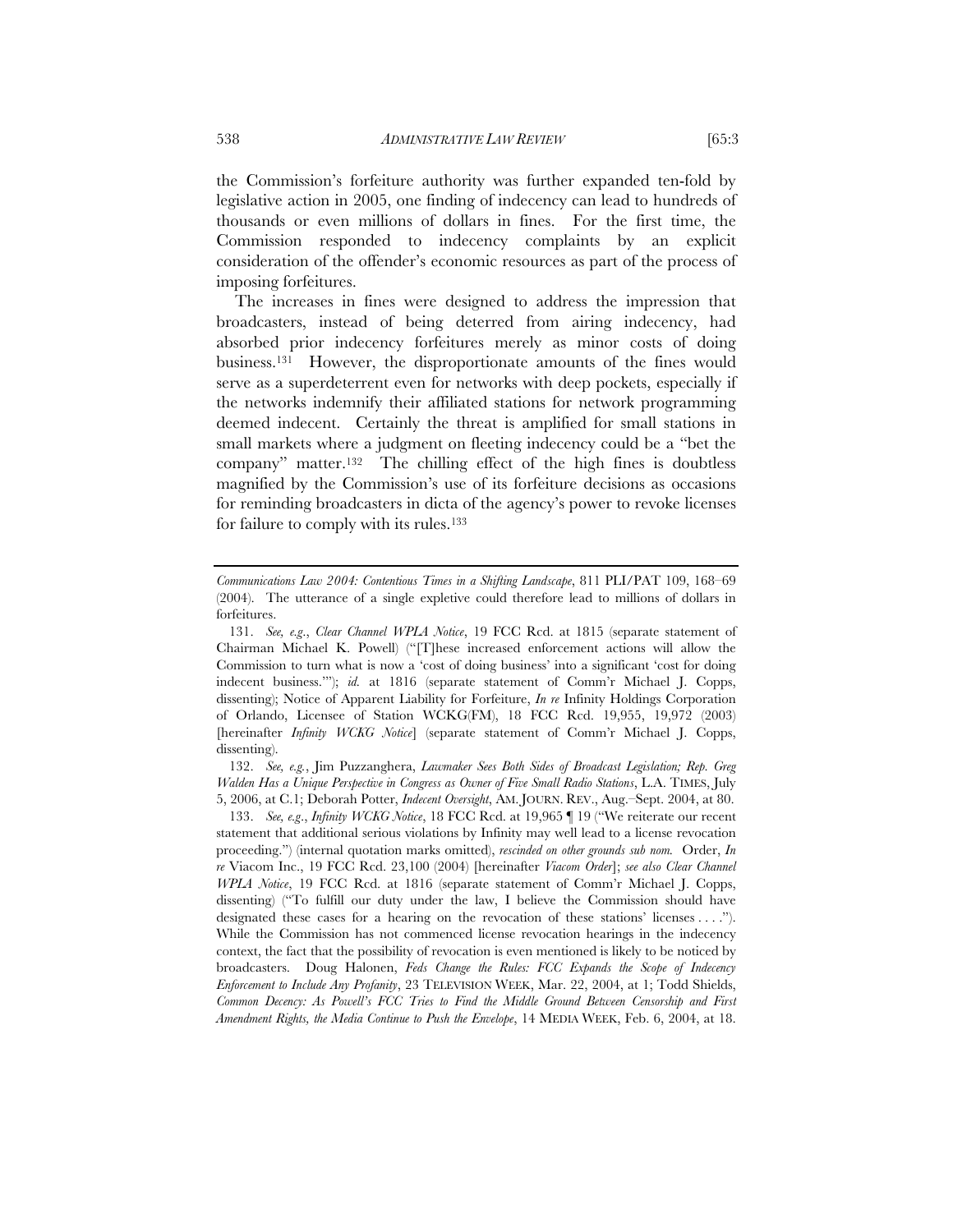#### *2. Settlements*

The second notable characteristic of post-2003 indecency regulation is that it has proceeded in important instances through settlement agreements requiring broadcasters to pay money to the U.S. Treasury and to engage in indecency investigation and enforcement. For example, the Commission settled with Viacom for a "voluntary contribution" of \$3,500,000 to the United States Treasury,134 with Clear Channel for \$1,750,000,135 with Emmis for \$300,000,136 and with Beasley Broadcasting for \$85,000.137

These settlements have led to grand corporate policy pronouncements that are more prohibitive than the FCC's own standards. Clear Channel, for example, made clear that it was adopting a "zero tolerance" policy with regard to indecency.138 Many of the settlements also require very specific compliance agreements by the broadcasters, even where there are mere allegations of indecency policy violations rather than administrative

 135. Order, *In re* Clear Channel Communications, Inc., 19 FCC Rcd. 10,880, 10,883 ¶ 10 (2004) [hereinafter *Clear Channel Order*] (attaching consent decree).

 136. Order, *In re* Emmis Communications Corporation (*Emmis Order*), 19 FCC Rcd. 16,003, 16,007–08 ¶¶ 11, 13 (2004), *aff'd*, Order on Reconsideration, *In re* Emmis Communications Corporation, 21 FCC Rcd. 12,219, 12,221–22 ¶ 7 (2006) [hereinafter *Emmis Order on Reconsideration*] (rejecting challenges to Emmis consent decree).

 137. Order, *In re* Beasley Broadcast Group, Inc., 23 FCC Rcd. 15,603, 15,610 ¶ 12 (2008) [hereinafter *Beasley Order*].

 138. *See* John Eggerton, *Clear Channel Vows to Wash Out Dirty Jocks*, BROAD. & CABLE (Feb. 25, 2004, 1:30 PM), http://www.broadcastingcable.com/article/92718-Clear\_Channel

Vows to Wash Out Dirty Jocks.php. In keeping with that promise, the corporation fired Howard Stern. *See, e.g.*, *Howard Stern's Radio Show Is Suspended by Clear Channel,* N.Y. TIMES, Feb. 26, 2004, *available at* http://www.nytimes.com/2004/02/26/business/howard-stern-sradio-show-is-suspended-by-clear-channel.html.

Of course, one might characterize such zero-tolerance commitments as a convenient public relations gambit on the part of the group owner and believe that Clear Channel would doubtless game the agreement and end-run its compliance obligations if it thought doing so would be economically desirable. *See generally* Eric Boehlert, *Clear Channel Boss Is Shocked* – *Shocked – To Find Indecency!*, SALON (Feb. 28, 2004, 12:43 AM), http://www.salon.com/2004/02/28/clear\_channel\_3/. Nevertheless, corporate policies of this kind are likely to have some impact at the operational level.

Notably, license revocation threats have been made to major networks, even in circumstances of merely vicarious liability. *But see* Brigham Daniels, *When Agencies Go Nuclear: A Game Theoretic Approach to the Biggest Sticks in an Agency's Arsenal*, 80 GEO. WASH. L. REV. 442, 498 (2012) (observing that the FCC has become "a punching bag" because of its inability to revoke licenses for indecency regulation).

 <sup>134.</sup> *Viacom Order*, 19 FCC Rcd. at 23,106 ¶ 9 (2004) (attaching and incorporating a Consent Decree between Viacom and the FCC), *aff'd*, Order on Reconsideration, *In re*  Viacom Inc., 21 FCC Rcd. 12,223 (2006). Viacom subsequently paid a fee of \$300,000 in 2007 as part of an additional consent decree regarding a claim that it had inadvertently failed to comply with provisions of the 2004 agreement. *See infra* note 140.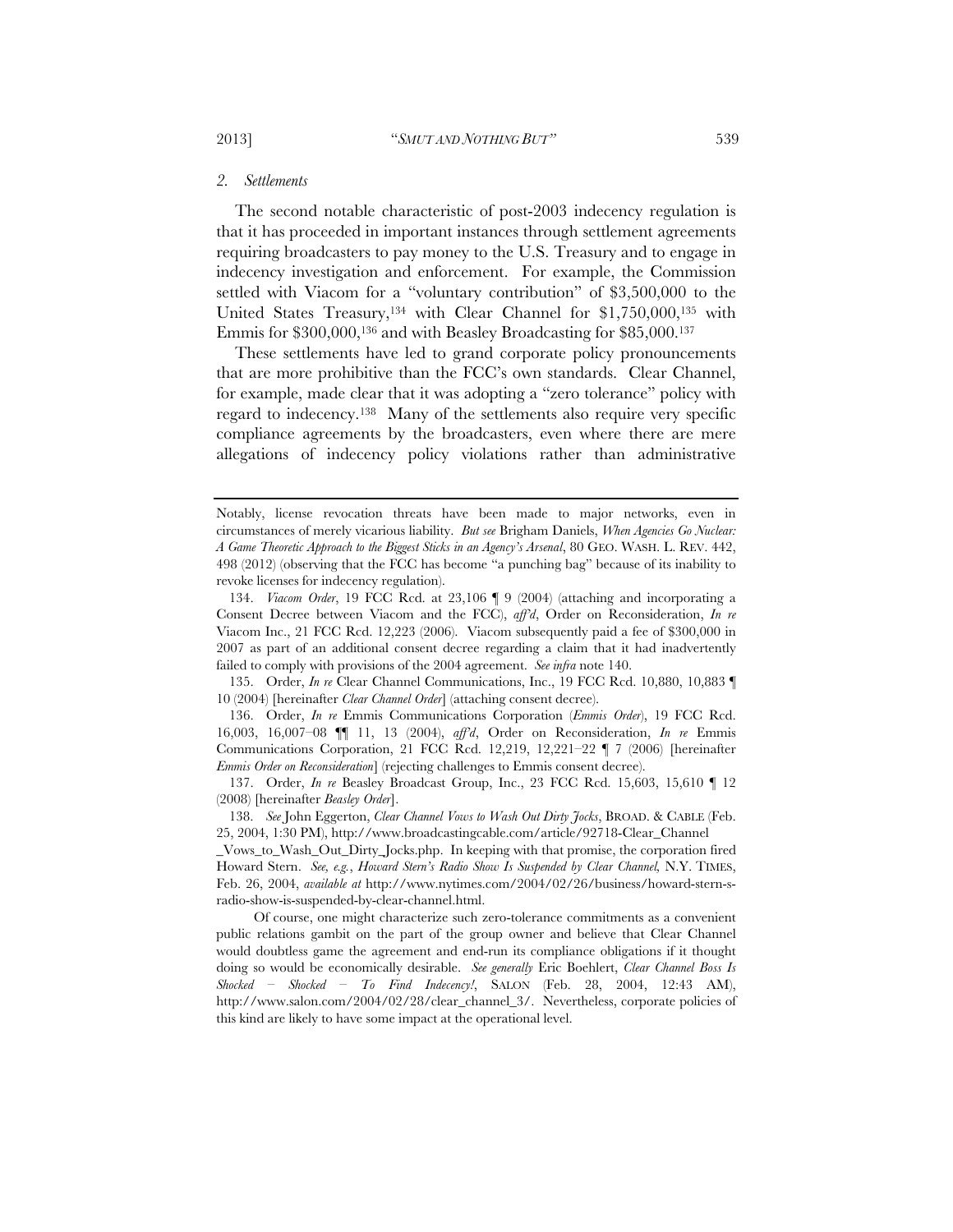findings.139 For example, some provide that the issuance of a Notice of Apparent Liability (NAL) or other proposed action will trigger investigation and suspension of personnel by the broadcaster, and termination of personnel if the Commission ultimately finds a violation of its indecency rules.140 This obligates the licensees to suspend employees based simply on *allegations* of indecency, imposes "remedial training" on that basis, and sometimes even requires stations to assign a "program monitor" and impose a time delay when on-air talent accused of indecency on a prior occasion is permitted to return to live broadcasting.141

Not only are the consent decree compliance provisions an unusual type of internal control in the media context, but the settlements also suggest that broadcasters will likely censor themselves beyond what the government might legally be entitled to regulate.<sup>142</sup> The fact that consent decrees

 142. *See, e.g.*, Editorial, *Pay for Play*, BROAD. & CABLE (Nov. 28, 2004, 7:00 PM), http://www.broadcastingcable.com/article/CA483385.html; *The Silent Media: Committed to the First Amendment*, BROAD. & CABLE (Apr. 11, 2004, 8:00 PM), http://www.broadcastingcable.com/article/CA409709.html?; *see also* FAIRMAN, *supra* note

 <sup>139.</sup> In the Clear Channel consent decree, for example, the company agreed to implement a company-wide indecency compliance plan including automatic suspension, remedial training, and significant (up to five-minute) time delays for programs upon the employees' return. *See Clear Channel Order*, 19 FCC Rcd. at 10,886; *see also Emmis Order*, 19 FCC Rcd. at 16,007 ¶ 10; John Eggerton, *FCC Upholds Viacom Indecency Settlement*, BROAD. & CABLE (Oct. 17, 2006, 10:06 AM), http://www.broadcastingcable.com/article/106188- FCC\_Upholds\_Viacom\_Indecency\_Settlement.php (noting Viacom's agreement to the same conditions).

 <sup>140.</sup> *See Viacom Order*, 19 FCC Rcd. at 23,106 ¶ 8(f).

 <sup>141.</sup> *Clear Channel Order*, 19 FCC Rcd. at 10,883 ¶¶ 8–9; *Beasley Order*, 23 FCC Rcd. at 15,608–09 ¶ 10. Licensees might also adopt guidelines requiring indemnification from onair personnel for violations of FCC rules—a development that might lead to more selfcensorship than might be expected from a large institution. Performance bonds imposed by networks are also not out of the realm of possibility. *Cf.* Clay Calvert, *Past Bad Speakers, Performance Bonds & Unfree Speech: Lawfully Incentivizing "Good" Speech or Unlawfully Intruding on the First Amendment?*, 3 HARV. J. SPORTS & ENT. L. 245, 250 (2012) (questioning the constitutionality of government-imposed "performance bonds on past bad speakers as conditions precedent for future [speech]"). The National Religious Broadcasters' brief in *Fox* quotes from a broadcast guideline by Dow Lohnes, available online at the University of California, reminding broadcasters to "notify on-air talent, personalities, and guests that reimbursement of FCC fines and attorneys fees, as well as termination, may result from talent's utterance or depiction of obscene, indecent, or profane material during a broadcast." *Obscenity, Indecency, and Profanity: Guidelines for Broadcasters*, DOW LOHNES (June 2006), https://secure.ucop.edu/irc/services/documents/guidelines.pdf. There are reports of onair talent taking out "indecency insurance." Sidak & Singer, *supra* note 25, at 718; *see* Maria Matasar-Padilla, *Music Lessons: What Adam Lambert Can Teach Us About Media Self-Regulation*, 29 CARDOZO ARTS & ENT. L.J. 113, 136 (2011) (reporting ABC's establishment of "a system by which [it] would create negative financial repercussions for performers who engaged in unexpectedly indecent or obscene behavior during a live broadcast").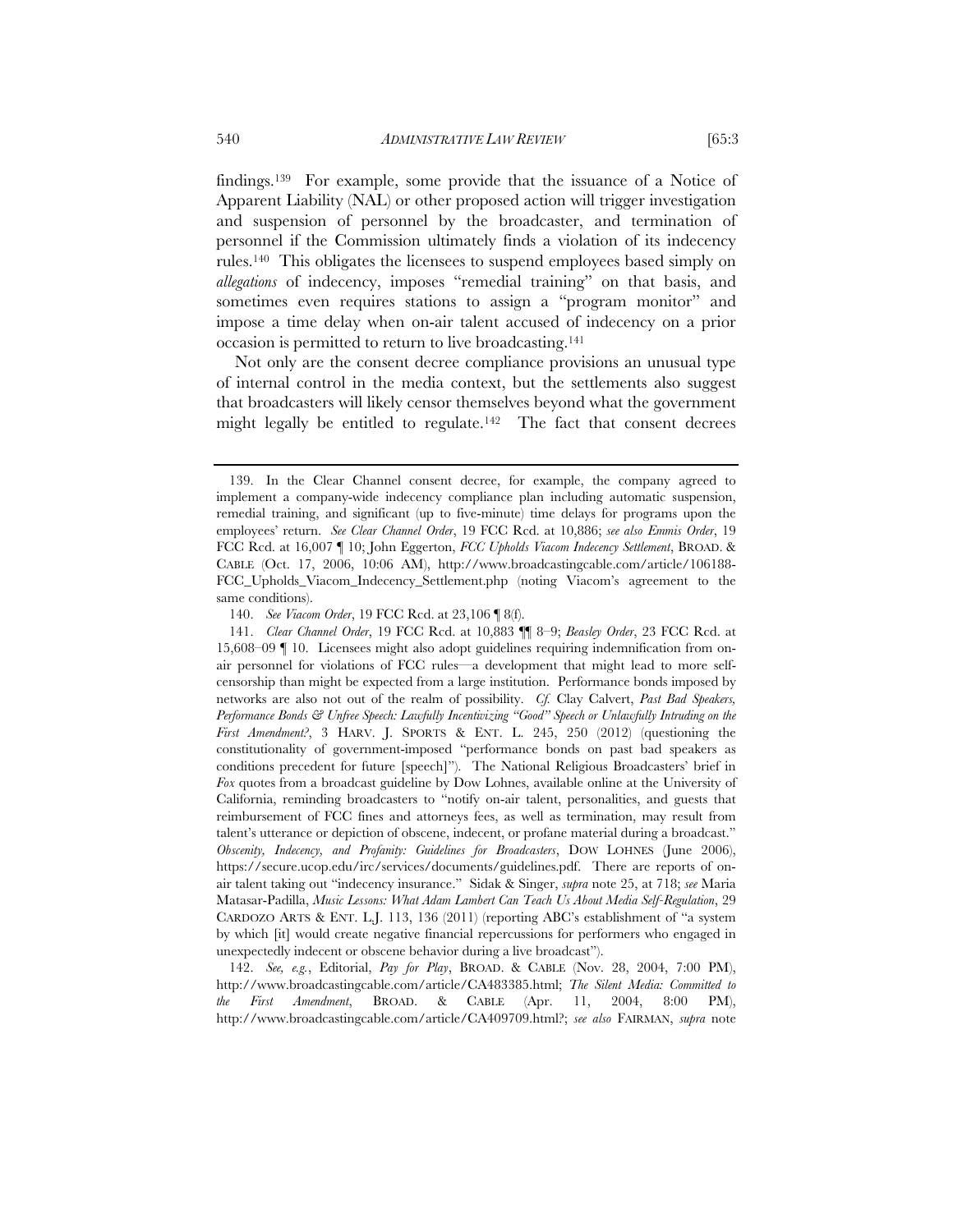sometimes require the licensee to file periodic compliance reports with the FCC reflecting both consultations with counsel and officer certification increases the likelihood that this would be the case.143 Indeed, there are indications that the Commission would support industry-wide censorship efforts through the "voluntary" consent decree process.144 Moreover, to the

extent that the Commission enters into these agreements with vertically integrated companies having ownership interests across the breadth of today's media landscape, it may well be that the compliance obligations will have at least indirect impacts on business units that would not otherwise be subject to the content regulations of the FCC.<sup>145</sup>

<sup>20;</sup> Botein & Adamski, *supra* note 128, at 24–30.

Admittedly, the settlements also constrain FCC indecency enforcement in ways to which some Commissioners have objected. For example, the settlements prohibit the Commission from considering the settled indecency charges at renewal or in the context of license transfers. *See, e.g*., *Emmis Order on Reconsideration*, 21 FCC Rcd. 12,219, 12,220 (2006) (explaining that "the Commission also agreed not to use the facts of the Consent Decree, the forfeiture orders, the pending inquiries or complaints, 'or any similar complaints' regarding programming aired before the Consent Decree's effective date for any purpose relating to Emmis or its stations, and to treat all such matters as null and void"). Commissioner Michael Copps responded to these provisions by arguing that recidivist broadcasters be challenged at license renewal. *See, e.g*., *Emmis Order on Reconsideration*, 19 FCC Rcd. at 16,011 (concurring statement of Comm'r Michael J. Copps).

Moreover, the extent to which the settlement agreements in fact deter broadcasters cannot be fully established. Indecency watchdogs complained of the inadequacy of consent decrees by arguing that CBS had violated its 2004 consent decree with the Commission by airing a sexually laden episode of "Without a Trace." Rather than denying license renewal for the CBS stations at issue, the Commission entered another settlement agreement with the network. *See infra* note 147.

 <sup>143.</sup> *See, e.g.*, *Beasley Order*, 23 FCC Rcd. at 15,609 ¶ 11 ("Beasley will file compliance reports with the Commission ninety days after the Effective Date, twelve months after the Effective Date, twenty-four months after the Effective Date and thirty-six months after the Effective Date. Each compliance report shall include a compliance certificate from an officer, as an agent of Beasley, stating that the officer has personal knowledge that Beasley has consulted with counsel to ensure compliance with this Consent Decree, together with an accompanying statement explaining the basis for the officer's compliance certification."). These kinds of officer certification requirements—reminiscent of the corporate law context's Sarbanes-Oxley Act—are far beyond the kind of accountability requirements previously imposed on electronic media in connection with program content.

 <sup>144.</sup> In fact, the 2008 consent decree entered into by Beasley Broadcast Group provides that the licensee agree to "fully participate [subject to antitrust laws] with representatives of the broadcast, cable, and satellite industries in any efforts that may emerge to develop a voluntary industry-wide response to programming violative of the Indecency Rules." *Id.* at  $15,609 \text{ } \text{\degree} 10(d)$ .

 <sup>145.</sup> Indeed, the Commission has also imposed indecency-promoting "voluntary" conditions as part of merger reviews in the satellite context. *See, e.g.*, Elizabeth A. Pike, Article, *Indecency, A La Carte, and the FCC's Approval of the Sirius XM Satellite Radio Merger: How the FCC Indirectly Regulated Indecent Content on Satellite Radio at the Expense of the "Public Interest*," 18 U.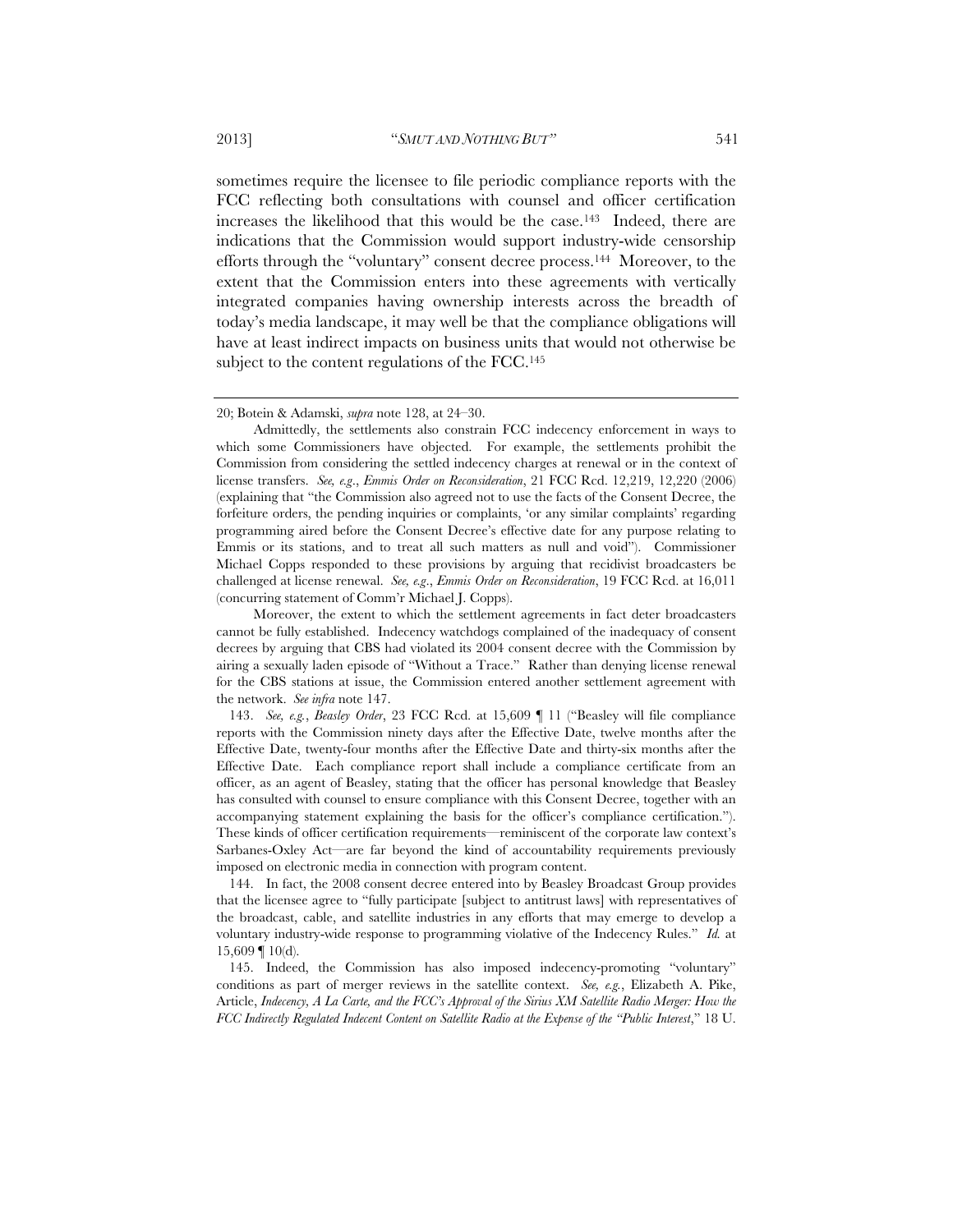Another significant aspect of the settlement process is that it avoids judicial assessment of the Commission's indecency approach (while publicly serving as a lesson for other broadcasters).<sup>146</sup> In addition to avoiding judicial review, the FCC's settlement process can enhance its enforcement capacity by reducing its burden since establishing a violation of a consent decree may be easier than establishing a violation of its underlying substantive regulations.<sup>147</sup>

#### *B. Procedural Changes*

Procedural changes to the indecency regime—changed prima facie case requirements, revised complaint-counting methods, increased administrative delay, and reduced delegation of authority to the Commission staff—have reduced the transaction costs formerly associated

 147. The consent decree may eliminate the need for the FCC to establish certain elements that would be required in an independent enforcement action and can even create entirely new bases for liability. CBS learned this lesson when license renewals for some of its Utah stations were objected to on the ground that it had violated then-parent Viacom's 2004 Consent Decree by not suspending all employees involved in the decision to air an episode of "Without a Trace" as to which the Commission issued a Notice of Apparent Liability (NAL). *See* John Eggerton, *CBS Defends Inaction on Without a Trace*, BROAD. & CABLE (Oct. 22, 2007, 10:22 AM), http://www.broadcastingcable.com/article/110875-CBS\_

Defends\_Inaction\_on\_Without\_a\_Trace.php. Ultimately, CBS resolved the matter by making a contribution of \$300,000 to the government and entering into another Consent Decree with the FCC, having acknowledged for purposes of this latest consent decree "that it inadvertently failed to comply with the remedial steps specified in Section IV, Paragraph 8, Subsection (f) of the 2004 Consent Decree as contemplated by the Commission following issuance of the Without A Trace NAL" and assured the agency that it "understands the 2004 Consent Decree's terms, and has taken steps to ensure that additional such oversights do not recur in the future." Order, *In re* CBS Corporation, 22 FCC Rcd. 20,035, 20,040 ¶ 11 (2007). This is despite the fact that CBS originally claimed that it had not thought the 2004 Consent Decree applied to non-live, scripted programming, that it believed the program should not be considered indecent, and that the program at issue was a network show whose airing would be a matter for decision at the highest station levels.

MIAMI BUS. L. REV. 221, 223–24, 254 (2010).

 <sup>146.</sup> Some have claimed that the FCC pressures licensees to forbear from seeking judicial review of indecency actions. Brown & Candeub, *supra* note 32, at 1463–64 n.5. Appeals to the courts have also been forestalled by delays in the resolution of reconsideration orders. *Id.* at n.5; *see* Brief for Amici Curiae Nat'l Ass'n of Broadcasters et al. at 2, *Fox II*, 132 S. Ct. 2307 (2012) (No. 10-1293), 2011 WL 5544814 ("[T]he Commission's procedural maneuvering appears designed to ensure that its most vulnerable orders never leave the Commission and thus can never be reviewed by a court."). Moreover, as Botein and Adamski point out, broadcasters may be more willing to settle "when the target cannot secure a full evidentiary hearing without refusing to pay and inviting a lawsuit." Botein & Adamski, *supra* note 128, at 27. And the pressure to settle may be even greater than that because of the lengthy delays associated with the FCC's decisionmaking in indecency cases. *See infra* note 154 and accompanying text.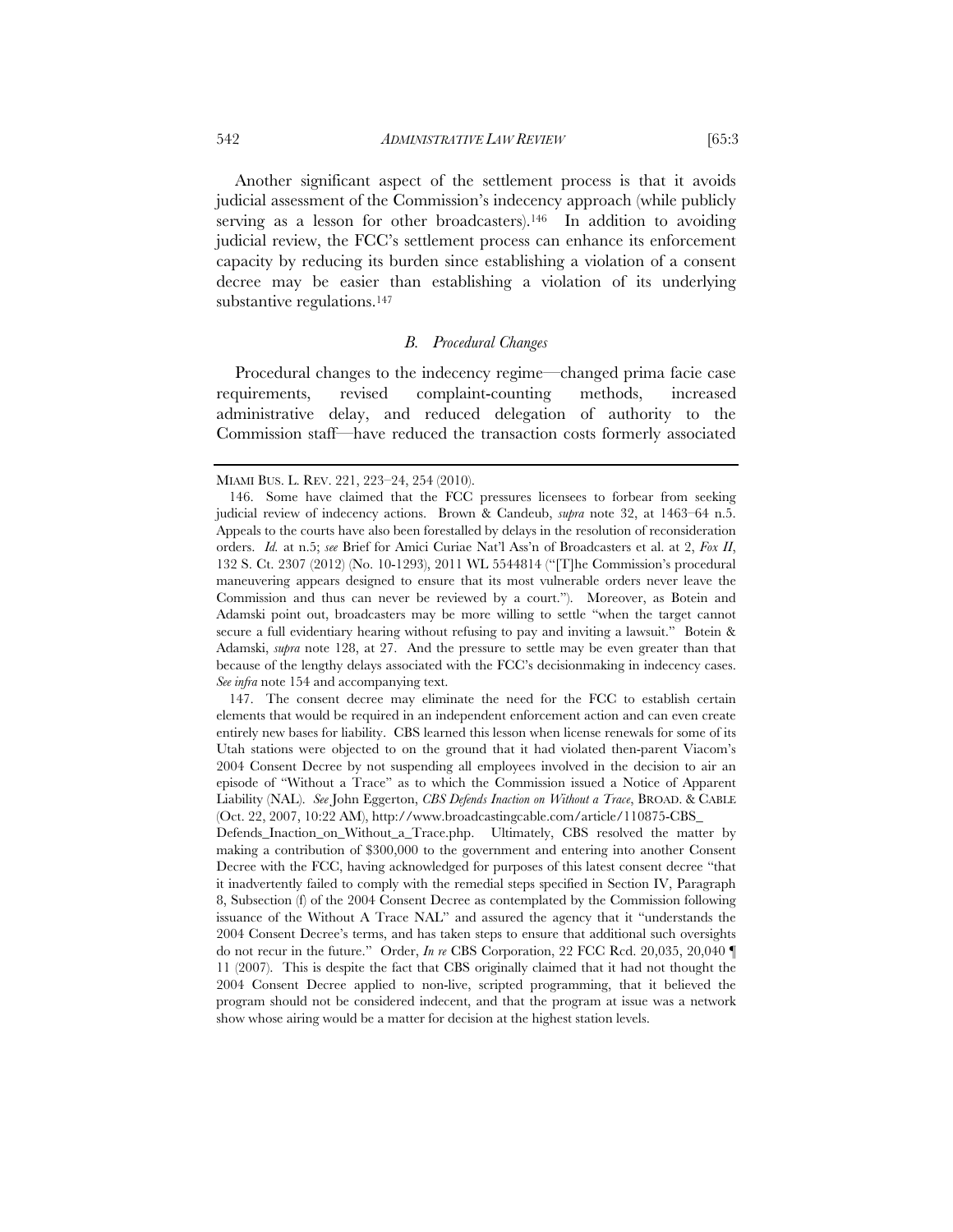with lodging indecency complaints and increased the likelihood of broadcaster liability.

#### *1. Making Out a Prima Facie Case*

The FCC's procedural changes to the indecency regime included revisions to the complaint process that greatly ease the complainants' burdens and shift costs to broadcasters. For example, because complainants no longer have to provide a tape or transcript of the offending program in order to make out a prima facie case,148 broadcasters are in the position of having to provide evidence disproving the complainants' factual claims. But as a result of the recordkeeping deregulation of the Fowler Commission in the 1980s, most broadcasters no longer maintain full-fledged records of their aired programming.<sup>149</sup> The complaint procedure and changes in evidentiary rules also make it easy for advocacy groups such as the PTC to make claims under § 1464.150 The

 <sup>148.</sup> Previously, the burden was on the complainant to provide the Commission with full or partial tapes of offending programs, the date and time of the broadcasts, and the call signs of the stations involved. *2001 Policy Statement*, 16 FCC Rcd. 7999, 8015 ¶ 24 (2001) (explaining that "given the sensitive nature of these cases and the critical role of context in an indecency determination, it is important that the Commission be afforded as full a record as possible to evaluate allegations of indecent programming."). Since 2003, however, the agency has proceeded on a number of indecency complaints despite the complainants' inability to provide such tapes or transcripts. *See, e.g*., Memorandum Opinion and Order, *In re* Entercom Portland License, LLC, Licensee of Station KNRK(FM), Camas, Washington, 18 FCC Rcd. 25,484, 25,487 n.21 (2003). It has characterized its previous transcript-ortape requirement as a "practice" that is waivable in appropriate circumstances. Memorandum Opinion and Order, *In re* Infinity Broadcasting Corporation of Los Angeles, Licensee of Station KROQ-FM, Pasadena, California, 16 FCC Rcd. 6867, 6870 (2001). Ironically, this procedural shift had occurred at the very moment that the process of complaining to the FCC about indecency had been effectively taken over by groups such as the PTC, an organization that has the resources to monitor, tape, and transcribe the programming it deems indecent. For a very thoughtful account of the procedural, evidentiary, and defense issues in FCC indecency enforcement, see Botein & Adamski, *supra*  note 128, at 24–30.

 <sup>149.</sup> *See, e.g.*, Memorandum Opinion and Order, *In re* Deregulation of Radio, 104 F.C.C.2d 505, 506 (1986); Memorandum Opinion and Order, *In re* Revision of Programming and Commercialization Policies, Ascertainment Requirements, and Program Log Requirements for Commercial Television Stations, 104 F.C.C.2d 358 (1986); *see also* Botein & Adamski, *supra* note 128, at 24–26.

 <sup>150.</sup> Some empirical studies indicate that most of the complaints have been computergenerated e-mails by members of that organization. *See, e.g.*, Thierer, *supra* note 67, at 460, 464. *But see* Calvert & Richards, *supra* note 18, at 326, 328 (claiming that only less than half of the half-million complaints about the Janet Jackson Super Bowl incident came through the PTC and that only 80 percent of the complaints were attributable to "other family groups").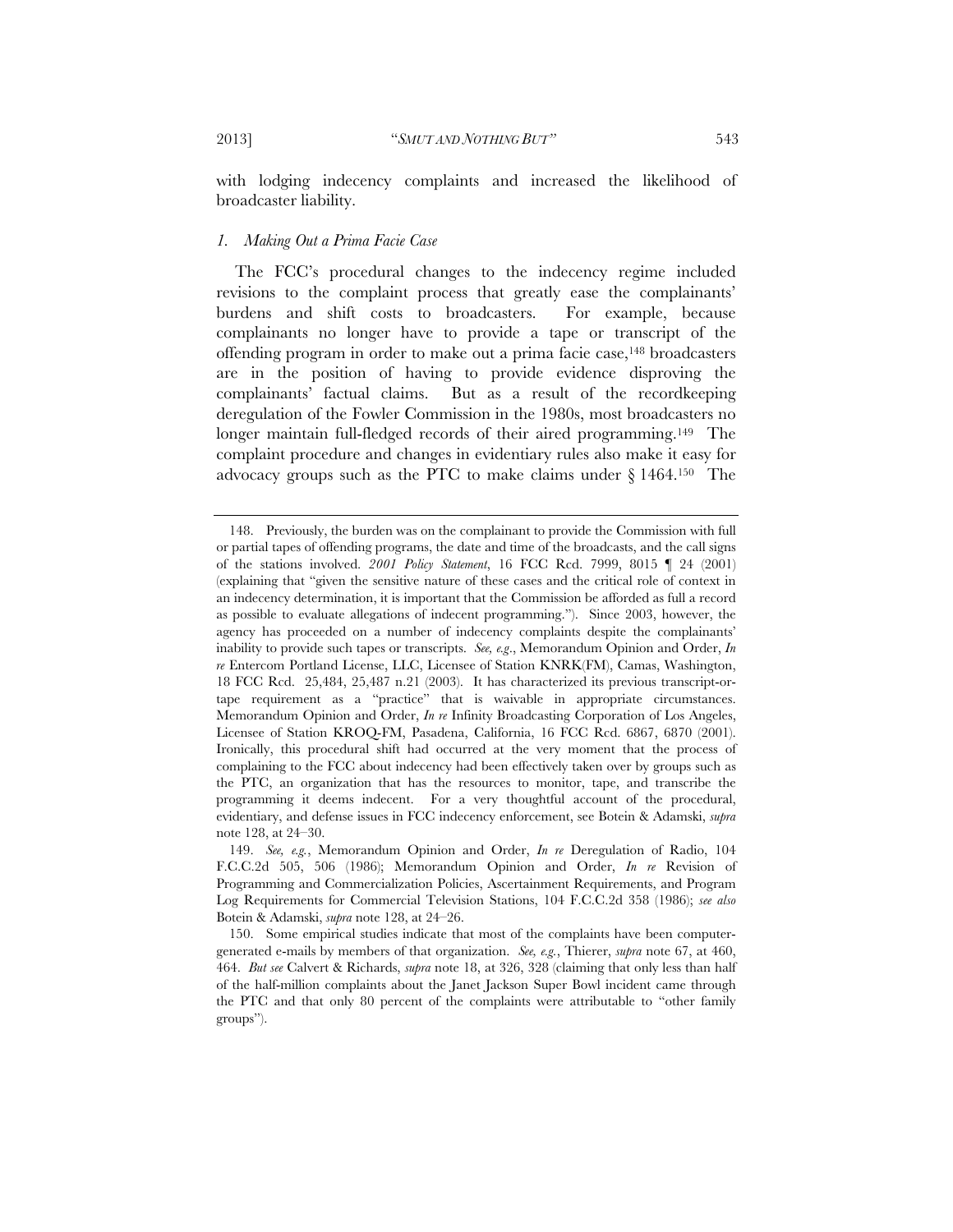changed reality is that more broadcasters face more occasions to respond to more FCC indecency inquiries, and it costs them more to do so.

Another element that adds to broadcasters' procedural burdens is the extent of delay that has historically accompanied indecency cases—even before the unprecedented number of cases pending today.151 Delay has various problematic consequences—ranging from fading recollections to personnel changes to document purges that make it difficult for broadcasters to respond to Commission indecency inquiries. Thus, in combination, changes in the complaint process, FCC delay, and spotty licensee recordkeeping can effectively shift the burden of addressing § 1464 violations from complainants to licensees.

#### *2. Changes in the Method of Counting Complaints*

Another notable procedural shift concerns the Commission's process for counting complaints. This is important because of the role that the large and purportedly increasing—number of complaints has played in the Commission's articulated justification for increasing its attention to indecency.152

The Commission, without fanfare, apparently changed its method of

 <sup>151.</sup> *See supra* note 20 (reporting 500,000 pending complaints, down from 1.5 million). Delay has been a consistent characteristic in FCC indecency enforcement since the 1980s. Action for Children's Television v. FCC (*ACT IV*), 59 F.3d 1249, 1254–56 (D.C. Cir. 1995); Memorandum Opinion and Order, *In re* Infinity Radio License, Inc., 19 FCC Rcd. 5022, 5030 (2004) (dissenting statement of Comm'r Michael J. Copps) (describing a four-and-ahalf-year delay in resolving indecency claims about a live rap/hip-hop music event "The Last Damn Show"); Notice of Apparent Liability for Forfeiture, *In re* Young Broadcasting of San Francisco, Inc., Licensee, Station KRON-TV, San Francisco, California, 19 FCC Rcd. 1751, 1765 (2004) (separate statement of Comm'r Michael J. Copps) (reprimanding delays in resolving indecency claims about news report on "Puppetry of the Penis"). In one striking example, the Commission was advised that the statute of limitations had run after it had finally voted to impose a forfeiture for airing indecency. Notice of Apparent Liability for Forfeiture, AMFM Radio Licenses, L.L.C., Licensee of Station WITH(FM), Washington, D.C., 19 FCC Rcd. 10,751 (2004) (reversing the NAL due to running of statute of limitations in case involving discussions, *inter alia*, of penile-enlargement devices); *see also* Order, *In re* Edmund Dinis, Former Licensee of Station WJFD-FM, New Bedford, Massachusetts, 19 FCC Rcd. 1907 (2004). The appeals process is also lengthy. *See* John Eggerton, *Facing Indecency Fines? Give Crigler a Call*, BROAD. & CABLE (Feb. 16, 2004) (noting that the rescission of a fine for indecency against KBOO-FM Portland, Oregon, for airing the Sarah Jones rap song "Your Revolution" took two years).

 <sup>152.</sup> *See, e.g.*, *Omnibus Order*, 21 FCC Rcd. at 2665 ¶ 1 (2006) (describing "increasing public unease" demonstrated by the rise in complaints "from fewer than 50 in 2000 to approximately 1.4 million in 2004"). *See also* Fairman, *supra* note 123, at 76–77 ("Reliance on the complaints filed by the PTC is a perfect example of the way procedure perpetuates word taboo and institutionalizes it.").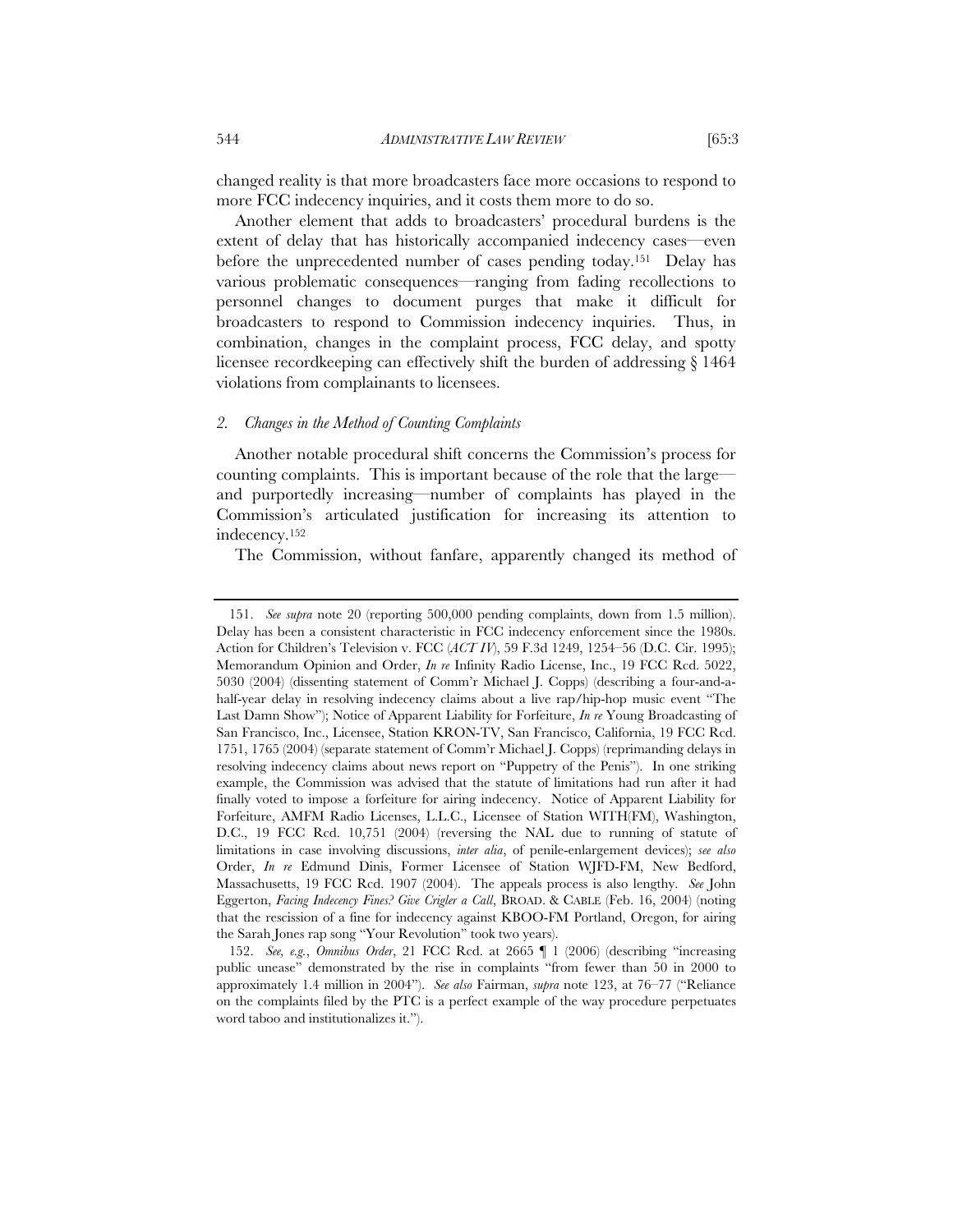counting complaints after the Janet Jackson "wardrobe reveal" incident shifting from its previous practice of counting form complaints as a single complaint, to a practice of individually counting each complaint or email.153 It then used the total number of complaints to justify a shift in regulatory regime.154 It did not, however, attempt to make its new process rigorous and reliable.155 It also failed to address the questions about, *inter alia*, selection bias arising from the increasing use, by interest groups such as PTC, of electronic complaints available on the groups' websites.

 <sup>153.</sup> *See, e.g*, Botein & Adamski, *supra* note 128, at 17–18; Hunt, *supra* note 109, at 232– 33; Thierer, *supra* note 67.

 <sup>154.</sup> One might wonder to what extent the shift in how the agency counts complaints would have real policy impacts. Is it really persuasive to think that the change in complaintcounting methods would influence the FCC's policy decisions? If the Commission really was influenced by the number of complaints, then the shift in how they are counted demonstrates both the manipulability of this factor and how troubling it is to think that the agency regulated without regard to the skew in the representativeness of the data. (As previously noted, there is a tension between the Commission's claim to use a national standard for patent-offensiveness determinations and the agency's reliance on a purported increase in actual public complaints as the justification for regulating. Levi, FIRST REPORTS, *supra* note 16.) Even those skeptical about the actual influence of the number of public complaints on the FCC's indecency approach would admit that its new counting regime enabled the FCC to cloak regulatory assertiveness as mere responsiveness to public clamor for regulation.

In relying on public complaints, the FCC may have been anticipating judicial review and thinking of ways to support an argument for judicial deference. The Commission may also arguably have sought political advantage by appearing to regulate at the public's behest rather than on their own initiative. It is true that the FCC did not need to gain credibility with Congress on this point because Congress had shown itself to be in favor of vigorous enforcement since the 1980s, but appearing to regulate in response to public outcry might deflect criticism from those members of Congress who did not affirmatively support the FCC's new regime. In addition, the FCC could well conclude that an appearance of responsive regulation in the indecency context would stand the agency in good stead in the other contexts in which it had been subject to congressional inquiry and criticism in the past decade. Similarly, while one might question whether the Commission had reason to curry favor with the public in general, good "PR" with the public might both induce constituents to support the agency in Congress, and reduce the inefficiencies associated with interest group pressure. Ultimately, the Commission's strategic employment of complaint data to justify regulation is troubling whether it was designed to deflect judicial scrutiny or for political advantage with Congress and the public.

 <sup>155.</sup> For example, it did not ensure that the same person's electronic complaint would not be counted multiple times if it were sent to different recipients and different offices at the agency. *See, e.g.*, Levi, FIRST REPORTS, *supra* note 16; Thierer, *supra* note 67; *see also* Brief for Former FCC Officials, *supra* note 4, at 34–35 (explaining artificiality of the complaint process, duplication of complaints in reports, and "misleading" character of Commission's reliance on growth in the number of public complaints).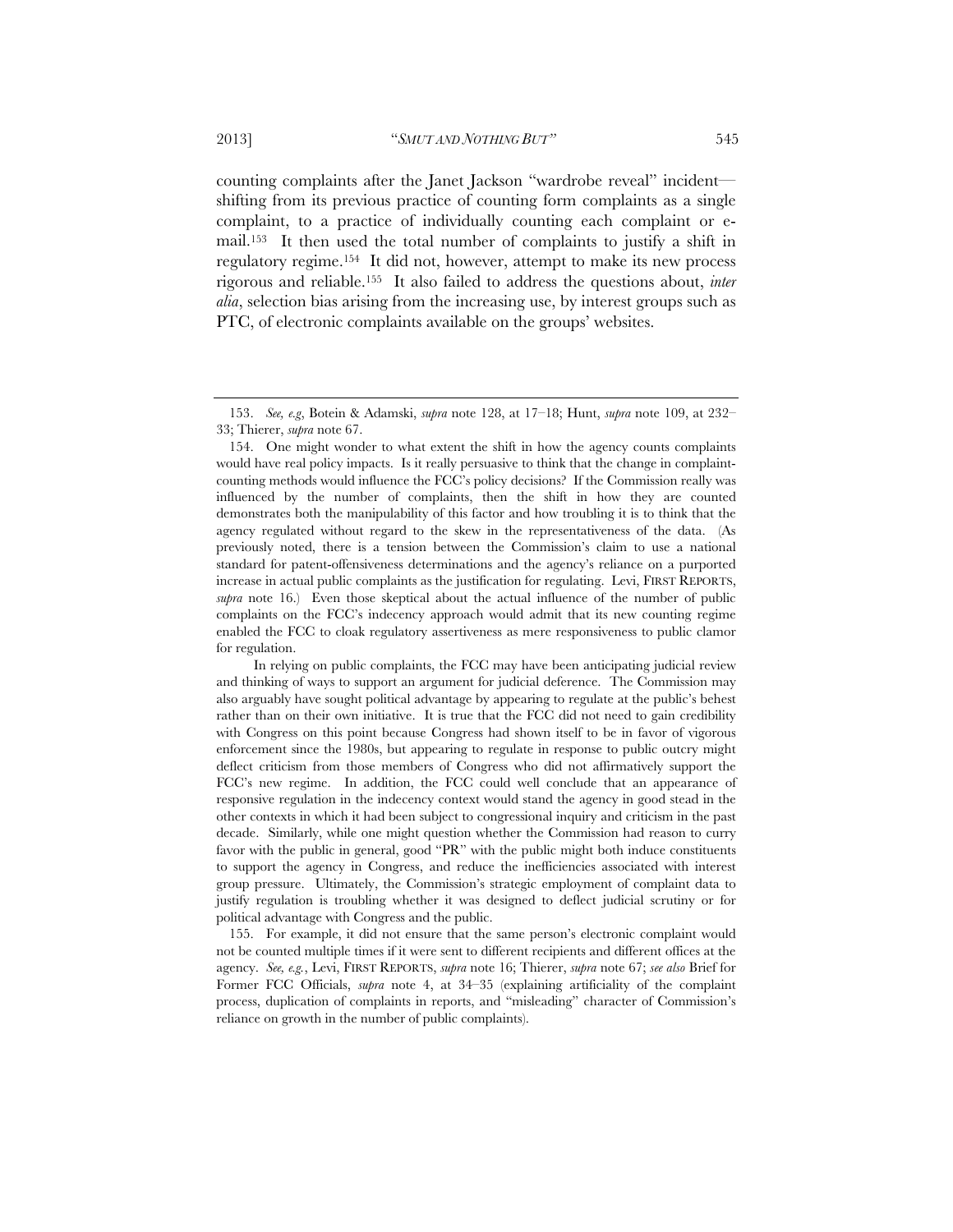#### *3. Reduction of Delegated Authority*

Historically, the Commission itself only became involved in indecency at the policy level. On a day-to-day basis, the process lay in the hands of the Media Bureau, the Enforcement Bureau, and the Office of the General Counsel. In the past, both Commission and staff decisions had been used interchangeably as precedent in attempting to provide guidance on the agency's application of indecency standards.156 After the Commission reversed the decision of the Chief of the Enforcement Bureau in the Bono case, however, it also made clear that indecency decisions with precedential effect would thenceforth issue only from the Commission itself rather than its staff.157

This structural change can have numerous substantive consequences. For one, it is likely to increase delay. Moreover, since the Commission has not explicitly asserted that it will reverse all prior staff indecency decisions, it has effectively created an orphan staff indecency jurisprudence that will predictably increase uncertainty.158 The prospects of delay and uncertainty might increase broadcasters' amenability to settlements and consent agreements with the Commission.

In addition, query whether such a structural change is more likely to increase the role of politics in the process and therefore lead to increasingly stringent application of the indecency regime. The concern is that

 158. *See* FCC Second Circuit Brief, *supra* note 157, at 27 (characterizing the networks as requesting reversal of the *Omnibus Remand Order* "on the basis of other issues—presented in other cases—that the Commission has not finally resolved").

 <sup>156.</sup> *See* Botein & Adamski, *supra* note 128, at 30. *See generally 2001 Policy Statement*, 16 FCC Rcd. 7999 (2001).

 <sup>157.</sup> The Commission had previously permitted broadcasters to rely on FCC staff precedents in defending against indecency notices of inquiry (NOIs). *See* Botein & Adamski, *supra* note 128, at 30. By reminding broadcasters that staff opinions were not binding, the Commission effectively reversed that practice. *See, e.g.*, *Omnibus Remand Order*, 21 FCC Rcd. 13,299, 13,307–08 ¶¶ 21, 23; Brief for FCC et al. at 39–40, Fox Television Stations, Inc. v. FCC, 489 F.3d 444 (2d Cir. 2007) (No. 06-1760) [hereinafter FCC Second Circuit Brief], *available at* http://hraunfoss.fcc.gov/edocs\_public/attachmatch/DOC-268846A1.pdf; *see also* Editorial, *Good Directions*, BROAD. & CABLE (Oct. 8, 2005), http://www.broadcastingcable.com/article/CA6266853.html.

As happened with the Bono case, the Enforcement Bureau's indecency decisions might also be more likely to be reversed by the full Commission if they exculpate the broadcaster.

Arguably, the Bono case can be explained as an artifact of a time when the Commission had not yet clearly defined how aggressive its enforcement policy was going to be, and the Enforcement Bureau did not have clear guidance on the matter. Even though the agency's stance on fleeting expletives is now clear, however, much room for variance is still left with respect to application of other aspects of the policy. This suggests that the uncertainty that generated the Bono case is likely to be replicated.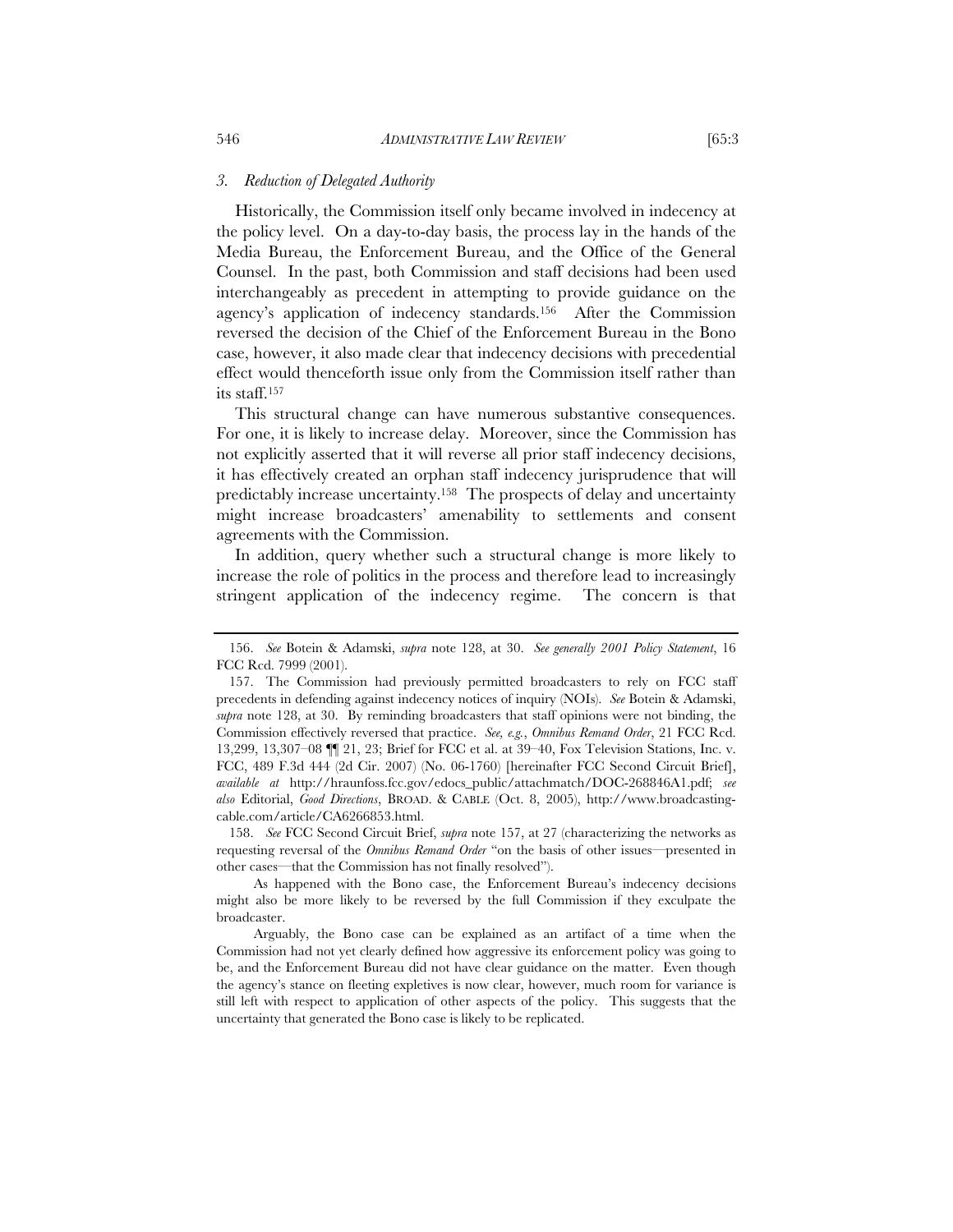Commission-level indecency adjudications might be particularly susceptible to attention and pressure by members of Congress.159 Of course, controversial cases were probably vetted by Bureau chiefs or reviewed by the Chairman's office prior to the issuance of staff decisions even before the shift in the Commission's position on delegation, so the precise extent to which staff decisions could be insulated from political factors is an open question. While this is true, logic suggests that at least with regard to some cases, members of Congress could put pressure more directly and efficiently on the Commissioners themselves than on the FCC's civil servant staff. More significantly, one might wonder whether it is in fact more normatively desirable to repose decisional authority in unaccountable administrative functionaries as opposed to Commissioners who are visible, identified, and subject to politics-tempering judicial review. One's ultimate view on this issue likely depends both on one's views of democratic legitimacy and on the extent to which judicial review would in fact be likely to cleanse improper political influence. One's view might also be influenced by the actual transparency of staff processes.

#### *C. Changes in Substantive Standards*

These procedural shifts discussed in Section II.B were accompanied by substantive changes to the FCC's indecency regime (in addition to the changed treatment of fleeting expletives that triggered the *Fox* litigation). For a short-lived moment, the Commission began to find broadcasters liable for airing not only indecent but also profane programming, with the term "profane" defined to include far more than blasphemous expression.160 More lastingly, the Commission reversed its asserted practice of treating context as an exculpatory factor. It began to rely on broadcasters' own programming standards as justifying liability. It changed its approach to news, suggesting a more skeptical attitude toward

 <sup>159.</sup> It has been said that the Enforcement Bureau Chief's decision in the Bono case was reversed by the Commission as a result of political pressure on the Commissioners from Congress. *See, e.g.*, Corn-Revere, *supra* note 42. *Cf.* Fairman, *supra* note 123, at 77–78 ("Concentration of decision-making power in a handful of partisan appointees, chiefly the Chairman, who can exert excessive influence in the regulatory process affects word taboo. . . . Conflict between the FCC Commissioners and agency staff is at the center of the destabilizing shifts in indecency enforcement.").

 <sup>160.</sup> The Bush-era FCC revived profanity as a separate and independent basis for a finding of indecency under § 1464, defining it very broadly. *See* Fox Television Stations, Inc. v. FCC, 489 F.3d 444, 452–66 (2d Cir. 2007); *see also* FAIRMAN*, supra* note 20, at 125–26; Candeub, *supra* note 39, at 924. By the time the *Fox* case had returned to the Supreme Court, however, the agency appeared to have retired profanity as an independent category for indecency violations.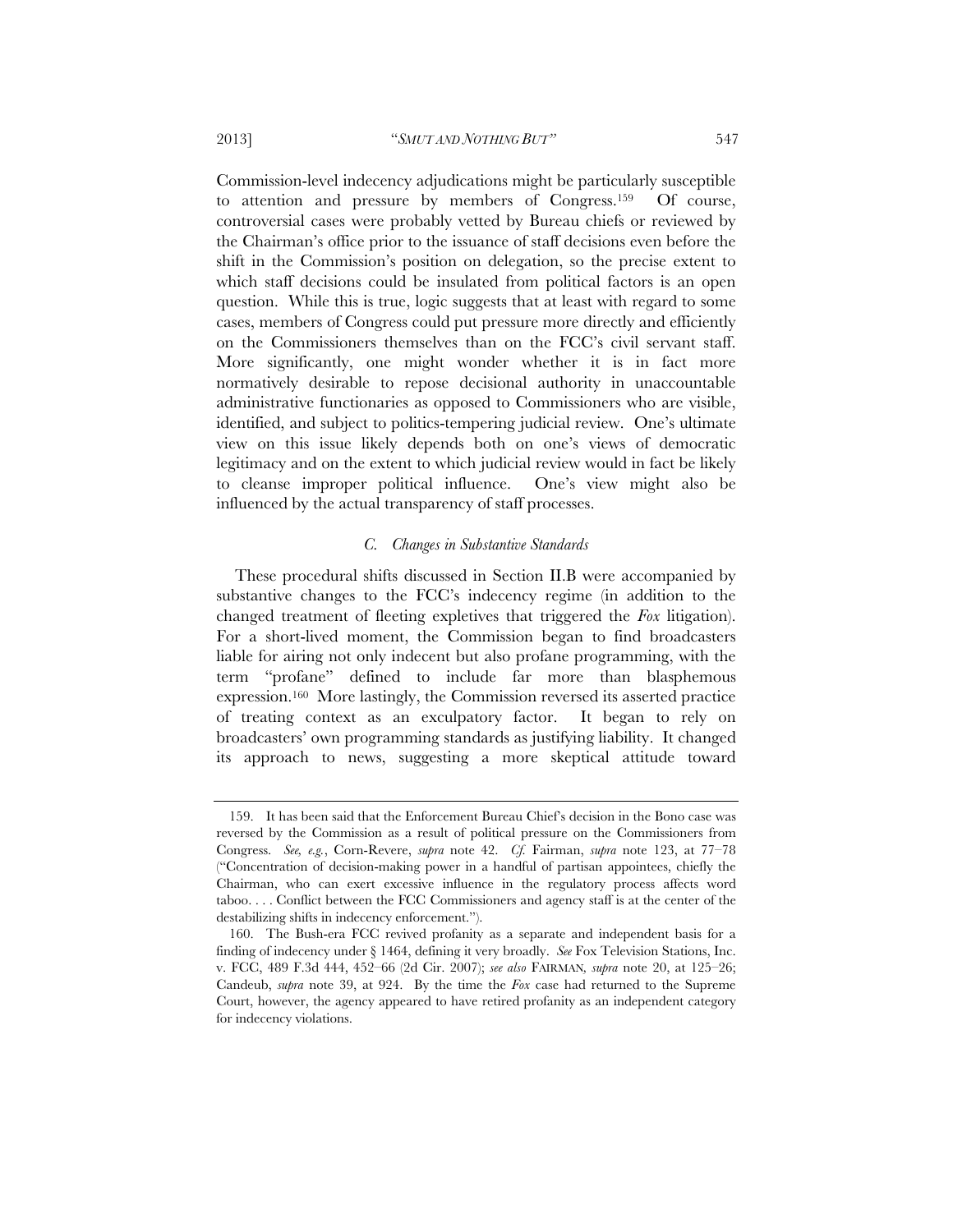journalistic judgment and the exculpatory value of merit. It effectively developed a "negligent indecency" approach, whereby failure to use technological methods of preventing fleeting expletives, for example, could trigger liability. It did not weigh in the broadcasters' favor that the challenged programming was presented live and the indecency was unscripted, unexpected, or accidental. It floated the possibility of respondeat superior liability despite the speech context, the *mens rea* requirement of  $\S$  1464 (as a criminal statute), and broadcaster attempts to warn performers of the need for indecency compliance. It applied its

patent-offensiveness inquiry in a manner that would inevitably lead to

#### *1. The Transformation of "Context"*

administrative assessments of aesthetic necessity.

The FCC's reliance on context analysis in indecency cases has often been criticized as inconsistent, subjective, and arbitrary.161 Now, the Commission has revised its approach to context in a way that turns the inquiry on its head, effectively making context a one-way ratchet. Prior to 2003, the Commission looked at the context of a sexual expression as a mitigating, exculpatory factor. Now, by contrast, and without admitting any shift, the agency looks at program context in order to *reinforce* indecency findings—thereby turning the analysis of the expressive context of indecency into a sword rather than a shield. Something that might not be considered indecent on its own will now be interpreted as indecent if it is surrounded by other sexualized (albeit not indecent) material.<sup>162</sup> At the

 <sup>161.</sup> For arguments criticizing the subjectivity of both the pre- and post-2003 context analysis, see, for example, Brief for Former FCC Officials, *supra* note 4, at 15–16 (arguing that "pointing to 'context' is not an explanation in itself" and that "with such subjective censorship, the FCC becomes the national nanny of who gets an artistic pass and who does not").

 <sup>162.</sup> On radio, for example, the Commission found significant that the "Opie & Anthony" program often ran sexual contests for listeners. *Infinity WCKG Notice*, 18 FCC Rcd. 19,955, 19,962 ¶ 14 (2003); *see also* Bill McConnell, *Next Time, Your License*, BROAD. & CABLE (Oct. 6, 2003), http://www.broadcastingcable.com/article/CA327538.html. In the television context, the Commission focused on the risqué character of the choreography of the entire Super Bowl halftime show (even though it contained no nudity) and saw Janet Jackson's "costume reveal" as simply the patently offensive culmination of a highly sexualized performance of the song "Rock Your Body." The agency explained that "in cases involving televised nudity, the contextual analysis necessarily involves an assessment of the entire segment or program, and not just the particular scene in which the nudity occurs. Accordingly, in this case, our contextual analysis considers the entire halftime show, not just the final segment during which Jackson's breast is uncovered." *Super Bowl Show*, 21 FCC Rcd. 2760, 2765 ¶ 10 (2006); *see also Super Bowl Show on Reconsideration*, 21 FCC Rcd. 6653, 6658 ¶ 13 (2006). As the Commission explained: "The offensive segment in question did not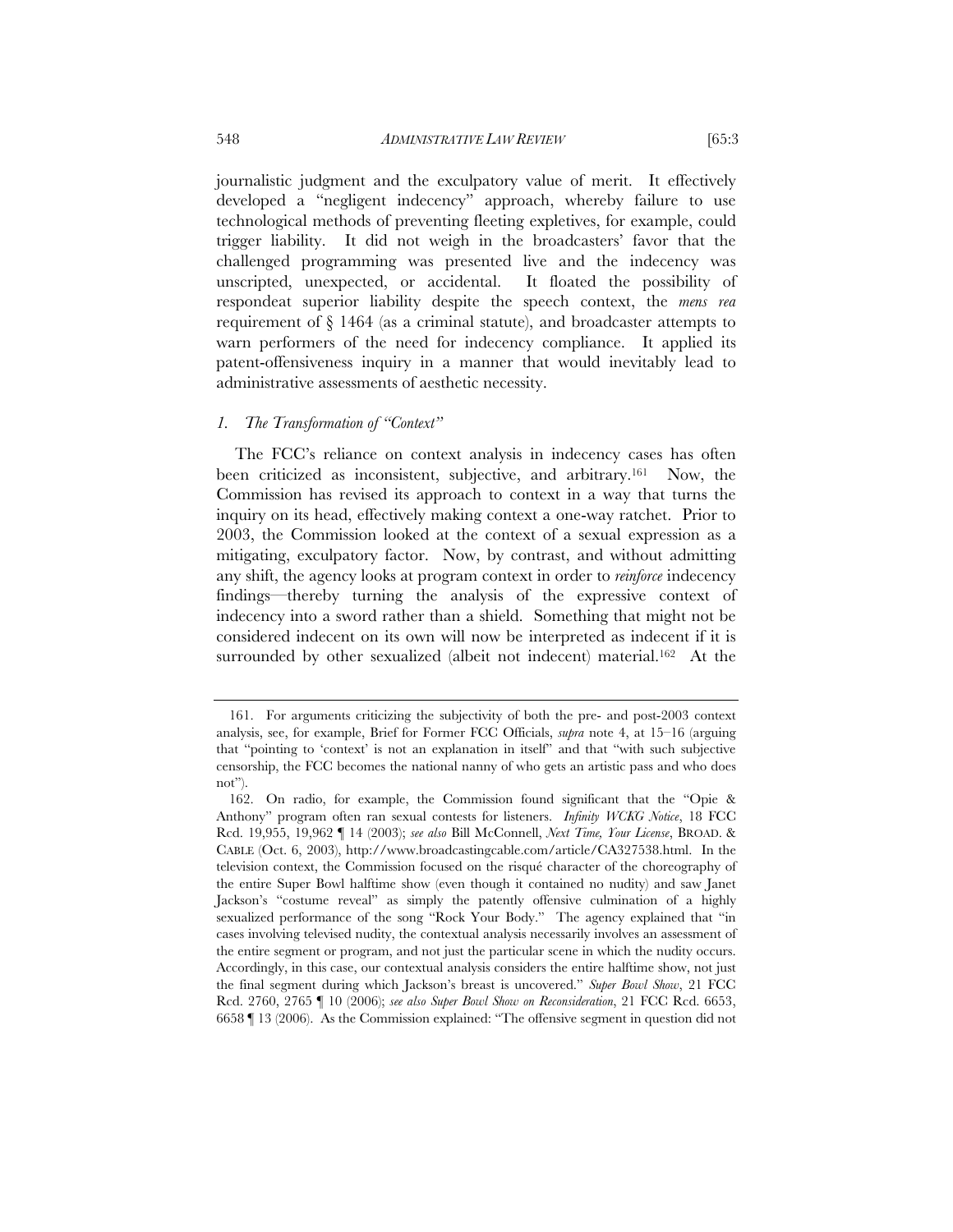same time, the non-risqué character of surrounding programming is not necessarily used to mitigate the finding of indecency.<sup>163</sup>

The FCC's expansion of its context analysis to include inferences from programming contexts beyond the expression at issue is a problem because of the agency's refusal to recognize that what it considers as part of the inferential context and what it does not is itself a substantive—and potentially contestable—decision. Which contextual factors are considered and which are not will often be outcome-determinative, but that determination is not self-evident.

Moreover, the Commission has expanded its prior notion of context to include not only the expressive context of the speech complained of but also the nature of the program's format and asserted viewer expectations.164 This expanded view of context allows the Commission to assert its own views of audience expectations.

### *2. A Changed Approach to News and Merit in Programming*

Although the Commission has declared it "imperative [to] proceed with the utmost restraint when it comes to news programming"165 because such expression is central to the First Amendment's free speech and press guarantees, the Commission's post-2003 decisions reveal an attitudinal shift that is likely to permit more intervention. First, despite tipping its hat to the First Amendment status of news, the Commission in the same breath

merely show a fleeting glimpse of a woman's breast, as CBS presents it. Rather, it showed a man tearing off a portion of a woman's clothing to reveal her naked breast during a highly sexualized performance and while he sang 'gonna have you naked by the end of this song.' From the viewer's standpoint, this nudity hardly seems 'accidental,' nor was it. This broadcast thus presents a much different case than would, for example, a broadcast in which a woman's dress strap breaks, accidentally revealing her breast for a fraction of a second." *Super Bowl Show*, 21 FCC Rcd. at 2767 ¶ 13.

 <sup>163.</sup> As ABC argued in its response to the government's petition for certiorari in *Fox II*, for example, the FCC's contextual analysis failed to consider the brief scene of nudity in NYPD Blue in the broader context of the program—the "larger story arc." Brief in Opp'n for ABC, Inc. et al. at 11, FCC v. Fox Television Stations, Inc., 131 S. Ct. 3065 (2011) (No. 10-1293), 2011 WL 2066574. By contrast, the agency looked at the overall "highly sexualized performance" of the Super Bowl halftime show to find patently offensive the momentary revelation of Janet Jackson's breast. *Super Bowl Show on Reconsideration*, 21 FCC Rcd. at 6658 ¶ 13.

 <sup>164.</sup> In the Super Bowl forfeiture order, for example, the agency rested its finding that the Jackson halftime show was patently offensive by focusing on audience expectations about the type of programming at issue: "Clearly, the nudity in this context was pandering, titillating and shocking to the viewing audience, particularly during a prime time broadcast of a sporting event that was marketed as family entertainment and contained no warning that it would include nudity." *Super Bowl Show*, 21 FCC Rcd. at 2766–67 ¶ 13.

 <sup>165.</sup> *Omnibus Remand Order*, 21 FCC Rcd. 13,299, 13,327 ¶ 71 (2006).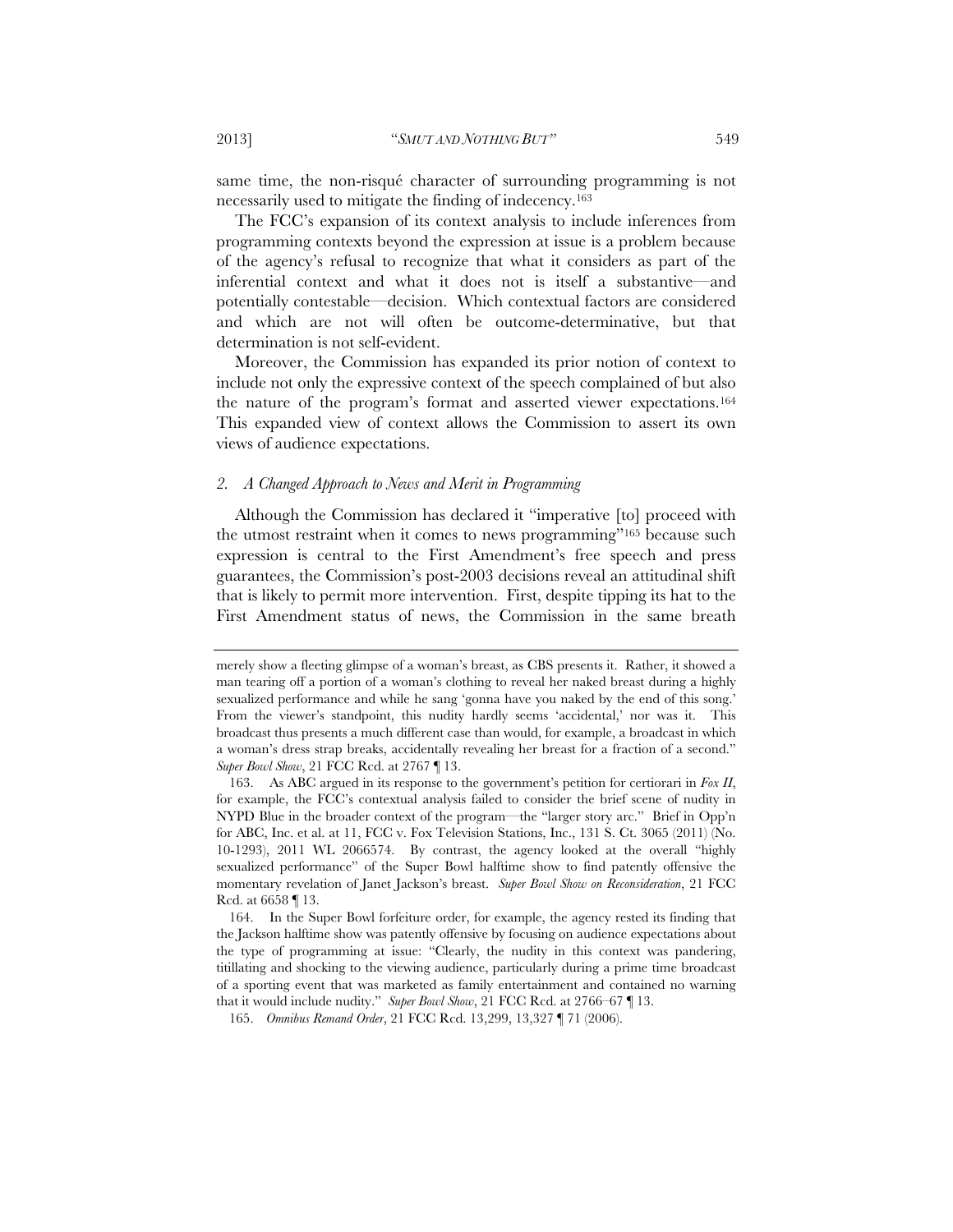explicitly asserts that "there is no outright news exemption from our indecency rules."166 This is despite the general belief, based on prior news cases, that the Commission would apply an implicit news exemption in assessing indecency.167

Moreover, despite its claims of relying on broadcasters' news judgments,<sup>168</sup> the Commission appears now to permit inquiry in indecency cases into whether or not a program is a bona fide news program.169 It also appears implicitly to permit consideration of a news program's merit—to distinguish between coverage of "real" news and puff stories, and between sexual expression that is or is not incidental to a news story.170 FCC assessments of news status are likely to increase with the increasing overlap between news and entertainment in today's media landscape.

Beyond news, the Commission's approach to the role of merit in indecency assessments appears to be changing. The agency's own assessments about the necessity of sexual elements in programming now

 168. For example, the FCC's reference to CBS's "plausible characterization" of an interview of a "Survivor" contestant on "The Early Show" as a bona fide news interview suggests reliance on broadcasters' assessments of their own programming. *Omnibus Remand Order*, 21 FCC Rcd. at 13,328 | 72 (discussing complaint about contestant's use of the word "bullshitter" in the interview).

 169. *See, e.g.*, Memorandum Opinion and Order, *In re* Entercom Seattle License, LLC, Licensee of Station KNDD(FM), Seattle, Washington, 19 FCC Rcd. 9069, 9074–75 ¶ 15 (2004); Forfeiture Order, *In re* Entercom Seattle License, LLC, Licensee of Station KNDD(FM), Seattle, Washington, 17 FCC Rcd. 18,347, 18,349–50 ¶¶ 9–10 (2002); Levi, FIRST REPORTS, *supra* note 16, at 26 n.142.

 <sup>166.</sup> *Id.*

 <sup>167.</sup> This assumption was grounded on cases such as *Peter Branton*, in which a radio station broadcast a wiretap tape of an expletive-laden telephone conversation by mobster John Gotti. *See* Letter to Peter Branton, 6 FCC Rcd. 610, 610 (1991); *see also Omnibus Remand Order*, 21 FCC Rcd. at 13,327 ¶ 70 n.213 (citing Memorandum Opinion and Order, *In re*  Infinity Broadcasting Corporation of Pennsylvania, 3 FCC Rcd. 930, 937 n.31, *vacated on other grounds sub nom. ACT I*, 852 F.2d 1332 (D.C. Cir. 1988) [hereinafter *Infinity Order A*]) (remarking that "context will always be critical to an indecency determination and . . . the context of a bona fide news program will obviously be different from the contexts of the three broadcasts now before us, and, therefore, would probably be of less concern"); *2001 Policy Statement*, 16 FCC Rcd. 7999, 8002–03 ¶ 9 (stating that "explicit language in the context of a *bona fide* newscast might not be patently offensive").

 <sup>170.</sup> In *Young*, the Commission imposed an indecency fine over the momentary view of a penis on a morning news program featuring an interview with members of an acting troupe putting on "Puppetry of the Penis." Notice of Apparent Liability for Forfeiture, *In re* Young Broadcasting of San Francisco, Inc., Licensee, Station KRON-TV, San Francisco, California, 19 FCC Rcd. 1751, 1751–52 (2004). The Commission did not accept the broadcaster's argument for news program immunity. In its *Omnibus Order*, the Commission distinguished the *Young* result from news footage showing the exposed penis of a flood victim on the ground that the puppetry "display was not incidental to the coverage of a news event . . . ." *Omnibus Order*, 21 FCC Rcd. at 2717 ¶ 218.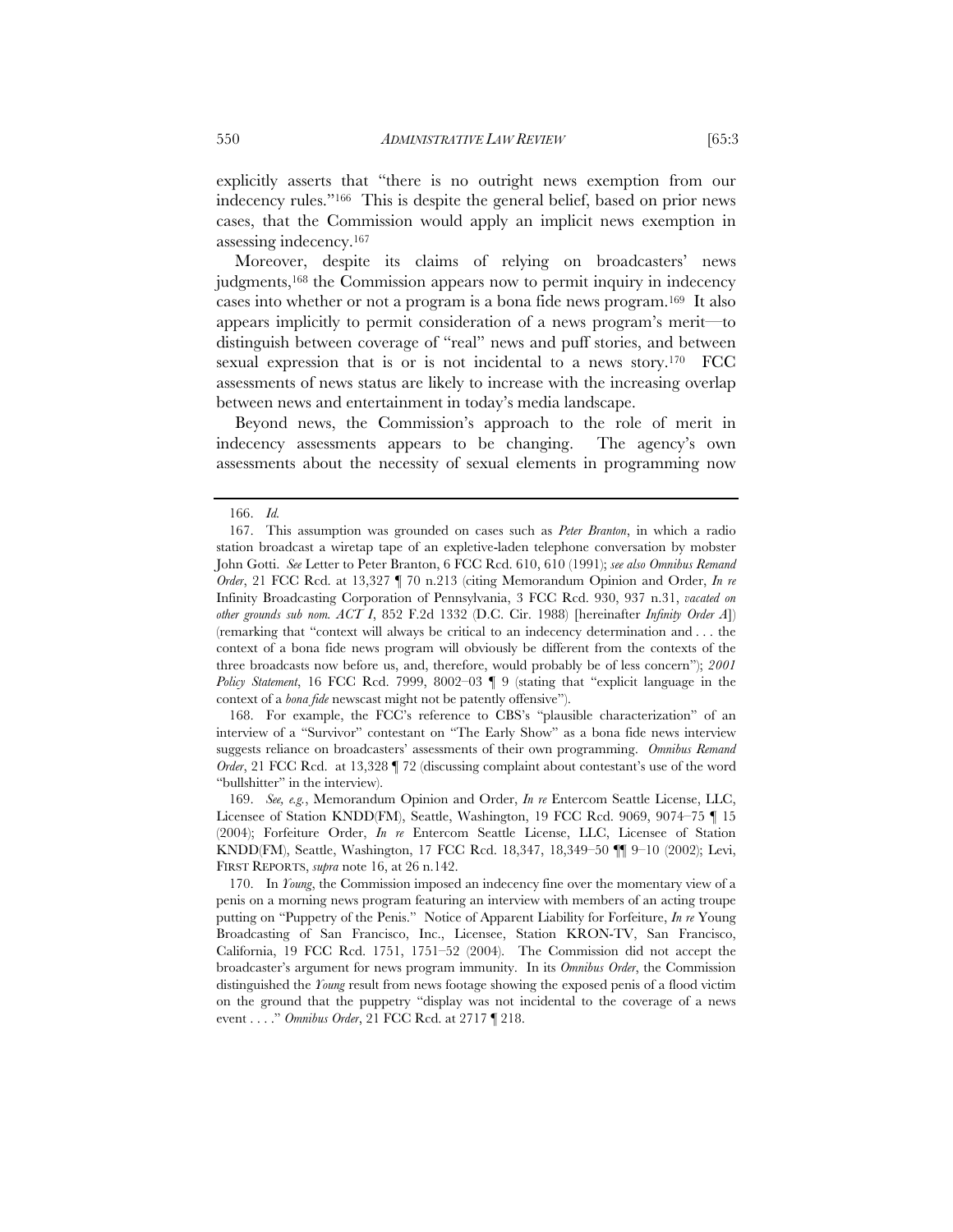2013] "*SMUT AND NOTHING BUT"* 551

appear to outweigh the overall assessment of the merit or value of the work as a whole, even though people's perceptions of the patent offensiveness of specific elements in a work might be outweighed by their views of its overall value. The Commission also focuses more on the intent to shock than on the merit or value of the work. By contrast, even though the Commission never purported to assess merit on the basis of critical acclaim or the work's market acceptance, the agency in the past gave exculpatory credit for works of merit.

# *3. The Development of "Negligent" Indecency*

There are also signs that the Commission has turned the *mens rea* requirement of a criminal statute into a mere negligence requirement for purposes of administrative liability by implicitly adopting a theory of indecency liability based on "negligent indecency."171 The agency now appears to see "willfulness" as established by broadcasters' failure to guard fully against unanticipated indecency.172

Under the new regime, broadcasters cannot excuse indecency simply on the ground that their programming was aired live173 because broadcasters could theoretically eliminate indecency even in live programming—with the use of time-delay systems and by taking appropriate steps to prevent

 173. Memorandum Opinion and Order, *In re* Complaints Against Various Broadcast Licensees Regarding Their Airing of the "Golden Globe Awards" Program, 19 FCC Rcd. 4975, 4980 ¶ 11 (2004); *Omnibus Remand Order*, 21 FCC Rcd. at 13,312–14 ¶¶ 34–38.

 <sup>171.</sup> Botein & Adamski, *supra* note 128, at 21 (coining the phrase).

 <sup>172.</sup> The FCC had taken the position in its original forfeiture order in the CBS Super Bowl case that CBS willfully breached  $\S 1464$  because it "consciously and deliberately broadcast the halftime show, whether or not it intended to broadcast nudity"; "consciously and deliberately failed to take reasonable precautions to ensure that no actionably indecent material was broadcast"; and was vicariously liable under principles of respondeat superior for the willful actions of its agents, Justin Timberlake and Janet Jackson. *Super Bowl Show*, 21 FCC Rcd. 2760, 2768 ¶15 (2006); *see also* CBS Corp. v. FCC, 535 F.3d 167, 173 (3d Cir. 2008). On reconsideration, the FCC's Reconsideration Order revised the Commission's approach for determining CBS's liability under the willfulness standard. *See CBS Corp.*, 535 F.3d at 173–74 (citations omitted) ("The Commission reiterated its application of vicarious liability in the form of *respondeat superior* and its determination that CBS was directly liable for failing to take adequate measures to prevent the broadcast of indecent material. . . . But it abandoned its position that CBS acted willfully under 47 U.S.C.  $\S$  503(b)(1) by intentionally broadcasting the Halftime Show irrespective of its intent to broadcast the particular content included in the show. Instead, it determined CBS could be liable 'given the nondelegable nature of broadcast licensees' responsibility for their programming.' . . . The Commission has since elaborated on this aspect of the *Reconsideration Order*, explaining it as a separate theory of liability whereby CBS can be held vicariously liable even for the acts of its independent contractors because it holds non-delegable duties as a broadcast licensee to operate in the public interest and to avoid broadcasting indecent material.").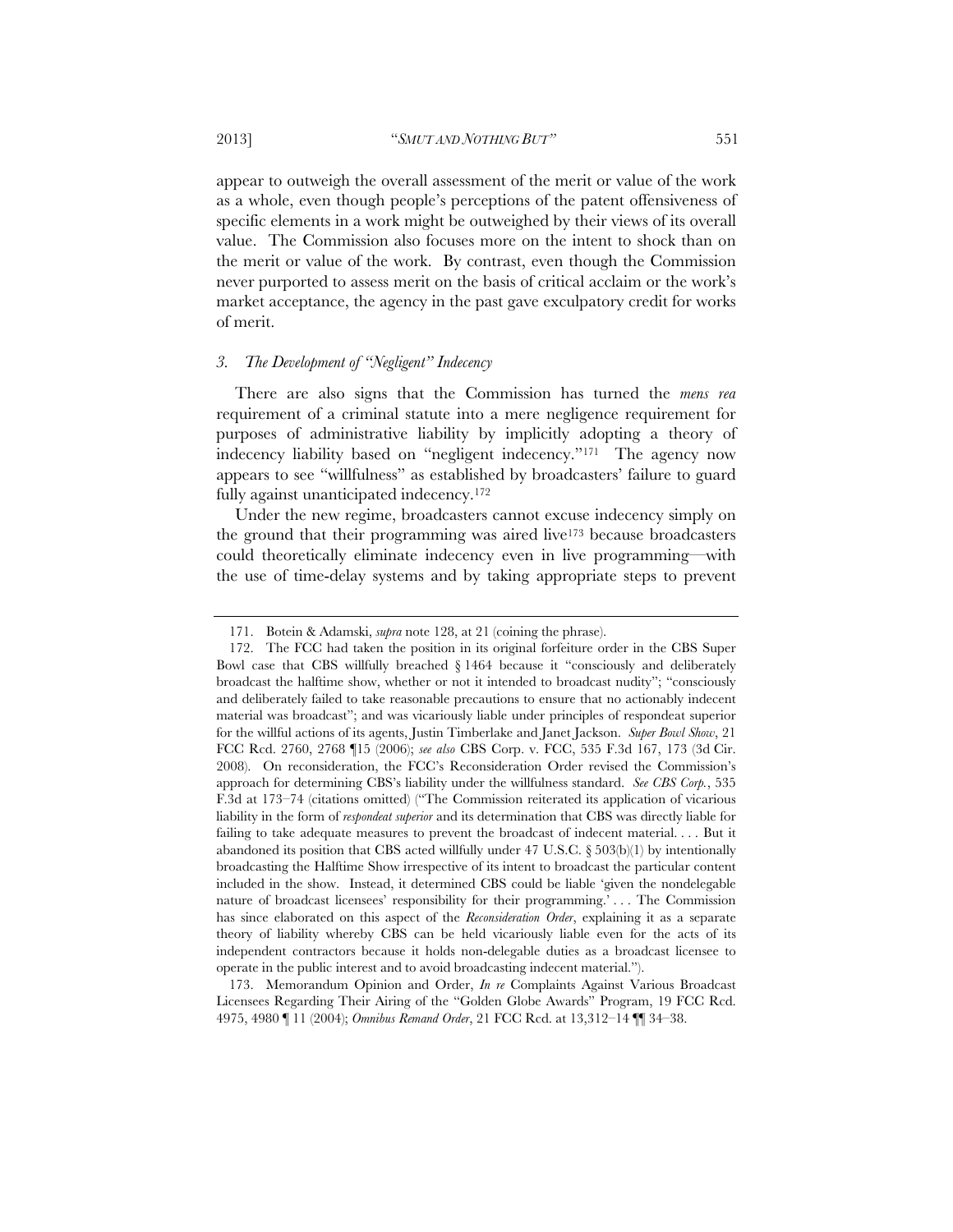foreseeable indecent activity or utterances in live programming.174 The Commission has also been imposing liability for indecency on a respondeat superior or vicarious liability theory, despite the lack of direct fault on the part of broadcasters and their asserted attempts to assure compliance by program participants.175 The Commission has effectively ruled that warnings to performers by broadcasters would not suffice to meet the stations' burden, implicitly imposing on broadcasters an obligation to employ technology to censor programming.<sup>176</sup> Indeed, a broadcaster's failure to implement technological blocking mechanisms could count as evidence of its willfulness in airing actionable indecency.177 Liability could even be imposed on broadcasters for failing to use time-delay technology effectively.178

For other examples of live programming that might have invited FCC indecency enforcement, see CBS Broadcasting Inc., Opposition to Notice of Apparent Liability for Forfeiture at 48–50, *In re* Complaints Against Various Television Licensees Concerning Their February 1, 2004, Broadcast of the Super Bowl XXXVIII Halftime Show, File No. EB-04-IH-0011 (3d Cir. Nov. 5, 2004) (discussing 2004 Democratic National Convention, California gubernatorial politics, and presidential scandals).

 175. *See Super Bowl Show on Reconsideration*, 21 FCC Rcd. at 6660 ¶ 17 ("CBS acted willfully because it consciously and deliberately broadcast the halftime show and consciously and deliberately failed to take reasonable precautions to ensure that no actionably indecent material was broadcast."); *id.* at 6662 ¶ 23 (respondeat superior theory).

 176. CBS provided evidence that it had apprised the halftime show performers about its policies, including policies regarding indecency. On the Commission's analysis, the only viable option available to CBS was installing time-delay mechanisms.

 177. In the Super Bowl case, for example, the agency weighed in a liability finding that CBS failed to include a delay mechanism in light of the possibility that indecency might result during the suggestive choreography of the halftime show. *Super Bowl Show*, 21 FCC Rcd. at 2769–2770 ¶ 19 (footnotes omitted) ("In sum, there was a significant and foreseeable risk in a halftime show seeking to push the envelope and replete with sexual content that performers might depart from script and staging, and this is particularly true of Jackson and Timberlake given the sexually-provocative nature of their performance, the fact that it was promoted as 'shocking,' and the fact that it culminated with the scripted line 'gonna have you naked by the end of this song.' . . . [W]e conclude that CBS recognized the high risk that this broadcast raised of airing indecent material.").

178. For example, the Commission chastised Fox in the final 2003 Billboard Awards

 <sup>174.</sup> Thus, for example, the Commission stated that the networks could have foreseen indecent activity on air in the Nicole Richie case, *Omnibus Remand Order*, 21 FCC Rcd. at 13,312 ¶ 33, and the Super Bowl case, *Super Bowl Show on Reconsideration*, 21 FCC Rcd. 6653, 6660–61 (2006).

The Commission will expect technological measures to be used regardless of the news judgments of the broadcasters regarding the benefits of live, unmediated programming. The Commission argues, in its *Omnibus Remand Order*, that awards shows are not in fact typically aired live for parts of the country in different time zones, and that therefore the requirement of a time delay would not in fact "place live broadcasts at risk or impose undue burdens on broadcasters." *Omnibus Remand Order*, 21 FCC Rcd. at 13,313 ¶ 36.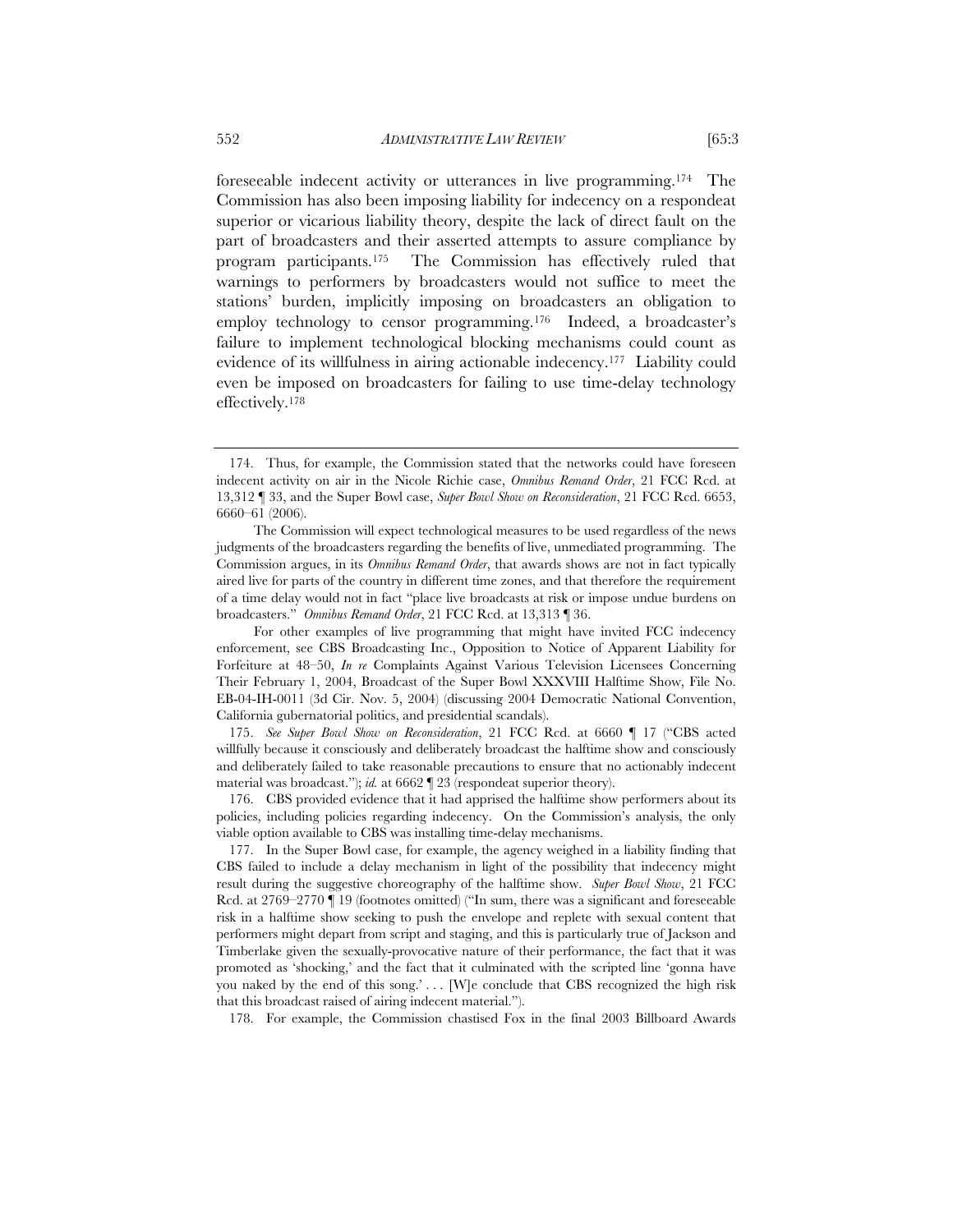The Commission takes the position that any other rule would invite gross manipulation.179 However, the agency does not engage in a realistic assessment of the availability and expense of technological solutions. If it is true that networks spend upwards of \$1 million to engage in video tape delays,180 then the cost of technological compliance creates potentially insuperable problems for smaller and less profitable stations.181 Moreover, while the technology may exist to bleep out fleeting expletives, it cannot address the more subtle, contextual assessments of sexual expression that do not involve identifiable expletives and nudity. The Commission's deployment of technology in this context is an ironic reversal of the trend in

First Amendment jurisprudence to rely on technology to provide

## *4. The Broadcast Standards Bootstrap*

alternatives to regulation.

The negligent indecency development is bookended by the Commission's transformation of broadcasters' own standards and practices guidelines into the basis for legal liability.182 The government took the position in the *Fox* cases that broadcasters' own programming standards provide "highly probative evidence" of contemporary community standards for the broadcast medium.183 Thus, if program content would constitute a "dramatic departure" from broadcasters' own editorial norms, then it

 180. Botein & Adamski, *supra* note 128, at 32–34; *see also Fox I*, 556 U.S. 502, 558 (2009) (Breyer, J., dissenting) (citing reports of costs of \$100,000 for installation and operation of bleeping/delay systems for small stations).

181. *Fox I*, 556 U.S. at 558–61.

order for using the same time-delay system that had previously proven inadequate to edit out Cher's expletive in another award ceremony. *Omnibus Remand Order*, 21 FCC Rcd. at 13,312–13 ¶¶ 34–35.

 <sup>179.</sup> *Super Bowl Show*, 21 FCC Rcd. at 2771 ¶ 22 ("A contrary result would permit a broadcast licensee to stage a show that 'pushes the envelope,' send that show out over the air waves, knowingly taking the risk that performers will engage in offensive unscripted acts or use offensive unscripted language, and then disavow responsibility—leaving no one legally responsible for the result."); *see also Omnibus Remand Order*, 21 FCC Rcd. at 13,309 ¶ 25 ("We believe that granting an automatic exemption for 'isolated or fleeting' expletives . . . would as a matter of logic permit broadcasters to air expletives at all hours of a day so long as they did so one at a time.").

 <sup>182.</sup> *See* Brief Amici Curiae of The Reporters Comm. for Freedom of the Press et al. at 28–30, *Fox II*, 132 S. Ct. 2307 (2012) (No. 10-1293), 2011 WL 5544812; *see also* Botein & Adamski, *supra* note 128, at 13 (commenting on broadcast networks' standards and practices departments).

 <sup>183.</sup> Reply Brief for the Petitioners, *Fox II*, 132 S. Ct. 2307 (2012) (No. 10-1293), 2011 WL 6046214 [hereinafter *Fox II* FCC Reply]; *see also* Brief for the Petitioners at 34–35, *Fox II*, 132 S. Ct. 2307 (2012) (No. 10-1293), 2011 WL 3947560 [hereinafter *Fox II* Government Brief].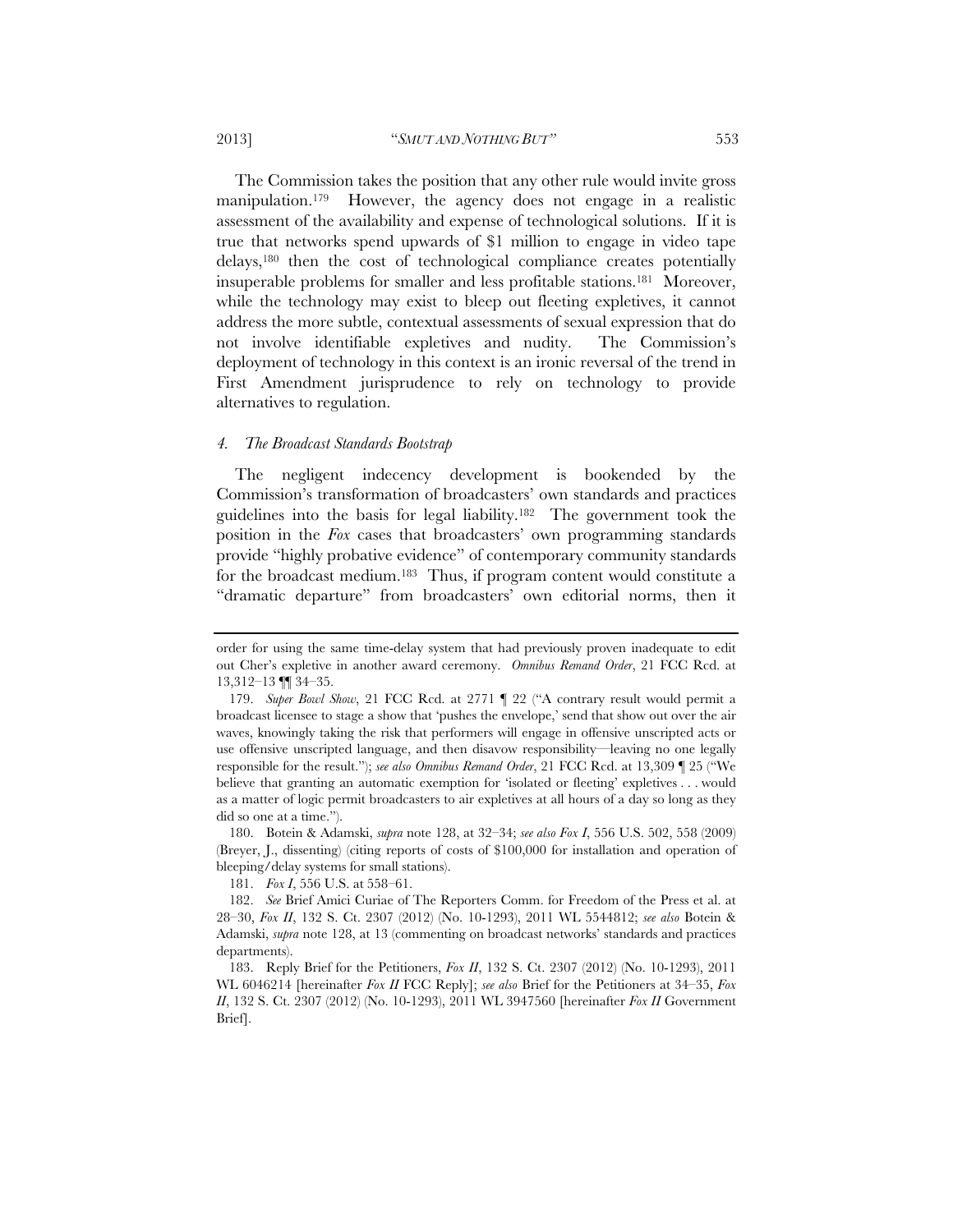should be subject to regulation on that basis alone.

The FCC's conscription of the broadcasters' own programming practices standards is problematic. The self-incriminatory use of the standards is a regulatory bootstrap that is both unfair and counterproductive. The broadcasters' general standards are at best hortatory and aspirational, and they are not even used as prohibitive rules by the broadcasters themselves. Because they are standards rather than rules, they are not often subject to reevaluation and amendment by the broadcasters. The manner in which the standards are adopted, and the relationships between the licensees' business units and their Standards and Practices departments are complex. Even if initially adopted to propitiate the FCC during more regulatory times, the standards now purportedly signal what the broadcasters think might be disliked by their advertisers. As such, their goal and reference points are different from those of the FCC's indecency regime. (In addition to the question whether the standards are revised to keep up with the times, it is also the case that broadcasters recognize that different advertisers have different degrees of tolerance for edgy programming. Thus, the rules in practice are inevitably adapted to different advertisers.) Violation of the standards is not designed to trigger exorbitant punishment. The standards are also broad and vague, and they therefore cannot do the evidentiary work the Commission seeks. Even if they explicitly prohibit the use of expletives on the air, the rest of what they prohibit is far from evident. Moreover, there is a social interest in having broadcasters operate according to standards that reflect social norms. The FCC's use of those standards to justify regulation will increase the likelihood that the broadcasters will eliminate them.

On the FCC side, there is something institutionally unseemly in allowing the Commission to avoid a vagueness charge for its standards by justifying regulation based on the broadcasters' own vague standards. The Commission is transforming only the articulated private standards, rather than the entirety of the private norms and practices, into law. Moreover, the Commission ordinarily claims that it determines patent offensiveness on the basis of its own expertise. The agency's claim that the broadcasters' standards reflect community norms of offensiveness for the first time suggests that the offensiveness finding on which the Commission will hang exorbitant fines is not the Commission's own assessment, but the broadcasters'. But as a matter of practical reality, are not commercial broadcasters' assessments of offensiveness or acceptability in programming better reflected in program ratings than in general program standards? And even though an administrative agency can properly decide that selfregulation is not working and therefore switch back to regulation, it should not be able to have its cake and eat it too by simultaneously retaining a self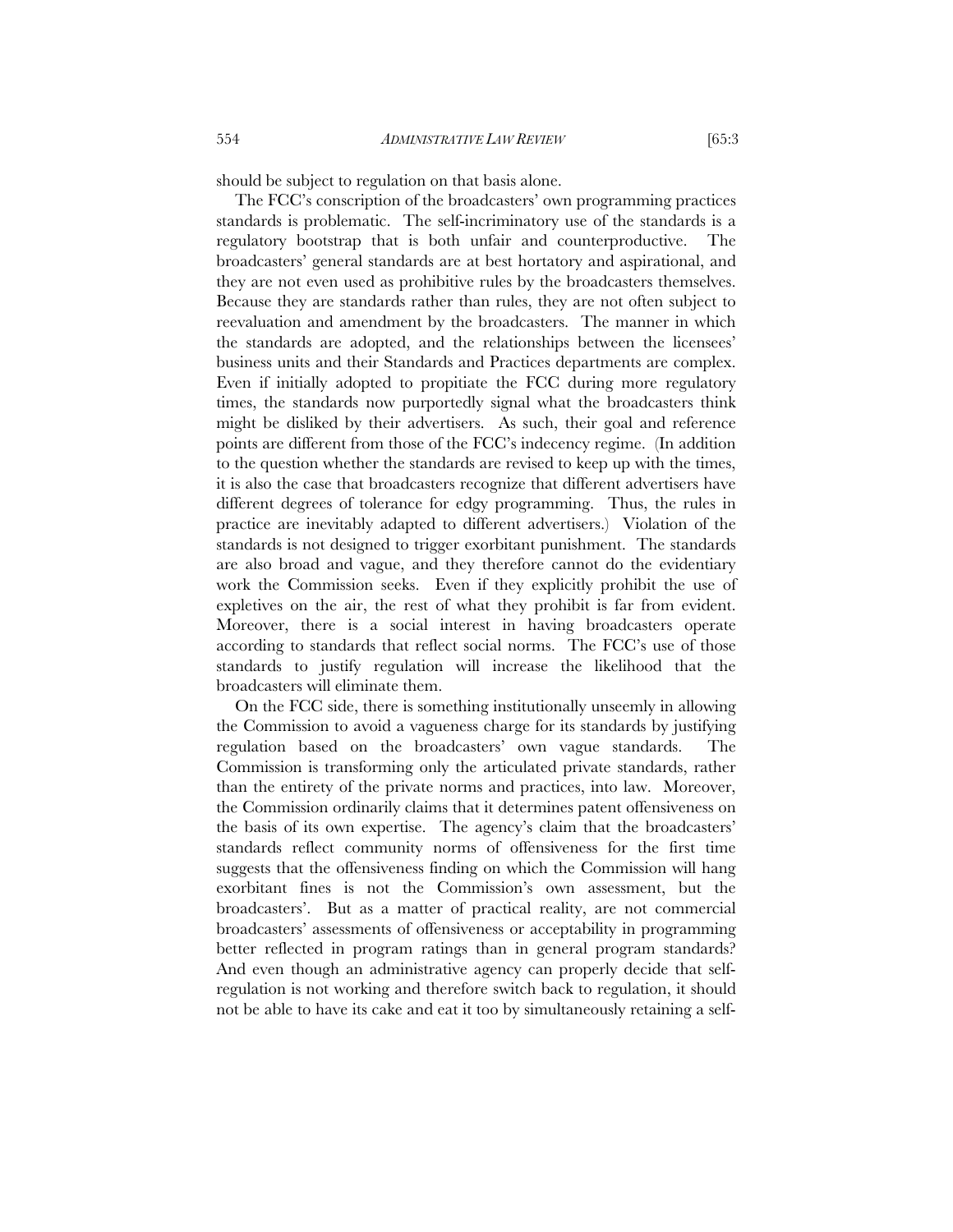regulatory regime while using its insufficiencies to serve as the basis for regulation.

In sum, allowing the Commission to rest its indecency regime on broadcasters' own self-regulatory codes is both inappropriate and counterproductive.184

# *5. Operation of the Patent Offensiveness Standards*

The Commission's approaches to both prongs of the patent offensiveness finding reflect new emphases, and the government's reliance on an expansive definition of indecency as "non-conformance with existing standards of morality" evidences a regulatory shift.

## *a. Aesthetic Necessity*

In applying its contextual analysis, the Commission has chosen a path that inevitably leads to editorial intrusion and aesthetic judgments despite the agency's claims of deference to broadcaster editorial judgments. By definition, the FCC staff members charged with reviewing programs against which indecency complaints have been lodged have to make editorially intrusive contextual decisions in the second prong of the indecency inquiry. That inquiry necessarily involves Commission staff in expressive decisions and basic editorial functions about what is necessary or gratuitous in a program. There is no way to separate out this finding from a substantive theory of what the program fundamentally means and from whether each element chosen was in fact needed in order to support the meaning. In many instances, this will mean that the Commission will incorrectly assume a clear separation between content and form or substance and style and second-guess fundamental artistic choices.<sup>185</sup>

 <sup>184.</sup> The government argued in *Fox II* that the FCC uses broadcasters' own standards not to establish the legal boundary of what Fox can broadcast, but to provide "highly probative" evidence of contemporary community standards and undermine Fox's vagueness claim. *Fox II* FCC Reply, *supra* note 183, at 3. But what the broadcasters' standards reflect is not necessarily the Commission's standards. Broadcasters' standards reflect advertising standards, which are not necessarily the same. Advertisers, for example, may not wish to be associated with programming that does not rise to the level of patent offensiveness, which is the FCC's touchstone for indecency regime violations.

 <sup>185.</sup> *See* Cohen v. California, 403 U.S. 15, 26 (1971) ("[M]uch linguistic expression serves a dual communicative function: it conveys not only ideas capable of relatively precise, detached explication, but otherwise inexpressible emotions as well. In fact, words are often chosen as much for their emotive as their cognitive force. We cannot sanction the view that the Constitution, while solicitous of the cognitive content of individual speech, has little or no regard for that emotive function which, practically speaking, may often be the more important element of the overall message sought to be communicated.").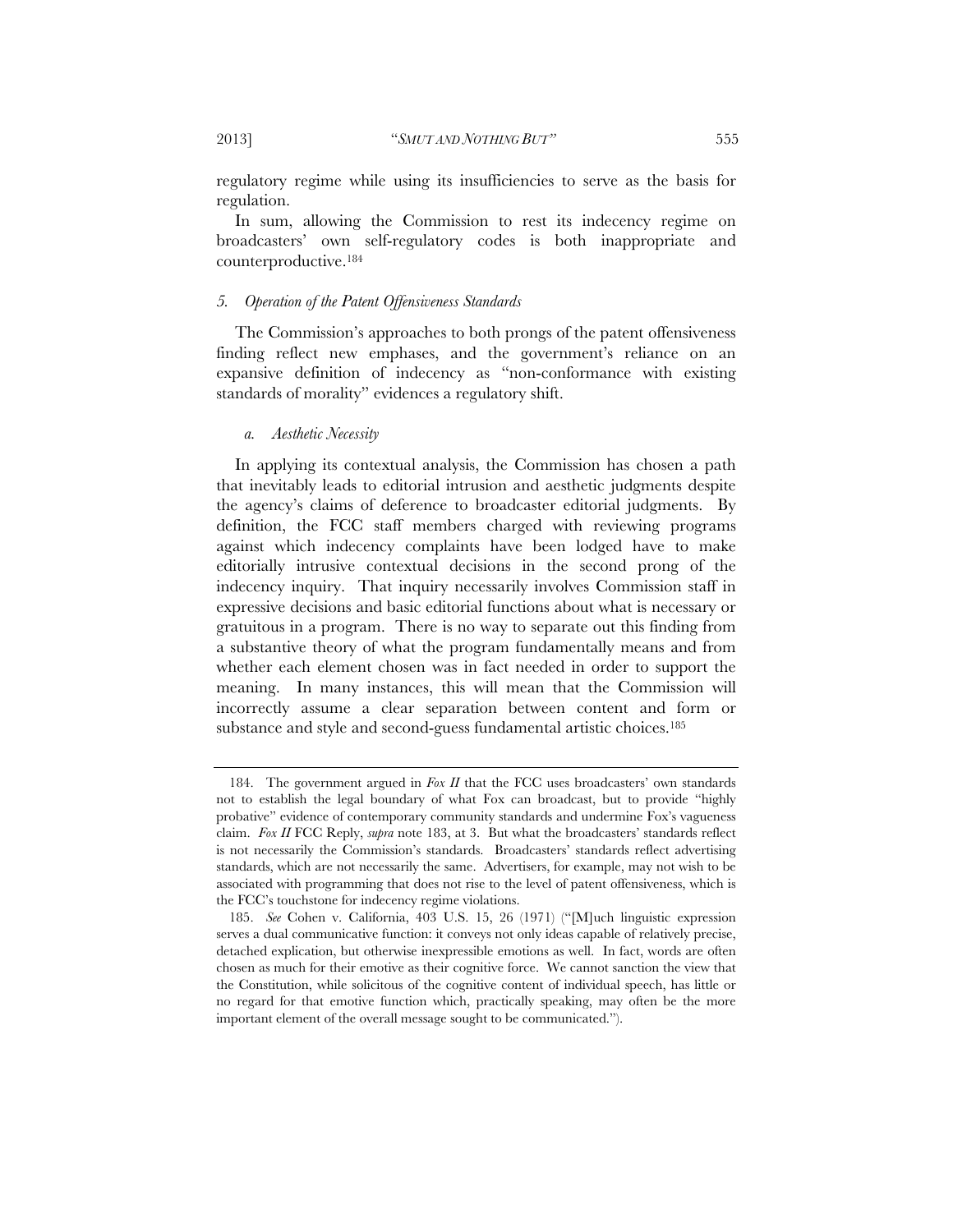The artistic necessity test also makes the highly suspect suggestion that there is a single metric by which gratuitousness is to be assessed. What might be considered gratuitous by a Walt Disney director is likely to be considered barely sufficient by the Farrelly Brothers or Quentin Tarantino or Oliver Stone. In addition, the aesthetic necessity inquiry might in practice apply disproportionately to certain types of programming. Aesthetic necessity is a particularly difficult and norm-laden decision to make whatever the program, but it is inevitably contestable when the program is humorous or satirical.186 Some scholars have argued that FCC regulation will unduly leach the emotive character of speech.187 While that is an important danger, so is the fact that the new FCC regulation will censor the fundamental meaning and message of the speech. Moreover, it is precisely because it is gratuitous and unnecessary that transgressive speech can succeed in shocking the hearer for substantive, political, artistic, and social reasons. And the distinction the Commission seeks to make is also particularly unpersuasive in an artistic climate in which pornography and the stylistic vocabulary of pornography have become so incorporated

One example that shows the editorial nature of the FCC's decisions in this area is the story of Martin Scorsese's PBS documentary on blues musicians. The Commission found that the artists' use of expletives throughout the program made the program indecent. Scorsese said that he thought the language was not only the truthful representation of how the participants spoke but also a necessary part of his documentary. John Eggerton, *FCC 'Whitewashing' Blues, Says Scorsese*, BROAD. & CABLE (May 8, 2006, 12:40 PM), http://www.broadcastingcable.com/article/104068-

FCC\_Whitewashing\_Blues\_Says\_Scorsese.php; *see also Super Bowl Show*, 21 FCC Rcd. 2760, 2786 (2006) (statement of Comm'r Jonathan S. Adelstein, concurring) ("It is clear from a common sense viewing of the program that coarse language is a part of the culture of the individuals being portrayed. To accurately reflect their viewpoint and emotions about blues music requires airing of certain material that, if prohibited, would undercut the ability of the filmmaker to convey the reality of the subject of the documentary."). By contrast, the Commission did not find the expletives used during the fictional depiction of the D-Day in Steven Spielberg's movie "Saving Private Ryan" to be indecent. Memorandum Opinion and Order, *In Re* Complaints Against Various Television Licensees Regarding Their Broadcast on Nov. 11, 2004, of the ABC Television Network's Presentation of the Film "Saving Private Ryan," 20 FCC Rcd. 4507 (2005). Obviously, there are ways in which to distinguish these cases. However, the important point here is that in assessing whether the language was necessary or gratuitous with respect to these two works, the Commission was making a directorial decision. In doing so, it was usurping the role of the editor and purporting to establish the fundamental meaning of the work.

 <sup>186.</sup> *See, e.g.*, Christine Alice Corcos, *Some Thoughts on Chuck Lorre: "Bad Words" and "The Raging Paranoia of Our Network Censors"*, 22 REGENT U. L. REV. 369, 380 (2010) (discussing *Two and a Half Men* producer Chuck Lorre's view of his TV shows as critique of CBS and the FCC regarding indecent words).

 <sup>187.</sup> *See, e.g*., Hopkins, *supra* note 20.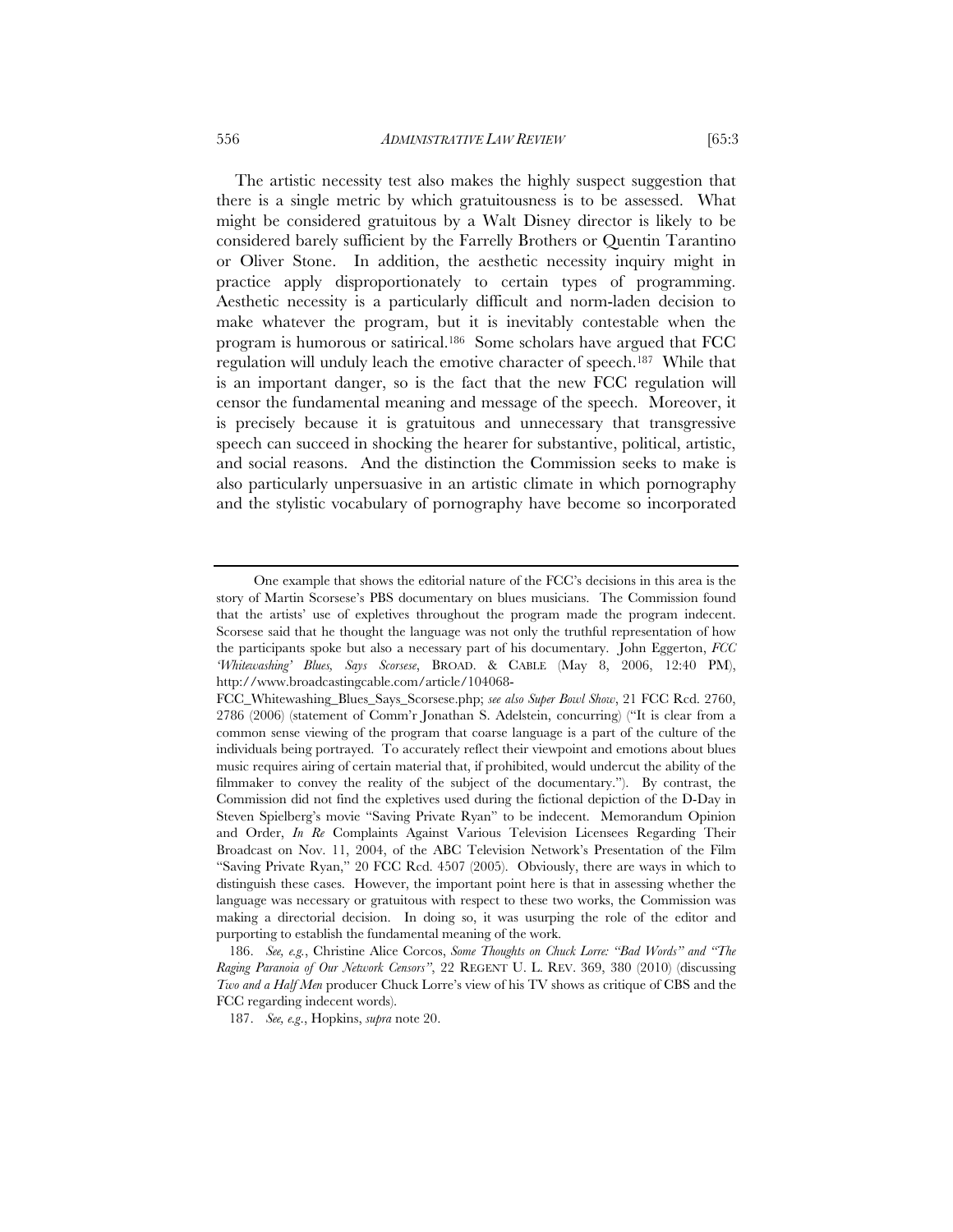2013] "*SMUT AND NOTHING BUT"* 557

into mainstream artistic presentations.188 Finally, the artistic necessity inquiry now indulged in by the FCC is even more intrusive than the assessment of whether the programming has merit or, as in the obscenity context, redeeming social value. A program can be deemed to have merit and social value even though people might disagree as to the artistic necessity of its sexual components. In sum, these types of judgment calls about expression are precisely what should be considered off limits for the government.189

#### *b. Determining Sexual or Excretory Character*

With respect to the determination of whether expression is sexual or excretory, the FCC's essentialist interpretation is not limited to what it characterizes as the inherently sexual meaning of expletives like "fuck." The fact that the FCC has found both breasts and buttocks to satisfy the category of sexual or excretory references, regardless of whether they are shown in sexualized or excretory situations, shows that the Commission is working with contextual definitions of what is sexual or excretory. As for expletives, there is no context in which such language is uttered as an expletive in which it could reasonably be said to be about sex.190 Arguably,

190. *See Fox I*, 556 U.S. 502, 543 (2009) (Stevens, J., dissenting) ("There is a critical

 <sup>188.</sup> *See, e.g.*, Amy Adler, *All Porn All the Time*, 31 N.Y.U. REV. L. & SOC. CHANGE 695 (2007); Don Aucoin, *The Pornification of America*, BOSTON GLOBE, Jan. 24, 2006, at C1 ("Not too long ago, pornography was a furtive profession, its products created and consumed in the shadows. But it has steadily elbowed its way into the limelight, with an impact that can be measured not just by the Internet-fed ubiquity of pornography itself but by the way aspects of the porn sensibility now inform movies, music videos, fashion, magazines, and celebrity culture."). *See generally* POP-PORN: PORNOGRAPHY IN AMERICAN CULTURE (Ann C. Hall & Mardia J. Bishop eds. 2007) (collecting essays addressing the ubiquity of porn in American culture today).

 <sup>189.</sup> It might be argued in response that the aesthetic determination by the FCC functions as an exculpatory inquiry for the broadcaster—after all, if the Commission finds that the sexual material was necessary, then it will not find a violation of its indecency rules. This does not respond to the argument in text, however, that whether or not it ultimately finds the challenged material necessary, the government's inquiry inevitably trenches into fundamental aspects of constitutionally protected expressive freedom.

Furthermore, questions might be raised as to what standard the Commission could properly use if the artistic necessity inquiry is foreclosed. What alternate approach can the Commission retreat to if it must abandon the assessment of gratuitousness? One possibility is a return to its prior approach of considering merit at a high level. When deployed along with the presumption recommended in Section IV *infra*, the expressively invasive character of the government's inquiry could be reduced. It is of course true that even the merit inquiry implicates free expression concerns. Yet, given that the indecency regime is unlikely to be abandoned, a pragmatic inquiry must focus on what can be done to reduce the most noxious aspects of the current policy.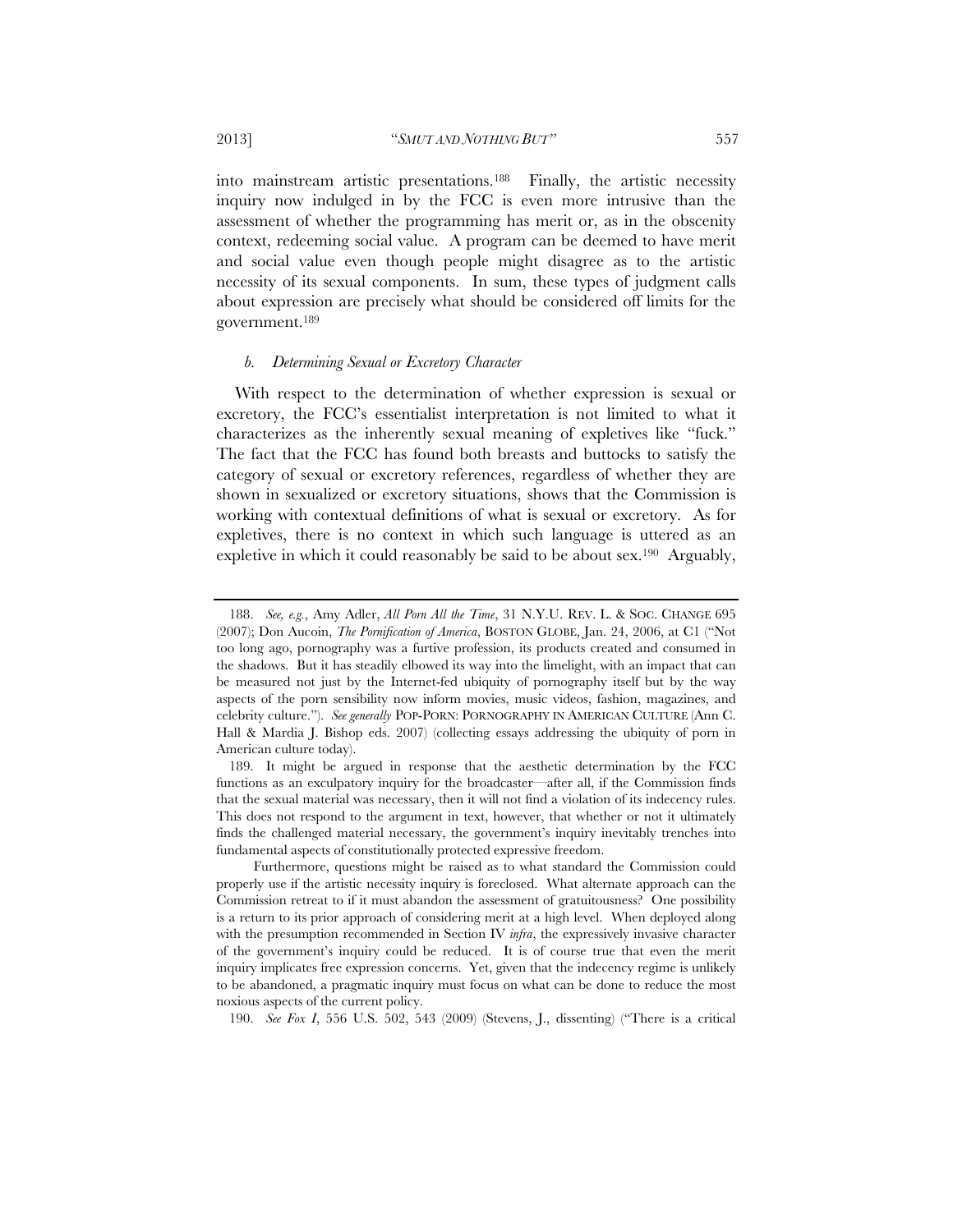the Commission's categories are also both under- and over-inclusive.191 As the Tom Lehrer quote in the title of this article instructs us, everything is lewd, when properly viewed.192

Even if we accept the FCC's assertion that breasts and buttocks are inherently sexual, very little expression is clearly inherently sexual or excretory. Much of today's sexualized humor, for example, depends on double entendre where the humor lies precisely in the see-saw of the sexual subtext disguised by sexual deniability. Years ago, the FCC sought to address indecency in double entendre by whether the sexual import of the expression was clearly understandable or inescapable.193 It is not even clear if this is still the standard the agency would use. But, in any event, it means that much flirtatious expression could be considered inherently sexual and subject to regulation.

More generally, the Commission's new semantic theory raises a deeper question of why the Commission chooses to focus on words that are deemed to have sexual or excretory meaning. Why not seek to regulate any

The approach that asserts a term's "inherent" meaning is also ahistorical. *See* Dave E. Hutchinson, Note, *"Fleeting Expletives" Are the Tip of the Iceberg: Fallout from Exposing the Arbitrary and Capricious Nature of Indecency Regulation*, 61 FED. COMM. L.J. 229, 231 (2008) (describing the transformation of the sexual meaning of the term "jerk" from the late 19th to the 20th century); *see also* Brief for Former FCC Officials, *supra* note 4, at 14 n.11.

 191. Brief for Former FCC Officials, *supra* note 4, at 13–14 (characterizing as "utterly perplexing" the FCC's efforts to distinguish various words—such as "ass," "dickhead," and "up yours" from words such as "bullshitter" and "fuck 'em"—as to inherently sexual character).

192. *See supra* note \*.

distinction between the use of an expletive to describe a sexual or excretory function and the use of such a word for an entirely different purpose, such as to express an emotion. One rests at the core of indecency; the other stands miles apart. As any golfer who has watched his partner shank a short approach knows, it would be absurd to accept the suggestion that the resultant four-letter word uttered on the golf course describes sex or excrement and is therefore indecent. But that is the absurdity the FCC has embraced in its new approach to indecency.").

 <sup>193.</sup> *See 2001 Policy Statement*, 16 FCC Rcd. 7999, 8003–04 ¶ 12 ("Merely because the material consists of double entendre or innuendo, however, does not preclude an indecency finding if the sexual or excretory import is unmistakable."); *see also* Letter to Rusk Corporation, Licensee, Radio Station KLOL(FM), 8 FCC Rcd. 3228 (1993) ("[W]hile [the licensee] may have substituted innuendo and double entendre for more directly explicit sexual references and descriptions in some instances, unmistakable sexual references remain that render the sexual meaning of the innuendo inescapable."); Letter to Carl J. Wagner, Great American Television and Radio Company, Licensee, Radio Stations WFBQ(FM) et al., 6 FCC Rcd. 3692, 3693 (1990) ("While the passages arguably consist of double entendre and indirect references, the language used in each passage was understandable and clearly capable of a specific sexual meaning and, because of the context, the sexual import was inescapable.").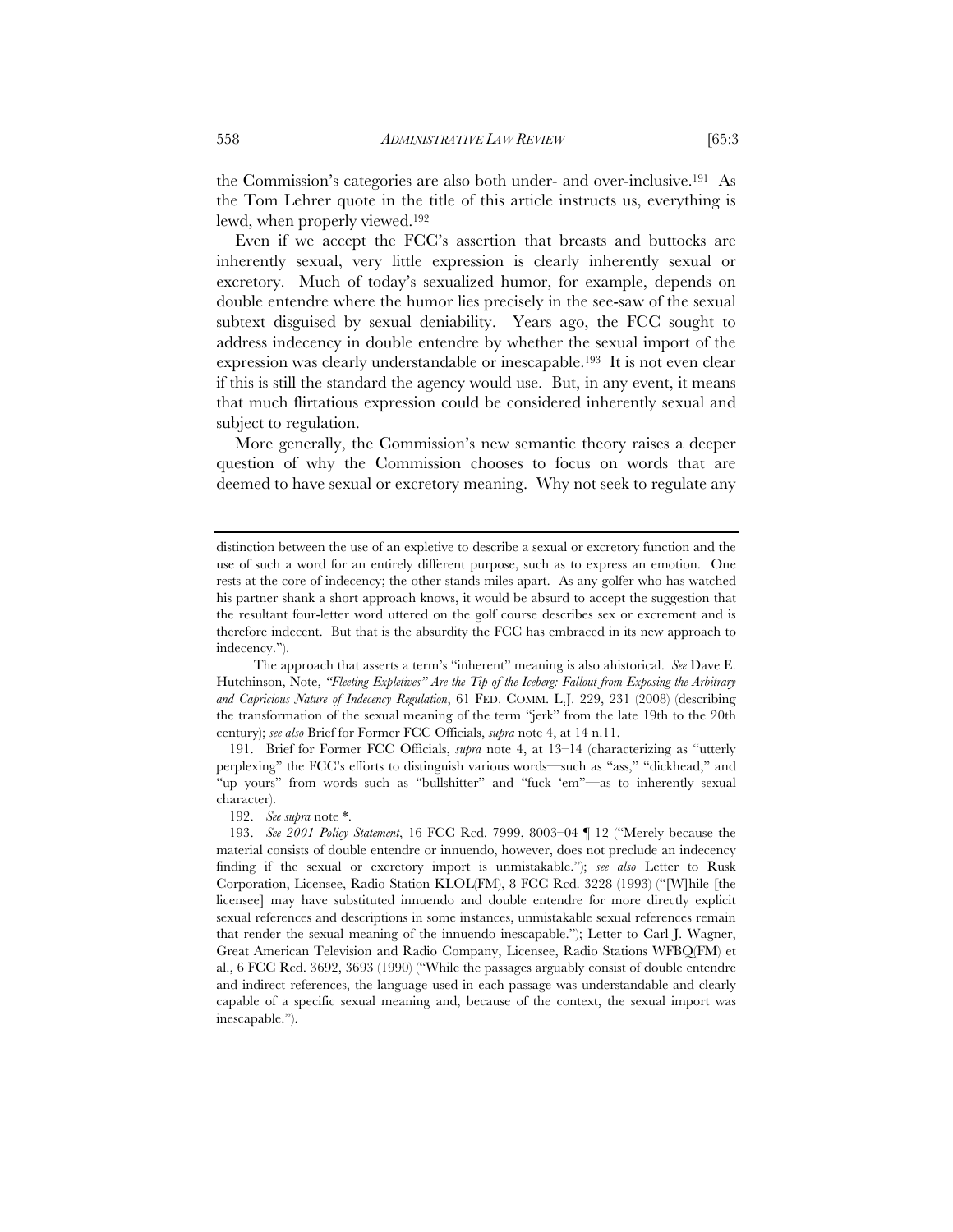words that are considered offensive—in or out of context? If the focus of modern indecency regulation is attributable to the fortuity of George Carlin's filthy words monologue, that is insufficient reason to keep it so fixed.

#### *c. Nonconformance with Accepted Standards of Morality*

In its *Fox* briefing, the government explicitly referred to the "normal" definition of indecency as "nonconformance with accepted standards of morality."194 Although this is a reference to a part of the Supreme Court's opinion in *Pacifica,*195 its deployment in the context of the Commission's indecency policy now is instructive. In *Pacifica*, the Court deployed the notion of nonconformance with accepted standards of morality as a way of distinguishing between obscenity and indecency in § 1464. Moreover, the Carlin monologue at issue in *Pacifica* was considered a nuisance that could be time-channeled because its daytime airing did not conform with accepted standards of morality. The fact that the FCC is now bringing this statement to the forefront as what defines indecency—rather than its more complex generic standard—suggests the possibility of more invasive indecency regulation in the future. The FCC might find a program not to conform with accepted standards of morality even if it was not patently offensive to the average broadcast viewer or listener. The reference to accepted standards of morality is also an explicit admission by the government that it is engaging in morality legislation. This is a troubling position for the government to take with respect to speech, as noted below.196 Moreover, it is a far cry from the *Pacifica* approach, under which the Court permitted the government to regulate not to enforce morality, but to ensure that children did not come across a nuisance during the day.

#### III. UNDERLYING SHIFTS IN THE FCC'S REGULATORY JUSTIFICATIONS

The procedural and doctrinal changes described in Section II have made it easier for complainants to bring indecency complaints, have chilled broadcaster speech, and have created incentives for stations to engage in constraining self-regulation—all with a reduced likelihood of judicial review and oversight.

More broadly, however, those changes also reflect important shifts in the traditional regulatory justifications for FCC involvement in this area. The

 <sup>194.</sup> *See, e.g.*, *Fox II* FCC Reply, *supra* note 183, at 12–13 (quoting *Pacifica II*, 438 U.S. 726, 740 (1978)).

<sup>195</sup>*. Pacifica*, 438 U.S. at 740.

 <sup>196.</sup> *See* Part III B.2, *infra* text accompanying notes 234–245.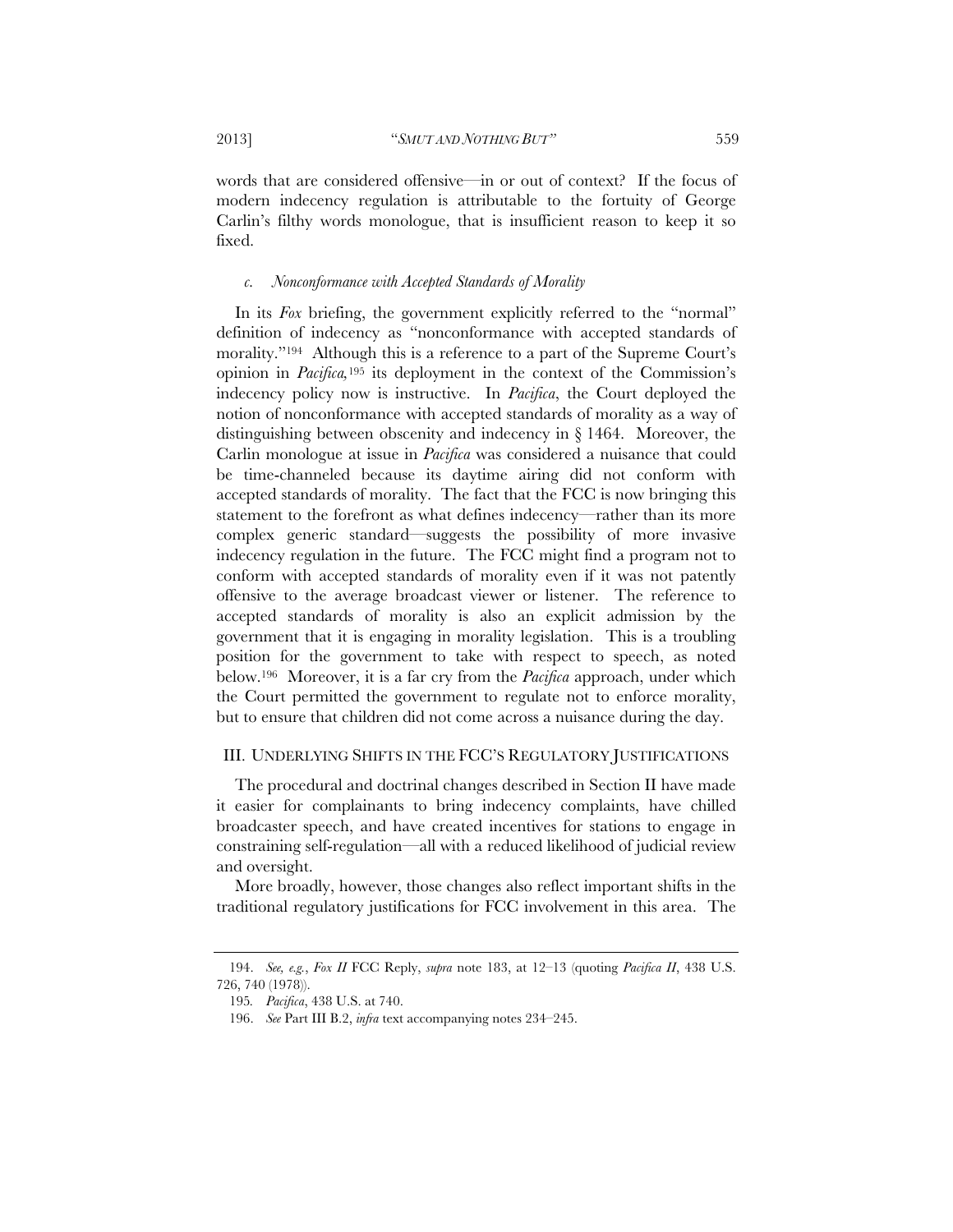FCC has reinterpreted its classic reasons for regulating indecency, attempting to adjust the *Pacifica* factors to fit modern conditions. It has also argued for indecency regulation not under such indecency-specific rationales, but under notions of broadcast scarcity and contractuallyinterpreted license conditions new to this regulatory context. The reinterpretations of the FCC's traditional regulatory justifications present important social risks and do not do the work the FCC requires of them.

## *A. Reframing the FCC's Articulated Reasons for Indecency Regulation*

As the Court asserted in *Pacifica*, broadcasting has been granted lesser constitutional protection for speech because of the medium's exceptional characteristics: its unique pervasiveness and unique accessibility to children.197 Those characteristics have permitted the Commission to

Although the FCC has argued for the continuing relevance of the factors used in *Pacifica* as justifications for channeling the Carlin monologue to late-night hours, it has also reinterpreted and reframed them. Pervasiveness has been associated with the continuing dominance of broadcast programming and also perhaps its continuing salience. Moreover, the discussion of pervasiveness now focuses not only on the extensive availability of broadcasting, but also on distinct demographic effects and the intrusion of broadcast into the home. The Commission's *Fox II* briefs, for example, focused on how low-income children are disproportionately represented in the group of broadcast-only households. *See generally Fox II* Government Brief, *supra* note 183; *Fox II* FCC Reply, *supra* note 183. The government also described the uniquely pervasive presence of broadcasting by reference to its intrusion into the home. *See Fox II* Government Brief, *supra* note 183, at 4–5. Perhaps most importantly, the Commission argued that the continuing pervasiveness of broadcasting is due in part to regulatory design including, for example, the Commission's own "must carry" rules. As for the unique accessibility of broadcasting to children, the Commission focused on the fact that alternative services to broadcasting are available only by subscription. *See Fox II* Government Brief, *supra* note 183, at 22; *see also Fox II* FCC Reply, *supra* note 183, at 20. The Commission also took the position that disturbing the prior regulatory regime would "upset parents' settled expectations" that broadcast television is a

 <sup>197.</sup> The first factor justifying time channeling in *Pacifica* is the unique pervasiveness of radio, while the second is radio's unique accessibility to children. The Commission has consistently argued for the continuing viability of these factors—claiming that despite technological change, broadcasting is still uniquely pervasive both in diffusion and viewership. With regard to the pervasiveness of diffusion, the Commission refers to the millions who still live in broadcast-only households. *Fox II* Government Brief, *supra* note 183, at 44–45; *see also* Brief of Amici Curiae Am. Acad. of Pediatrics et al. in Support of Affirmance at 16, *Fox II*, 132 S. Ct. 2307 (2012) (No. 10-1293), 2011 WL 5544810 (presenting statistics on television and cable use in U.S. households). As for viewership, the Commission relies on the continuing dominance of broadcast television programming despite the availability of cable, arguing that "television broadcast programming has retained its dominance despite the proliferation of different ways of accessing it." *Fox II* FCC Reply, *supra* note 183, at 14; *see also Fox II* Government Brief, *supra* note 183, at 45. The agency also claims that even if cable has made inroads into broadcast network audiences, technological change has in no way reduced the pervasiveness of radio.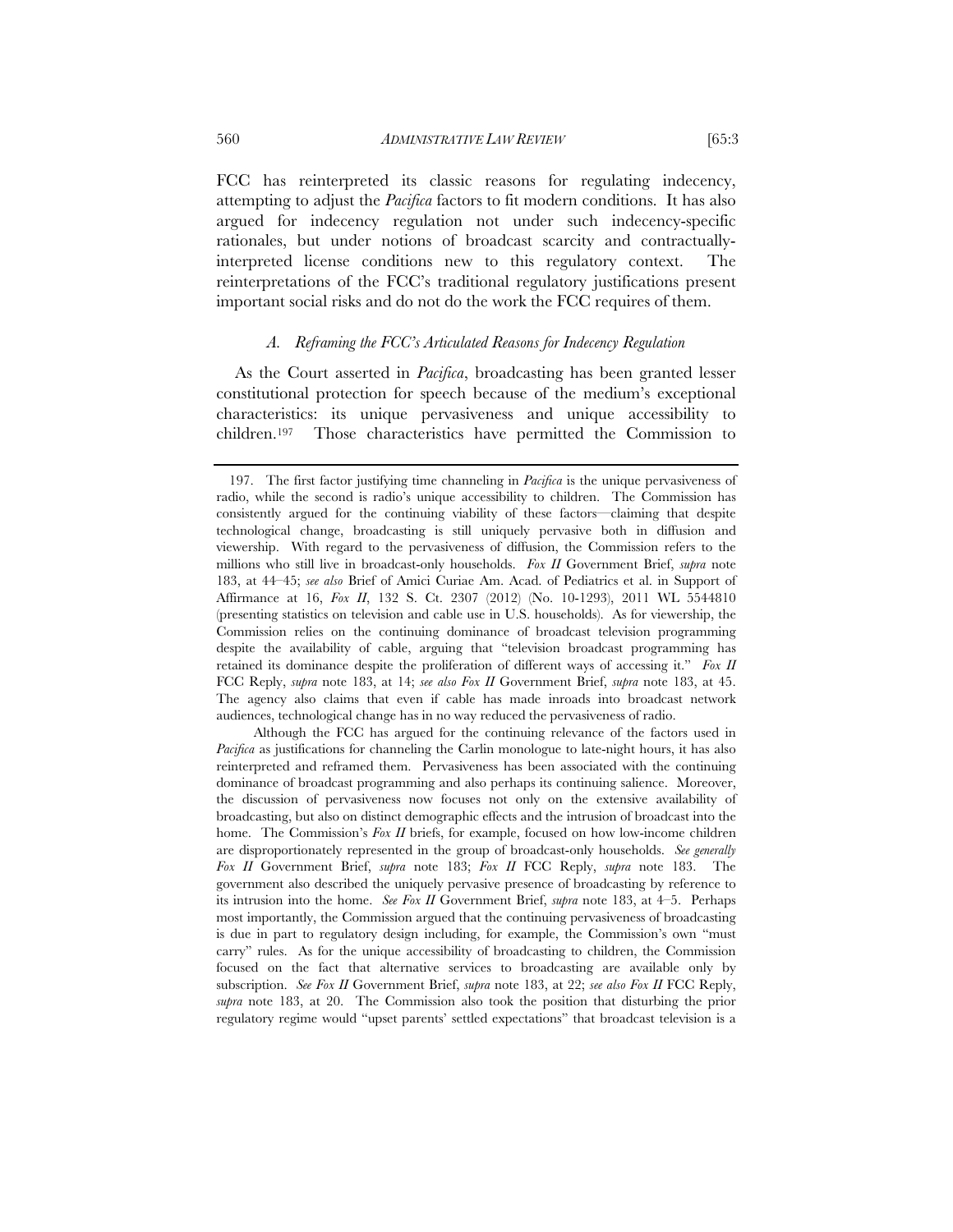regulate, it has traditionally claimed, for the dual objectives of assisting parents and promoting an independent government interest in the wellbeing of children.198

In reality, the original regulatory scheme in *Pacifica* rested on an awkward combination of public decorum and protecting children awkward because there is no necessary connection between the two goals. The nuisance concept in *Pacifica* suggests that indecent expression might violate norms of public decorum regardless of the presence of children. (Although the presence of children in the audience can further add to adults' discomfort if they would prefer not to watch this kind of programming together, this is not necessarily a reflection of parental concern about harm to children from exposure to this material). As for the goal of protecting children from direct harm, neither the Court nor the FCC has defined this concern crisply. Even if exposure to bad language and sexual expression could affect children's social development negatively, it is difficult to determine how much of this influence can be attributed to radio and television when the social environment as a whole is rife with such material.

Whatever the merits of the original *Pacifica* theories, however, the Commission's reframing of its regulatory justifications has neither openly acknowledged their tensions nor provided a more desirable alternative.

# *1. A New Take on Assisting Parents—Moral Zoning to Provide a "Safe Haven"*

The FCC has historically justified indecency regulation by the need to promote parental control. Indeed, assisting parents has been seen as an "uncontroversial" basis for regulation.199 Such a regulatory goal is thought to be most acceptable from the point of view of a "neutral" government behaving merely as the agent of the public, helping parents make their own

safe zone, *Fox II* Government Brief, *supra* note 183, at 52, so the uniqueness of accessibility is translated as a uniquely safe area on which parents can reasonably rely.

 <sup>198.</sup> *See* Collins, *supra* note 20, at 1244 (listing "five potential government interests in shielding children from allegedly indecent materials in broadcasting: (1) supporting parental preferences; (2) preventing psychological harm; (3) preventing imitation of harmful behavior; (4) promoting civility and socially appropriate behavior; and (5) protecting from offense"); *see also* Alan E. Garfield, *Protecting Children from Speech*, 57 FLA. L. REV. 565, 602 (2005).

 <sup>199.</sup> *See, e.g.*, Ashutosh Bhagwat, *What If I Want My Kids To Watch Pornography?: Protecting Children from "Indecent" Speech*, 11 WM. & MARY BILL RTS. J. 671, 673 (2003) (describing as "quite uncontroversial" the government's "interest in supporting and facilitating parental supervision over their children's access to sexually explicit speech"); Catherine J. Ross, *Anything Goes: Examining the State's Interest in Protecting Children from Controversial Speech*, 53 VAND. L. REV. 427 (2000) (describing and critiquing governmental interest in parental control); *see also* J.M. Balkin, *Media Filters, the V-Chip, and the Foundations of Broadcast Regulation*, 45 DUKE L.J. 1131 (1996) (characterizing parental control as the underlying regulatory justification).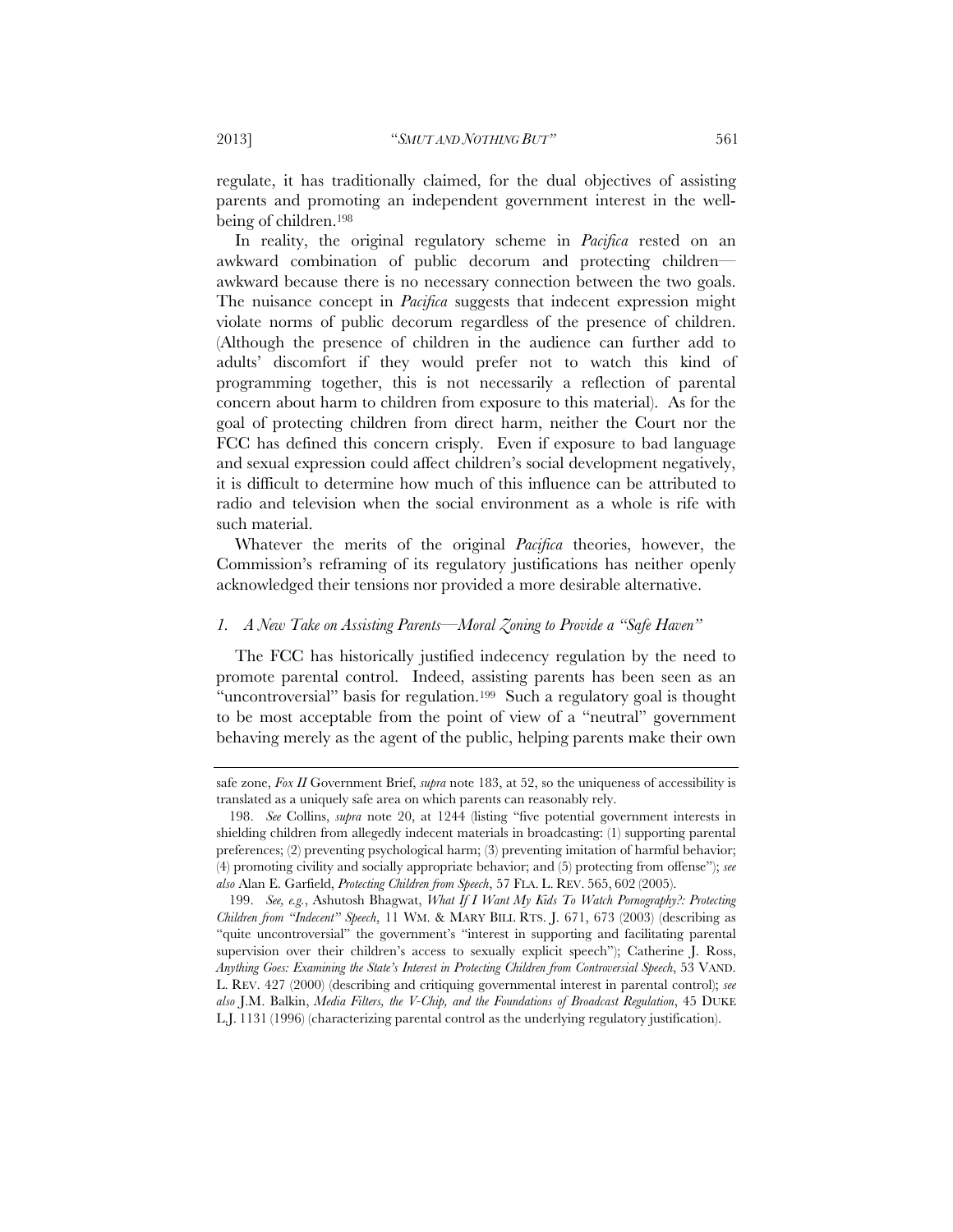normative decisions rather than imposing governmental cultural policy.

The broadcast challengers in *Fox II* rejected this regulatory rationale, claiming that it had been undermined by media developments. They asked what it could reasonably mean for the government to assist parental control by regulating broadcast in light of children's likely exposure to fleeting expletives and sexual situations in the plethora of media to which they now have ready access.<sup>200</sup> Without any showing of harm to children from exposure to broadcast indecency, they asked, why scapegoat over-the-air broadcasters in a context in which far more indecency can be found on unregulated cable and the Internet?201

In response, the Commission asserted that far from making broadcast regulation irrelevant and ineffective, "The rise of alternative, unregulated platforms for video programming has, if anything, strengthened the need for broadcast-indecency regulation."202 Referring to increased indecency on the air, the reliance of parents on indecency-free daytime programming since 1927,<sup>203</sup> and asserted parental clamor for regulation (evidenced by increased numbers of indecency complaints), the Commission cast its changed indecency regime as nothing more than responsive regulation compelled by broadcaster misbehavior.

In regulating, the Commission adopted a different spin on the notion of assisting parents. On the reframed argument, the Commission no longer

 <sup>200.</sup> This query does not even address the parents who do not want Commission "assistance" of this sort.

 <sup>201.</sup> In the current landscape, these theorists suggest that stringent enforcement will inevitably be ineffectual. Many of the briefs filed with the Supreme Court in the *Fox* litigation argued against indecency regulation on the ground that the Commission's initiatives were simply ineffective and anachronistic in light of the increased social acceptability of sexual expression and the availability of indecent material on non-broadcast media. *See* Adam Candeub, *Shall Those Who Live by FCC Indecency Complaints Die by FCC Indecency Complaints?*, 22 REGENT U. L. REV. 307, 308 (2010) ("[T]he degree that the broadcast indecency regulations in fact protect children from indecent material is marginal to nonexistent in our current media environment."); Wright, *supra* note 109.

 <sup>202.</sup> *See Fox II* FCC Reply, *supra* note 183, at 15 (quoting *Fox I*, 556 U.S. 502, 529–30 (2009)) ("Because of 'the pervasiveness of foul language, and the coarsening of public entertainment in other media such as cable,' the need remains for 'more stringent regulation of broadcast programs so as to give conscientious parents a relatively safe haven for their children.'"). At the same time, the rise of those alternative platforms has dramatically reduced the burden of broadcast indecency regulation on those adults who wish to produce or view indecent programming, *see Fox II* Government Brief, *supra* note 183, at 48–49, "just as the widespread availability of digital video recording devices that permit time-shifted viewing has materially reduced the burden of requiring indecent material to be broadcast after 10 p.m." *Fox II* FCC Reply, *supra* note 183, at 15 (citation omitted).

 <sup>203.</sup> *Fox II* Government Brief, *supra* note 183, at 23, 52–53; *Fox II* FCC Reply, *supra* note 183, at 13–17.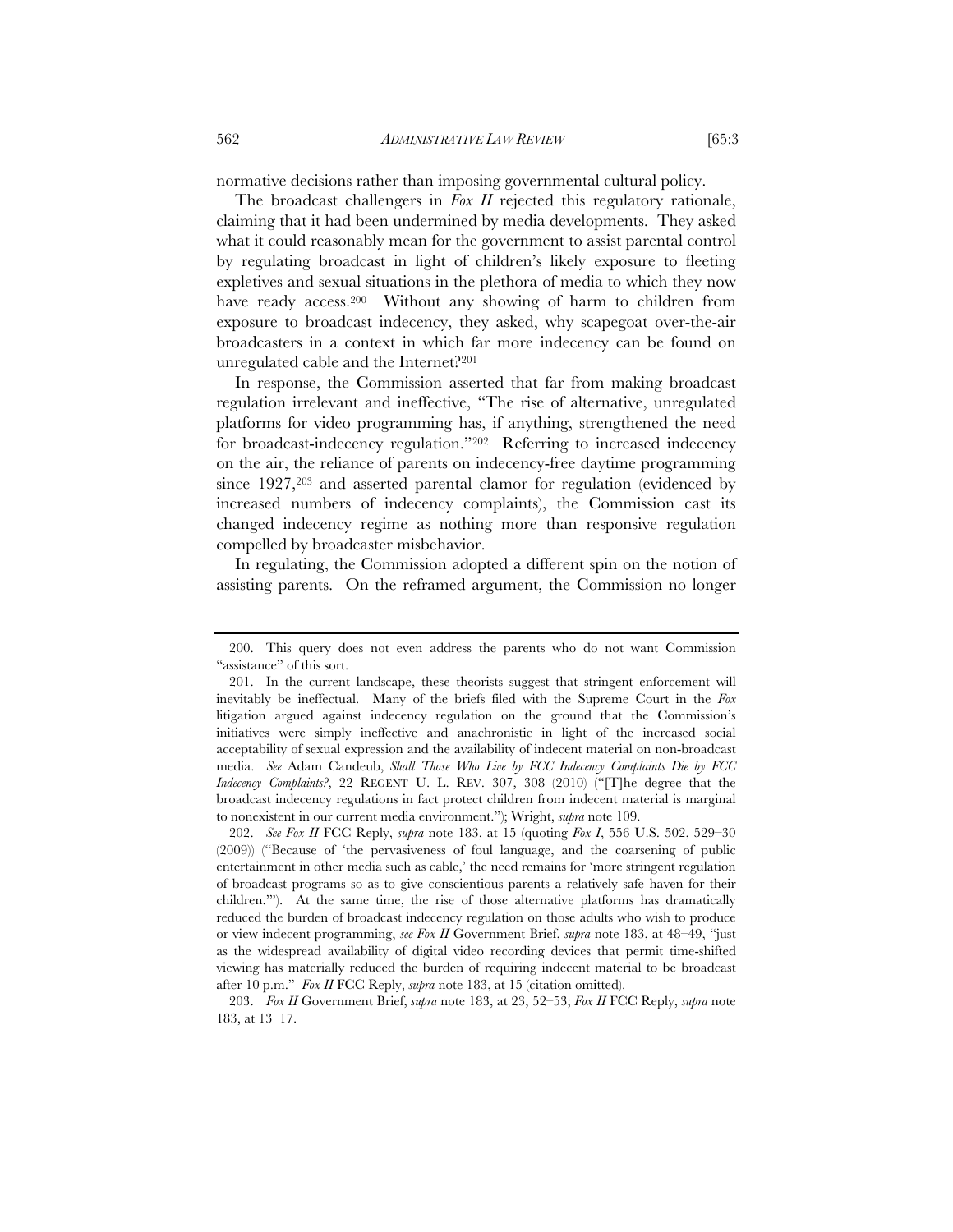purports to cleanse electronic media indecency during the day. Instead, it recasts its role as providing a relative "safe zone" in a sea of electronically available smut.204

# 2. From Individual to Social Harm—Reframing the Independent Governmental Interest *in the Well-being of Children*

The other interest in indecency regulation classically articulated by the FCC is an independent government interest in the physical and psychological well-being of youth.205 As noted above, the particular type of harm to be feared from indecency has never been clearly articulated either by the FCC or by the Supreme Court. Critics have challenged the notion of harm to children from indecent television content.206 The majority in *Fox I* deferred to the FCC's concerns about harm to children because of the

 205. *See, e.g.*, Forfeiture Order, *In re* Complaints Against Various Licensees Regarding Their Broadcast of the Fox Television Network Program "Married by America" on April 7, 2003, 23 FCC Rcd. 3222, 3236 (2008); *cf.* Ginsberg v. New York, 390 U.S. 629, 640 (1968) (asserting the state's "independent interest in the well-being of its youth" in the context of a New York statute prohibiting the sale to minors of material that would not be considered obscene for adults); Sable Commc'ns of Cal., Inc. v. FCC, 492 U.S. 115, 126 (1989); *Pacifica*, 438 U.S. 726, 749 (1978).

 <sup>204.</sup> What are the purported benefits of such a safe haven from indecency? It is said to help parents who work and have little time to supervise their children's media use. On this approach, government regulation is necessary because existing consumer tools will not be adequate to the task (either because they are imperfect or because parents do not know how to use them). The existence of safe zones might also be thought to permit parents to make decisions about when to have awkward conversations with their children about sex—rather than having their timing dictated by networks. Implicit in paeans to moral zoning is the argument that it wrests control from corporate media (whose decisions are driven by profit motives rather than the public interest) and celebrities (to whom Justice Scalia refers in *Fox I* as "foul-mouthed glitteratae from Hollywood," *Fox I*, 556 U.S. 502, 527 (2009)), who both exert outsized influence on youth culture. *Cf.* Rodney A. Smolla, *Qualified Intimacy, Celebrity, and the Case for a Newsgathering Privilege*, 33 U. RICH. L. REV. 1233 (2000) (discussing Prof. Nagel's coinage of the term "pseudo-intimacy" to describe the construction of modern celebrity).

 <sup>206.</sup> Some have argued that the government has not shown evidence of harm to children. Others have complained that the Commission's regulatory regime conceives of children as including teenagers up to eighteen years old, whose acquaintance with sexual matters is likely to extend far beyond what they could learn from broadcast television indecency. Still others have characterized as speculative the particular kinds of harm to children presumed by the indecency regime. There is also a lack of consensus among social scientists about the particular types of psychological harms that can be caused by indecency. Indeed, even in the context of televised violence, in which there has been far more empirical research, the impact of media images on children's psychological states or behavior is contested. *See, e.g.*, Clay Calvert & Matthew D. Bunker, *Free Speech, Fleeting Expletives, and the Causation Quagmire: Was Justice Scalia Wrong in* Fox Television Stations?, 47 SAN DIEGO L. REV. 737 (2010); Fairman, *supra* note 123, at 53–58.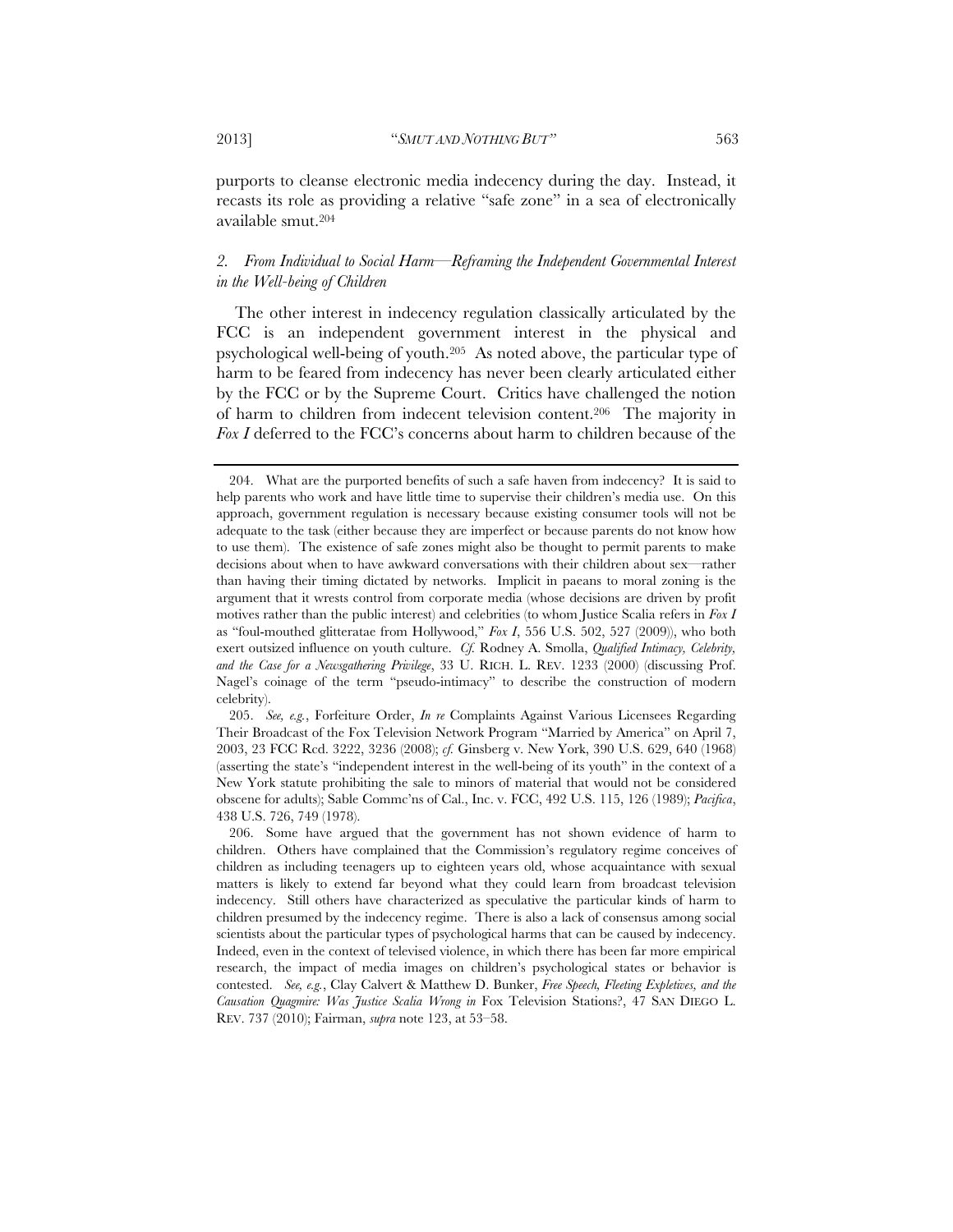ethical constraints on attempting to test the asserted harms.207

Even if critics are right to lambast this version of the FCC's harm-based rationale for indecency regulation, the Commission's new approach suggests a reinterpretation of the independent governmental interest. Simply put, in this version, the independent governmental interest in the well-being of children is grounded on the assertedly *social* harms of indecency rather than any specific feared harm to children's psyches. Now, child protection has been read to subsume *Pacifica I*'s nuisance rationale and has in turn been transformed into an imperative focused on social rather than individual harm.

What is the social harm wrought by broadcast indecency? The answer is not entirely clear. Justice Scalia's opinion for the majority in *Fox I* asserts that children mimic behavior presented to them as "normal and appropriate."208 This suggests that the Commission's feared social harm results from the apparent normalization of sexual expression in public. Such normalization could arguably harm individual children's ability to operate in the social world.209 If many children change the norms of what is seen as appropriate, this could also lead to broader social harms.<sup>210</sup>

 <sup>207.</sup> The Supreme Court has shown some ambivalence toward governmental claims to an independent interest in regulations to promote the psychological welfare of children, and it is troubling that Justice Scalia in *Fox I* assumes away that ambivalence.

 <sup>208.</sup> *Fox I*, 556 U.S. at 519. This argument is also reflected in the government's briefing in *Fox II* and in the *Fox II* oral argument. Justice Scalia effectively took judicial notice of this phenomenon by saying that empirical data demonstrating harm would not be required when "*it suffices to know* that children mimic the behavior they observe—or at least the behavior that is presented to them as normal and appropriate." *Id.* at 519 (emphasis added). This intuition might find support in communications studies. For example, the communications theory of "cultivation analysis" looks to how repeated media messages can lead viewers to believe that what they are seeing is normal and appropriate. *See* Calvert & Richards, *supra* note 20, at 324; *cf.* LaChrystal D. Ricke, *Funny or Harmful?: Derogatory Speech on Fox's Family Guy*, 63 COMM. STUD. 119, 122 (2012) (describing "cultivation" analysis, which looks at how repeated messages can impact viewer's perception of social reality and have social consequences).

 <sup>209.</sup> *See* Patrick M. Garry, *The First Amendment and Non-Political Speech: Exploring a Constitutional Model That Focuses on the Existence of Alternative Channels of Communication*, 72 MO. L. REV. 477, 510–11 (2007) ("As the Supreme Court has acknowledged, a democratic government requires the healthy, well-rounded growth of young people into full maturity as citizens, with all that implies. This includes the inculcation of certain civic values that in turn will mold individual character so as to instill a sense of public duty. And one way to achieve this character development is to prevent childhood exposure to harmful speech and images.") (footnotes omitted) (internal quotation marks omitted); *see also* Collins, *supra* note 20, at 1253–58 (discussing governmental interests in promoting civility and socially appropriate behavior).

 <sup>210.</sup> *See* Christopher Wolfe, *Public Morality and the Modern Supreme Court*, 45 AM. J. JURIS. 65, 68–9 (2000) ("An example of a complicated mixture of grounds for protecting public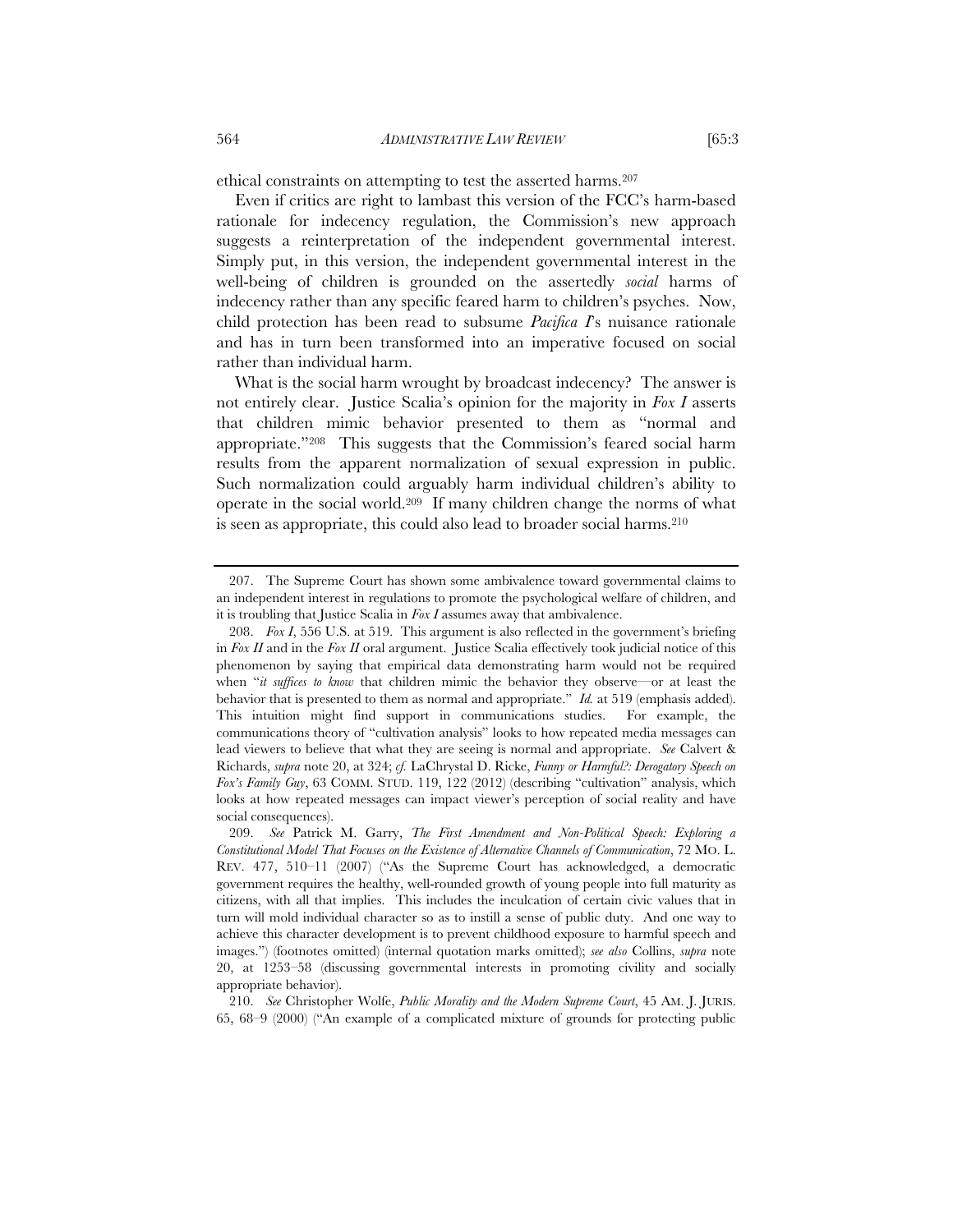This rationale is not logically limited to the protection of public discourse for/by children; however, it bleeds beyond the powerful (if underanalyzed) child protection trope.<sup>211</sup> So what justifies regulating pursuant to a government interest in society-protecting "appropriate social discourse"? On one interpretation, this is just morality-based censorship of speech masquerading as protection of social discourse. This is akin to historians' descriptions of previous crackdowns on indecency outside the media context as aspects of government trying to enforce public order.<sup>212</sup>

On an alternative interpretation, however, normalizing indecency could reasonably be said to undermine the quality of community life and the opportunity for a rich and diverse democratic discourse open to all. If so, the government could claim a "legitimate [state] interest in establishing a series of ground rules for public discussion and debate"213—an interest in adopting something akin to Robert's Rules of Order so as to "sharpen the discussion and broaden participation in it."214 In apparently shifting its regulatory rationales from individual psychic harm to social harm, the FCC

morality may be found in the concern for the moral ecology of society and the possibility of parents raising their children with various good habits. The permission of particular acts by a community has something of an educative effect, contributing to the 'normalization' and hence the legitimization of such acts . . . These effects may be especially powerful on young people . . . What is at stake in the regulation of public morality is the souls of our children.").

 <sup>211.</sup> Even the childhood effects are contested. Professor Garry, for example, points to social science documenting harm to children but cannot distinguish the effect of indecent and violent expression. *See* Garry, *supra* note 209, at 512 (citing relevant studies). Professor Garry might also be said to have made a leap from the appropriateness of government inculcation of civic virtues to promote citizenship to the conclusion that preventing childhood exposure to indecency is a way to achieve the character of dutiful citizen upon maturity. *But see* Wolfe, *supra* note 210 (describing benefit of public morality as childfocused). As for claims of connections between exposure to sexual television content and increases in teenage sexual activity, see Collins, *supra* note 20, at 1251–53 and sources cited therein, the scientific evidence is still thin and insufficiently granular to establish which sorts of sexual expression pose the greatest threat. Indeed, if—as one might suspect—the effects are attributable to the overall vulgarity and sexualization of many television programs, then even stringent FCC indecency enforcement could not eliminate the threat. *See* Calvert & Bunker, *supra* note 206 (describing the harm causation evidence issue).

 <sup>212.</sup> *See, e.g.*, BEN WILSON, THE MAKING OF VICTORIAN VALUES: DECENCY AND DISSENT IN BRITAIN, 1789–1837 (1980).

 <sup>213.</sup> Thomas G. Krattenmaker, *Looking Back at* Cohen v. California*: A 40-Year Retrospective from Inside the Court*, 20 WM. & MARY BILL RTS. J. 651, 684 (2012).

 <sup>214.</sup> *Id.* at 685. Professor Krattenmaker explains that, "Harm is done both to individuals and to society when language is used to degrade or to diminish the humanity or worth of any person in that society. It is not prudish to recognize that certain kinds of vulgarities . . . can wound people who are already among society's least protected, most vulnerable members. And permitting that sort of harm to individuals can harm our society as well, by further alienating or degrading those already at risk." *Id.* at 684–85 (footnote omitted).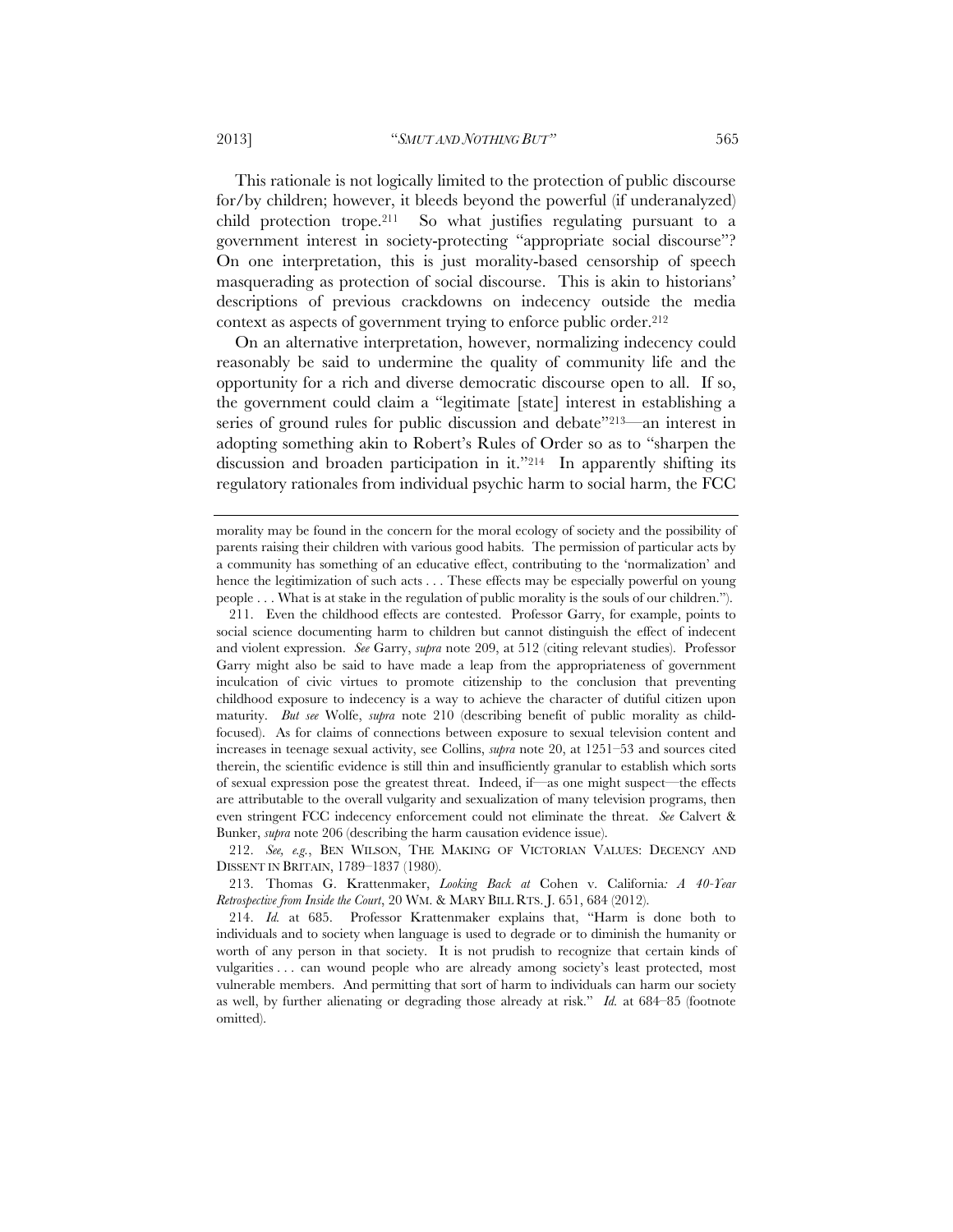could be joining an important strand in modern speech theory.215

In addition to the regulatory justification based on denying endorsement,<sup>216</sup> rules such as prohibitions of indecency can be styled as

 216. The FCC could be said to have reframed *Pacifica'*s nuisance rationale through the lens of government endorsement. On this view, government can regulate daytime indecency on TV lest the public believe that it endorses the appropriateness of such speech. As described in the *Fox II* opinion, "The Government . . . maintains that when it licenses a conventional broadcast spectrum, the public may assume that the Government has its own interest in setting certain standards." *Fox II*, 132 S. Ct. 2307, 2320 (2012) (citing *Fox II*  Government Brief, *supra* note 183, at 40–53). Concerns about the appearance of government endorsement have also surfaced to explain the Lanham Act's exclusion of scandalous marks from registration. For discussions of trademark law treatment of scandalous marks, see, for example, Jennifer Rothman, *Sex Exceptionalism in Intellectual Property*, 23 STANFORD L. & POL'Y REV. 119 (2012); Anne Gilson LaLonde, *Trademarks Laid Bare: Marks That May Be Scandalous or Immoral*, 101 TRADEMARK REP. 1476 (2011); Sonia K. Katyal, *Trademark Intersectionality*, 57 UCLA L. REV. 1601 (2010); Sarah Burstein, *Dilution By Tarnishment: The New Cause of Action,* 98 TRADEMARK REP. 1189 (2008); Jasmine Abdel-khalik, *To Live In In-"Fame"-y: Reconceiving Scandalous Marks as Analogous to Famous Marks*, 25 CARDOZO ARTS & ENT. L.J. 173 (2007); Llewellyn J. Gibbons, *Semiotics of the Scandalous*, 9 MARQ. INTELL. PROP. L. REV. 187 (2005); M. Christopher Bolen et al., *When Scandal Becomes Vogue: The Registrability of Sexual References in Trademarks and Protection of Trademarks from Tarnishment in Sexual Contexts*, 39 IDEA 435 (1999); Stephen R. Baird, *Moral Intervention in the Trademark Arena: Banning the Registration of Scandalous and Immoral Trademarks*, 83 TRADEMARK REP. 661 (1993); Theodore H. Davis, Jr., *Registration of Scandalous, Immoral, ad Disparaging Matter Under Section 2(a) of the Lanham Act: Can One Man's Vulgarity Be Another's Registered Trademark?*, 83 TRADEMARK REP. 801 (1993); Regina Shaffer-Goldman, Note, *Cease-and-Desist: Tarnishment's Blunt Sword in its Battle Against The Unseemly, The Unwholesome, and the Unsavory*, 20 FORDHAM INTELL. PROP. MEDIA & ENT. L.J. 1241 (2010); Christopher T. McDavid, Note, *I Know It When I See It: Obscenity, Copyright, and the Cautionary Tale of the Lanham Act*, 47 U. LOUISVILLE L. REV. 561 (2009); Regan Smith, Note, *Trademark Law and Free Speech: Protection for Scandalous and Disparaging Marks*, 42 HARV. C.R.-C.L. L. REV. 451 (2007); *see also* David E. Shipley, *A Dangerous Undertaking Indeed: Juvenile Humor, Raunchy Jokes, Obscene Materials and Bad Taste in* 

 <sup>215.</sup> Arguments justifying regulation of speech on the basis of social harm have been very common in discussions of the constitutionality of hate speech regulation. In his recent book arguing for the regulation of hate speech, Jeremy Waldron argues that mere offense cannot be a legitimate basis for governmental censorship. JEREMY WALDRON, THE HARM IN HATE SPEECH 105–06 (2012). Hate speech, he contends, should be prohibited not because individuals will feel offended but because of the impact of such expression on the ability of vulnerable populations to participate in democratic society as citizens of equal dignity. Recently, such arguments have emerged in other contexts as well—for example, as the impetus for a movement to regulate political discourse. *See, e.g.*, Danielle Keats Citron & Helen Norton, *Intermediaries and Hate Speech: Fostering Digital Citizenship for Our Information Age*, 91 B.U. L. REV. 1435 (2011); Toni M. Massaro & Robin Stryker, *Freedom of Speech, Liberal Democracy, and Emerging Evidence on Civility and Effective Democratic Engagement*, 54 ARIZ. L. REV. 375 (2012). The difference is that in the indecency context, the agency is not regulating to protect politically weak and vulnerable populations and ensure their political participation. *See* Barak Orbach, *On Hubris, Civility, and Incivility*, 54 ARIZ. L. REV. 443 (2012) (highlighting the downsides of regulating to promote civility norms in public discourse).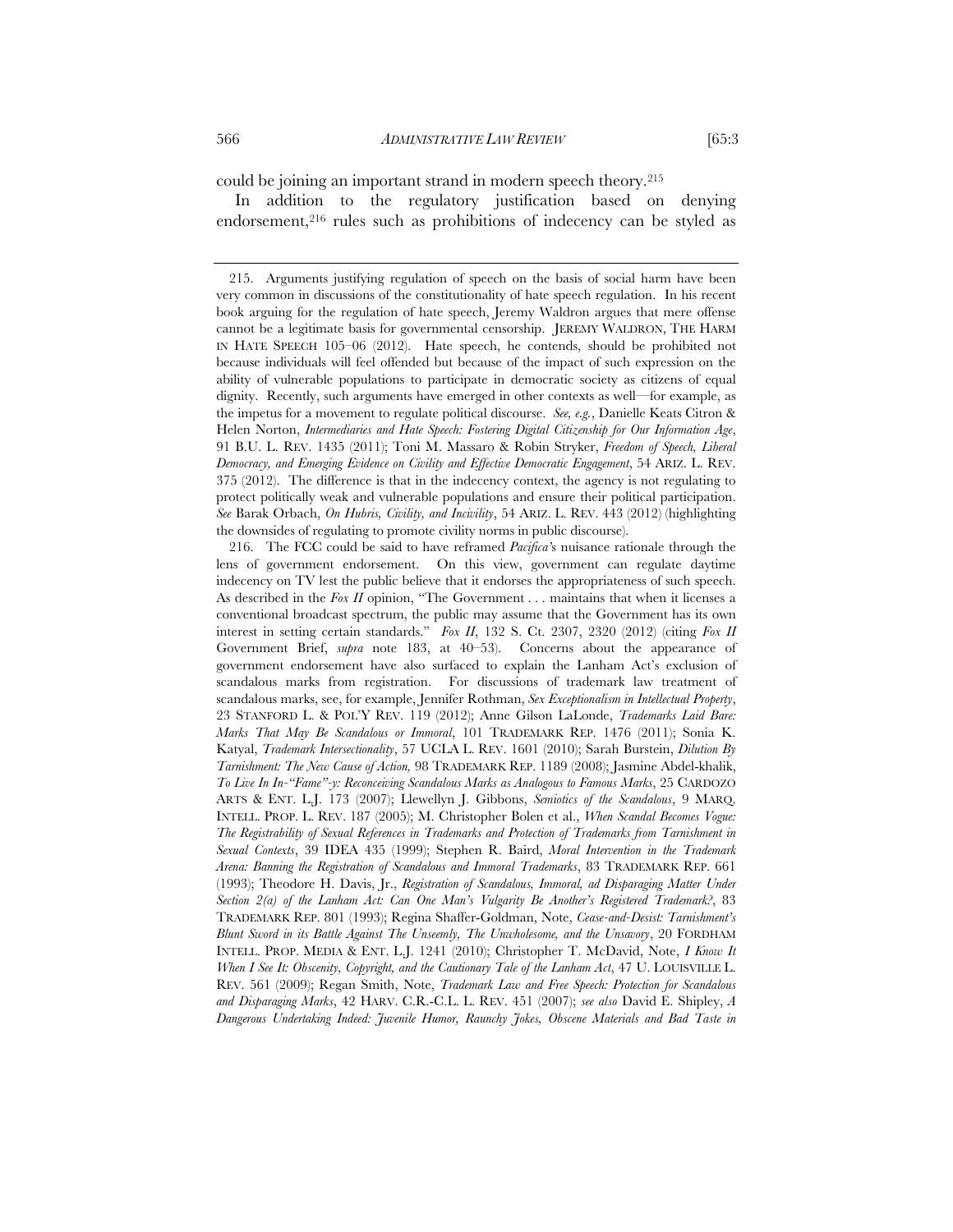symbolic statements by government that some things are inappropriate on television.217 The FCC might also rest the permissibility of its social interest on a vision of broadcast television as an educational, socializing agent. Just as it has done with respect to the regulation of children's educational television programming, the Commission has implicitly cast television in an educative role.218 On this view, broadcasters have chosen to operate in a medium that happens to have profound teaching capacity and impact and can, therefore, be deemed to have agreed to limit their expressive freedoms in some minor areas.

Since education extends beyond teaching children math and grammar to encompass their socialization and inculcation with norms and values, the FCC's focus on appropriate and inappropriate speech can be interpreted as akin to educational regulation.

The Supreme Court's education jurisprudence grants extensive judicial deference to school officials. Although *Tinker v. Des Moines Independent Community School District*, 393 U.S. 503, 509 (1969), grants students the right to speak without causing material disruption to the educational process, later cases approve restrictions on student speech beyond what would be considered constitutionally permissible outside the public school context. For example, the Court has permitted schools to censor "vulgar and lewd speech" to make the point that such expression is inconsistent with the values of public school education. Bethel Sch. Dist. No. 403 v. Fraser, 478 U.S. 675, 685–86 (1986). The Court said in *Fraser* that it is appropriate for public schools to inculcate in students "the habits and manners of civility" in order to promote self-government and "the maintenance of a democratic political system." 478 U.S. at 681. As the Court put it:

The undoubted freedom to advocate unpopular and controversial views in schools and classrooms must be balanced against the society's countervailing interest in teaching students the boundaries of socially appropriate behavior. . . . Surely it is a highly appropriate function of public school education to prohibit the use of vulgar and offensive terms in public discourse. . . . The process of educating our youth for citizenship in public schools is not confined to books, the curriculum, and the civics class; schools must teach by example the shared values of a civilized social order. Consciously or otherwise, teachers—and indeed the older students—demonstrate the appropriate form of civil discourse and political expression by their conduct and deportment in and out of class. Inescapably, like parents, they are role models. The schools, as instruments of the state, may determine that the essential lessons of civil, mature conduct cannot be conveyed in a school that tolerates lewd, indecent, or offensive speech and conduct such as that indulged in by this confused boy.

478 U.S. at 681, 683.

*Copyright*, 98 KY. L.J. 517 (2010) (noting the copyright ability of obscene and offensive material, in contrast to trademark law).

 <sup>217.</sup> *Cf.* Adam Samaha, *Regulation for the Sake of Appearance*, 125 HARV. L. REV. 1563 (2012) (discussing the undertheorized logic of regulatory decisions justified by reference to appearance).

 <sup>218.</sup> The FCC has adopted children's educational television programming requirements in response to the Children's Television Act of 1990, Pub. L. No. 101-437, 104 Stat. 996 (1990); *see also* Collins, *supra* note 20, at 1254–55 (noting congressional and FCC recognition of educational functions of broadcasters).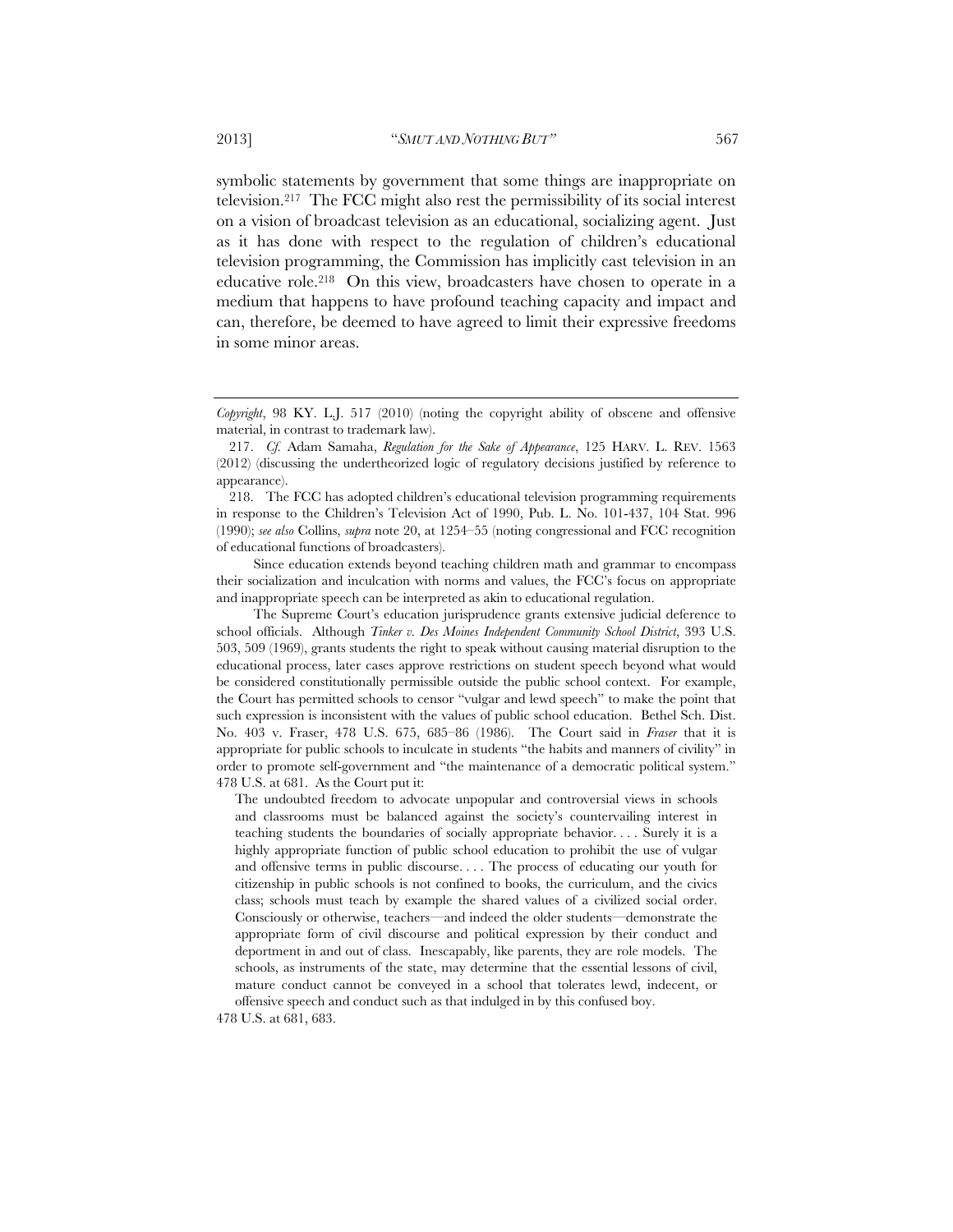In addition to maintaining the modern relevance of the *Pacifica* categories, the government in the *Fox* cases also attempted to ground regulation in a proto-contractual rationale, presumably designed to serve as a justificatory substitute if the Court were to overrule *Pacifica* (and scarcitybased *Red Lion*).219 Specifically, the government's briefing in the *Fox* cases argued various versions of the general claim that indecency regulation was simply a part of the regulatory bargain in exchange for broadcasters' privileged access to a scarce public resource granted by government licensing.<sup>220</sup> This claim contains various strands.<sup>221</sup> It is at least, in part, a revival of the "*quid pro quo*" justification for broadcast regulation that the FCC had been developing since the 1990s,<sup>222</sup> but appears clearly in the foreground here for the first time.

#### *B. The Risks of the FCC's Reframed Regulatory Justifications*

The attempt to refashion the exceptional *Pacifica* factors for a modern age and, more significantly, to adopt a consent-based or quid pro quo justification for broadcast's continued regulatory second-class status, fails to compensate for the failures of the indecency regime.

## *1. The Limits of Safe Havens*

There is something intuitively attractive about safe havens for children. Zoning has served in other contexts to limit noxious uses and reduce the extent to which they encroach on social life. Nevertheless, the Commission's revised notion of assisting parents is hardly as uncomplicated as the agency would wish or pretend. Broadcast safe havens impose costs on broadcasters without corresponding benefits in practice.223 The Commission cannot properly regulate when it has not even explored

 <sup>219.</sup> In contrast with *Pacifica*, which grounded exceptional First Amendment treatment of broadcasting on pervasiveness and accessibility to children, the Court in *Red Lion Broadcasting Co. v. FCC* upheld the Commission's broadcast fairness doctrine as justified by the scarcity of the electromagnetic spectrum. 395 U.S. 367 (1969). Historically, the Commission has not justified indecency regulation by reference to the traditional regulatory rationale of broadcast scarcity.

 <sup>220.</sup> *Fox II* Government Brief, *supra* note 183, at 51-53.

 <sup>221.</sup> *See infra* notes 251, 255 and accompanying text.

 <sup>222.</sup> *See* Charles W. Logan, Jr., *Getting Beyond Scarcity: A New Paradigm for Assessing the Constitutionality of Broadcast Regulation*, 85 CAL. L. REV. 1687, 1690–91 (1997).

 <sup>223.</sup> *See, e.g.*, Wright, *supra* note 109, at 198–99 (arguing that "a broadcasting 'safe haven' rule would burden the speech rights of broadcasters, while at the same time being, as a practical matter, entirely unnecessary").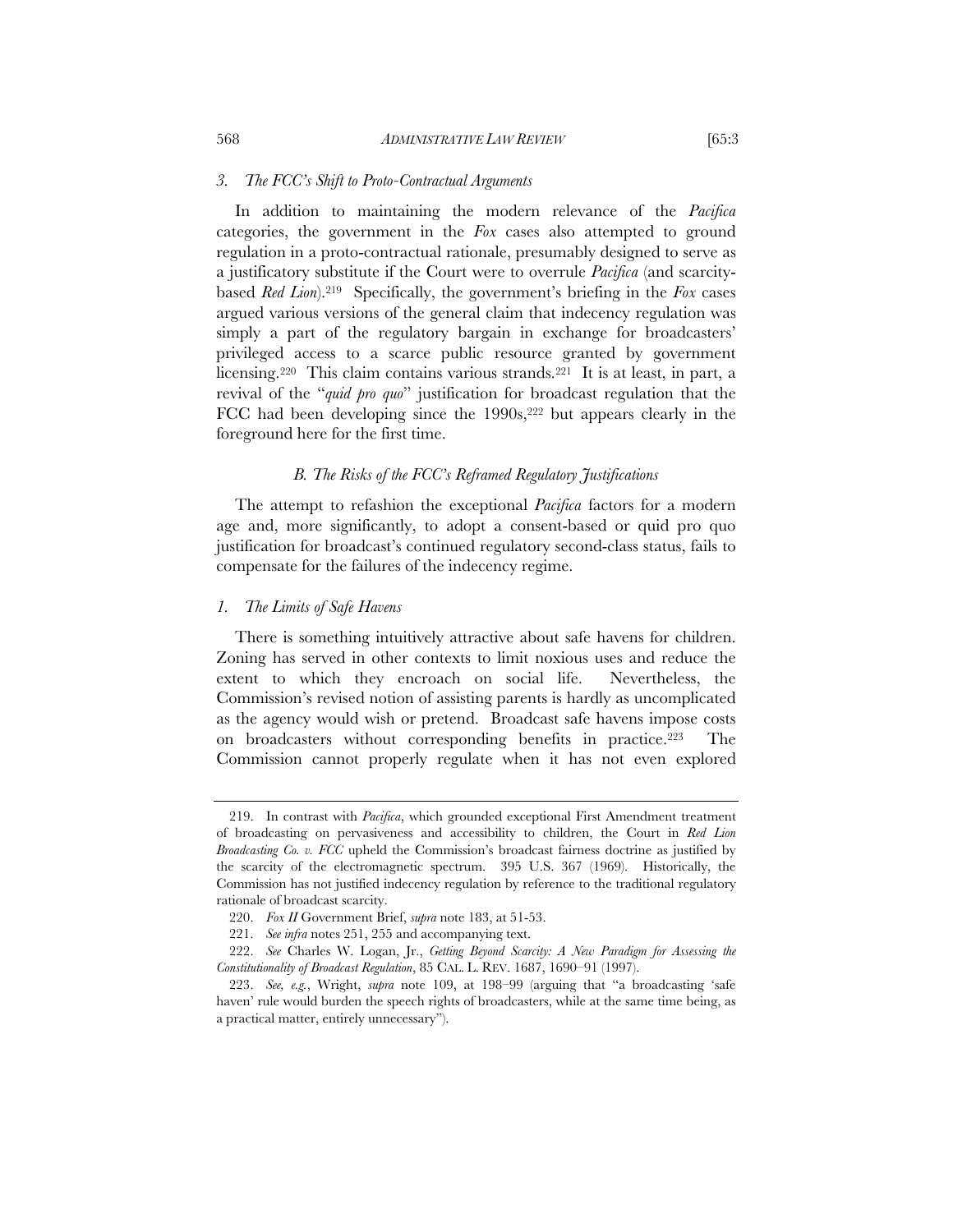technological alternatives to regulating for safe zones. And "proponents of censorship are inevitably tempted to protect adults in the name of protecting children."224

Whatever its appeal in the abstract, is the idea of safe harbors meaningful and realistic today?225 The agency has not actually assessed the possibility of establishing clearly identifiable safe zones in today's technological circumstances. It is not clear that parents can easily process zoning information in a converged media landscape. Since most consumers view television via cable or the Internet, they do not necessarily know whether they are watching FCC-regulated broadcast television or cable programming to which indecency rules do not apply.226 To the extent that the television V-chip has weaknesses, the availability of more robust (and perhaps more accessible) cable and Internet filtering methods for parents might compensate for V-chip limits.<sup>227</sup> And improvements in the V-chip can reduce the need for safe zoning approaches, even for those viewers who do not have cable.228 Finally, the FCC's new take on assisting parents does not answer the question of what the regulations should be. The safe harbor notion, as such, also fails to justify why broadcasters alone should be the subjects of regulatory attention.

Proponents of safe haven justifications might respond that the indecency regime will not, in fact, prove to be an ineffective finger in the dike of indecent programming on electronic media because of the increasingly converging structure of the media industry. Arguably, given the continuing relevance of broadcast content even in a media marketplace flooded by non-broadcast distribution mechanisms, regulated material could have

 228. This does not address important questions, *inter alia*, about the censorious effects of decisions made by filtering intermediaries. Balkin, *supra* note 199, at 1131–32, 1165 ("In the Information Age, the informational filter, not information itself, is king.").

 <sup>224.</sup> Balkin, *supra* note 199, at 1155.

 <sup>225.</sup> Even in 1998, Professor Glen Robinson had characterized the attempt to protect children from George Carlin's seven dirty words, or even "a sustained monologue of dirty words, racial slurs and sexual innuendo" as "a quixotic ambition, unless we are to establish speech monitors in every playground and on every street corner." Robinson, *supra* note 50, at 959.

 <sup>226.</sup> Candeub, *Indecency*, *supra* note 201, at 308 ("Most households receive their broadcast television through cable. Most people therefore click from regulated 'decent' broadcast programming to unregulated and perhaps 'indecent' cable programming without even noticing it."). For a powerful argument based on the technological obsolescence of the *Pacifica* factors, see Brief for Former FCC Officials, *supra* note 4, at 21–28.

 <sup>227.</sup> To the extent that the justification for broadcast regulation is the "coarseness" in available filtering mechanisms, improvements in broadcast filtering will obviate the need for regulation. *See* Balkin, *supra* note 199, at 1148–50 ("If broadcast media can permit blocking and time-shifting of programming easily, cheaply, and painlessly, they will have largely approximated the filtering status of the print media.").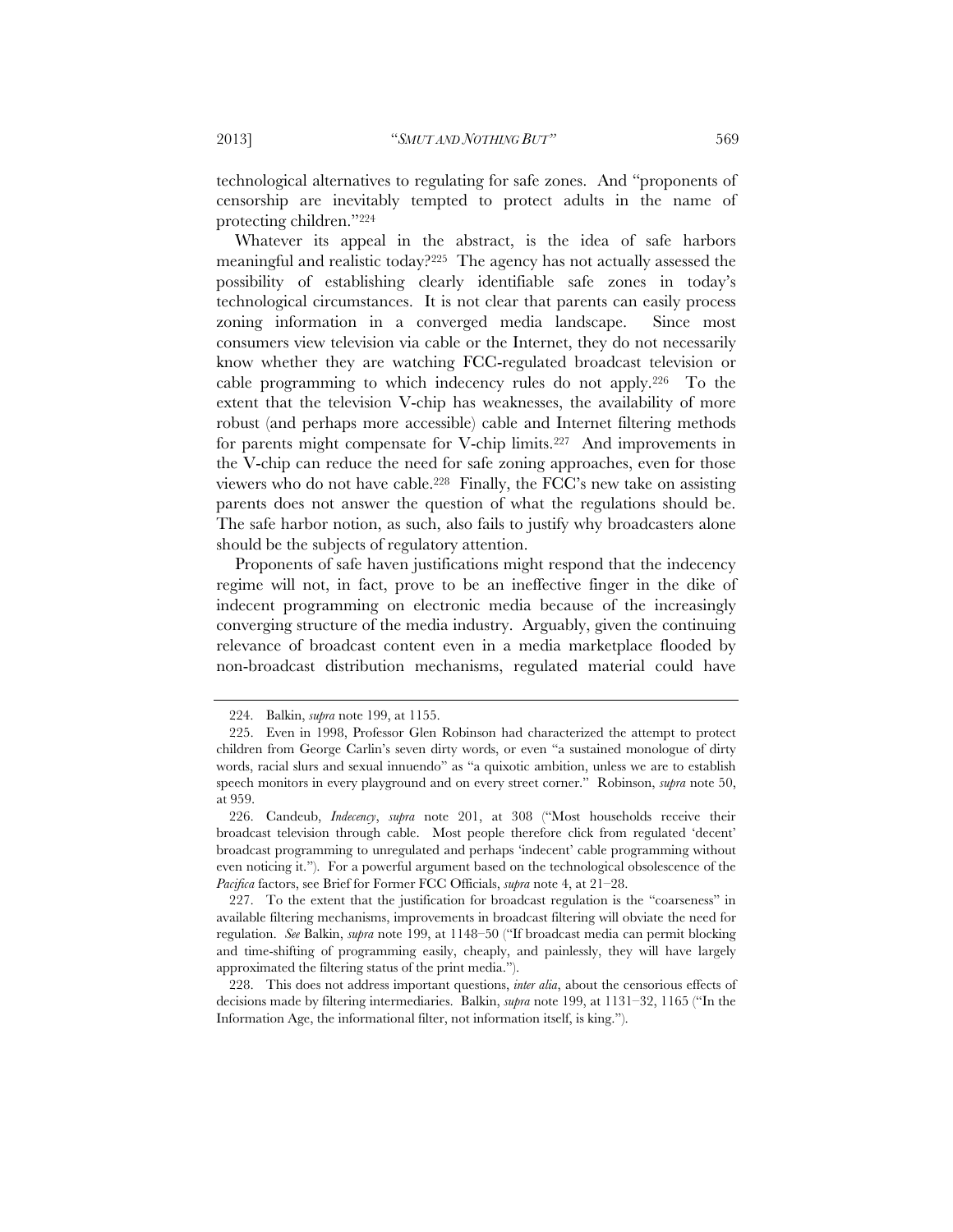amplified effects in the media market as a whole.

This, however, overstates the case.<sup>229</sup> In any event, if the safe-haven approach *is* effective, then it raises the underlying tension between the goals of assisting parents and prohibiting indecency.230 There are social tensions between norms of community and individual autonomy and differences even within communities.231 If the Commission's attempt to carve out a safe space, in fact, indirectly affects (and cleanses) non-broadcast programming, then the Commission will have used a parental control rationale to empower the most intolerant parents, undermine the control of those who see things differently, and promote a particular moral viewpoint.232 The picture of beleaguered conservative parents at the mercy of broadcasters, seeking a small enclave away from the sea of smut, does not reflect the full and more complex picture. Conservative groups have positioned themselves as moral norm entrepreneurs and claim much success.

So, far from being the relatively modest reframing of the classic parentassistive regulatory rationale, the agency's new take on safe havens is either ineffective and unnecessary or effective and an example of disguised government cultural policymaking. When there is public dispute, the Commission's decision to put its thumb on the scale and use its indecency rules to prevent the purported social harm is suggesting this material is inappropriate and is tantamount to choosing one side of a split on national values. Ultimately, promoting parental control is not the neutral regulatory justification that it purports to be.

# *2. The Perils of Regulating to Prevent Social Harm*

Similarly, the Commission's transformation of the government's interest in the well-being of children from a concern about harm to children to a

 <sup>229.</sup> For example, given that broadcast indecency is only limited temporally, and not prohibited, edgy programming will still be produced for both cable and broadcast if it is thought to have a market. Moreover, co-owned, but different, distribution media are likely to produce brand-differentiated programming.

 <sup>230.</sup> This tension has been previously noted in connection with the Commission's pre-2003 indecency regime. Bhagwat, *supra* note 199, at 679; *cf. ACT III*, 58 F.3d 654, 663 (D.C. Cir. 1995) (recounting and rejecting petitioners' argument that governmental goals of protecting children and helping parents were in irreconcilable conflict)*.*

 <sup>231.</sup> *See* Edward L. Rubin, *Sex, Politics, and Morality*, 47 WM. & MARY L. REV. 1, 2–4 (2005) (noting that the current culture of self-expression is not always consistent with the moral boundaries of, at least, some communities).

 <sup>232.</sup> If only 65% of poll respondents—not 95%—say they are worried about sex and violence on the airwaves, why privilege them? Ratings show that whether or not they like the indecency in the shows, viewers like the shows enough to tolerate the indecency.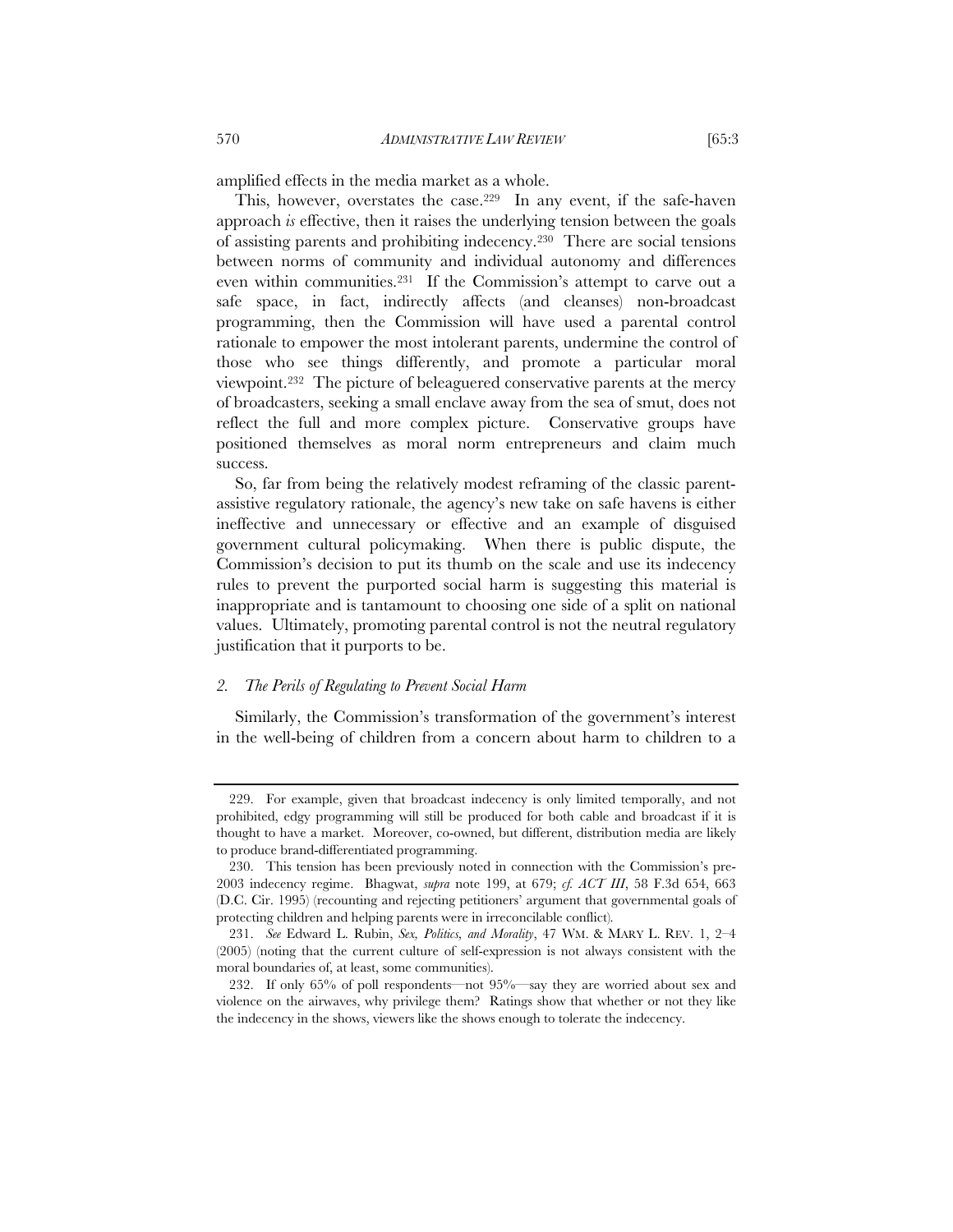concern about the social harms of indecency on public discourse reflects a shift in focus that brings with it significant risks. Even if there could be consensus that psychic harm to children must be avoided (with views differing only as to the actuality and scope of such harm), the Commission's transformed regulatory rationale is far more about affirmatively regulating morality and culture than protecting children's psyches.233 But the FCC should not serve as the country's culture czar. Ultimately, the publicdecorum or social-appropriateness claims that appear to underlie the Commission's desire to prevent social harm, not to mention the deeper moral claim about preserving culture, effectively put the government's weight on one side of a contested social/moral issue.234 Those who believe

While some decry the coarsening of American culture, others express concern that regulating indecency is little more than placing government's imprimatur on majoritarian and prudish norms. In his dissent in *Pacifica*, for example, Justice Brennan worried that "in our land of cultural pluralism, there are many who think, act, and talk differently from the Members of this Court, and who do not share their fragile sensibilities. It is only an acute ethnocentric myopia that enables the Court to approve the censorship of communications solely because of the words they contain." *Pacifica*, 438 U.S. 726, 775 (1978) (Brennan, J., dissenting). *But see* Anita L. Allen, *Disrobed: The Constitution of Modesty*, 51 VILL. L. REV. 841, 841–43 (2006) (discussing moral justifications for approval of mandatory sexual modesty laws).

 In any event, even the Court's First Amendment jurisprudence in the educational context would not necessarily justify giving the FCC *carte blanche* as to broadcast indecency regulation. The Court's jurisprudence leaves fuzzy to some extent the demarcation between acceptable and unacceptable speech in the public school context. Moreover, permitting schools to inculcate fundamental values essential to maintaining a democratic political system does not mean permitting them to suppress dissent. The *Fraser* opinion described the

 <sup>233.</sup> Professor Rubin's article suggests that this morality is so closely associated with Christian religious teaching that it should be considered a violation of the Establishment Clause. *See* Rubin, *supra* note 231, at 4, 34–40; *see also* Robinson, *supra* note 50, at 961–62 (describing Louis Henkin's "convincing" argument "that obscenity legislation was really morals legislation in disguise" and questioning whether there is "any meaningful distinction" between indecency and obscenity for purposes of this regulatory justification).

 <sup>234.</sup> This is objectionable. *See* Balkin, *supra* note 199, at 1137 ("[T]he desire to use government to control culture by controlling what people watch on television cannot be a constitutional justification for the regulation of free expression."); Krattenmaker, *supra* note 213, at 688 ("Perhaps government has a claim to a greater legitimate role in regulating the public dialogue where its tools are less draconian [than jail terms, as in *Cohen v. California*] and its goals seem more acceptable than simply to enforce a temporary majority's desire for cultural and ideological conformity. However, I have yet to see such a case."); Robinson, *supra* note 50, at 965 (implying that, while it is possible to engage in means-ends analysis regarding goals such as localism or "protecting children against unwitting exposure to indecent messages . . . redefin[ing] the end as preserving 'culture' and the formerly reasoned assessment reduces to a brute political contest of competing preferences. There simply is no way to evaluate what means will secure that end. Indeed, there is hardly even a way of articulating what the end means in terms that can be reconciled with the liberal premises of the First Amendment.").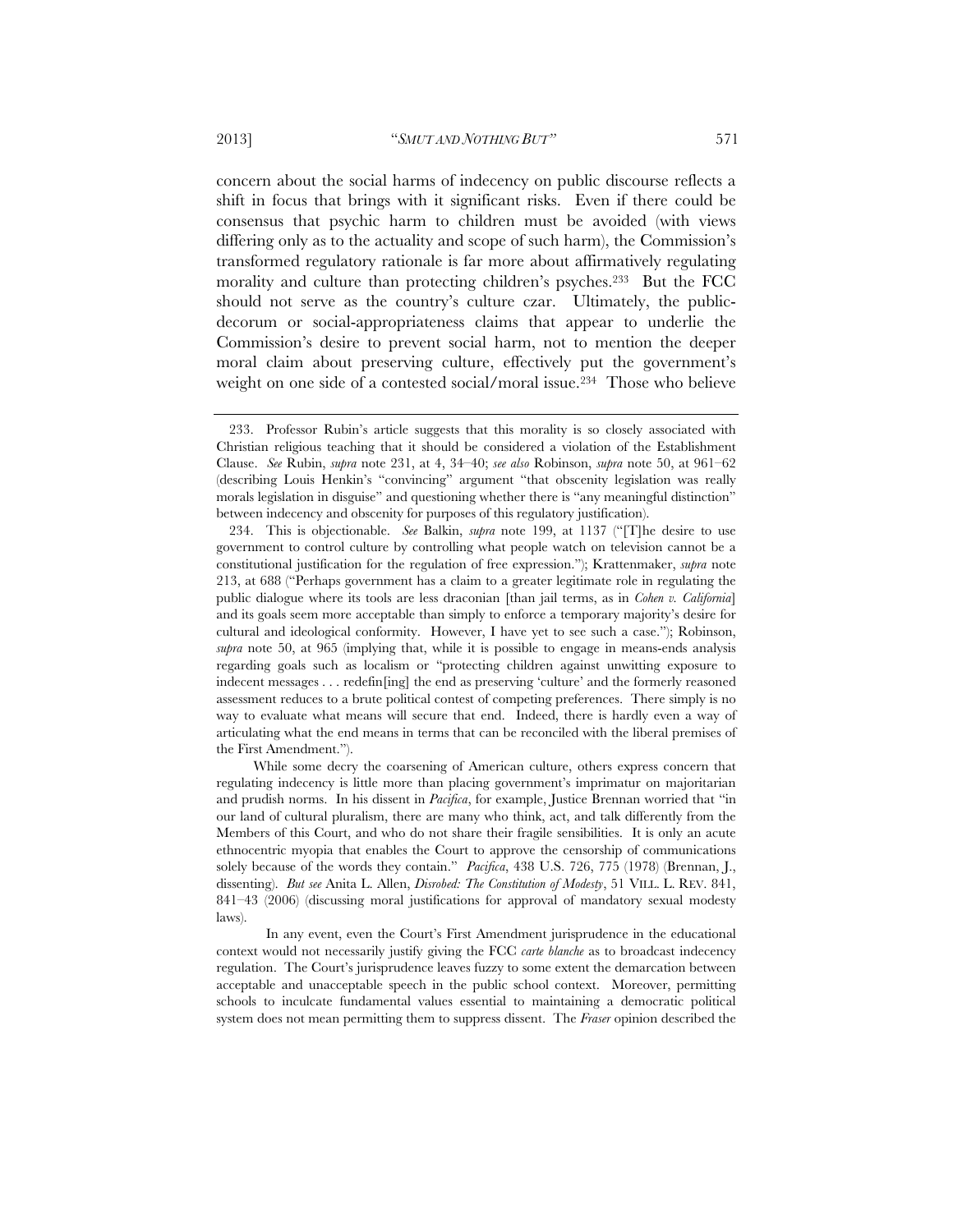that the government should enforce morality norms in order to protect society, make the mistake of conflating society with the morality of one segment of the population—even if that segment is, arguably, the majority. If the regulation of indecency is an example of the government's attempt to ensure room for a traditional cultural narrative in response to the urgings of organized moral norm entrepreneurs, it is troubling on many levels.235 It is

Nor is the government speech doctrine available to the Commission in this context. The Court has not found broadcast licensees to be governmental actors, despite the discussion by some Justices in *CBS, Inc. v. Democratic Nat'l Comm*. 412 U.S. 94, 114–21 (1973).

 235. Some might argue that government neutrality on socio-moral issues is both impossible and undesirable. *See, e.g*., Abner S. Greene, *Government of the Good*, 53 VAND. L. REV. 1, 2, 4–5, 19–20 (2000); Steven D. Smith, *Why Is Government Speech Problematic?: The Unnecessary Problem, the Unnoticed Problem, and the Big Problem*, 87 DENV. U. L. REV. 945, 946 (2010). Indeed, they might affirmatively attribute to government a role in endorsing important moral and social values. Doctrinally, they might point for support to the Supreme Court's developing government speech doctrine, which permits government, when speaking on its own, to endorse preferred social norms without interference from the First Amendment. *See* Pleasant Grove City v. Summum, 555 U.S. 460, 467 (2009) ("If [the state is] engaging in [its] own expressive conduct, then the Free Speech Clause has no application."). For scholarly work on government speech, see generally MARK G. YUDOF, WHEN GOVERNMENT SPEAKS: POLITICS, LAW, AND GOVERNMENT EXPRESSION IN AMERICA (1983); Joseph Blocher, *Viewpoint Neutrality and Government Speech*, 52 B.C. L. REV. 695 (2011); David Fagundes, *State Actors As First Amendment Speakers*, 100 NW. U. L. REV. 1637 (2006); Greene, *supra*; Steven Shiffrin, *Government Speech*, 27 UCLA L. REV. 565 (1980); Smith, *supra*; Nelson Tebbe, *Government Nonendorsement, Brooklyn Law Sch. Legal Studies Research Papers, Research Paper No. 287* (2013), *available at* http://ssrn.com/abstract=2125243 (proposing a limit of nondisparagement as a constraint on government speech); Wolfe, *supra* note 210 (describing the Supreme Court's contraction of public morality). And by contrast to libertarian or classically liberal theorists, First Amendment scholars of a democratic stripe might conclude that government has a positive role to play in regulating speech to achieve higher quality and more inclusive public discourse. *See generally* OWEN M. FISS, THE IRONY OF FREE SPEECH (1996).

By contrast, others would point to the dangers posed by a government unconstrained by aspirations to neutrality on highly contested social and moral issues. *Cf.* W. Va. State Bd. of Educ. v. Barnette, 319 U.S. 624, 642 (1942) ("If there is any fixed star in our constitutional constellation, it is that no official, high or petty, can prescribe what shall be orthodox in politics, nationalism, religion, or other matters of opinion or force citizens to confess by word or act their faith therein. If there are any circumstances which permit an exception, they do not now occur to us."). Without the lodestar of government neutrality as to fundamental conceptions of the good, they would argue, what would ensure protection of minorities, disfavored groups, and those considered moral and cultural outliers at any given time? Similarly, even if the government has an appropriate role to play in the development

students exposed to the indecent language as a "captive audience" and emphasized the role of the schools as "instruments of the state." Bethel Sch. Dist. No. 403 v. Fraser, 478 U.S. 675, 680, 683 (1986). Finally, the Court in *Fraser* explicitly recognized that "the constitutional rights of students in public school are not automatically coextensive with the rights of adults in other settings," indicating that such moral education would not be appropriate outside the school context. *Id.* at 682.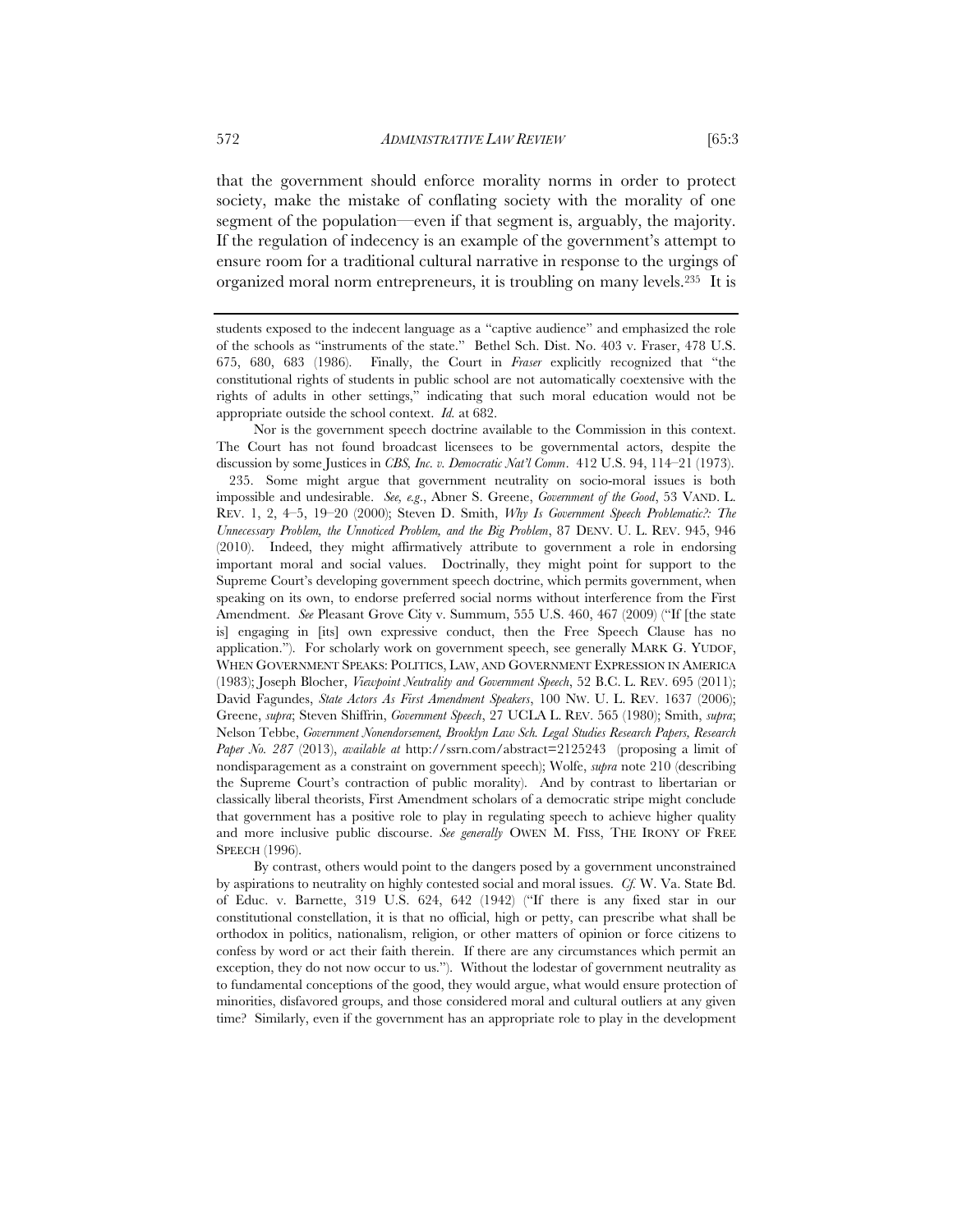particularly problematic when that side, as noted above, is not the disadvantaged and voiceless minority it claims to be. And history suggests that we should be skeptical of historical claims of past consensus on traditional morality.236

As for the argument that the FCC's intervention is less morality regulation than democratic intervention to promote civil public discourse,

However, this does not mean that not regulating is costless. Professor Post has importantly explained the fundamental tension underlying government regulation of indecent speech. Robert C. Post, *The Constitutional Concept of Public Discourse: Outrageous Opinion, Democratic Deliberation, and* Hustler Magazine v. Falwell, 103 HARV. L. REV. 601, 627–33 (1990). Crudely put, the problem is that while government should be prohibited from penalizing speech violating decency and propriety norms because it should not select and privilege only some of the diverse communities that make up the country, disabling government from doing so may well undermine the very ability to engage in the kind of reasoned, deliberative discourse to promote democracy that decency norms may be responsible for enabling.

Perhaps this makes government regulation of indecent speech "inherent[ly] intract[able]." Jonathan Weinberg, *Cable TV, Indecency and the Court*, 21 COLUM.-VLA J.L. & ARTS 95, 125 (1997). As far back as the original *Pacifica* case before the FCC, then-Commissioner Glen Robinson admitted the conflict: "[T]here is no logical ground for compromise between the right of free speech and the right to have public utterance limited" for propriety's sake; "the conflicting claims" can only "be made to co-exist by *tour de force*." *Pacifica Order*, 56 F.C.C.2d 94, 110 (1975) (concurring statement of Comm'r Glen O. Robinson). Nevertheless, political reality suggests the continuation of some level of Commission regulation in this area. Recognition of the intractability of the problem should counsel modesty and restraint on the part of the Commission.

 236. Neil M. Richards, *Privacy and the Limits of History*, 21 YALE J.L. & HUMAN. 165, 168, 170–71 (2009) (reviewing LAWRENCE M. FRIEDMAN, GUARDING LIFE'S DARK SECRETS: LEGAL AND SOCIAL CONTROLS OVER REPUTATION, PROPRIETY, AND PRIVACY (2007) [hereinafter FRIEDMAN, GUARDING LIFE'S DARK SECRETS]) ("[T]he lesson that *Dark Secrets* suggests to us is that when it comes to the regulation of sexuality (and particularly disfavored forms of sexual activity and expression), there are very few traditions other than a persistent and long-standing tradition of conflict over the relevant legal and social norms.").

of cultural policy, should it structure the speech marketplace more than what is necessary to create room for all points of view? Doctrinally, such critics might argue that there are in fact more constitutional constraints on government endorsement of particular visions of the good than might at first appear from government speech jurisprudence*. See generally* Tebbe, *supra.* Moreover, even those who are skeptical about the goal of government moral neutrality recognize the particular threat posed by government speech when government has been captured by a faction. *See, e.g*., Smith, *supra*, at 962. Arguably, that is what has happened in the indecency context. *Cf.* Barak Orbach, *supra* note 215, at 446–47 (2012) (warning that "although 'civility' is a concept of inclusiveness, it determines participation and therefore it has exclusionary effects" and showing how "the use of 'civility' and 'incivility' as rules of engagements in group deliberations [threatens conformity] and increase[s] likelihood of costly mistakes"). Finally, even if democratic free speech theory legitimately justifies government involvement in creating the preconditions for democratic deliberation, the indecency context is sufficiently distant from core democratic and political discourse as to lead to a different cost-benefit calculation regarding government involvement.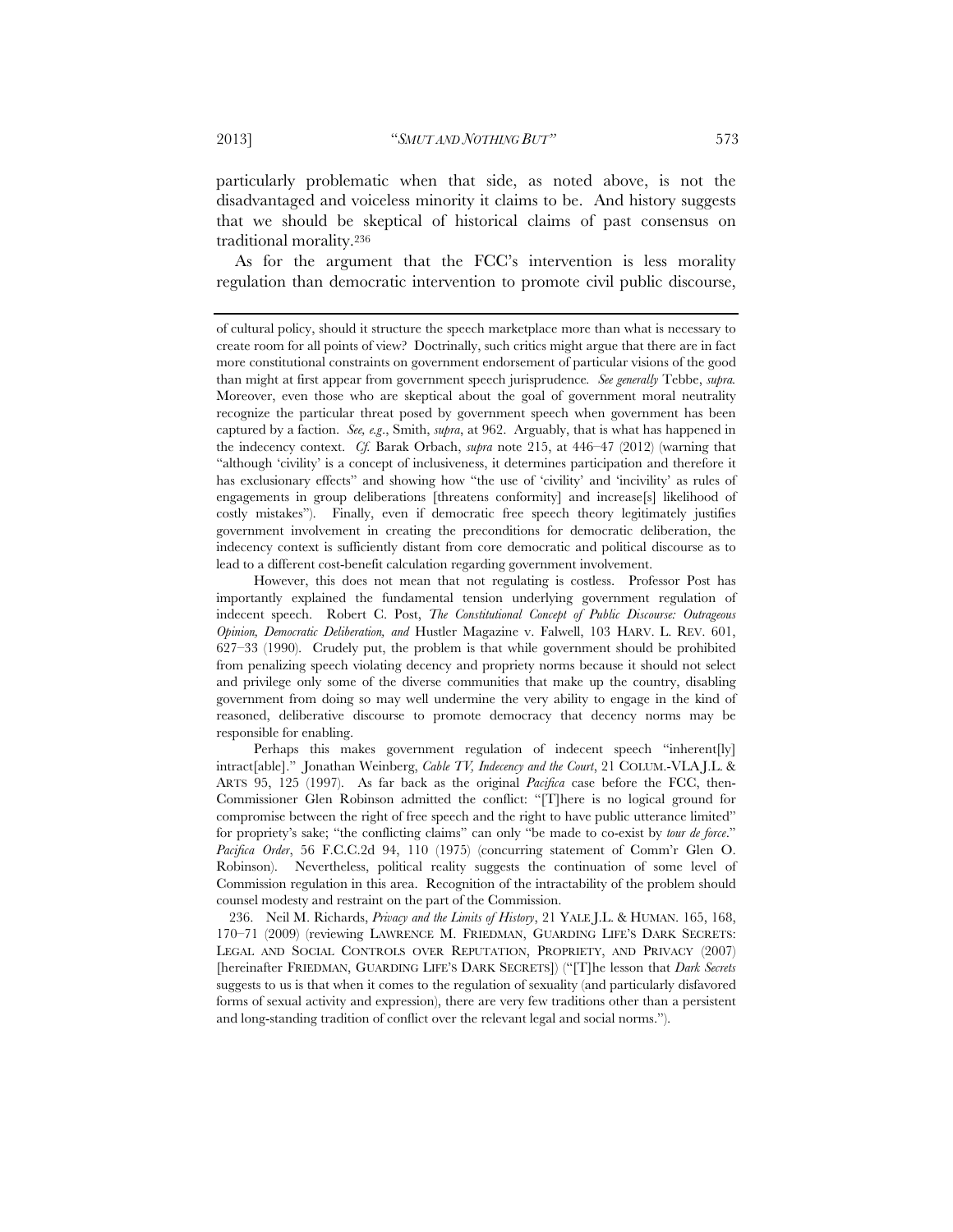the argument for regulating to prevent social harm in this context proves too much. It prompts the question of why we are only concerned about indecency when symbolic condemnation of violence might yield more social benefits. It could even more easily justify a rule that nobody could disseminate racist speech (at a minimum in a mode where children could get access to it).237

Attempting to regulate to prevent social harm is not worth the candle when the regulation is unlikely to be effective in light of broader technological and cultural trends. After all, what is the educative and socially beneficial effect of "clean" broadcast airwaves when children learn expressive norms and notions of appropriateness from other media as well, and when much social discourse is already coarse to a degree many decry? History warns us about the limits of regulating sin to maintain public order; such attempts are destined for failure. Professor Lawrence Friedman has characterized various aspects of 19th-century American law as reflecting a "Victorian compromise"238 designed to protect a social order perceived as delicate and unstable.239 Given the ultimate—and relatively rapid—failure

 <sup>237.</sup> The revamped indecency policy arguably does little more than allow on-the-air demeaning sexualization of women, racial skews, and rampant violence. Broadcast sex is commodified, non-transgressive, mainstream material. On this view, there is no equalityreinforcing reason for the agency's regulatory choices.

 <sup>238.</sup> LAWRENCE M. FRIEDMAN, CRIME AND PUNISHMENT IN AMERICAN HISTORY 127 (1993) [hereinafter FRIEDMAN, CRIME AND PUNISHMENT]; FRIEDMAN, GUARDING LIFE'S DARK SECRETS, *supra* note 236.

 <sup>239.</sup> FRIEDMAN, GUARDING LIFE'S DARK SECRETS, *supra* note 236, at 14 ("In short, underlying the Victorian compromise was a theory of society. Society was a delicate plant. It was at all times in unstable balance. Each generation had to be trained in the proper norms and values. Rules about reputation and propriety were *necessary*. Vice and debauchery, unless they were controlled, would run riot; and the whole system of order would come tumbling down."); *see* Herbert Hovenkamp, *The Classical American State and the Regulation of Morals*, U. Iowa Legal Studies Research Paper No. 1–12, 2012, *available at* http://papers.ssrn.com/sol3/papers.cfm?abstract\_id=2041942 (for another account of morality regulation). Pursuant to the Victorian Compromise, clear and stringent sets of legal rules were seen as necessary to preserve morality and public order. At the same time, because some immoral conduct by upper-class men was inevitable and because respect for the reputations of such "pillars of society" was seen as essential to social stability, the law was permitted to provide zones of privacy where the stringent, bright-line rules of morality would not be enforced against them. "So long as the general social fabric was preserved, it did not matter if vice continued to exist beneath the surface." *See* Joshua C. Tate, *Gambling, Commodity Speculation, and the "Victorian Compromise"*, 19 YALE J.L. & HUMAN. 97, 98–99 (2007). Private sin, at least to some degree, was acceptable so long as public order was maintained*.*  Prostitution and gambling were similarly acceptable so long as they were engaged in a discreet, private, and hidden fashion. *See id.* (citing FRIEDMAN, CRIME AND PUNISHMENT, *supra* note 238, at 127). *Cf.* WALTER KENDRICK, THE SECRET MUSEUM: PORNOGRAPHY IN MODERN CULTURE (1997) (discussing acceptability of pornography for masculine elites in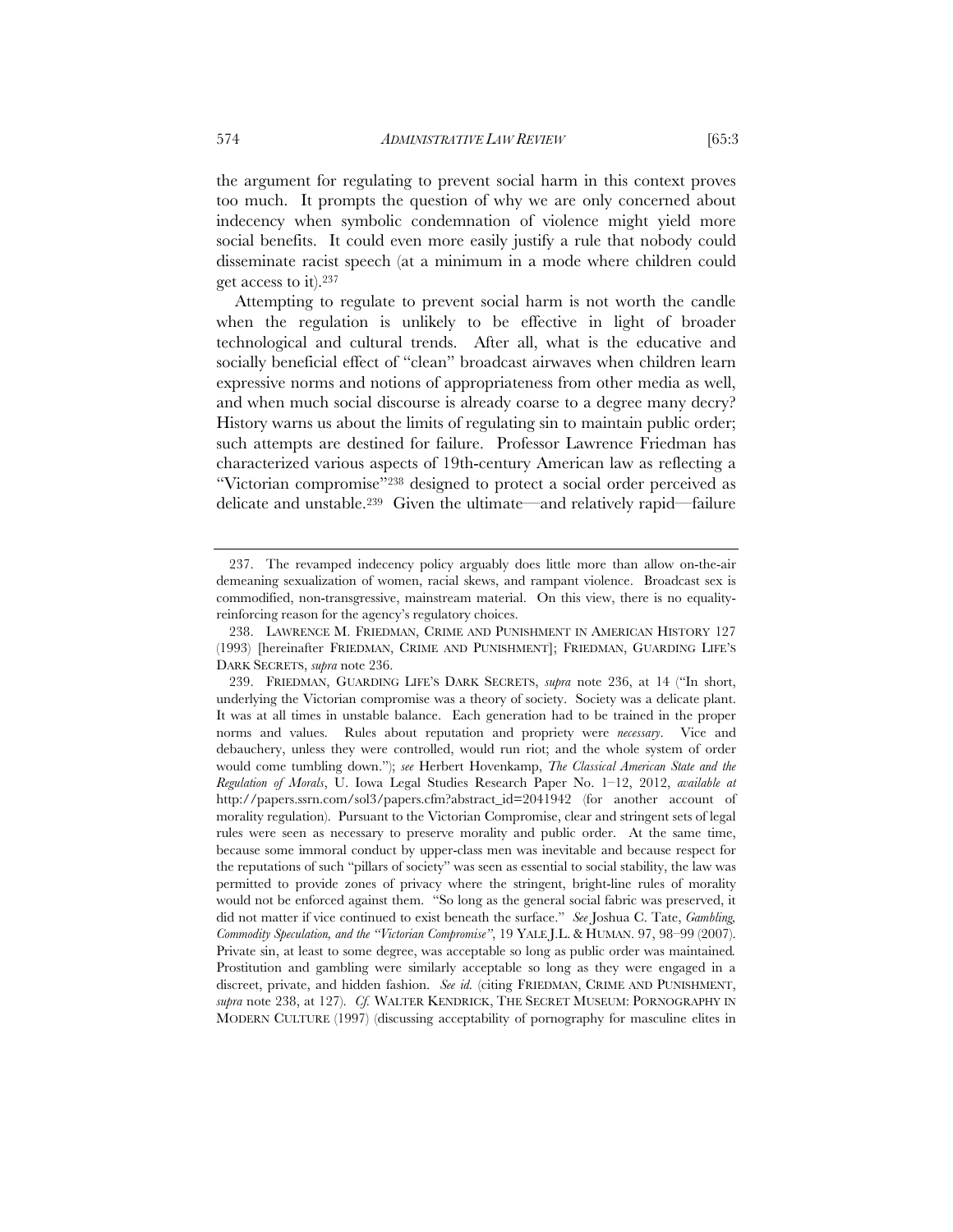of the "Victorian Compromise" in its own time, how much more unavailing must be the FCC's attempts to control social discourse today? The sin market is much bigger and much less discreet than what was envisioned during the period of the Victorian Compromise. Pornography is said to be the most rapidly growing expressive industry. Recently mainstream society has begun to flirt more openly with pornographic subjects, revealing clothing, and transgressive sexuality. Notably, pornographic style has become very common in non-pornographic representations.240 The notion that FCC regulation of broadcast indecency could preserve public order or public morality in such circumstances is unpersuasive.

The government might claim some value in symbolic governmental statements, but that is a thin reed on which to rest the indecency edifice.241 Symbolic statements are only meaningful and effective when everyone understands the symbols in the same way and when they have credibility. Moreover, the FCC's recent approach to indecency regulation—which fetishizes certain words but permits them to be aired when they are

the 19th century).

 <sup>240.</sup> The degree to which mainstream media and social life reflect norms of pornography has been the subject of much scholarly attention. *See, e.g.*, Adler, *supra* note 188; *see also* David Cole, *Playing by Pornography's Rules: The Regulation of Sexual Expression*, 143 U. PA. L. REV. 111, 114–16 (1994) (explaining that "representations of sexual conduct are more subject to regulation than sex itself [because of] the demarcation between public and private spheres" and arguing that "sexual expression . . . inevitably confounds society's attempts to regulate it. It subverts every taboo by making it a fetish. The forbidden is simultaneously eroticized. As a result, attempts to regulate sexual expression are doomed to failure; by creating taboos to transgress, regulation only adds to sexual expression's appeal. At the same time, by obsessively seeking to regulate and control sexual expression, we construct a sexuality that is in turn obsessed with transgression and taboo, often to the exclusion of other values. Our regulations endlessly reproduce a pornographic conception of sexuality, which in turn limits our ability to remake sexuality in a different light.").

 <sup>241.</sup> In addition to the difficulties of justifying FCC intervention on symbolic grounds, the argument that regulation is necessary to avoid the appearance of governmental endorsement of indecency is fundamentally flawed as well. It is far from clear that the availability of indecent programming during the day over the airwaves would necessarily be seen by the viewing public as government endorsement of any particular message. *Cf.* Caroline Mala Corbin, *Mixed Speech: When Speech Is Both Private and Governmental*, 83 N.Y.U. L. REV. 605 (2008) (discussing how to determine when messages are attributable to the state); Lidsky, *supra* note 126. Even if that were not the case, and the public did think of what is on television as somehow allowed and therefore endorsed by government, the argument is both under- and over-inclusive as a regulatory justification. After all, even if the government can regulate to avoid endorsing fleeting expletives, what about the kinds of sexualized but not clearly indecent fare that pervade the electronic media and offend many viewers and listeners? If accepted, this kind of argument would have huge consequences for speech regulation in general.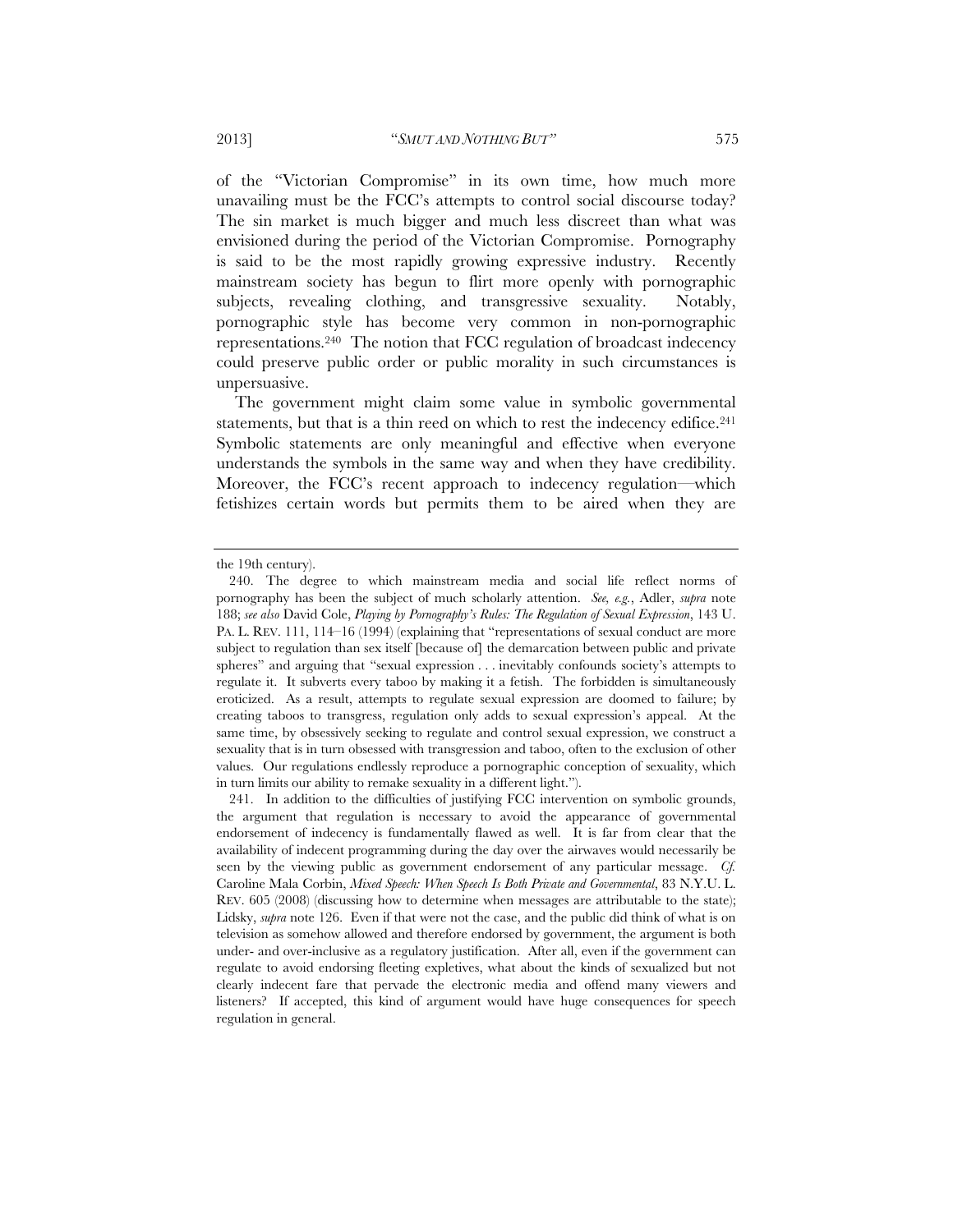presented sufficiently seriously that they are informative to elites without being pandering to the general public at large—contains contradictions within its own symbolism. Even though public behavior and attitudes can be influenced by the government's expressive actions, they are unlikely to be shifted by the erratic symbolic expression of an agency with which most people are not familiar. More broadly, justifying regulation for its symbolic value glosses over the questions of who made the FCC the expositor of symbolic values, and what kind of symbols the FCC has the moral authority to express. It also does not explain why the symbolism is confined just to broadcast programming, rather than all the electronic media that are subject to the Commission's jurisdiction.<sup>242</sup>

Finally, even if the FCC could permissibly regulate to promote a decorous vision of public discourse, that authority would not dictate the specifics of its indecency prohibitions. If the Commission were to interpret its authority broadly under this justification, it might choose a standard of "appropriateness" as a benchmark for indecency regulation. Yet this is unreasonable; appropriateness is an even more problematic standard than the current criterion of patent offensiveness. Something may be generally thought of as inappropriate without reaching the higher level of patent offensiveness. Much sexually-themed and referential material on television and radio would likely not be found patently offensive, although it would certainly be considered inappropriate by many viewers and listeners. To the extent that the revamped regulatory rationale conflates the well-being of children with promoting appropriate social discourse and permits regulation more stringent even than what the Commission's post-2003 decisions have wrought, it is unduly expansive.

## *3. The Dangers of a Turn to Proto-Contractual Regulatory Justifications*

Finally, can the proto-contractual turn reasonably serve as an alternative regulatory ground if *Pacifica*, with its traditional rationales of pervasiveness and accessibility, is overturned? The government's argument ultimately cannot stand independently of scarcity under *Red Lion* or pervasiveness and accessibility under *Pacifica*. Moreover, apart from likely constitutional infirmities, the FCC's turn to a contractual justification for indecency

 <sup>242.</sup> Direct Broadcast Satellite (DBS), for example, is both licensed and regulated by the FCC. Cable, though not licensed by the Commission, is regulated by the agency, and in some ways more intensely than broadcasting. As for the Internet, one could argue that it might logically be thought to fall into the FCC's ancillary authority as an electronic medium that competes with conventional regulated media. This is not an argument in favor of regulating these media. Rather, it is an explanation of why the "symbolism" defense of regulation does not adequately justify the differential treatment of broadcasting.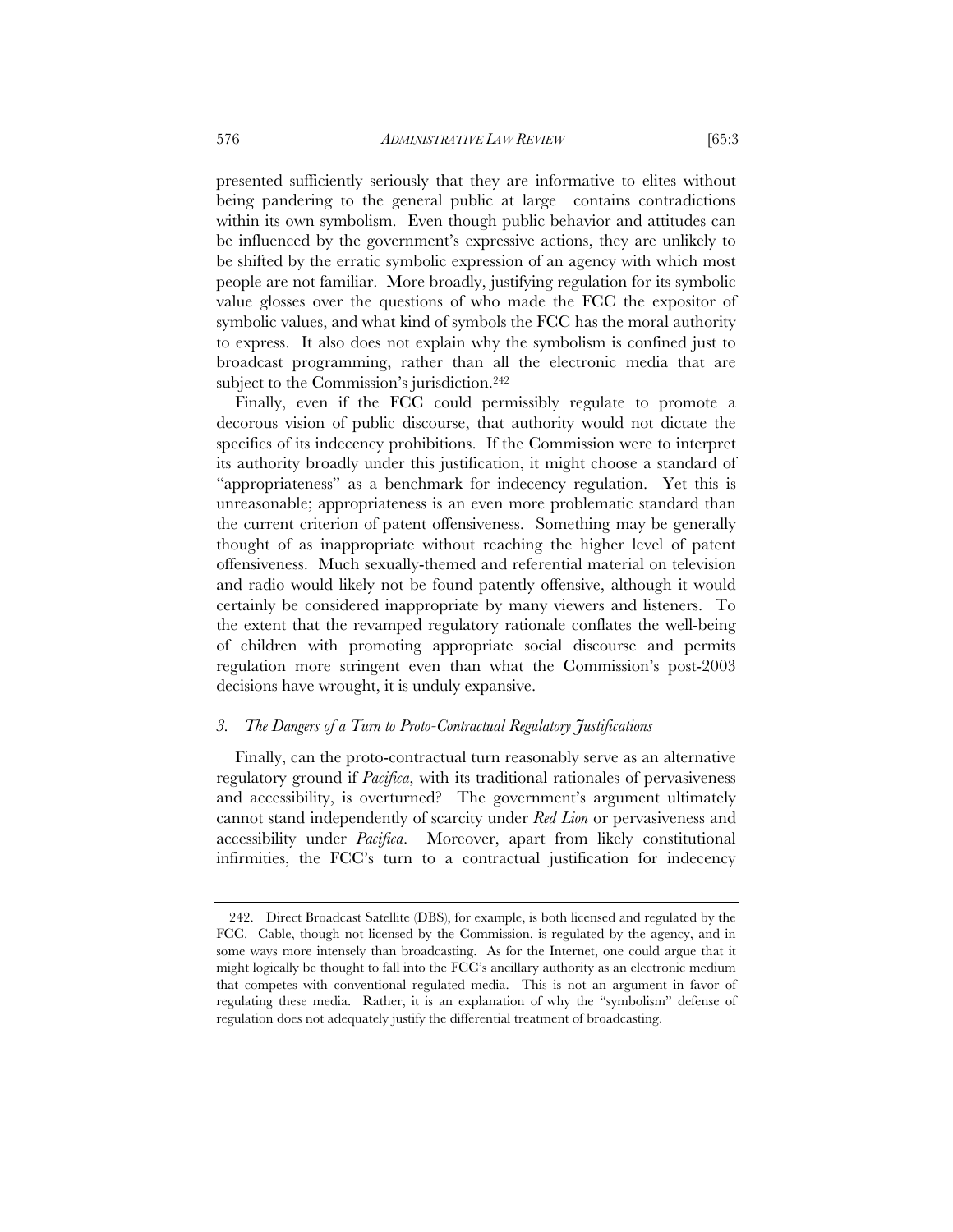regulation has potentially far-reaching consequences that would be best avoided as a matter of sound regulatory policy for the electronic media.

The government's argument in the *Fox* cases is often articulated as a contractual one—based on notions of consent, bargain, and acquiescence by regulated entities.<sup>243</sup> On this view, licensee consent to indecency conditions avoids concerns about unconstitutional conditions.244 But this is such a formal and artificial notion of consent as to be completely divorced from reality.245 Moreover, because broadcasters can lose their licenses over violations of § 1464, the consent argument raises the question of coercion resulting from the possibly catastrophic loss resulting from the removal of a government benefit.246

The government has alternatively argued that the FCC's regulations are a public-regarding licensing quid pro quo whose appropriateness rests less on agreement or acquiescence by the licensees than on the implicit value of

 <sup>243.</sup> *See Fox II* Government Brief, *supra* note 183, at 52 (explaining that parents' settled expectations of a broadcast safe haven impose a restraint on broadcasters "of which they were fully aware when they secured their licenses"). It should be noted that the FCC's new regulatory justification is not fully fleshed out and has in fact been argued in at least two (and perhaps three) versions.

 <sup>244.</sup> *But see* Philip Hamburger, *Unconstitutional Conditions: The Irrelevance of Consent*, 98 VA. L. REV. 479 (2012) (arguing that consent should be irrelevant to the unconstitutional conditions analysis).

 <sup>245.</sup> Even if consent were viable in principle, at a macro level, it could not as such justify the shifting FCC interpretations in the indecency context over time. Consent is not a oneway proposition, or an agreement without temporal contexts. What licensees could have been deemed to have agreed to at time X, on the basis of the FCC's regulatory scheme at that time, does not necessarily extend to different FCC rules in a different overall regulatory context at time Y. Moreover, being aware of prohibitions on daytime indecency is one thing, while awareness of the FCC's specific interpretations of the prohibition is emphatically another—particularly as they have changed over the regulatory period. The government's argument would effectively attribute actual knowledge and acquiescence to regulated entities solely on the basis of regulatory subject matter. Finally, even if broadcasters could be deemed to have consented to indecency regulation historically, their litigation positions since 2003 suggest that they have not consented to the extension of the traditional regime.

 <sup>246.</sup> *Cf.* Nat'l Fed'n of Indep. Bus. v. Sebelius (*NFIB*), 132 S. Ct. 2566 (2012). Though *NFIB* concerns federalism rather than the First Amendment, its holding on the Medicaid expansion suggests that in the Court's view, the threat of withdrawal of an existing grant of government resources may be coercive if the threat amounts to a "gun to the head," *id.* at 2604, or if "refusing to accede" to the threat "is not a realistic option," *id.* at 2662 (joint dissenting opinion). That might be one way to characterize the threat of withdrawing the broadcaster's license if it does not conform to the indecency rules. Coercion is not intrinsically unconstitutional, of course, but if government action involves coercion, the justification for the action cannot rest on a claim that the entity being regulated voluntarily agreed to it.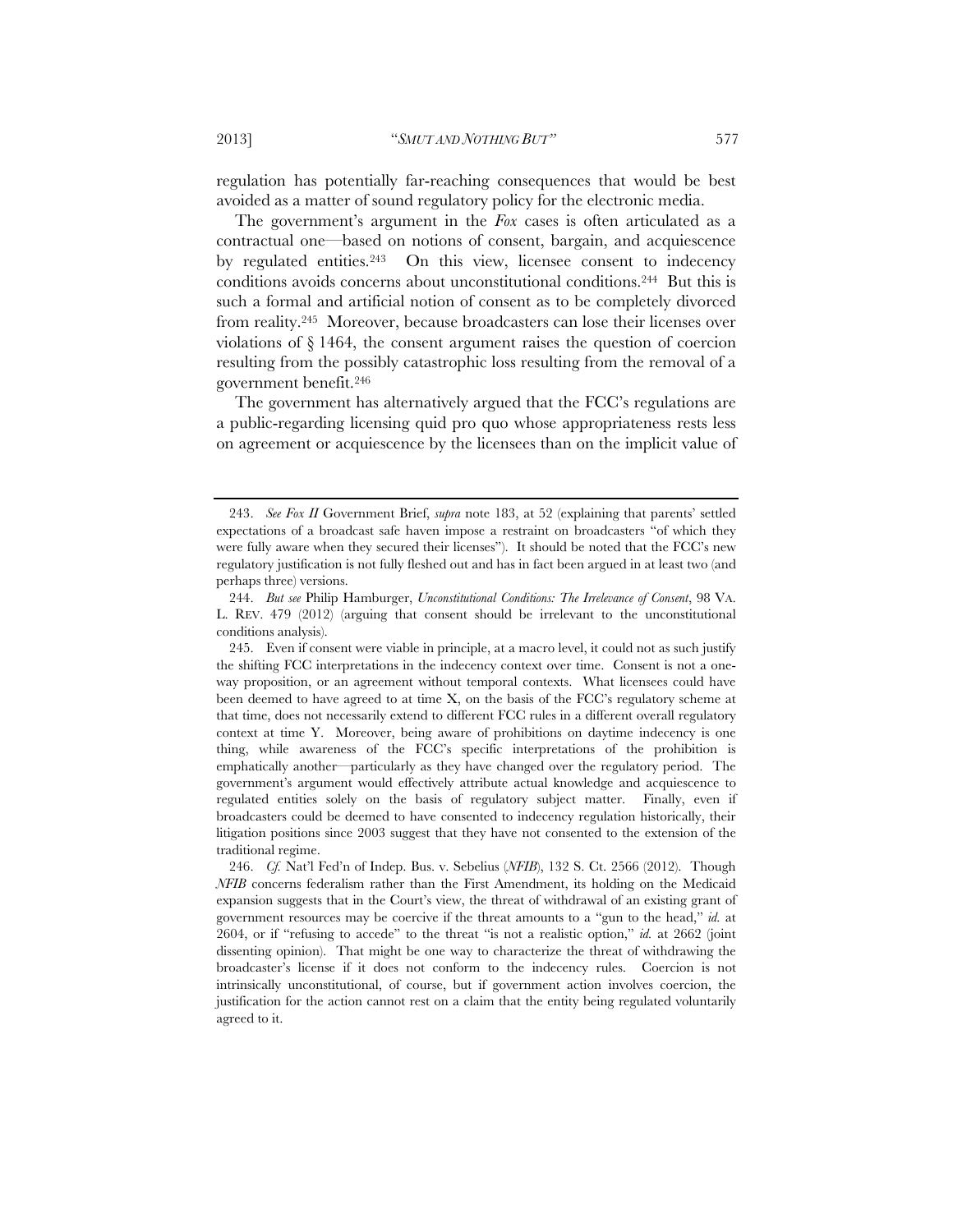the license benefit granted by the FCC.247 Government can constitutionally attach speech-restrictive conditions to the receipt of government benefits so long as those restrictions are reasonable and viewpoint-neutral. However, while it is beyond the scope of this Article to apply or rationalize unconstitutional condition doctrine,<sup>248</sup> indecency regulation serves as a textbook example of the challenges facing such regulatory justifications.

It is not clear that the broadcast license should be considered a government benefit or privilege that can be accompanied by these sorts of conditions.249 Arguably, the scarcity ground of *Red Lion* could support the claim that government licensing is what makes broadcasting possible at all.250 Allocation issues in broadcasting are not so fundamentally different from those in areas where they are solved by property rights regimes, and

250. Red Lion Broad. Co. v. FCC, 395 U.S. 367 (1969).

 <sup>247.</sup> *Fox II* Government Brief, *supra* note 183, at 53; *see also* Logan, *supra* note 222. To the extent that the government also makes an argument justifying the quid pro quo on the "public ownership" of the airwaves, that argument has been shredded in Robinson, *supra* note 50, at 911–12.

 <sup>248.</sup> The doctrine of unconstitutional conditions has generated a large literature. *See, e.g.,* Adam B. Cox & Adam Samaha, *Unconstitutional Conditions Questions Everywhere: The Implications of Exit and Sorting for Constitutional Law and Theory*, 5 J. LEG. ANALYSIS 62 (2013); Mitchell N. Berman, *Coercion Without Baselines: Unconstitutional Conditions in Three Dimensions*, 90 GEO. L.J. 1, 5 n.20 (2001); Robert C. Post, *Subsidized Speech*, 106 YALE L.J. 151 (1996); Martin H. Redish & Daryl I. Kessler, *Government Subsidies and Free Expression*, 80 MINN. L. REV. 543 (1995); David Cole, *Beyond Unconstitutional Conditions: Charting Spheres of Neutrality in Government-Funded Speech*, 67 N.Y.U. L. REV. 675 (1992); Cass R. Sunstein, *Why the Unconstitutional Conditions Doctrine Is an Anachronism (with Particular Reference to Religion, Speech, and Abortion)*, 70 B.U. L. REV. 593 (1990); Kathleen M. Sullivan, *Unconstitutional Conditions*, 102 HARV. L. REV. 1413, 1415–16 (1989) (characterizing unconstitutional conditions as "a minefield to be traversed gingerly"); Richard A. Epstein, *Unconstitutional Conditions, State Power, and the Limits of Consent*, 102 HARV. L. REV. 5 (1988); Seth F. Kreimer, *Allocational Sanctions: The Problem of Negative Rights in a Positive State*, 132 U. PA. L. REV. 1293 (1984); Robert Hale, *Unconstitutional Conditions and Constitutional Rights*, 35 COLUM. L. REV. 321 (1935). For a particularly lucid discussion in the electronic media context, see Robinson, *supra* note 52, at 921–24 (describing "so-called unconstitutional conditions" as "the true Okefanokee of constitutional law").

 <sup>249.</sup> *See* Hamburger, *supra* note 244, at 504 n.42. The argument that broadcasters can impose conditions on licenses "tends to prove too much." Balkin, *supra* note 199, at 1135 ("The government does not license the airwaves as an act of governmental largesse—the usual means of justifying conditions on licenses. Rather, the licensing scheme exists because the government decided to take complete control of the airwaves and parcel out licenses instead of auctioning off rights to broadcast at certain times in certain locations and with certain degrees of broadcast strength. The government does not license the manufacture and distribution of paper or printing presses. Even if it did so, it could not constitutionally justify imposing content-based conditions on their use. Thus, the conditions-on-licensing justification ultimately rests on the prior justifications for licensing, which depend in turn upon the scarcity rationale.").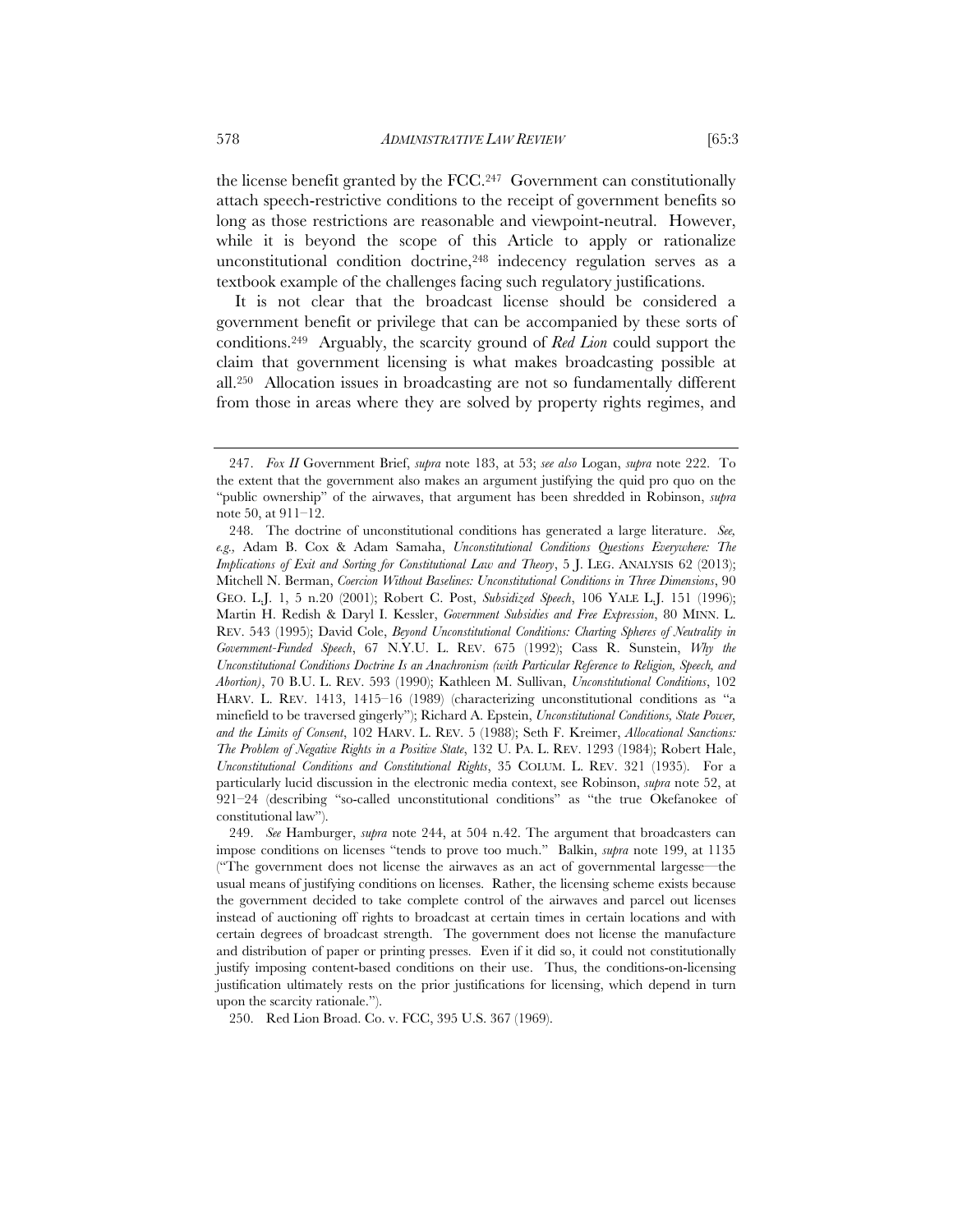scarcity is a widely discredited basis to justify content regulation.<sup>251</sup> It is not reasonable to think that government could constitutionally decline to allow broadcasting, thereby resting its power to condition licenses on its choice to permit it. 252

But let us suppose that the FCC's licensing is to be analyzed against the rubric of unconstitutional conditions inquiries. Although the line between acceptable and unacceptable conditions has been criticized as wavering and confusing, there is little disagreement on the general proposition that in order to be constitutional, there must be some relationship between the contractual condition and a legitimate regulatory purpose.253 The problem

 253. *See, e.g.*, Sullivan, *supra* note 248, at 1460. Professor Robinson would add to the inquiry the question whether those on the other side of the bargaining table in a bargain with government, "and others similar[ly] situated, are made better off by the bargain." Robinson, *supra* note 50, at 922. How we come out on that inquiry, however, depends on the perspective from which we choose to make the assessment. For example, Professor Robinson characterizes the FCC's children's television rules as a "great bargain" for broadcasters because they received \$70 billion worth of spectrum in exchange for a mere three hours per week of programming obligations. *Id.* More generally, Professor Robinson concludes that "we have achieved a remarkable degree of free speech with only the most modest First Amendment interventions. . . ." *Id.* at 970. If we assess each FCC condition on broadcasters against the broad overview of the history of protection against competition provided for free via licensing, few government conditions would arguably rise to the level of bad bargains for broadcasters. *Cf.* Cox & Samaha, *supra* note 248 (observing that nearly all constitutional questions are convertible into unconstitutional conditions questions by expanding frames of reference and assessing exit opportunities).

 The relationship between funding conditions and legitimate government purposes was recently addressed in a different context by the Supreme Court in Agency for International Development v. Alliance for Open Society, 133 S. Ct. 2321 (2013). There, the Court found

 <sup>251.</sup> For criticisms of scarcity as a distinguishing basis for broadcast regulation, see, for example, POWE, *supra* note 30, at 197–209; KRATTENMAKER & POWE, *supra* note 30; MATTHEW L. SPITZER, SEVEN DIRTY WORDS AND SIX OTHER STORIES 1013–20 (1986); Ronald H. Coase, *The Federal Communications Commission*, J.L. & ECON., Oct. 1959, at 1, 12– 27; Robinson, *supra* note 50, at 911. Moreover, this argument does not recognize the change in the media market, in which licensees hold their stations not as gratis grants from the government, but in exchange for millions paid in a private market.

 <sup>252.</sup> Nevertheless, some argue that if government, as regulator of the commons, can choose not to sell the spectrum, it can then arguably choose to trade spectrum rights for some kinds of programming obligations. Robinson, *supra* note 50, at 921 (asking whether, to the extent that the government's "bargaining prerogative[] . . . to create . . . use rights . . . to ensure effective use of the spectrum commons . . . presumably entails a power to sell those use rights . . . then does [government] not also have the power to arrange to take payment in kind rather than in coin, to trade spectrum rights for some form of programming instead of dollars?"). Even so, as Professor Robinson points out, "objections to bargaining between the state and the individual [can] arise . . . from the way that the state uses its control of public goods . . . to gain inappropriate bargaining advantages." *Id.* at 922. Others would argue that if there is a choice, in the broadcasting context, the government should always choose to operate through private ordering.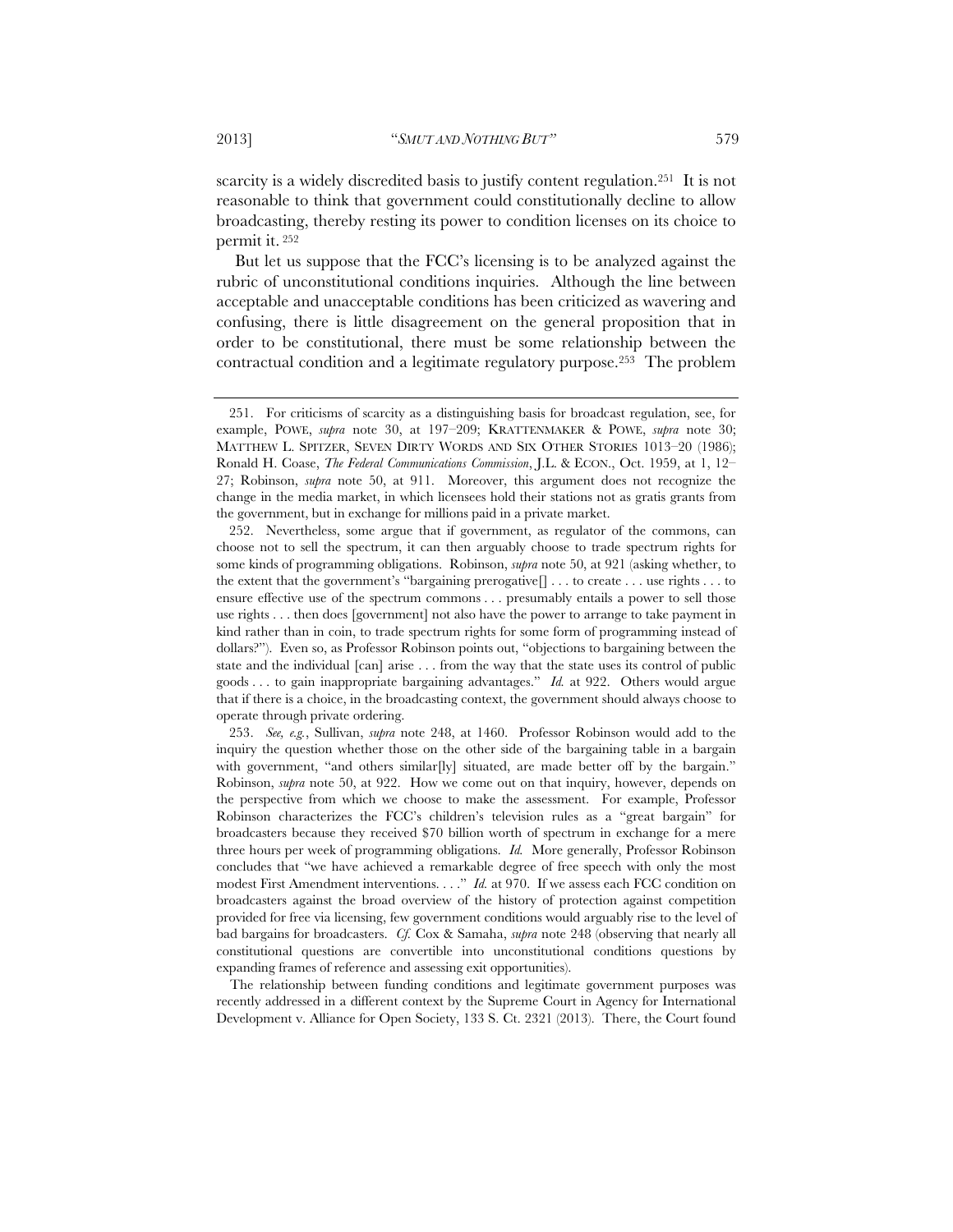is that the quid pro quo argument proposed by the government has no clear connection to the FCC's particular indecency regime. Nor does the quid pro quo approach contain any inherent limit. Why is today's extensive indecency regulation the right quid pro quo for the privilege to

unconstitutional a funding condition under the Leadership Against HIV/AIDS, Tuberculosis, and Malaria Act requiring grantees to adopt an anti-prostitution policy. The majority focused its analysis on distinguishing between "conditions that define the limits of the government spending program—those that specify the activities Congress wants to subsidize—and conditions that seek to leverage funding to regulate speech outside the contours of the program itself." *Id.* at 2328. On this approach, the condition failed because it compelled "the affirmation of a belief that by its nature cannot be confined within the scope of the Government program." *Id.* at 2332. The Court implicitly recognized, however, its prior precedent hinging unconstitutional conditions analysis on the relevance of the condition to the objectives of the program and on the coercive character of the condition. *Id.* at 2328 ("The dissent thinks that [a funding condition can unconstitutionally burden First Amendment rights] . . . when the condition is not relevant to the objectives of the program (although it has its doubts about that), or when the condition is actually coercive, in the sense of an offer that cannot be refused. Our precedents, however, are not so limited."). While this raises the question of defining and assessing the fit between the condition and the government program's purpose, it indicates that courts should, at a minimum, look at that connection.

Even though FCC regulation does not involve a funding program like the Leadership Act at issue in *Alliance for Open Society*, the government's briefing in *Fox II* analogized indecency regulation to a condition on a government grant by characterizing the Commission's indecency conditions as part of a selection mechanism. *Fox II* FCC Reply, supra note 183, at 19 ("The salient feature of the broadcast medium ... is that the government must select among would-be participants seeking to exploit this uniquely public resource . . . in order for the medium to function at all. As especially privileged beneficiaries of those selection and enforcement mechanisms, respondents may reasonably be required to accept public-interest obligations that could not constitutionally be imposed on persons who speak without government assistance."). This argument is akin to Justice Scalia's view in dissent in *Alliance for Open Society* that the government can properly select the recipients of its largesse by choosing those "who believe in its ideas." *Id.* at 2332. The *Alliance for Open Society* majority rebutted this analysis in its own context (see *id.* at 2330) with arguments useful here as well. In addition, the selection argument works even less well in the broadcast regulation context. Broadcast regulation is not analogous to grantee selection for narrow, well-defined government funding programs designed to promote a particular government point of view or project. Indecency regulation need not be the selection criterion necessary for the broadcast medium to function. And however differently the *Alliance for Open Society* Court can describe the Leadership Act's goals, there is far more plausible variety in describing the government's legitimate purpose in regulating the broadcast medium. Moreover, the fact that the government has to make a selection among licensees does not mean that the selection must be made on ideological grounds. *See* Nat'l Broad. Co. v. United States, 319 U.S. 190 (1943) ("Because [radio] cannot be used by all, some who wish to use it must be denied. But Congress did not authorize the Commission to choose among applicants upon the basis of their political, economic or social views, or upon any other capricious basis."). Simply put, the government's selection-based argument in the indecency context assumes its conclusion.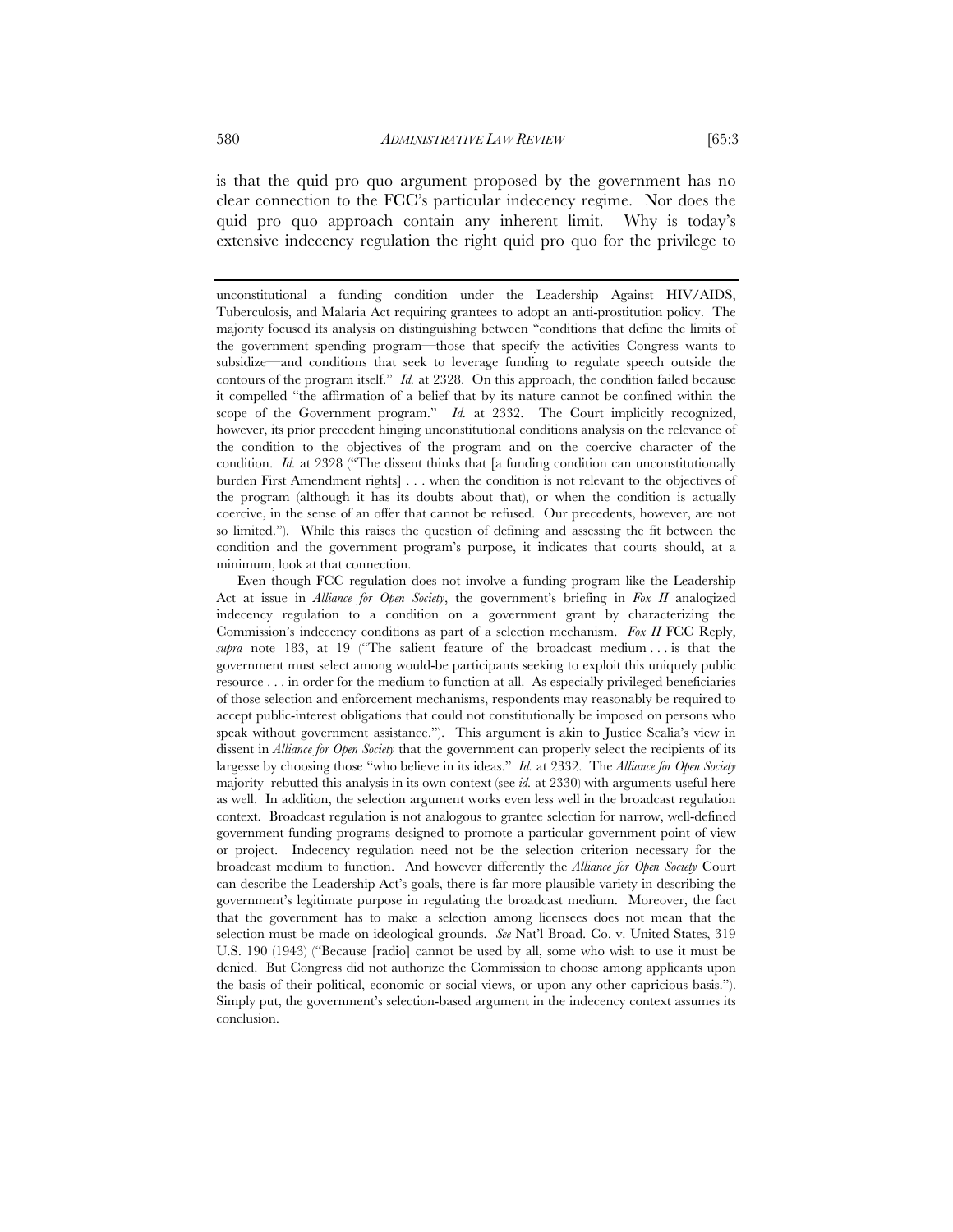operate a broadcast station? What makes this quid proportional to the quo?<sup>254</sup> The Commission's argument would mean that virtually any conditions could be attached to what the government has called the "highly favorable regulatory treatment" of broadcasters.255

The condition is also discriminatorily applied. Why, for example, are Direct Broadcast Satellite (DBS) providers not subject to the same indecency controls as broadcasters, despite being, like terrestrial broadcasters, licensed users of the spectrum?256

There is also the argument that what has been described in the text as problematically discriminatory application is better characterized as the kind of opportunity for exit that would render FCC broadcast regulation a tolerable restraint rather than an unconstitutional condition. In their exit- and sorting-focused take on unconstitutional conditions analysis, for example, Professors Cox and Samaha specifically target mass media indecency regulation as an analytical example:

[A] long-standing response to those who support limits on risqué content is that sensitive audience members should "just change the channel." But easy exit in this context cuts in the opposite direction, as well. Hardy audience members who prefer content driven by economic forces rather than government officials and affiliated interest groups are free to migrate away from broadcast. This leaves a large mainstream audience with the option of choosing stations with FCC oversight. One might say that government oversight becomes built into broadcaster brands. And those in the broadcasting business are hardly locked into that delivery mechanism. NBC is not an immobile asset; the people and capital behind its facade can migrate (and to a degree have migrated) into unregulated territory. What seems to be jurisdictionally underinclusive decency regulation has had the effect of enhancing audience choices, and making a sorting analysis more appropriate . . . .

Cox & Samaha, *supra* note 248, at 97.

Yet, while the FCC has not sought to apply its indecency regime either to cable or to DBS, arguments can be made that the FCC can regulate indecency in electronic media other than broadcasting. The Supreme Court in *Denver Area Educ. Telecomm. Consortium, Inc. v. FCC*, 518 U.S. 727, 748 (1996), for example, "approved in principle that limited control of indecent content could be extended to cable television . . . ." Robinson, *supra* note 50, at 967. Moreover, both the easy exit asserted by Cox & Samaha, and their implicit acceptance of audience choice as legitimating differential treatment, deserve testing. *Cf.* PAUL HORWITZ, FIRST AMENDMENT INSTITUTIONS 164–65 (2013) (arguing against the "partial regulation" model because "[w]hatever the scope of permissible experimentation [within the

 <sup>254.</sup> *See* Logan, *supra* note 222, at 1737 (discussing the requirement that the "quid" be comparable to the "quo").

 <sup>255.</sup> *Fox II* FCC Reply, *supra* note 183, at 16.

 <sup>256.</sup> It is true that singling out broadcasting is not as under-inclusive as it might first appear, given that for the present time, broadcast-originated programming still accounts for the lion's share of what is viewed by the public, whatever the means of transmission. This means that broadcasting serves as something of a choke point for the largest share of programs delivered to television households. If the FCC regulates all broadcast-originated programming, it will then necessarily (albeit indirectly) also regulate the programming as seen on cable or DBS. Nevertheless, this reality does not eliminate the formal discrimination in the Commission's approach to different media.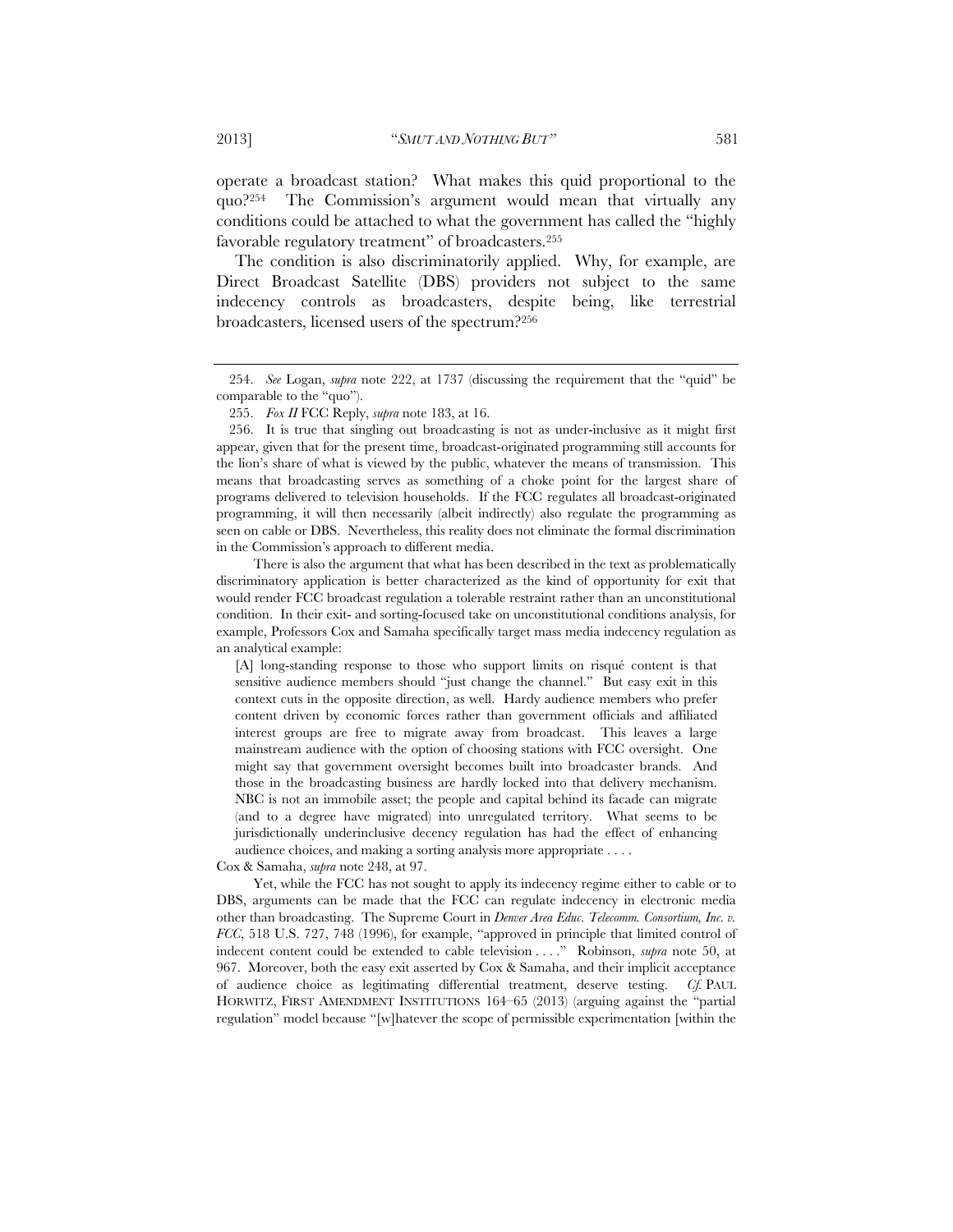When all is said and done, an attempt to cabin the Commission's regulatory conditions by saying that media content—unlike the general welfare of children<sup>257—is</sup> uniquely related to the purpose of licensing ultimately circles back on either the conventional ground for licensing scarcity—or the special character of broadcasting under *Pacifica*. If the quid pro quo rationale ultimately rests on one or the other of the traditional justifications for broadcast exceptionalism, then it cannot properly serve as

the independent regulatory ground sought by the government.258 In turn, scarcity is a "particularly badly suited justification" for regulation of indecency.259 And pervasiveness is unpersuasive as a regulatory justification not only because broadcasting is no longer the most powerful and dominant communication medium but also because technological means of parental control might be able to cabin it.260 To the extent that the traditional regulatory rationales invite critique, the quid pro quo argument

 258. *See, e.g.*, Balkin, *supra* note 199, at 1133 (explaining that justifications for contentbased regulations other than scarcity and pervasiveness—"the fact that broadcasters hold licenses from the government, and the importance of empowering democracy—tend to be parasitic on the scarcity rationale").

Yet another regulatory justification, gleaned from the government's briefing in *Fox II*, rests on the historical past of FCC content regulation. The government's insistence on the legalizing effect of such history implicitly may be an argument about the appropriate scope of judicial review. *See Fox II* Government Brief, *supra* note 183, at 52. However, given both the extensive public interest regulation that the FCC has imposed on licensees at one point or another over the past eighty years, and the shifts in the Commission's treatment of indecency over time as recounted above, the past provides neither its own regulatory justification nor clear constraints on FCC discretion. Under such circumstances, history cannot alone justify deferential judicial review.

 259. Balkin, *supra* note 199, at 1134 ("At best, scarcity provides a reason to put things on the air, not to keep things off.").

 260. Balkin, *supra* note 199, at 1136–38 (describing the five ways in which courts have interpreted the notion of pervasiveness).

First Amendment], it should not be arbitrary. The way we treat communications media ought to be based on "real differences in the methods of communication").

 <sup>257.</sup> The FCC could not permissibly condition the grant of a license on the condition that the licensee give 10% of its profits to a charity for the well-being of children, even though giving to such a charity might be a legitimate public purpose, because it is not a purpose that the Commission is empowered to promote. Some who have argued that the FCC's public interest obligations should be seen as a proportional quid pro quo for licensing benefits justify content regulations such as children's programming requirements and political broadcasting rules on the ground that they promote robust and diverse private speech—which is also the goal of the FCC's licensing scheme. *See, e.g.*, Logan, *supra* note 222, at 1739–40. Even if that level of parallelism were sufficient, however, it is inapplicable in the case of indecency regulation (which by definition is designed to reduce, rather than promote, "robust and open" private speech at least during the day). *Id.* at 1744–46 (recognizing this problem and concluding that the quid pro quo argument is harder in the context of indecency regulation).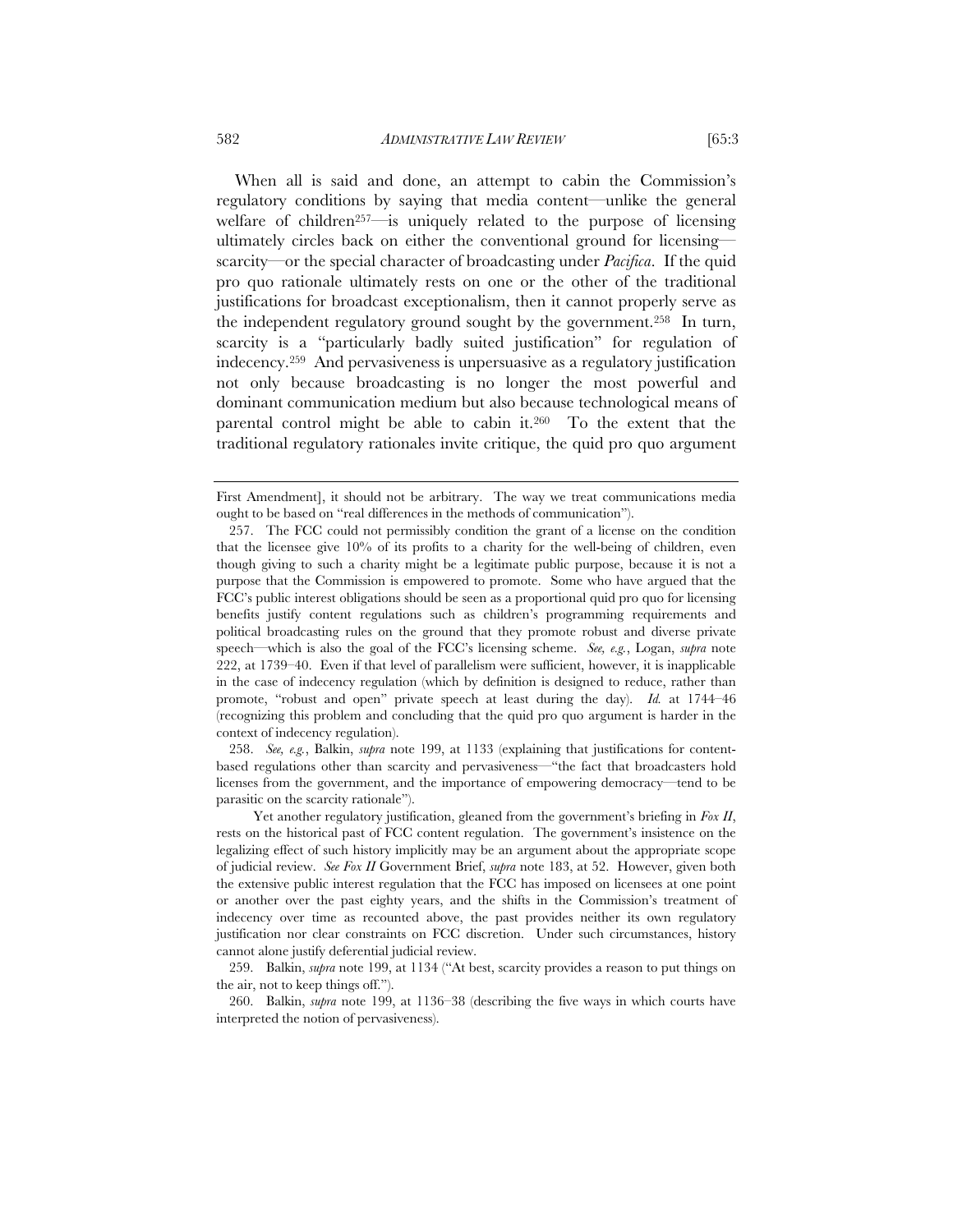cannot circumvent it.

Moreover, at least arguably, the FCC's broadcast regulation has ripple effects beyond over-the-air broadcasting. The Commission's move to a contractual regulatory argument also raises the broader question of whether regulatory expansion justified under a contractual approach is likely to lead to further, more expansive regulation in broadcasting or beyond. Aside from constitutional problems with claims of expansive government power to condition grants, the discretion given regulators by the Commission's quid pro quo rationale is profoundly worrisome as a policy matter.

## IV. WHY THE FCC'S CURRENT INDECENCY REGIME IS BAD POLICY

In the final analysis, many of the factors described above have constitutional overtones. But there does not have to be a finding of constitutional proportions in order to claim that the negative consequences of the FCC's indecency policy outweigh any positive impact of symbolic safe havens. Even if the Court were to find that the fleeting expletives policy and the indecency regime as a whole would pass constitutional muster,261 the Commission should nevertheless hesitate to engage in

 <sup>261.</sup> Depending on the Commission's approach to indecency going forward, challenges to the constitutionality of the regime are likely to be brought. *See* Lidsky, *supra* note 126. On the constitutional status of "child-protection censorship," see Garfield, *supra* note 198. Although indecency regulation is content-based regulation and therefore definitionally triggers strict scrutiny, First Amendment analysis in the broadcast context has been described as following "strict scrutiny light." Jerry Kang, *Trojan Horses of Race*, 118 HARV. L. REV. 1489, 1574 (2005). In addressing the constitutionality of the indecency rules in 1995, the D.C. Circuit Court of Appeals in *Action for Children's Television v. FCC* cited the Supreme Court's opinion in *New York v. Ferber* to find compelling the state's interest in safeguarding the physical and psychological well-being of minors. *ACT III*, 58 F.3d 654, 661 (D.C. Cir. 1995) (quoting New York v. Ferber, 458 U.S. 747, 756–57 (1982)). Whether the Commission's indecency rules are sufficiently narrowly tailored to satisfy such a compelling interest would presumably depend both on the specific aspect of the rules at issue and on how skeptical a court wished to be regarding the technological fixes. *See, e.g.*, United States v. Playboy Entm't Grp., Inc., 529 U.S. 803 (2000); *cf.* Dawn C. Nunziato, *Technology and Pornography*, 2007 BYU L. REV. 1535, 1537 (concluding, in the Internet context, that "the more effective user-based filtering technology becomes in restricting minors' access to sexually-themed content, the less likely courts are to uphold other legislative means of restricting minors' access to such content"). Even in the non-broadcast context, Snyder v. Phelps, 131 S. Ct. 1207 (2011), demonstrates that Cohen v. California, 403 U.S. 15 (1971), "does not address the regulation of private, apolitical interpersonal speech and should not be taken to do so." Krattenmaker*, supra* note 213, at 682; *see also* Jonathan Weinberg, *Vagueness and Indecency*, 3 VILL. SPORTS & ENT. L.J. 221 (1996) (pointing to the tension between FCC indecency regulation—and other FCC regulation more generally—and traditional First Amendment vagueness analysis).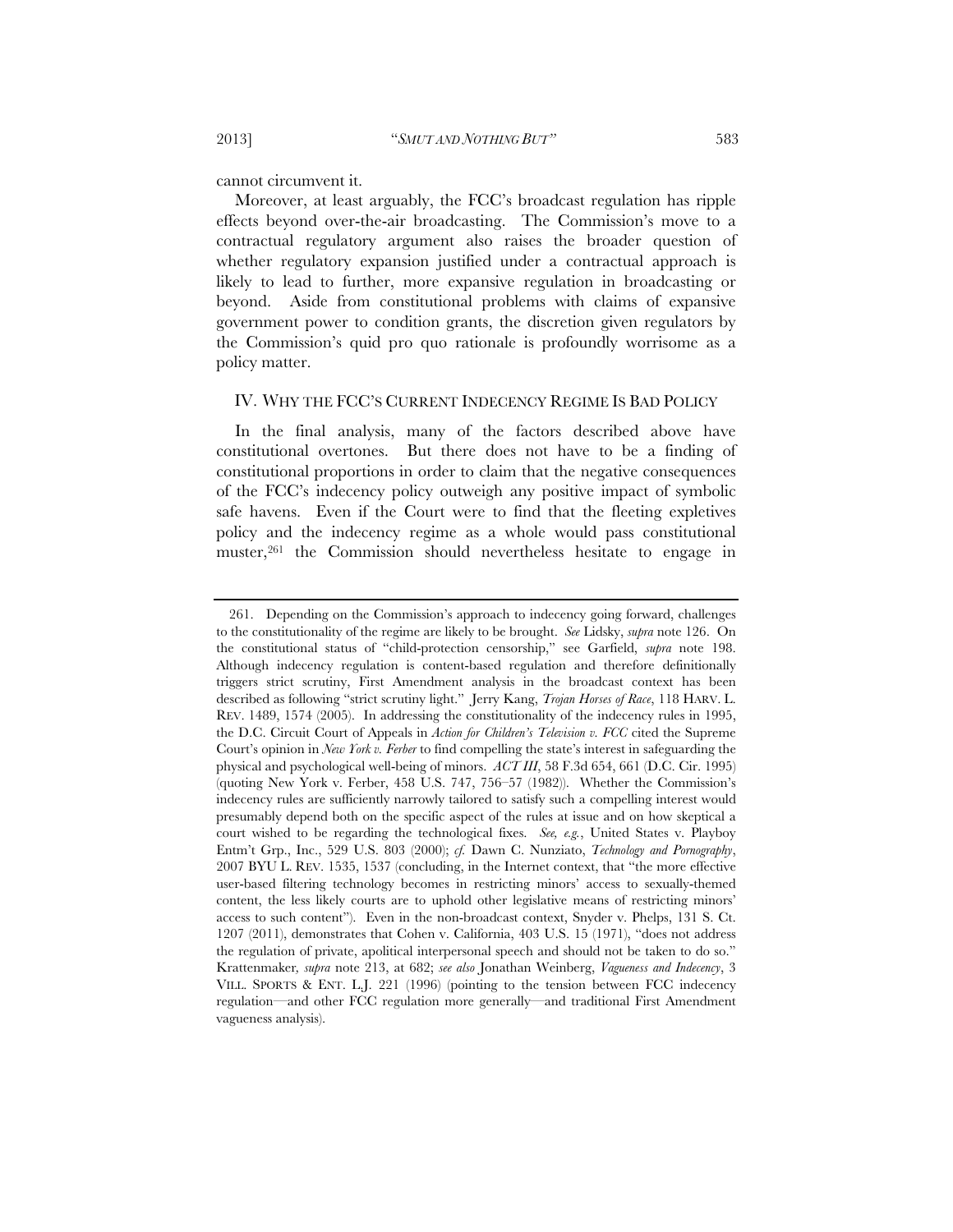rigorous indecency enforcement. The extensive description in Sections II and III above of the changes wrought in the indecency regime suggests the many reasons why the new approach is bad policy today.

# *A. Unintended Consequences: The Threats to Local Programming and Public Broadcasting*

The FCC's attention to indecency regulation in the past decade raises the question of unintended consequences. The procedural and substantive changes in the indecency policy (as described in Section II above) lead to measurable harms to important values beyond the scope of the indecency debate.

As pointed out in Justice Breyer's dissent in *Fox I*,262 the Commission's current approach to indecency has an important unintended effect on local broadcasters and the local press. In light of the expense of time-delay technology, a small station may reasonably react to the FCC's negligent indecency approach by avoiding live coverage of news and other community events.263 Despite the critiques to which much local news can be subject, local reporting is still a very important part of function of the press. Particularly in light of the massive economic challenges facing local and regional newspapers, 264 local television news—such as it is in fact, local—serves as even more of a bulwark against erosion of the local press. The Commission's indecency policy thus stands in tension with its longstanding commitment to localism as a lodestar of regulatory policy.265

The various indecency policy shifts, as well as the expansion in forfeiture

264. *See* Lili Levi, *Social Media and the Press*, 90 N.C. L. REV. 1531, 1545–47 (2012).

 <sup>262.</sup> *Fox I*, 556 U.S. 502, 556–61 (2009) (Breyer, J., dissenting); *see also* Stuart Benjamin, FCC v. Fox *and the Demise of Local Broadcasting*, THE VOLOKH CONSPIRACY (May 9, 2009, 9:06 AM), http://www.volokh.com/posts/1241874410.shtml.

 <sup>263.</sup> *See, e.g.*, Shelly Rosenfeld, *An Indecent Proposal?: What Clamping Down on Fleeting Expletives on the Airwaves Means for the TV Industry*, 12 TEX. REV. ENT. & SPORTS L. 225, 235– 36 (2011); Kathleen Wallman, *Defining Indecency As an Artifact of Cultural Policy*, 24 REV. POL'Y RES. 119, 120, 128–29 (2007); David Lee, Comment, *How Detailed of an Explanation Is Required When an Administrative Agency Changes an Existing Policy?: Implications and Analysis of FCC v. Fox* Television Stations, Inc. *on Administrative Law Making and Television Broadcasters*, 30 J. NAT'L ASS'N ADMIN. L. JUDICIARY 681, 713–14 (2010).

 <sup>265.</sup> *See generally* Report on Broadcast Localism and Notice of Proposed Rulemaking, 23 FCC Rcd. 1324 (2008). Other FCC policies may conflict with excessive emphasis on indecency as well. *See* Wallman, *supra* note 263, at 123, 127, 129–30 (arguing that "patterns of enforcement in indecency may create a cultural policy that is less hospitable to other values that have been identified as important to cultural policy" and mentioning diversity in addition to localism); *see also Fox I*, 556 U.S. at 557 (Breyer, J., dissenting) ("The FCC cannot claim that local coverage lacks special importance. To the contrary, 'the concept of localism has been a cornerstone of broadcast regulation for decades.'") (citation omitted).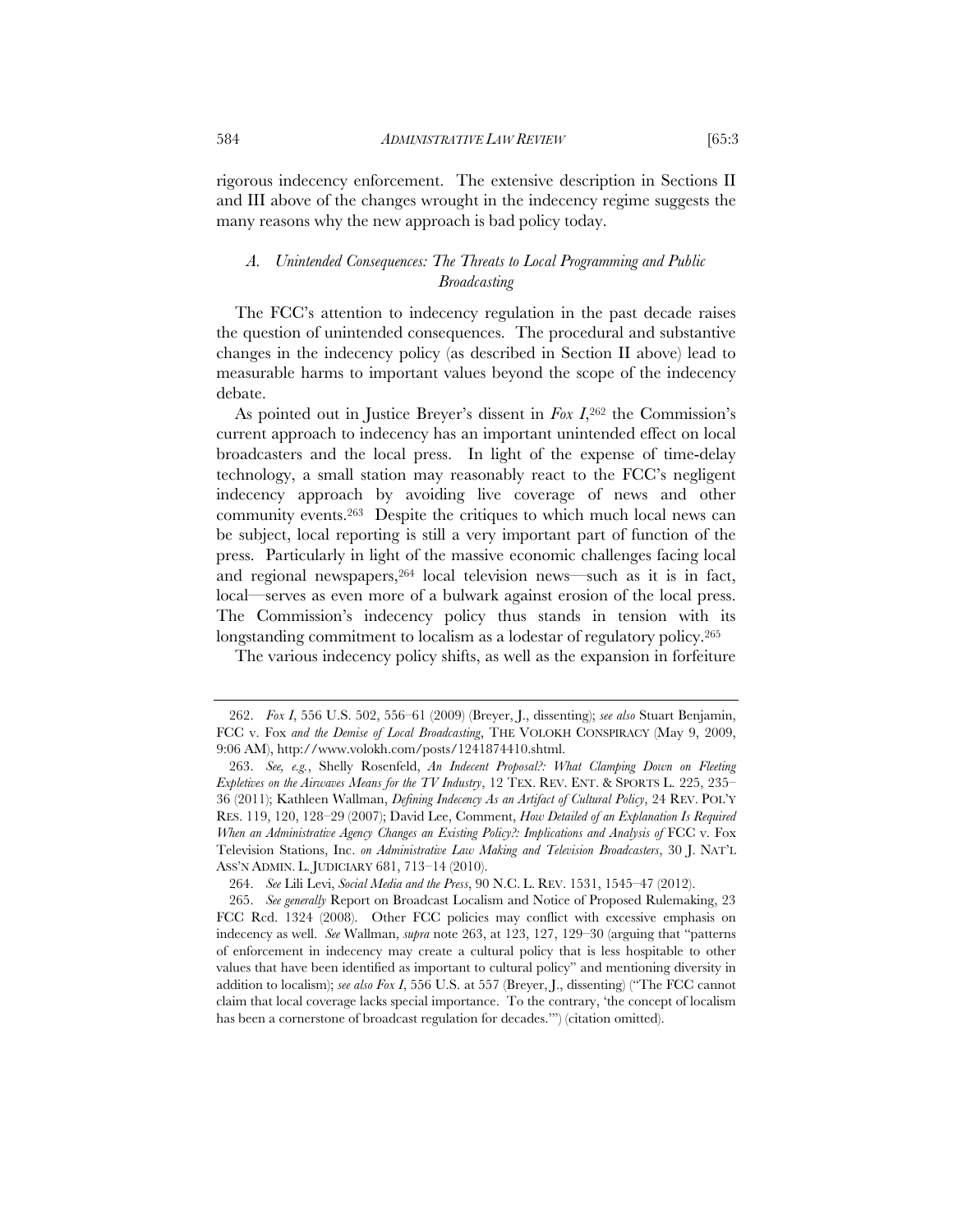authority, pose particularly difficult problems for public radio and television stations. As is pointed out in the amicus brief of the Public Broadcasting Service (PBS):

A single expletive broadcast in a program carried by all 353 PBS member stations could result in a forfeiture of nearly \$115 million. This amount is over a quarter of the Fiscal Year 2012 federal appropriations for the Corporation for Public Broadcasting's general fund, which provides the federal support for public broadcasters.266

This is a monumental and potentially existential impact, which is particularly threatening for public broadcasters. Given the smaller number of broadcast network affiliates, the financial threat to public broadcasting may be even more significant than to the commercial sector.

The impact is not just likely to be financial, however. Public broadcasting is always under siege from Congress and other critics over ideological disagreements. FCC indecency findings would likely serve as arrows in the quiver of those wishing to cut or eliminate public broadcasting.

The briefing for the *Fox* cases at the Supreme Court contains data on broadcaster claims of the chilling effect of indecency regulation. On the public television side,267 the PBS amicus brief in *Fox II* provides numerous

Brief for Nat'l Ass'n of Broadcasters, *supra* note 146, at 24–25.

Examples abound from the sublime to the ridiculous. There are reports of radio stations cutting or editing iconic rock songs such as Lou Reed's "Walk on the Wild Side" and Steve Miller's "Jet Airliner" despite a decade of unedited airing prior to the shift in the FCC's indecency regime. *See* Sidak & Singer, *supra* note 25, at 718. The fleeting view of an elderly female patient's breast during an episode of the television program "ER" caused the program not to be aired. Collins, *supra* note 20, at 1257. In reporting on an attack on a Paul Gauguin painting of two nudes at the National Gallery, local stations are said to have either blurred the breasts in the painting or shown the figures from the shoulders up. Brief for Nat'l Ass'n of Broadcasters, *supra* note 146, at 26. Recently, CBS reportedly censored a GoDaddy Super Bowl commercial because it "feature[d] a close-up of tongue action." Margaret Eby, *Too Much Tongue for TV?: CBS Censors GoDaddy's Super Bowl Commercial of Bar* 

 <sup>266.</sup> Brief of PBS as Amicus Curiae Supporting Respondents at 15, *Fox II*, 132 S. Ct. 2307 (2012) (No. 10-1293) [hereinafter PBS Brief].

 <sup>267.</sup> The briefs contain examples of chill at commercial stations as well. The amicus brief of the National Association of Broadcasters has the following account of the effect of the fleeting expletives policy:

Broadcasters have been forced to rethink whether and how to present local and national news and sports. . . . Live reports from journalists embedded with U.S. troops have been suppressed, and broadcast footage from war zones has been withheld from broadcast. Broadcasters have expressed concerns about carrying live audio or video from arraignments and trials, emotionally charged demonstrations, and the scenes of breaking news such as disasters. Many broadcasters are also concerned about or have decided against carrying live high school or college sporting events or locker room interviews.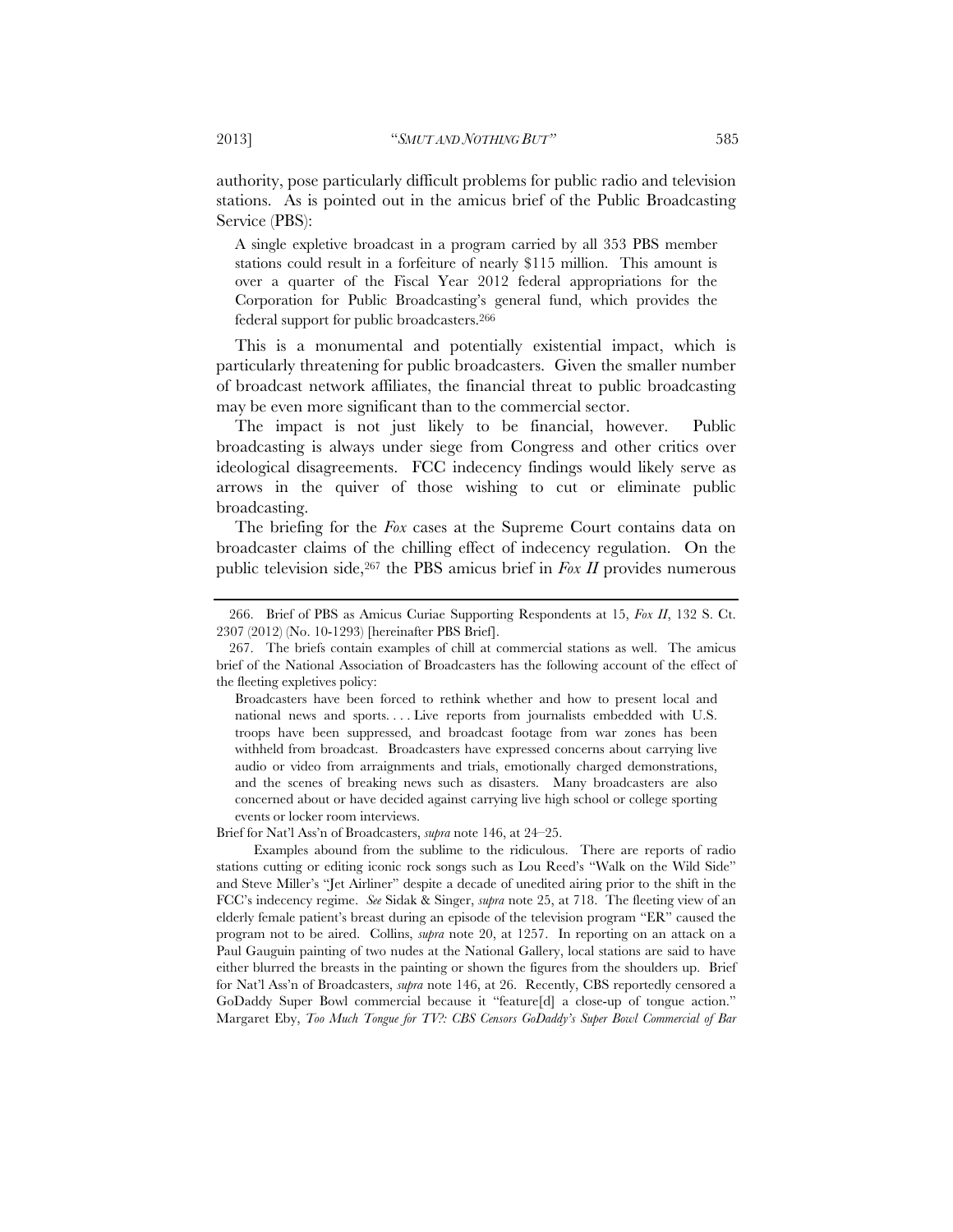examples of the chilling effect.268 What is notable about most of these examples is that they concern meritorious programming about significant matters of public interest.

The maintenance of public broadcasting is vitally important. Much of the most significant television and radio programming of the age has come from public radio and television. This may be in part because public broadcasting need not consider the salability of its programming to commercial advertisers and is therefore freer to air unprofitable but socially

*Refaeli Making Out with Lucky Nerd*, N.Y. DAILY NEWS (Feb. 1, 2013), http://www.nydailynews .com/entertainment/tv-movies/bar-refaeli-kisses-geek-love-super-bowl-ad-article-1.1253364.

 <sup>268.</sup> Approximately two dozen PBS stations edited the footage, in "American Experience: Eyes on the Prize" (the award-winning documentary series about the civil rights era), of a civil rights activist addressing a rally and using an expletive. PBS Brief, *supra* note 266, at 17. Some stations chose to edit a conversation between George H.W. Bush and then-President Lyndon Johnson in the documentary "American Experience: George H.W. Bush." *Id.* In the documentary, the narrator repeats a conversation in which President Johnson advises then-Representative George H.W. Bush to run for the Senate because "the difference between being a member of the Senate and a member of the House is the difference between chicken salad and chicken shit." *Id.* PBS's 2007 documentary about Enron—"Enron: The Smartest Guys in the Room"—was edited to remove expletives in phone recordings of Enron traders using expletives. *Id.* at 17–18. Public television station WNET excised an image of a graffiti reading "Fuck America" in an episode of the series "Extreme Oil" filmed in Azerbaijan, "even though foreign sentiment—intense hostility to the United States—was an important element of the program's message . . . ." *Id.* at 18. Public station WGBH, producer of "Frontline: A Soldier's Heart" (a documentary addressing U.S. soldiers' difficulties in accessing PTSD treatment), edited a veterans advocate's report of a soldier's superior calling a PTSD sufferer a "fucking pussy" by excising the expletive from the quote, only to have Denver public station KRMA-TV receive a FCC Letter of Inquiry regarding the use of the word "pussy" in the program. *Id.* at 18. PBS edited some of the historical cartoons depicting sexual activity in the documentary Marie Antoinette, after spending "considerable resources to determine the legal status of the cartoons and the language describing the King's sexual activities in light of the new FCC policy," but some stations nevertheless refused to air the program. *Id.* at 18– 19. Broadcasters considered whether to omit footage in "Antiques Roadshow" of a nude lithograph of Marilyn Monroe. *Id.* at 19. Many of the videos and lyrics in a documentary about the misogyny and sexism in modern hip-hop were edited out of a documentary entitled "Hip Hop: Beyond Beats and Rhymes." *Id.* Indeed, some of "the very lyrics at issue in the documentary were ultimately edited." *Id.* PBS also distributed an edited version of a documentary called "Operation Homecoming," about the experience of American soldiers serving in Iraq and Afghanistan, which contained coarse language and gestures from soldiers' own writings and videos. *Id.* at 19–20. Many public television stations aired an edited version of a Ken Burns documentary about World War II entitled "The War" and included personal accounts of combat experience and explanations of the terms FUBAR and SNAFU. *Id.* at 20. PBS's brief in *Fox II* described these instances as "but some of the many examples of honest, valuable content that viewers have lost because of the FCC's vague new indecency policy." *Id.* at 20.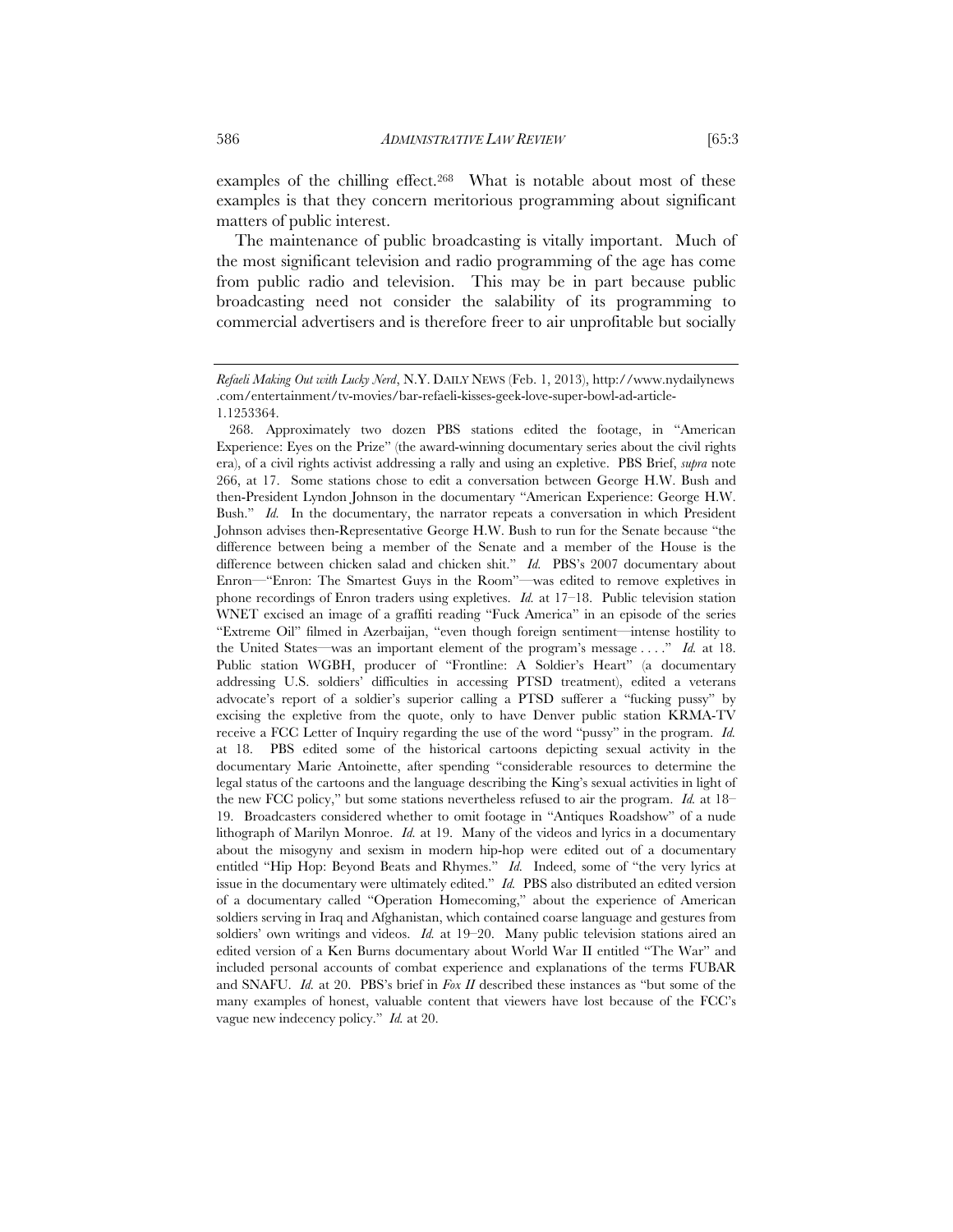beneficial programming (or more controversial programming), or experiment in ways feared to be too costly for PBS's commercial counterparts. Public radio and television also seek to serve, *inter alia*, populations whose interests would not necessarily be at the forefront of commercial programmers. Sometimes, this may mean that the public programming will be edgier, less polite in the mainstream mold, and more true to life in outsider communities. And in those circumstances, it is likely that some content will air that would be considered "inappropriate" by the FCC and even perhaps the commercial broadcast establishment.

Whatever one thinks of the merits and value of particular public broadcasting programs, there is an important underlying value to public programming that cannot be matched by commercial fare. At a minimum, therefore, FCC indecency enforcement that would threaten the viability of a profoundly important part of American culture is both a worrisome possibility and a particularly bad idea.

#### *B. The Problems with Indecency Regulation Through a Political Lens*

Another problem with the FCC's current foray into indecency is its political context. The FCC's actions can be explained by contrasting accounts. Although the Commission claims to be regulating in a proportional response to public clamor, some see the agency as captive to the views of an ideological minority. On another view, the FCC is using public complaints as a convenient blind to regulate according to its own ideology or in response to congressional pressure.269 Either way, the political take on FCC indecency regulation is concerning as a matter of policy.

It is unacceptable if the FCC's action is an example of an administrative agency serving as the regulatory tool of an ideological minority.270 That

 <sup>269.</sup> *See* Botein & Adamski, *supra* note 128, at 8, 14 (arguing that the driving force in the FCC's indecency policy changes has been political rather than moral or a response to change in public attitudes). Professors Botein and Adamski in fact provide multiple possible political explanations for the Commission's activity—including the possibility of resourcerich interest groups such as the PTC "exploit[ing] an opportunity to promote their agendas in an election year" and the possibility of the "Bush-Cheney Administration us[ing] its personal ties to both Chairman Powell and then-Commissioner (later Chairman) Martin to emphasize their party's commitment to eradicating indecency." *Id.* at 17. And this without mentioning congressional pressure. Another take on this is that it is an example of regulation in response to moral panic.

 <sup>270.</sup> Even if public complaints have increased, and even if these complaints have in fact sincerely and substantively influenced FCC enforcement, the Commission has misinterpreted their significance and meaning. *See supra* Section II. Moreover, in relying on the numerosity of complaints as a regulatory trigger, the Commission has neither addressed the sample bias in the current crop of complaints nor recognized the dangers posed to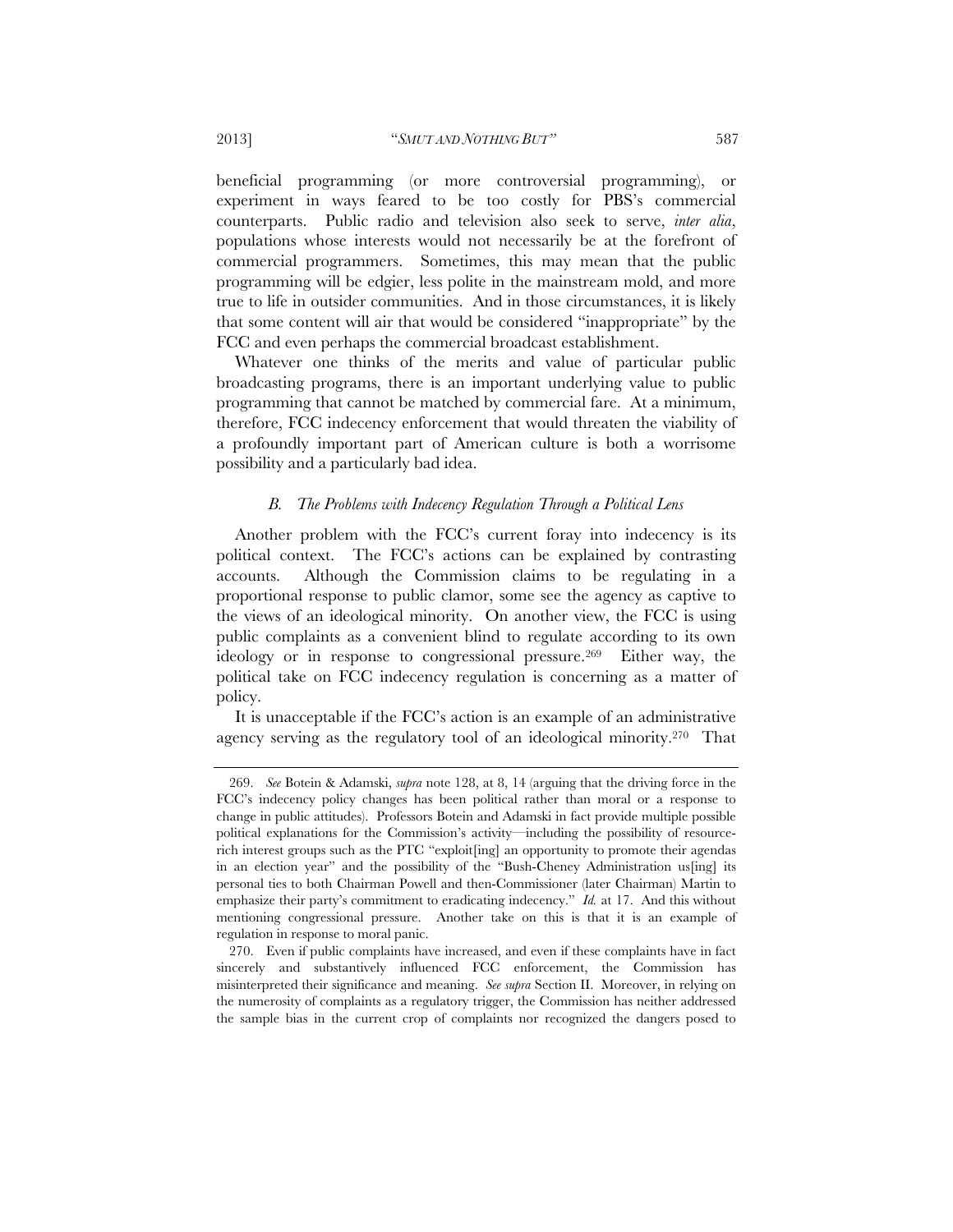most of the complaints to the Commission have been generated through the online activities of private interest groups—"family groups"271 such as the PTC272—casts doubt on the Commission's assertion that the increasing number of indecency complaints reflects both increasing broadcast indecency and the general public's desire for regulation.<sup>273</sup> To the extent that the Commission actually interprets the complaints to reflect public

concern, it fails to recognize the amplifying effect of its own indecency process on such purported evidence of public views; it erroneously assumes that the public in general agrees with the complaints made by PTC supporters.274 Apart from constitutional concerns, government endorsement of the views of the narrowest advocacy communities is

272. *See, e.g.*, FAIRMAN*, supra* note 20, at 121.

 273. *Cf.* Candeub, *Indecency*, *supra* note 201, at 309 ("The complaint process allows political actors to reveal credible information about their political strength and affiliation. It is a type of public exhibition. By filing complaints, cultural conservatives display their powerful muscles. Politicians—by issuing forfeiture notices to broadcasters—demonstrate their commitment to serve that power."); Holohan, *supra* note 109, at 361 ("The problem with the PTC's influence is not just that it overstates the indecency problem. The PTC's influence, coupled with the FCC's reactive approach to detecting violations, allows the PTC to channel the FCC's immense enforcement power toward programming that the PTC itself finds objectionable. This creates a strong possibility of selective prosecution, exacerbated by the PTC's political ties."). *See also* John Eggerton, *PTC Pushes Public to Complain to FCC About Indecency Policy*, BROAD & CABLE, May 7, 2013, http://www.broadcastingcable.com/article/ 493295-PTC\_Pushes\_Public\_to\_Complain\_to\_FCC\_About\_Indecency\_Policy.php ("The Parents Television Council has declared May 6-10 '#NoIndecencyFCC Week,' and is encouraging the public to file comments at the FCC about the proposal to focus on egregious indecency cases as well as to tweet their displeasure. PTC opposes what it sees as the effort to limit indecency complaints by the commission.").

 274. Of course, one might argue that just because complaints are form letters generated via the PTC does not mean that large numbers of people are not, in fact, offended by indecency on television and radio. They may simply have been finally given the tools with which to express their beliefs to the government with a minimum of transaction costs. But the ways in which challenged programming is described on anti-indecency websites may unduly inflame visitors to the sites, even if they might not have been offended if they had seen the programming in context. Also, people who belong to organizations like the PTC, the American Family Association (AFA) or Morality in Media join groups of like-minded people with regard to certain groups of issues that might fall under an umbrella of family values or family concerns. Once they join, however, they may submit to significant social influence with respect to what they should find indecent and complain about to the FCC. *See* Robert J. MacCoun, *The Burden of Social Proof: Shared Thresholds and Social Influence*, UNIV. OF CAL. BERKELEY, SCH. OF L. (2011), *available at* http://papers.ssrn.com/sol3/papers.cfm? abstract\_id=1441539.

communicative diversity by enhanced government regulation in this area. *See, e.g*., Candeub, *Indecency*, *supra* note 201, at 321 (discussing the threat to religious broadcasting posed by increased government media regulation including indecency policy).

 <sup>271.</sup> *See* Calvert & Richards, *supra* note 20, at 325, 328 (identifying PTC and others as such).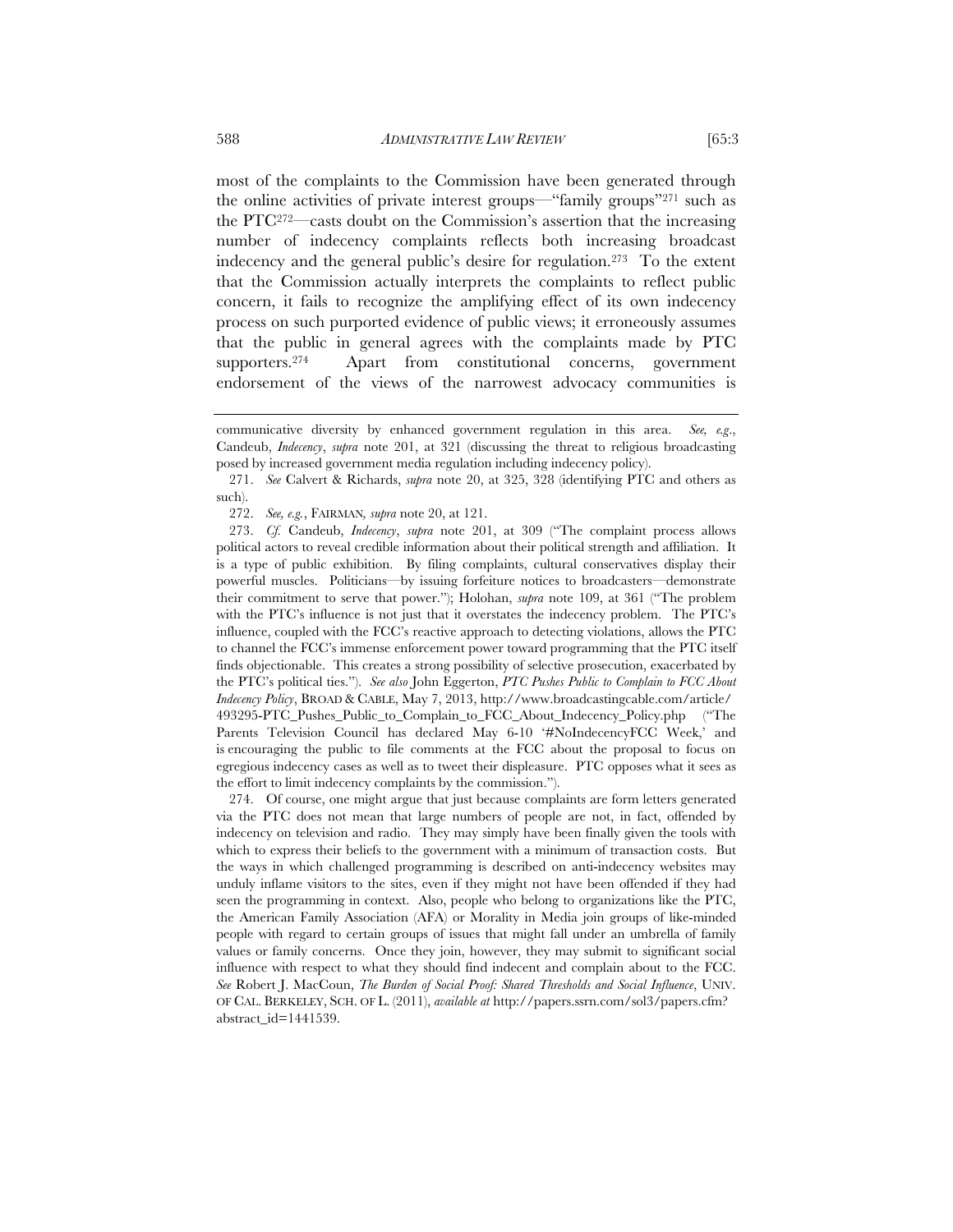undesirable—perhaps especially as they relate to expressive values. Given the difficulty of managing divergent public values on such speech issues, the uncertainty of what the public "really" believes, and the deficiencies of the policies the Commission has adopted, the agency should not take the risk of becoming the unwitting tool of cultural regulation entrepreneurs.

Movements for cultural regulation "logically direct their efforts at regulating media that are both popularly influential and institutionally vulnerable."275 Broadcast television fits this profile perfectly. The perceived weakness of broadcasting should not give purchase, through capture of the FCC, to narrow movements for such cultural regulation. This is both because it leads to an overvaluing of socially conservative views but also because of its distracting effect. Aggressive indecency enforcement may promote the appearance of government governing—another example (like terrorism preparedness drills) that is designed to convince people that the powerful in society (government and influential media corporations) are doing their part to control social ills. Such regulation could also be deployed as part of an overall regulatory approach that addresses easily understandable narrow issues with emotional salience, while keeping the public distracted from the much broader effects of less accessible rules (such as those regarding media consolidation).

The problem of capture by conservative family groups is not the only objection when the Commission's actions are seen through a political lens. It is troubling even if the agency's indecency regime represents capitulation to members of Congress under the guise of public calls to regulate. By regulating, the FCC can satisfy a Congress on which the agency is dependent for its funding and propitiate a legislature, some of whose members have called for FCC elimination or reform. On the one hand, apparent across-the-aisle agreement on the purported need to protect children from indecency may suggest that in regulating, the Commission is legitimately responding to democratic, legislative will. The Supreme Court's decision in *Fox I* suggests that the administrative consideration of political factors in changing policies is not by definition problematic.276 At the same time, however, the FCC may be responding to a small group of

 <sup>275.</sup> PAUL STARR, THE CREATION OF THE MEDIA: POLITICAL ORIGINS OF MODERN COMMUNICATIONS 326 (2004); *see also* Balkin, *supra* note 199, at 1139–40 (explaining that "calls for censorship . . . arise most heatedly in moments of great cultural change and uncertainty," as cultural upheaval, triggered by changes in both norms and technology, leads to anxiety in the population).

 <sup>276.</sup> *See Fox I*, 556 U.S. 502, 515, 523 (2009); *see also* Jodi L. Short, *The Political Turn in American Administrative Law: Power, Rationality, and Reasons*, 61 DUKE L.J. 1811, 1828 (2012) (noting that Justice Scalia's opinion in *Fox* suggested that the basis for satisfying the reasongiving standard "need not necessarily be apolitical").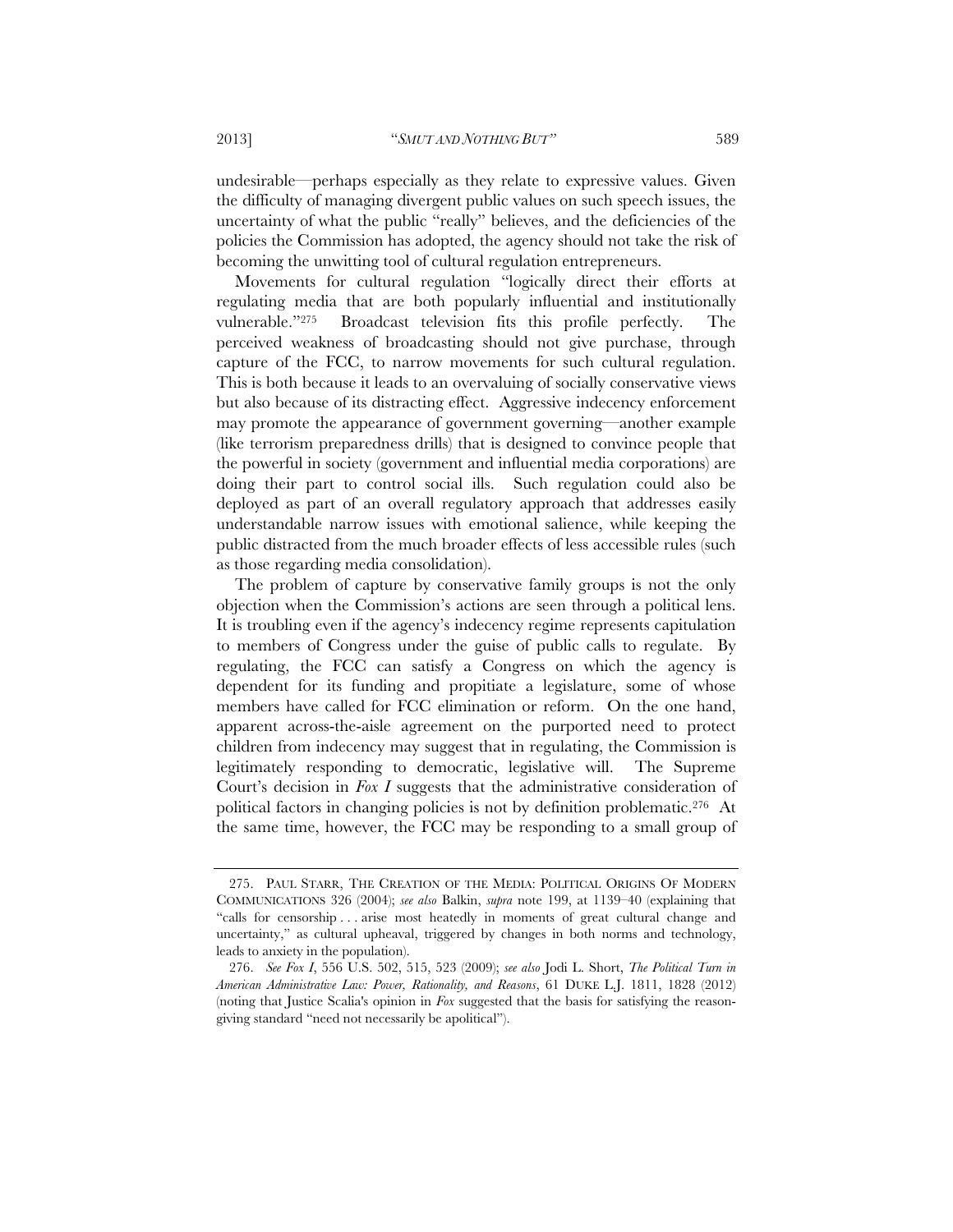legislators rather than Congress as a whole by enhancing its indecency regime. Although no legislator can be seen as championing indecency regardless of harm to children, it is not clear that Congress as a whole would support the Commission's stringent indecency regulations. Indeed, perhaps pragmatic legislators wish simply to punt indecency decisions to the FCC so that they can blame the Commission if their constituents are dissatisfied.

Finally, the FCC's approach is worrisome on an alternative political account as well—one according to which the Commission's recent appetite for indecency regulation comes not from interest group or congressional pressure but from the agency's own strategically disguised ideological initiatives or tendencies to institutional self-protection. Of course, the FCC is in one sense a political body with a fundamental institutional interest in maintaining power and continuing relevance. Despite variations in the invasiveness of indecency enforcement since 2003, the FCC's initiatives amount to a reassertion of the FCC as a significant political, cultural, regulatory, disciplining force. There is today very little left with which the Commission can control broadcasters' programming decisions. In a world in which license terms are lengthy, licenses are presumptively renewable, and assignments are made by auction, few regulatory hooks remain available to the Commission. Thus, indecency regulation can serve as a strategic move to maintain control by the FCC.<sup>277</sup> The power to impose huge fines buttresses the FCC's leverage vis-à-vis regulated entities. The indecency policy allows the FCC to drive a wedge between the networks and their affiliates, further eroding network power. Institutionally, it might also be used as a way to manage the consequences of other regulatory failures.278 This possibility of indecency regulation as the tail that wags the otherwise unbiddable dog is also problematic.

 <sup>277.</sup> Does this cast doubt on the possibility that the Commission's deployment of a contractual rationale for regulation could become a regulatory Trojan horse? Although it might—which is why this Article does not make a strong claim that the revision in regulatory justifications will enable broader regulatory initiatives—it is also possible that the new rationale could be used to revive regulation from the limited realm to which the decline of the scarcity rationale has led it.

Viewing the FCC as using indecency regulation as a means of enhancing its authority and relevance does not mean that the agency will engage in regulatory conduct that it does not believe is substantively desirable. It does suggest, however, that the agency might be influenced in its assessment of what is substantively desirable by reference to such political factors.

 <sup>278.</sup> To the extent that—as some have claimed—media consolidation has led to increased amounts of indecency on the air, a renascence of regulation in that area might be seen as repairing the consequences of the Commission's other deregulatory rules.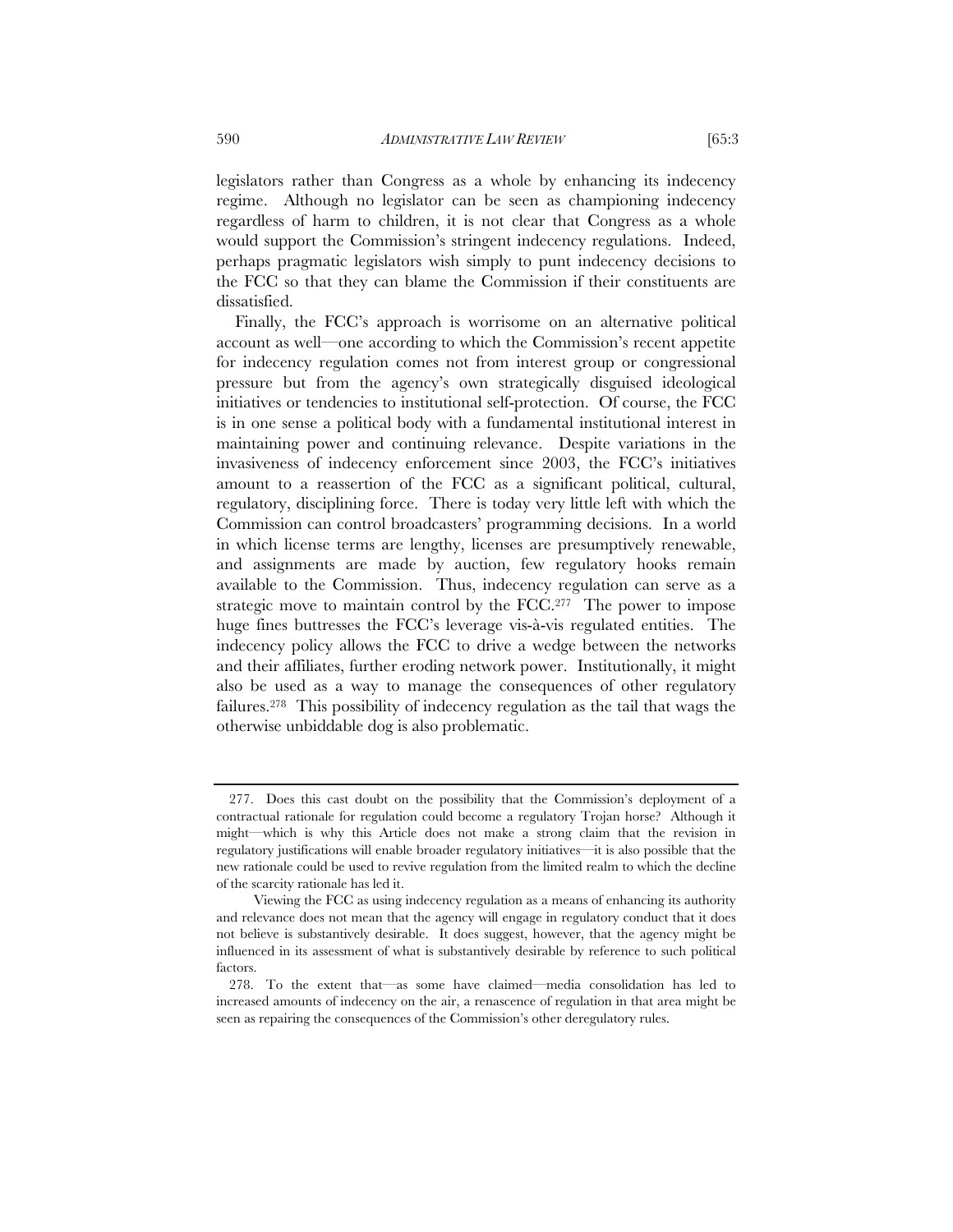#### 2013] "*SMUT AND NOTHING BUT"* 591

#### *C. The Availability of Less Restrictive Technological Solutions*

Less restrictive technological means can be promoted, without all the censorship risk. Moreover, even though ratings and blocking mechanisms on the broadcast side cry out for improvement, the vast majority of television viewers in this country subscribe to cable, with its more extensive consumer-protective technological solutions. In any event, the Commission has not attended to the promotion of consumer-side technological aids, despite congressionally-prompted attention to the question. Congress passed the Child Safe Viewing Act of 2007279 in 2008, requiring the Commission to initiate an inquiry examining the state of the marketplace with respect to the availability and deployment of blocking technologies and ratings systems.280 In its responsive Report to Congress in 2009, the Commission concluded that:

Taken as a whole, the record indicates that no single parental control technology available today works across all media platforms. Moreover, even within each media platform, these technologies vary greatly with respect to the following criteria: (i) cost to consumers; (ii) level of consumer awareness/promotional and educational efforts; (iii) adoption rate; (iv) customer support; (v) ease of use; (vi) means to prevent children from overriding parental controls; (vii) blocking content/black listing; (viii) selecting content/white listing; (ix) access to multiple ratings systems; (x) parental understanding of ratings systems; (xi) reliance on non-ratings-based system; (xii) ability to monitor usage and view usage history; (xiii) ability to restrict access and usage; (xiv) access to parental controls outside of the home; and (xv) tracking. In addition, a common theme that runs throughout the comments is the need for greater education and media literacy for parents and more effective diffusion of information about the tools available to them. Many commenters urge the government to play a more substantial role in meeting this need.281

Having described the landscape, however, the agency did not make any affirmative recommendations. Instead, it identified a set of further unresolved questions, such as:

 <sup>279.</sup> Child Safe Viewing Act of 2007, Pub. L. No. 110-452, 122 Stat. 5025 (2008) (describing the FCC as canvassing "the existence and availability of advanced blocking technologies; . . . methods of encouraging the development, deployment, and use of such technology . . . that do not affect the packaging or pricing of a content provider's offering; . . . and the existence, availability, and use of parental empowerment tools and initiatives already in the market").

 <sup>280.</sup> Report, Implementation of the Child Safe Viewing Act; Examination of Parental Control Technologies for Video or Audio Programming, 24 FCC Rcd. 11,413, 11,414 (2009) [hereinafter FCC Safe Viewing Report].

 <sup>281.</sup> *Id.* at 11,415 ¶ 5.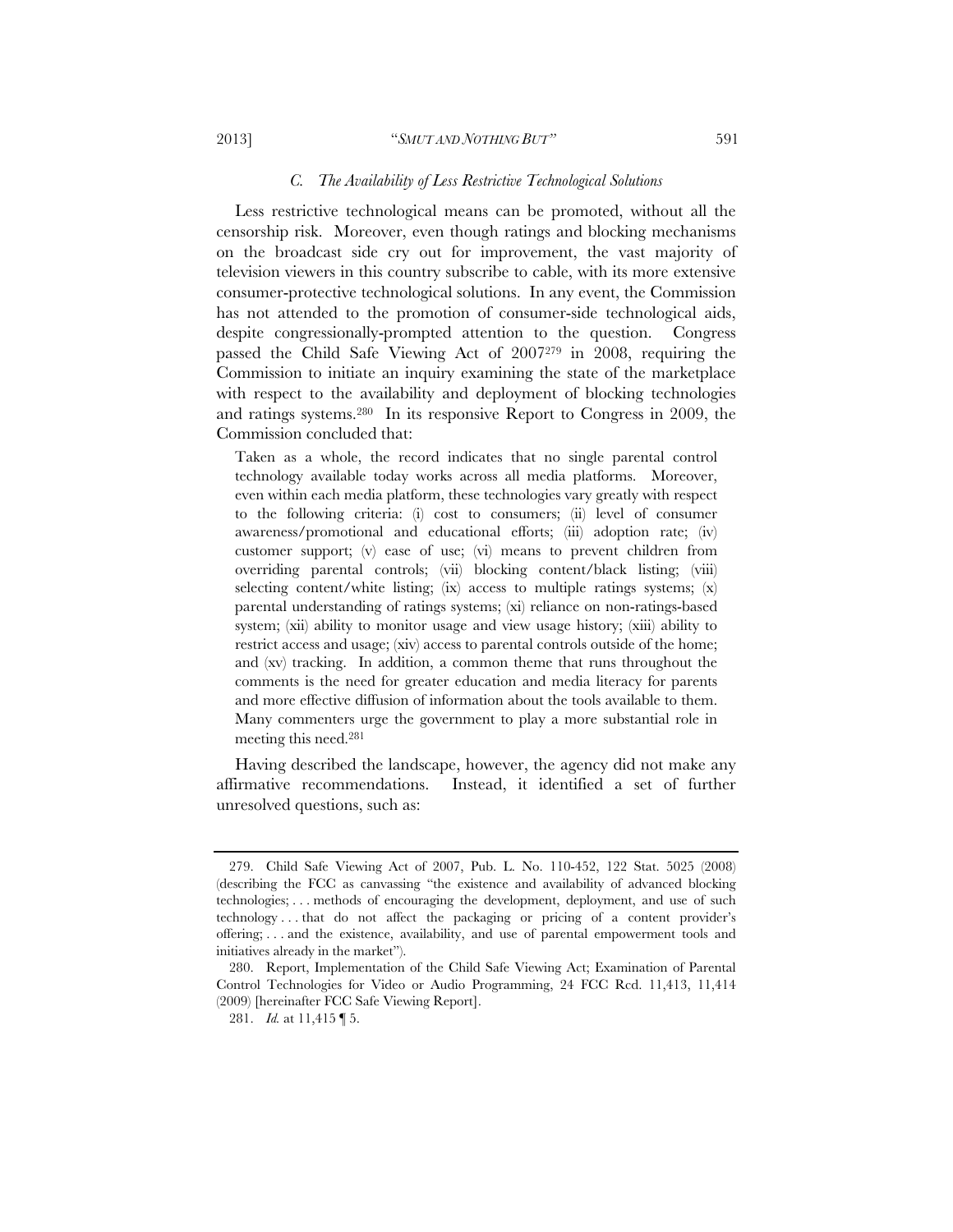• To what extent are parents aware of the control technologies that exist today? Does parental awareness differ among media?;

• Are there reasons besides lack of awareness that keep parents from using these technologies? If so, what are they, and do they differ among media?;

• It appears that adoption of control technologies may be greater for the Internet than for broadcasting and other traditional media sources: Why is this so?;

• Are there data to determine the pace of innovation in parental control technologies, whether innovation is proceeding at a pace consistent with other consumer technologies, and whether evolving needs of parents, caregivers, and children are being satisfied in a timely manner?282

The Report concluded by assuring Congress that "the Commission intends to issue a further *Notice of Inquiry* to explore these issues and others related to the goal of protecting children and empowering parents in the digital age."283 While the Commission did, in fact, open a proceeding in 2009,284 it has not pursued or concluded this inquiry to date.

#### *D. What Are Broadcasters Likely To Do?*

FCC Commissioners have repeatedly pointed to the increase in indecency complaints in the past decade. According to "decency groups," the increase in complaints has been prompted by an across-the-board increase in casual indecency both on television and on radio, even in the precincts of what has historically been thought of as family entertainment.285 Critics of broadcasters and the FCC claim that indecency grew at least in part because of the insufficiency of Commission enforcement. With FCC enforcement delays and easily absorbable small fines, broadcasters could comfortably steer very close to—and often over the danger zone so long as their programming continued to be profitable. In any censorship regime, the speech of the regulated speaker is to some degree asymptotically defined by the censoring rule. The censorship rule stands as an invitation to broadcasters to get as close as possible to the line of what is unacceptable, but not to cross it. The censorship regime itself

 <sup>282.</sup> *Id.* at 11,416 ¶ 6 (footnotes omitted).

 <sup>283.</sup> *Id.* at ¶ 7.

 <sup>284.</sup> FCC Releases Notice of Inquiry on Serving and Protecting Children and Empowering Parents in an Evolving Media Landscape, 2009 WL 3413027 (F.C.C.) (Oct. 23, 2009); Notice of Inquiry, Empowering Parents and Protecting Children in an Evolving Media Landscape, 24 FCC Rcd. 13,171 (2009).

 <sup>285.</sup> *See* Abigail T. Rom, Note, *From Carlin's Seven to Bono's One: The Federal Communications Commission's Regulation of Those Words You Can Never Say on Broadcast Television*, 44 VAL. U. L. REV. 705, 706 (2010) (citing to PTC studies).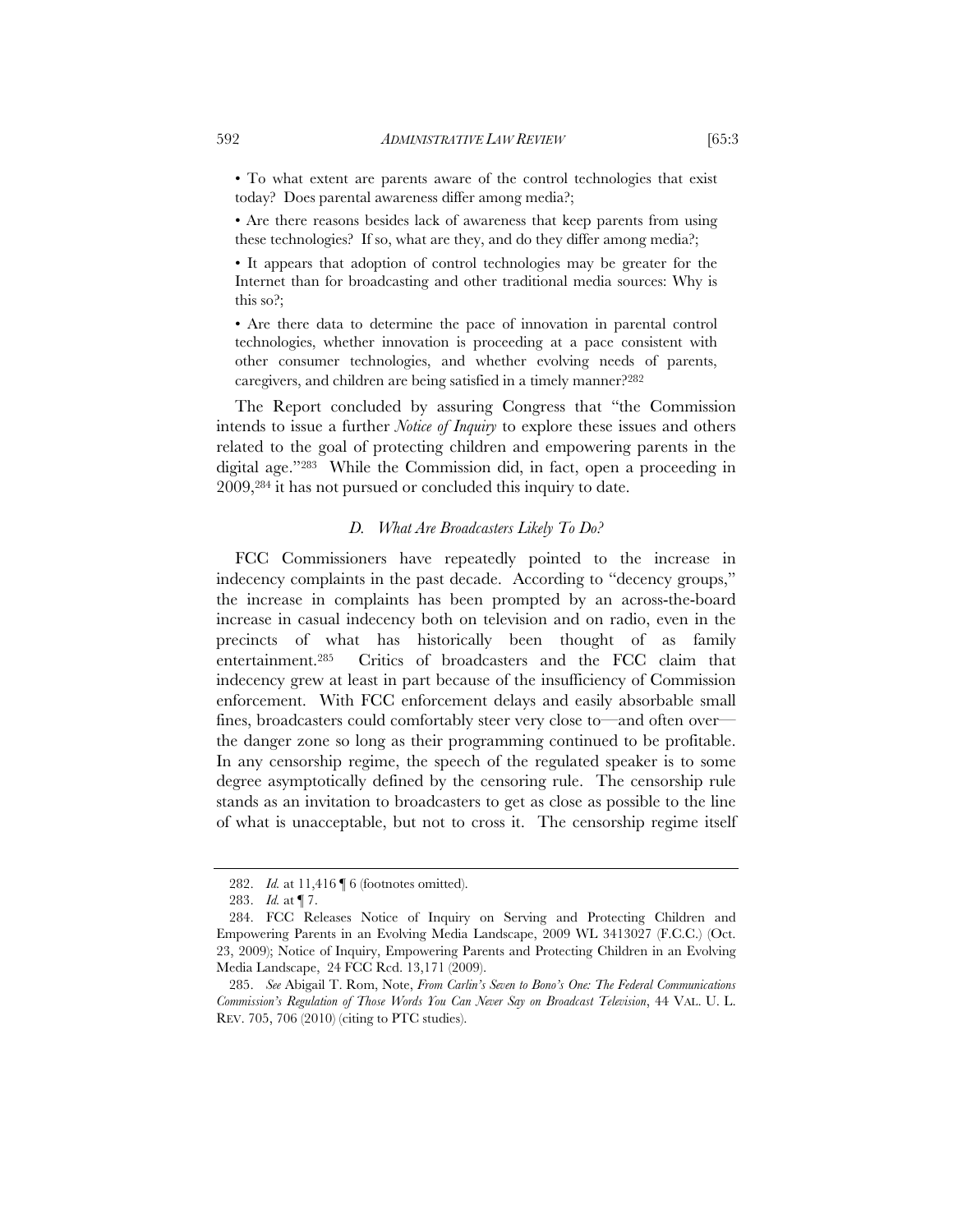becomes an element in the decision about what content to air—influencing the choice of material. The changes wrought by the FCC since 2003 appear to have unduly amplified that reality.

Arguments focusing on the asserted increase in broadcast indecency also predict its likely increase as a result of the current media climate. Thus, proponents argue, daytime broadcasting will be further overrun with indecency—as a matter of "common sense"286—if the FCC does not step in aggressively.287 Why should we anticipate increased broadcast indecency? Echoing others, the government claimed in the *Fox II* briefing that increases in niche programming and competition with cable and satellite would push broadcasters to emulate more risqué programming featured on cable and DBS.288 The majority's opinion in *Fox I* found that the FCC's prediction of increased fleeting expletives on air was "rational (if not inescapable)."289 Earthier programming may also be generated by changes in program formats—such as reality programs and procedural crime dramas that often focus on sexualized crime. Moreover, many decry what they see as the coarsening morality of America, which invites increasingly shocking and transgressive programming. Finally, both media watchers and some FCC Commissioners have adverted to an argument that indecency may be

The dissent in the Second Circuit's *Fox* opinion also predicts an increase in indecency because of broadcasters' need to compete with cable. Judge Leval

 <sup>286.</sup> *Fox II* FCC Reply, *supra* note 183, at 14.

 <sup>287.</sup> For example, the Commission warned that a per se exemption for fleeting expletives would "permit broadcasters to air expletives at all hours of the day so long as they did so one at a time." Fox Television Stations, Inc. v. FCC, 489 F.3d 444, 460 (2d Cir. 2007) (citing *Omnibus Remand Order*, 21 FCC Rcd. at 13,309 ¶ 25).

 <sup>288.</sup> Indeed, the government characterized the National Association of Broadcasters brief as an admission that broadcasters seek relaxation of the indecency rules in order to allow broadcasters to compete more with cable. *See Fox II* FCC Reply, *supra* note 183, at 14; *see also* Calvert & Richards, *supra* note 20, at 312; Jost, *supra* note 12, at 982–83.

would bet [his] money on the agency's prediction [that] . . . [t] he words proscribed by the Commission's decency standards are much more common in daily discourse today than they were thirty years ago [and] the regulated networks compete for audience with the unregulated cable channels, which increasingly make liberal use of their freedom to fill programming with such expletives. The media press regularly reports how difficult it is for networks to compete with cable for that reason. It seems to me the agency has good reason to expect that a marked increase would occur if the old policy were continued.

Fox Television Stations, 489 F.3d at 472–73 (Leval, J., dissenting). However, as the majority pointed out, "no evidence supporting this proposition is contained in the record that was considered by the FCC when rendering its decision." *Id.* at 460 n.11 (majority opinion); *see also* Holohan, *supra* note 109, at 368 (concluding that "the *Pacifica* rules give broadcasters a severe competitive disadvantage").

 <sup>289.</sup> *Fox I*, 556 U.S. 502, 518 (2009); *see also Fox Television Stations*, 489 F.3d at 472–73 (Leval, J., dissenting).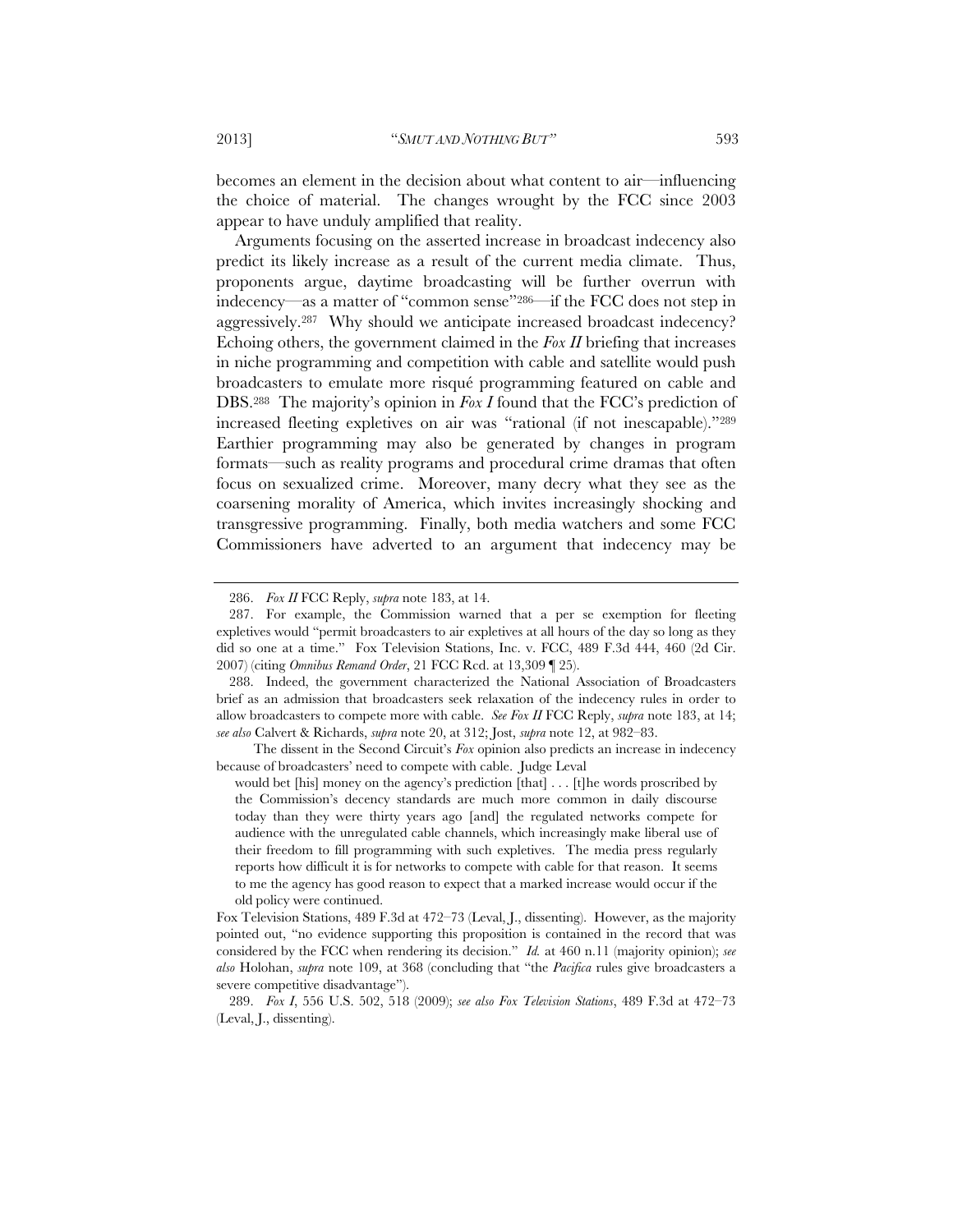associated with—and perhaps even promoted by—media consolidation.290

What broadcasters are likely to do with respect to indecency, if left unregulated, is actually a hard question. On the one hand, empirical data reflecting increased broadcast indecency suggest a correlation with a rise in cable indecency.291 This suggests that what is available on cable and perhaps the Internet will influence what broadcast programmers think is appropriate in prime time. On the other hand, courts have opined that threats of increased indecency are "divorced from reality."292 The PTC's president has taken the position that there is not a major broadcast market for "the edgier content."293 The tolerance of their advertisers is also a critical factor for broadcasters. If major advertisers shy away from increasingly explicit programming on television, broadcasters will be compelled to adjust.294 Recent empirical data on how well sexually-

 291. *See* Fox Television Stations v. FCC, 489 F.3d 444, 472–73 (2d Cir. 2007) (Leval, J., dissenting). *See also* PARENTS TELEVISION COUNCIL, *The Alarming Family Hour*, http://www. parentstv.org/PTC/publications/reports/familyhour/familyhour-92007-finalPDF.pdf (providing data on increased broadcast indecency); PARENTS TELEVISION COUNCIL, HABITAT FOR PROFANITY, http://w2.parentstv.org/main/MediaFiles/PDF/ Studies/2010\_ HabitatforProfanity.pdf; Dale Kunkel et al., *Sex on TV*, THE HENRY J. KAISER FAMILY FOUNDATION (2005), http://kff.org/other/sex-on-tv-4-report/.

 292. *See* Fox Television Stations, 489 F.3d at 460 (noting that broadcasters have never barraged the airwaves with expletives even prior to the Golden Globes).

293. Calvert & Richards, *supra* note 20, at 313–14.

 294. On the likelihood of self-censorship by broadcasters, see, for example, Corcos, *supra*  note 186; Fairman, *supra* note 123, at 89–90; Matasar-Padilla, *supra* note 141, at 141; Eric J. Segall, *In the Name of the Children: Government Regulation of Indecency on the Radio, Television, and the Internet*—*Let's Stop the Madness*, 47 U. LOUISVILLE L. REV. 697, 712 (2009). For one anecdotal example, American Idol runner-up Adam Lambert apparently did not appear on ABC for two years following a highly sexualized performance on the 2009 American Music Awards

 <sup>290.</sup> *See* Michael J. Copps, *The "Vast Wasteland" Revisited: Headed for More of the Same?*, 55 FED. COMM. L.J. 473, 478 (2003); Byron L. Dorgan, *The FCC and Media Ownership: The Loss of the Public Interest Standard*, 19 NOTRE DAME J.L. ETHICS & PUB. POL'Y 443, 449 (2005); Katherine A. Fallow, *The Big Chill?: Congress and the FCC Crack Down on Indecency*, COMM. LAW., Spring 2004, at 25 n.14 (citing to testimony by Commissioners on the effect of consolidation on local affiliates' power to reject indecent programming); Press Release, FCC, Comm'r Michael J. Copps Calls for Re-Examination of FCC's Indecency Definition, Analysis of Link Between Media Consolidation and "Race to the Bottom" (Nov. 21, 2002), *available at* http://hraunfoss.fcc.gov/edocs\_public/attachmatch/DOC-228735A1.pdf; *see also* S. REP. NO. 108-253, at 6 (2004) (referring to PTC testimony attributing "a coarsening of content on the airwaves" to media consolidation). *But see* Abner Greene et al., *Indecent Exposure?: The FCC's Recent Enforcement of Obscenity Laws*, 15 FORDHAM INTELL. PROP. MEDIA & ENT. L.J. 1087, 1118 (2005) (comments of Mr. John Fiorini, III, Wiley Rein & Fielding L.L.P.) (attributing increase in indecent content to competition rather than consolidation); Michael Powell, Chairman, FCC, Remarks at the National Association of Broadcasters Summit on Responsible Programming (Mar. 31, 2004), *available at* http://hraunfoss.fcc.gov/ edocs\_public/attachmatch/DOC-245663A1.pdf.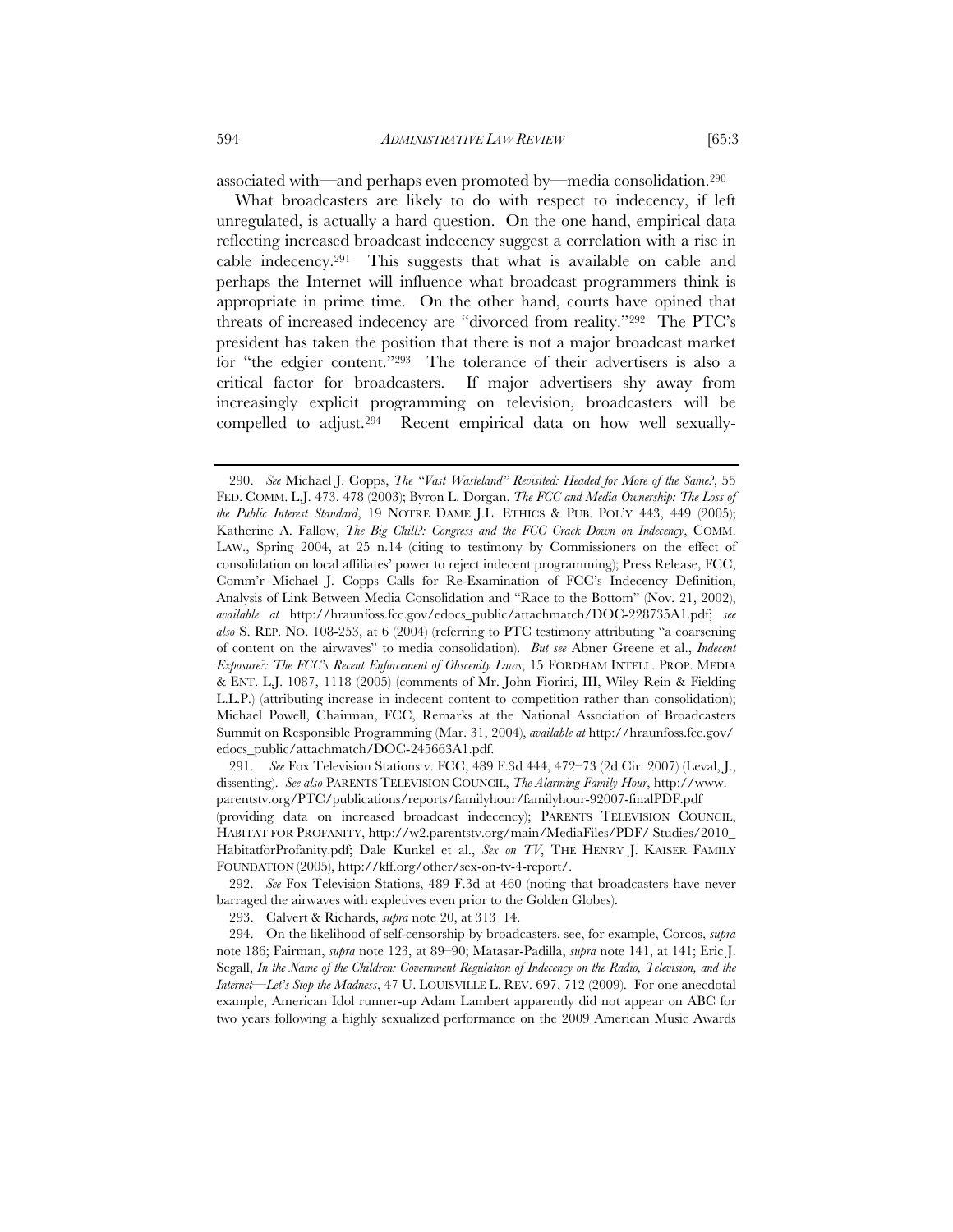oriented program promotional ads correlate with program ratings also suggest that broadcasters should be aware of possible unintended consequences of using sex as a promotional device.295 Moreover, despite anecdotal accounts, the precise degree to which cable programming—and particularly basic cable—contains more sexual content than broadcasting is unclear.296 Also, recent evidence suggests a reduction in cable viewing, a development whose possible impact on broadcast indecency is also

unclear.297 Perhaps station branding will help limit indecency on the air regardless of regulation;298 and perhaps changes in the popularity of different types of program formats will influence the likely degree of sexual expression.299

The question of what broadcasters are likely to do in response to a restrained indecency regime is likely to depend on what industry structure and media ownership will look like in the future. There is also a question about whether, and to what extent, cable will continue to be sold in tiered

 295. John J. Davies, *TV Ratings and Verbal and Visual Sexual Content in Promotional Ads*, 17 J. PROMOTION MGMT. 378 (2011).

 296. Barbara K. Kaye & Barry S. Sapolsky, *Taboo or Not Taboo? That Is the Question: Offensive Language on Prime-Time Broadcast and Cable Programming*, 53 J. BROAD. & ELEC. MEDIA 22, 24 (2009). *But see* PARENTS TELEVISION COUNCIL, *Cartoons Are No Laughing Matter: Sex, Drugs and Profanity on Primetime Animated Programs*, (Aug. 16 2011), http://www.parentstv.org/ PTC/news/release/2011/0816.asp (PTC study finding high levels of sexual references in cable cartoon programming).

 297. *See* Brief for Nat'l Religious Broadcasters as Amicus Curiae in Support of the Petitioner at 21, *Fox II*, 132 S. Ct. 2307 (2012) (No. 10-1293), 2011 WL 4048808 (noting reduced cable viewing and increase in broadcast viewing).

 298. *See* Blake Lawrence, *To* Infinity *and Beyond: FCC Enforcement Limiting Broadcast Indecency from George Carlin to Cher and into the Digital Age*, 18 UCLA ENT. L. REV. 148, 174 (2011); *see also* Fairman, *supra* note 123, at 91; Kristin L. Rakowski, *Branding as an Antidote to Indecency Regulation*, 16 UCLA ENT. L. REV. 1, 42 (2009).

 299. It may be that sexual references are more likely in some program formats than others. If, for example, reality programming tends to lead to increased sexual references, then a lessening in popularity of such program formats might correspondingly reduce such expression.

show. *See* Shirley Halperin, *Adam Lambert Returns to 2011 AMAs As Presenter; Producer Says He 'Was Never Banned'*, HOLLYWOOD REP. (Nov. 19, 2011, 12:24 AM), http://www.hollywoodreporter.com/news/adam-lambert-american-music-awards-263878; John F. Stephens & Matthew G. Stein, *The Future of the FCC's New Indecency Policy*, L.A. LAW., May 2010, at 14, 17. Indeed, in its comments filed in the Commission's pending indecency proceeding, CBS explicitly assured the agency that "[i]t need not be concerned that doing so will make of broadcast television some sort of red-light district. That has not happened with respect to the post-10 p.m. 'safe harbor,' and it will not happen in daytime, or primetime…" John Eggerton, *CBS: FCC Should Adopt 'Egregious Case' Indecency Enforcement Policy*, BROAD. & CABLE, June 20, 2013, http://www.broadcastingcable.com/article/494166- CBS\_FCC\_Should\_Adopt\_Egregious\_Case\_Indecency\_Enforcement\_Policy.php (internal quotation marks omitted).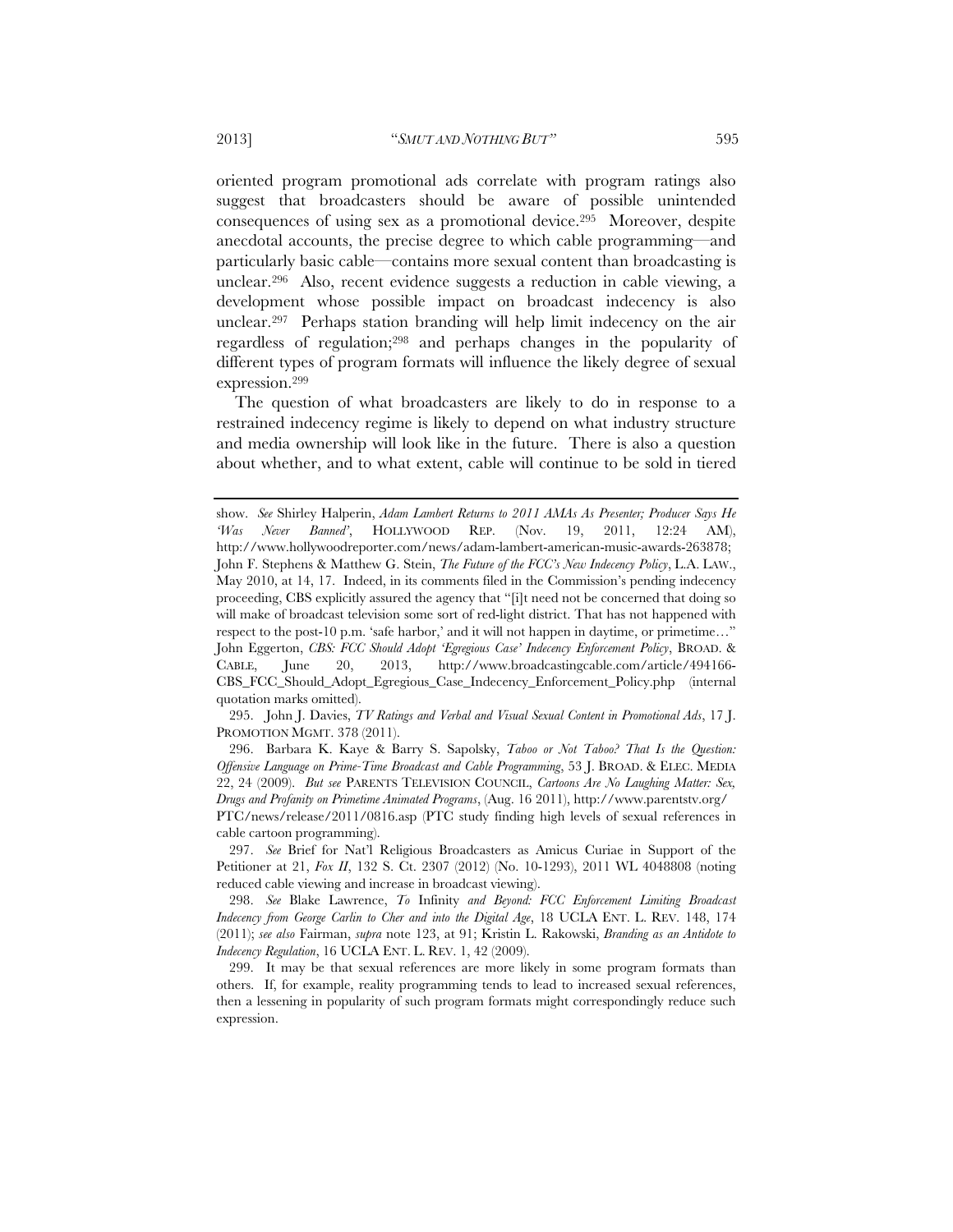and bundled fashion, as it has been. While the Ninth Circuit recently rejected a judicial challenge to cable tiering on antitrust grounds,300 and while the current FCC appears to have lost momentum on former Chairman Kevin Martin's push for *a la carte* cable regulation,301 Senator John McCain is currently pushing for cable *a la carte* legislation and has recently written to the FCC asking the agency to "take steps" to adopt his Television Consumer Freedom Act.302 What happens to the cable business model should also be factored into a discussion of the likelihood of indecency on the air in the future. While predictions of broadcast television overrun with explicitly sexual content during daytime hours are overstated, what we can conclude in this uncertain area is that some increase in sexualized television content is possible.

In the final analysis, because of the important costs of indecency regulation and the reality that the FCC is unlikely to eliminate indecency regulation altogether, the policy burden will be to propose reforms that both reduce the negative effects of indecency regulation and address the complex programming incentives that broadcasters now face. The FCC's rules should be enforced with restraint, relying on some measure of broadcaster self-regulation constrained by reasonable FCC backstops.

# V. EXPLORING THE SECOND BEST: RECOMMENDATIONS FOR REGULATORY RESTRAINT ON THREE FRONTS

There is historical precedent for administrative forbearance in the broadcast indecency context, with the FCC having chosen to target only George Carlin's "seven dirty words" even after the Supreme Court's 1978 decision in *Pacifica* could have been interpreted to justify significantly more stringent enforcement of the agency's indecency rules.<sup>303</sup> Now too, the FCC should choose relative forbearance as a matter of policy to avoid the negative consequences detailed in Section III above.

This is not to say that forbearance should simply lead to an impoverished bright line approach like the arbitrary prohibition of the seven dirty words. Instead, the particulars of the Commission's restraint should be informed by reference to the three major players in the area—broadcasters, the FCC

 <sup>300.</sup> Brantley v. NBC Universal, Inc., 675 F.3d 1192 (9th Cir. 2012).

 <sup>301.</sup> *See* Robert Corn-Revere, *Can Broadcast Indecency Regulations Be Extended to Cable Television and Satellite Radio?*, 30 S. ILL. U. L.J. 243, 246–47 (2006); *see also* Pike, *supra* note 145, at 224 (discussing "voluntary" merger conditions requiring *a la carte* offerings in satellite radio).

 <sup>302.</sup> Seth Abramovich, *John McCain Pushes for a la Carte Cable Options in Letter to FCC*, HOLLYWOOD REP. (June 12, 2013, 3:55 PM), http://www.hollywoodreporter.com/news/ john-mccain-pushes-a-la-567663.

 <sup>303.</sup> *See supra* notes 54–59 and accompanying text.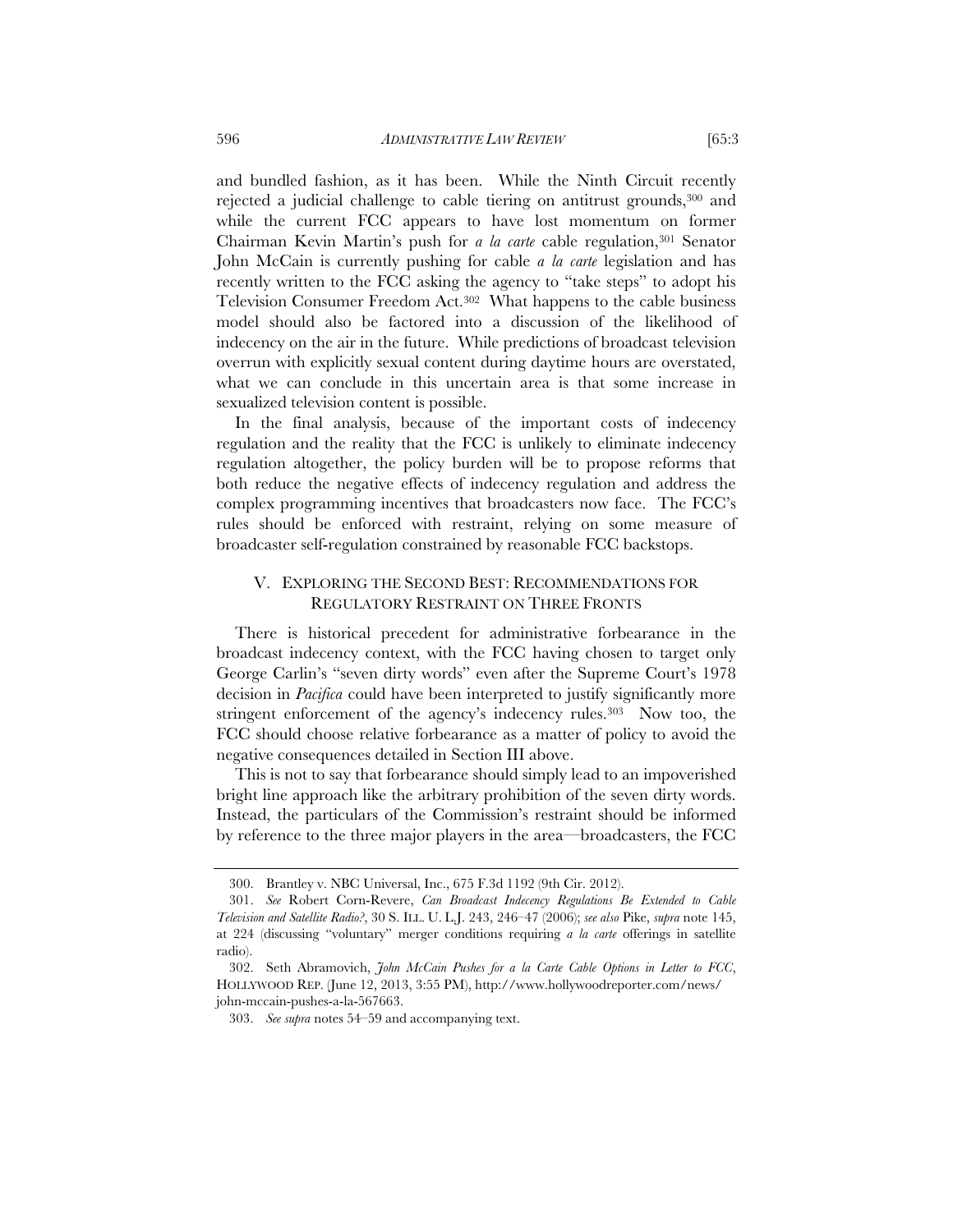itself, and consumers. The suggestions are designed to reduce chill principally by looking to proportionality as the key goal for the monetary threat level of indecency rule violations for broadcasters, to improve the FCC's internal indecency review processes, and to promote consumer empowerment.

### *A. Chill Minimization via Proportionality in Forfeitures*

The changes to the FCC processes and standards recommended above should go a long way toward ameliorating the chilling effect of indecency regulation on broadcasters. Nevertheless, broadcasters' expressed concerns lead to a recommendation regarding forfeiture amounts.

The Supreme Court's opinion in *Fox II* specifically pointed to the very large amount of the forfeiture imposed on ABC and its affiliates for the nude buttocks shown during an episode of *NYPD Blue*, implying the extent of the penalty.304 The Second Circuit's opinion in *Fox* specifically noted that the change in the Commission's forfeiture authority "could easily run into the tens of millions of dollars"305 and observed that the FCC, which had imposed \$440,000 in indecency fines in 2003, imposed "a record \$8 million in fines" in 2004.306 It would surely reduce the potential chilling effect of the Commission's indecency regime if the agency decided to reduce the amounts of the fines imposed for violations of the indecency rules. It could do so by returning to its practice of imposing fines on a perprogram, rather than a per-broadcast, basis. Even if broadcasters were not taking the possibility of FCC indecency forfeitures seriously prior to 2005 when the amount of money at risk was \$32,500 per program—the ten-fold increase in the agency's statutory forfeiture authority certainly enhances the financial threat posed today by the threat of a violation finding. The Commission's new approach—of treating each expletive uttered during a program as a separate violation of the indecency rules, and of treating each licensee's broadcast of a program containing indecency as a separate violation—leads to a disproportionate chilling effect. Even though the Commission's remedial flexibility should not be eliminated, there should be restraints on the severity of the monetary and criminal sanctions for indecency violations.307

 <sup>304.</sup> *Fox II*, 132 S. Ct. 2307, 2319 (2012).

 <sup>305.</sup> Fox Television Stations, Inc. v. FCC, 613 F.3d 317, 323 (2d Cir. 2010).

 <sup>306.</sup> *Id.* at 322 n.3.

 <sup>307.</sup> For a similar view, although one that focuses more on speech value and speaker expectations than on the proportionality recommended in this Article, see Garfield, *supra* note 198, at 633–34 ("Criminal sanctions or severe fines would be inappropriate in any context in which the speech arguably has redeemable value and the speaker reasonably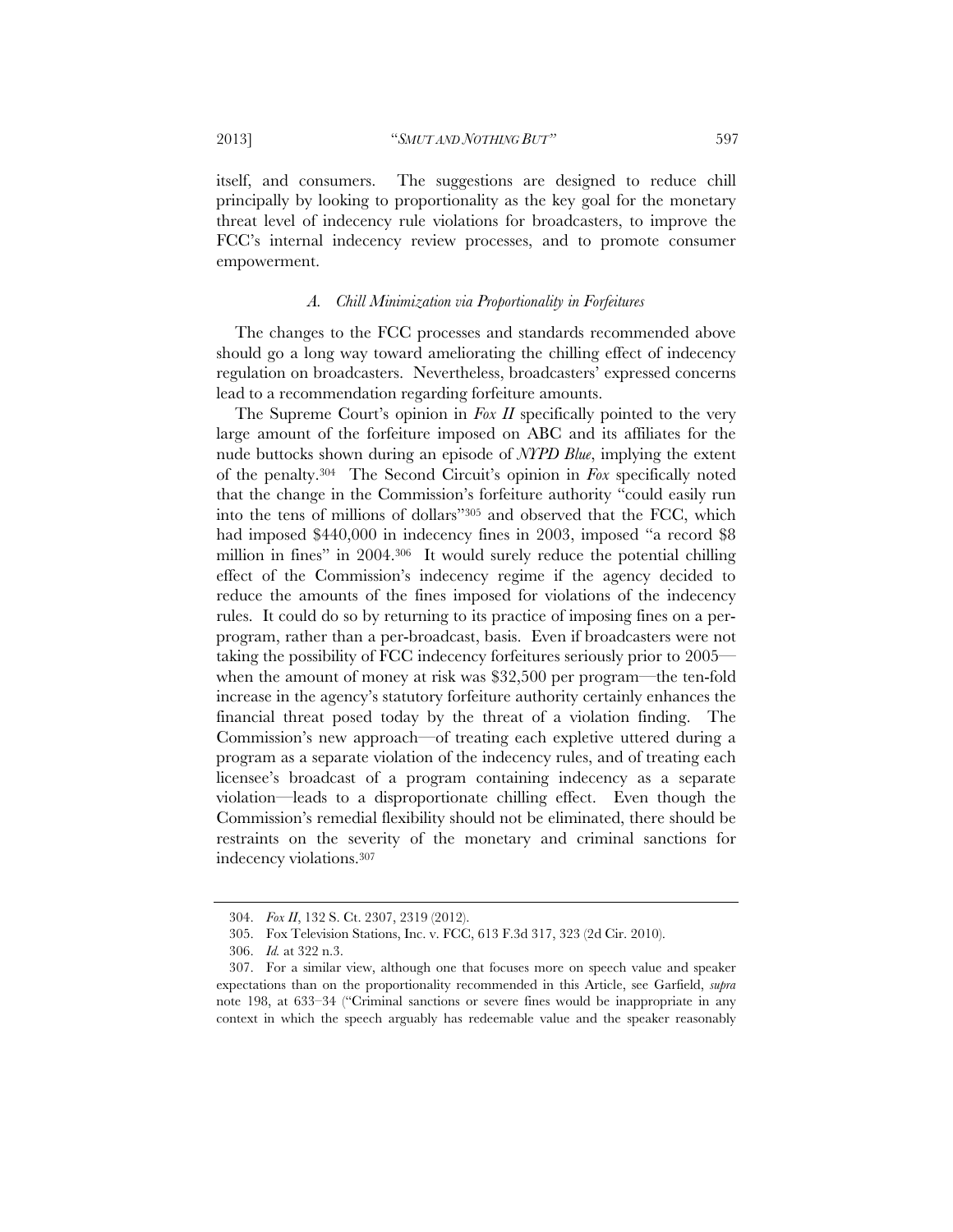#### 598 *ADMINISTRATIVE LAW REVIEW* [65:3

#### *B. Institutional Adjustments—Improving the FCC's Processes*

The second category of rule changes proposed here concerns the FCC's internal processes—both for applying and adopting indecency policies.308

# *1. Improving the Process for Handling Indecency Complaints*

Others have criticized the FCC's approach for handling indecency complaints, including the lack of clarity in FCC responses to complainants.309 This Article recommends initiatives to promote both transparency and redundancy in the process.

### *a. Promoting Transparency, Consistency, and Accountability in Indecency Review*

The FCC should study the institutional characteristics of its current indecency review process in order to: 1) streamline the process and 2) enhance the likelihood of consistency by incorporating cross-checks and redundancy reviews. The review process should strive to be not only efficient and timely, but also consistent and accountable. The exercise of discretion in this area should be bounded by multiple reviews by different

could have believed that the speech would not have been actionable."); *see also* Amy Kristin Sanders, *When Is Enough Too Much?: The Broadcast Decency Enforcement Act of 2005 and the Eighth Amendment's Prohibition on Excessive Fines*, 2 DUKE J. CONST. L. & PUB. POL'Y SIDEBAR 75 (2007); *cf.* Michael Coenen, *Of Speech and Sanctions: Toward a Penalty-Sensitive Approach to the First Amendment*, 112 COLUM. L. REV. 991, 1014–15 (2012) (arguing for a "penalty-sensitive" understanding of the free speech right and finding such an approach in *Pacifica*); Max Minzner, *Why Agencies Punish*, 53 WM. & MARY L. REV. 853 (2012) (arguing that while agency monetary penalties are said to be a deterrent, they are actually retributive and illegitimate because they lack the transparency and structural protections that legitimize retribution in the criminal context).

 <sup>308.</sup> As noted in Section I, the Commission has historically addressed indecency through a combination of adjudications and "industry guidance." It would be useful, however, for the agency to address explicitly its decision to proceed by industry guidance rather than rulemaking or other process more open to public participation. *See* Campbell, *supra* note 43 (arguing, *inter alia*, that the FCC should abandon adjudication and proceed by rulemaking in the indecency area). As part of its consideration, the Commission should consider the effectiveness, in practice, of rulemaking in providing adequate and diverse public response. *See* Cynthia R. Farina et al., *Rulemaking 2.0*, 65 U. MIAMI L. REV. 395 (2011); *see also* Peter M. Shane, *Empowering the Collaborative Citizen in the Administrative State: A Case Study of the Federal Communications Commission*, 65 U. MIAMI L. REV. 483 (2011) (discussing the FCC's attempts to institutionalize "open, participatory, and collaborative government"); *cf.* Jonathan Weinberg, *The Right To Be Taken Seriously*, 67 U. MIAMI L. REV. 149 (2012).

 <sup>309.</sup> *See, e.g.*, Genelle I. Belmas et al., *In the Dark: A Consumer Perspective on FCC Broadcast Indecency Denials*, 60 FED. COMM. L.J. 67, 108 (2007) (explaining that complainants receive a cursory letter of an indecency denial, an insufficient response that could be ameliorated if, "[a]t minimum, the FCC . . . articulate<sup>[d]</sup> to individual complainants more of the rationale behind its findings.").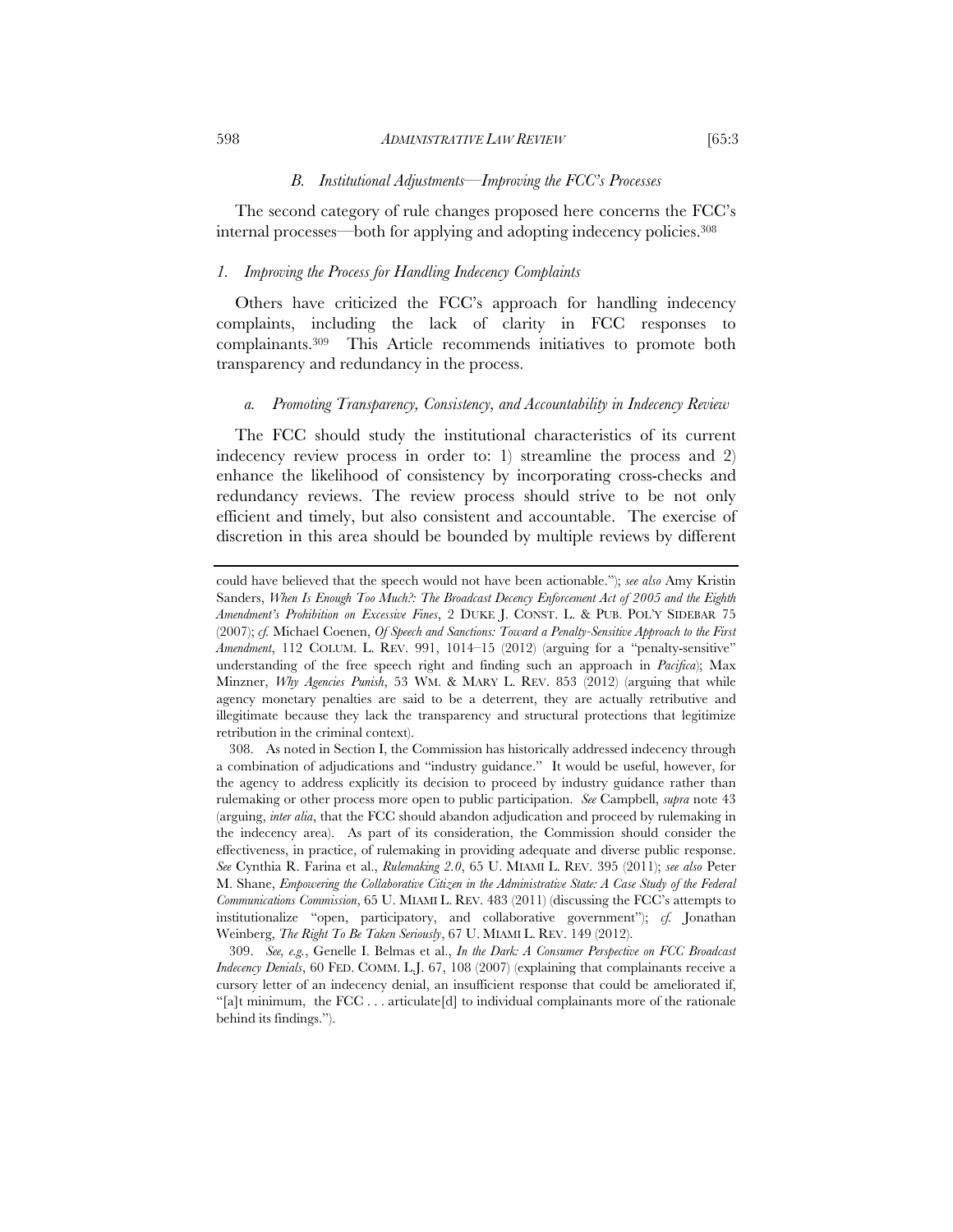Commission staff members or groups, reducing the likelihood not only of inconsistency but also of ideological skews in processing at any given staff level.

With regard to application of the Commission's rules, the agency's website discloses little about the process for indecency review.<sup>310</sup> An initial difficulty with this review process as described is its lack of detail and clear information—which means that recommendations must necessarily be made in a vacuum. Regardless, a few observations come immediately to mind. For example, the process as described does not appear to have sufficient redundancies to increase the likelihood of consistent exercise of discretion. How many people review each complaint? What is the process by which uncertainties are resolved? The relationship between the lawyers and non-legal enforcement staff on these issues is also unclear. Is there a chain of review, de jure or de facto?

Along with its lack of built-in cross-checks, the process also invites organizational and informational difficulties. Why are there multiple databases of indecency information managed by different parts of the agency staff? How and by whom are the datasets accessible internally? How does the availability of information in different agency venues, under different jurisdictions, affect the efficiency and rigor of the review process? Just as scholarly attention has begun to focus on the effects of interagency relationships on regulation,311 query how the relationships of the various different FCC subsections affects the application of indecency rules.

The review process also does not appear to have an articulated timeframe to which Commission staff must hew. Even before the agency's conscious decision to refrain from resolving many indecency complaints during the pendency of the *Fox* and *CBS* cases,<sup>312</sup> broadcasters consistently

 <sup>310.</sup> When complaints are received by the Commission electronically or otherwise, they are "log[ged] . . . into one of several databases managed by the Consumer and Governmental Affairs Bureau and the Enforcement Bureau." FCC, COMPLAINT PROCESS, http://transition.fcc.gov/eb/oip/process.html (last visited July 30, 2013). The Commission staff "reviews each complaint" to determine whether it states a claim under the agency's rules. *Id*. As of January 2010—the last time the web page was updated—the Enforcement Bureau apparently had seventeen attorneys and sixteen "other support personnel" working on indecency matters, but would "increase[] staffing as demand requires." FCC, WHO HANDLES INDECENCY COMPLAINTS?, http://transition.fcc.gov/eb/oip/Handle.html (last visited July 30, 2013). As of 2010, the Investigations and Hearings Division of the Enforcement Bureau handled most complaint reviews, with "senior staff . . . involved at all levels of the investigative process." *Id.*

 <sup>311.</sup> For citations to the burgeoning scholarship on interagency coordination, see Jason Marisam, *The Interagency Marketplace*, 96 MINN. L. REV. 886, 886 n.2 (2012).

 <sup>312.</sup> *See, e.g.*, FCC, REGULATION OF OBSCENITY, INDECENCY AND PROFANITY, http://transition.fcc.gov/eb/oip/ (last visited July 30, 2013).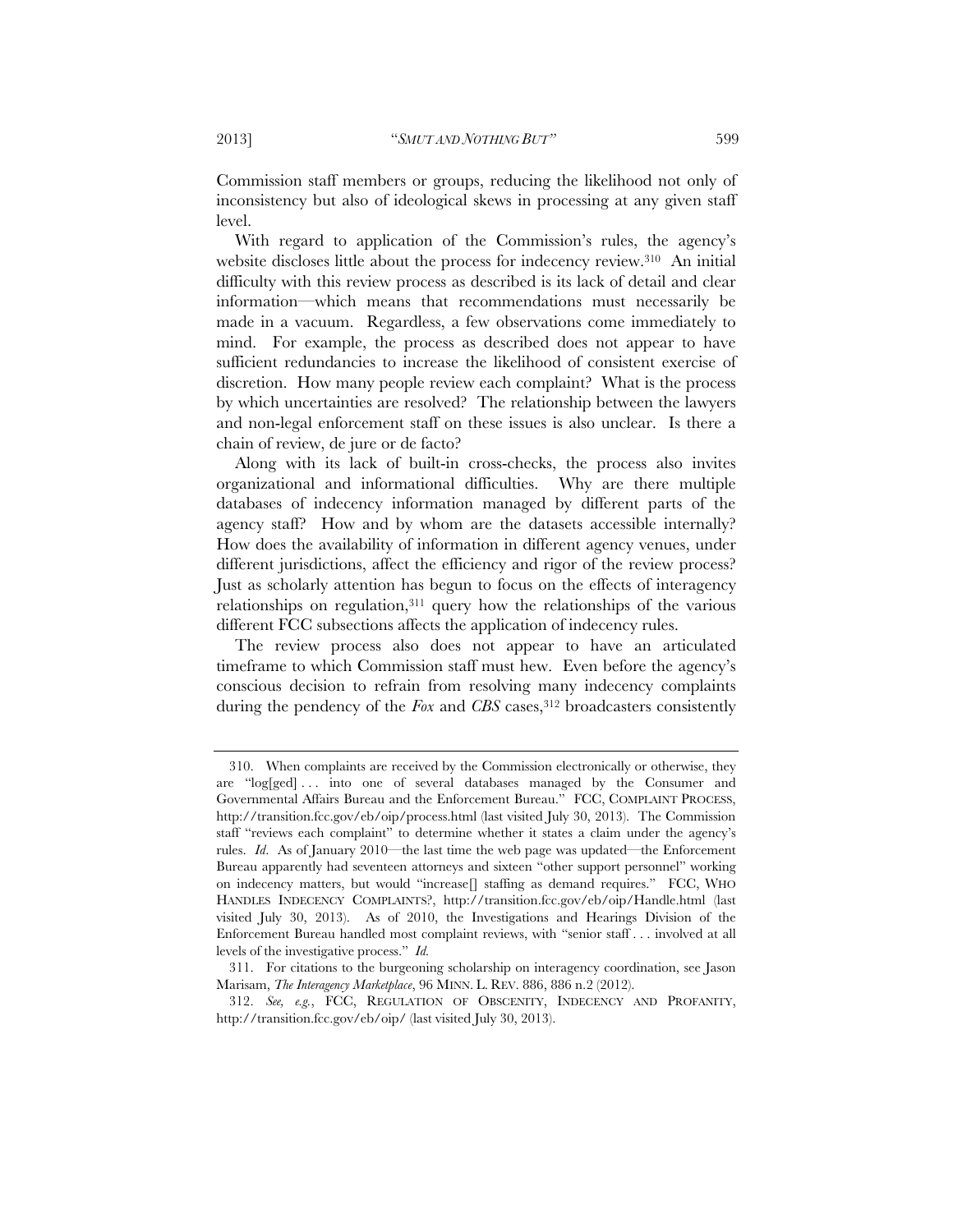complained of the history of delay in FCC indecency determinations.313 The failure of the Commission's website to refer to any timeframes for resolving indecency complaints does not suggest attention to the harmful effects of delay.

Finally, the Commission is not clear about the relationship of staff and Commission review in the indecency context. The FCC staff's indecency jurisprudence had historically served as both a guideline for broadcasters and internal precedent for decisionmaking by the staff and the Commission.314 But in the *Golden Globes* case, the Commission reversed its own Enforcement Bureau decision and indicated the non-precedential character of staff decisions in this area.315

Rather than making micromanaging recommendations—at least partly because sufficiently detailed information about what the Commission actually does now is not publicly available to inform such recommendations—this Article recommends that the Commission study its processes. In theory, though, what could the Commission do to improve its indecency review process? On the time front, the Commission could adopt a timeline template to serve as a guidepost for its deliberations. With respect to the availability of information in a variety of places, the Commission could coordinate and centralize existing materials. With respect to the specific review modes at the staff level, the Commission could promote group decisionmaking or require multiple levels of review or staff rotation. Particularly if the Commission were to adopt the staff rotation idea, it would be important to ensure that staff members with historical knowledge and expertise in the area be extensively consulted in decisionmaking.

#### *b. Counting Complaints*

Another aspect of the Commission's indecency processes that deserves attention is its approach to counting and reporting complaints. On the chance that the existence and number of public complaints actually influence the Commission's assessment of the problem, it should rationalize its complaint-counting process, eliminate double counting, and find a way to take into consideration the source and interest group affiliations of the complaints. Another possibility would be for the FCC to return to its previous "consolidated complaint process"316—the practice of counting form complaints generated from particular websites as single complaints. If

 <sup>313.</sup> *See supra* note 146.

 <sup>314.</sup> *See supra* note 156 and accompanying text.

 <sup>315.</sup> *See supra* note 69 and accompanying text.

 <sup>316.</sup> Hunt, *supra* note 109, at 232.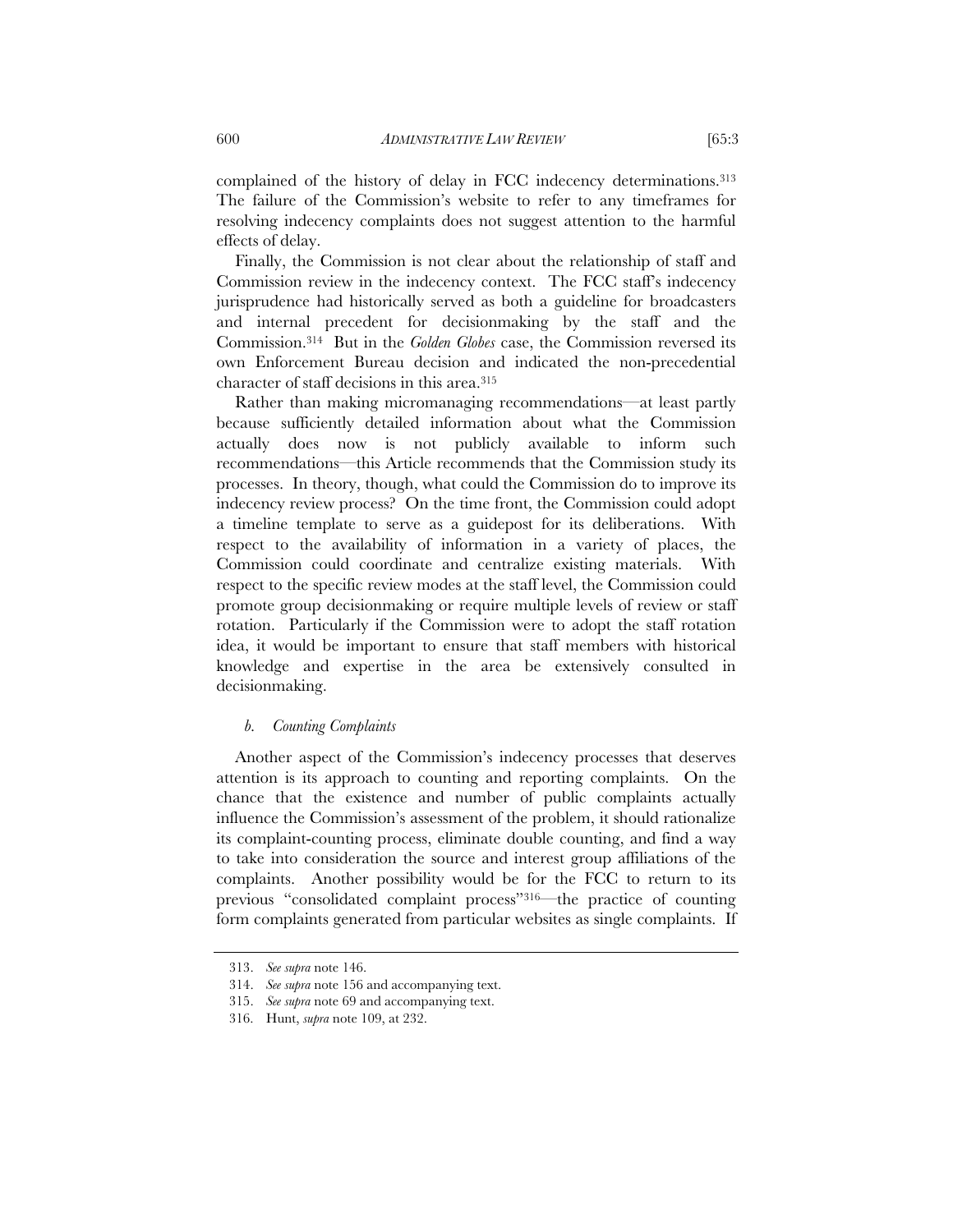the Commission does not make such changes, then it should not be able to rely on these crude complaint numbers as a regulatory justification.

#### *c. Conditioned Settlements*

While this Article is sensitive to the need for FCC remedial flexibility and does not recommend eliminating conditioned settlements of indecency complaints, it does recommend that the Commission revisit the particulars of some of its prior compliance mandates with a critical eye. It reminds the Commission that at a time when broadcast license renewals have been delayed for years because of pending indecency complaints, 317 broadcaster willingness to enter into consent decrees conditioned on decency requirements may be neither "voluntary" in the fullest sense nor fully attributable to licensee recognitions of fault.318

Specifically, the Commission should not require Sarbanes-Oxleyinspired officer compliance certifications regarding indecency compliance as part of license renewal settlements simply because of prior allegations of noncompliance. Similarly, consent decrees should not trigger immediate employee suspension upon the mere issuance of a NAL. Nor should the Commission impose a requirement of a program monitor or effective timedelay technology when an on-air personality previously identified in an indecency NAL is permitted to return to live programming.

#### *2. Standards Changes*

In addition to improving the review process institutionally, the Commission's indecency regime would benefit from changes to substantive standards. While the two revisions recommended here appear minor at first glance, they would likely have significant beneficial long-term effects on the margins.

### *a. Adopting a Presumption of No Liability in Close Cases*

The Commission should adopt a tiebreaking presumption that if there is

 <sup>317.</sup> The filing of the license renewal application affords authority for continued operation under "interim authority" pursuant to an FCC postcard accepting the renewal application and stating that the licensee has interim authority to continue to operate. Many stations have been operating on such "interim authority" for eight years and file renewal applications without the previous ones having been granted. This is mostly, but not exclusively, due to indecency complaints.

 <sup>318.</sup> *See, e.g.*, Bryan N. Tramont, *Too Much Power, Too Little Restraint: How the FCC Expands Its Reach Through Unenforceable and Unwieldy "Voluntary" Agreements*, 53 FED. COMM. L.J. 49, 63– 68 (2000) (criticizing FCC consent decrees).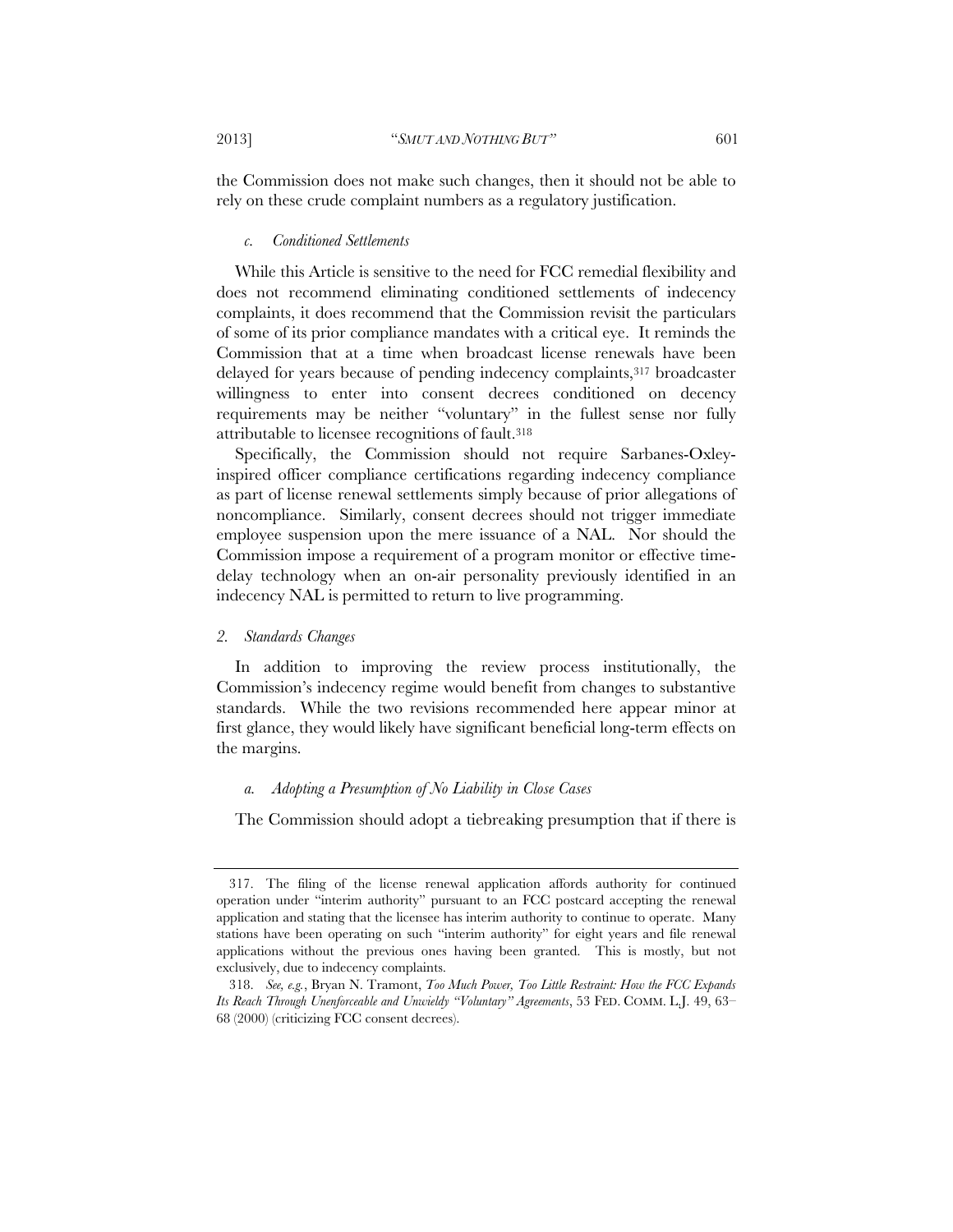any staff disagreement about a finding of indecency in a particular case (and particularly with regard to the second prong of the Commission's contextual inquiry), the broadcaster will not be found liable. The benefit of such a presumption is to serve as a counterweight to the inevitably subjective assessment of gratuitousness.

# *b. Reversing the "Negligent" Indecency Approach and the Broadcaster Standards Bootstrap*

The Commission should reverse its negligent indecency approach and not overvalue a broadcaster's failure to use technology to prevent indecency.319 It should also refrain from using broadcasters' own standards and practices policies as inculpatory evidence in indecency investigations.

## *c. Dismissing Complaints Not Submitted by Actual Program Viewers*

The Commission's opinion in the *Married by America* case notes that the FCC did not consider complaints made by viewers who did not assert that they had viewed the program in question.320 The Commission should make a practice of this. Even if it is appropriate to censor broadcast speech in response to the offended reactions of an actual viewer, it is another matter entirely to make programming unavailable in a particular market because someone from a different market, who has not even seen the program, believes that the people in the airing market should have been offended by it.321

 320. Forfeiture Order, *In re* Complaints Against Various Licensees Regarding Their Broadcast of the Fox Television Network Program "Married by America" on April 7, 2003, 23 FCC Rcd. 3222, 3236 (2008).

 <sup>319.</sup> The Court of Appeals for the Third Circuit noted in *CBS Corp.* that "the First Amendment precludes a strict liability regime for broadcast indecency." CBS Corp. v. FCC, 535 F.3d 167, 200 (3d Cir. 2008), *vacated*, 129 S. Ct. 2176 (2009). Thus, according to the Third Circuit, the government would have to prove recklessness as a constitutional minimum. Regardless of the final judicial determination of the question as a matter of constitutional or statutory law, the Commission should reverse course on negligent indecency as a matter of policy. Imposing an obligation on broadcasters to adopt technological measures to prevent indecency and ensure their effective deployment imposes significant costs, particularly on smaller broadcasters, and raises thorny evidentiary questions. *See also* Botein & Adamski, *supra* note 128, at 21–23 (noting the ease of "building one evidentiary inference upon another" and criticizing the lack of clarity in negligent indecency as a basis for liability).

 <sup>321.</sup> Otherwise, the public becomes simply voters rather than "victims." Brief for Amici Curiae Former FCC Commissioners and Officials in Support of Respondents at 25, *Fox I*, 556 U.S. 502 (2009) (No. 07-582), 2008 WL 3539496 [hereinafter *Fox I* Brief for Former FCC Officials]. This is not a major point, however, because it will often doubtlessly be easy for groups like the PTC to generate complaints from actual viewers. Nevertheless, putting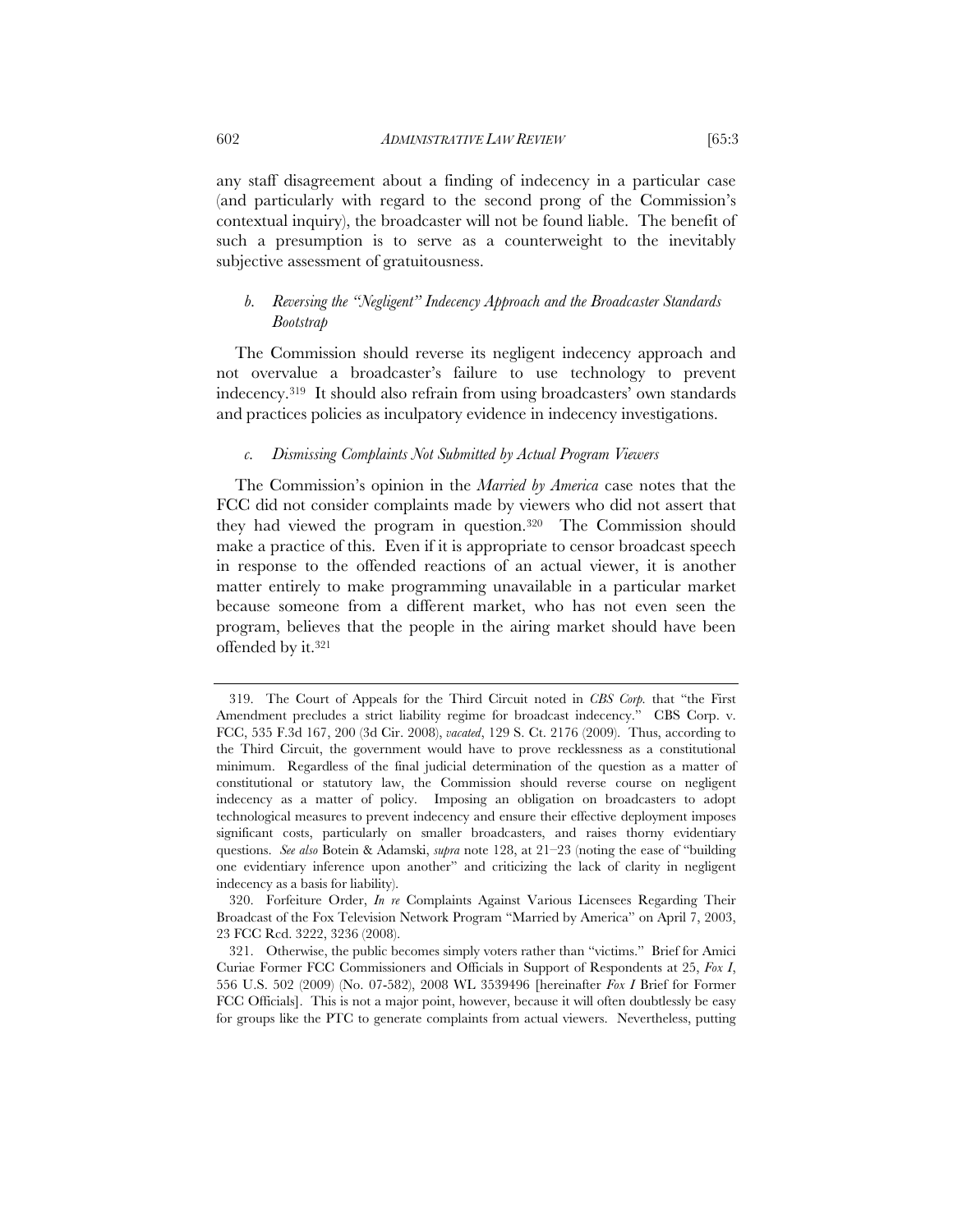#### *d. Using Context to Exculpate*

To the extent that the Commission looks at the entire context of a program to assess compliance with the second prong of its indecency inquiry,322 it should be restrained in the way it characterizes program elements beyond the complained-of sexual or excretory reference. Specifically, it should return to its prior practice of using the rest of a complained-of program to exculpate, rather than inculpate, the broadcaster.

### *e. Adopting a News Exemption (or Reversing the Agency's News-Related Change)*

The Commission's recent attempts to distinguish "real" from artificial news, and only exempt sexual expression from liability for indecency in the bona fide news context, are misguided.<sup>323</sup> Instead, the Commission should either explicitly adopt a news exemption from the indecency rules or return to its pre-2003 approach.324

## *f. Limiting the Aesthetic Necessity Inquiry*

The Commission should also scale back its recent approval of more extensive administrative assessments of the aesthetic necessity of sexual expression to the challenged work.325 This is because of the extent to which such inquiries necessarily intrude into fundamental expressive judgments and replace creators' and producers' aesthetic judgments with those of Commissioners.

# *g. Considering Economic Hardship and Whether the Broadcaster Is a Public Station*

The FCC should also study whether to consider, in indecency cases, the public or commercial character of the broadcaster concerned. The Commission has asserted recently that it considers the economic resources of the station before deciding on the amount of the forfeiture penalty once liability has been established.326 But this consideration has been utilized to increase forfeiture amounts based on the ownership of the broadcaster,

that burden on such organizations will help in those circumstances where offended actual viewers are not easy to find. It will also send a message that indecency regulation is less a morality crusade than an attempt to help "victims."

 <sup>322.</sup> *See supra* notes 77–79.

 <sup>323.</sup> *See supra* notes 167–68.

 <sup>324.</sup> *See supra* notes 165–67.

 <sup>325.</sup> *See supra* notes 184–88.

 <sup>326.</sup> *See supra* notes 126–27 and accompanying text..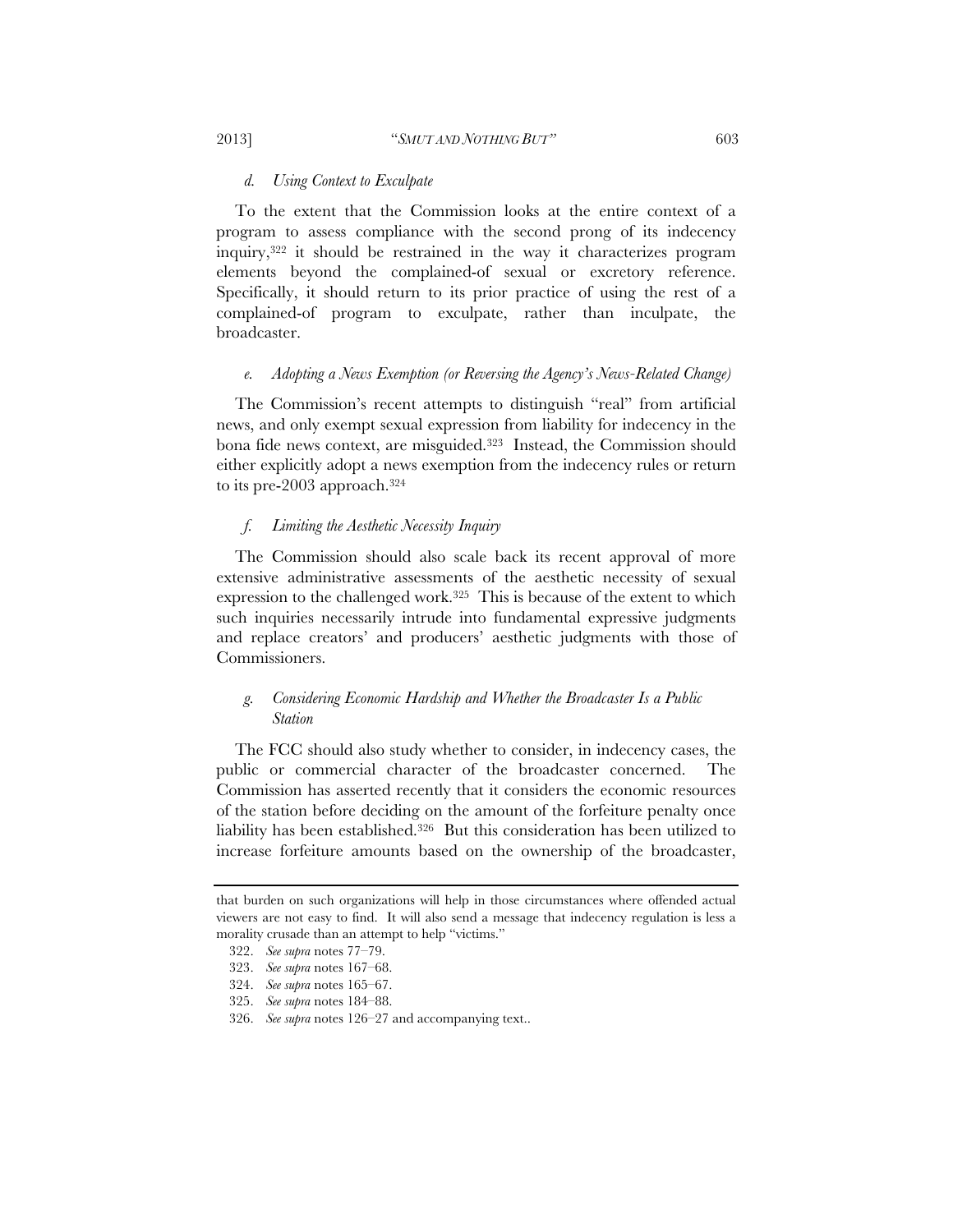engendering outsized penalties for stations owned by large media companies.327 The Commission should more explicitly consider economic hardship as a factor in its enforcement. Moreover, in addition to these economic factors, the Commission might conclude—because of a commitment to the public broadcasting system—that it should consider whether a purportedly indecent program was aired by a public radio or television station.328

## *C. Consumer Empowerment*

In addition to the recommendations in this Article regarding forfeitures and FCC processes, the FCC should also consider whether it can achieve its goals through indecency rules designed to promote consumer empowerment—public information and transparency.

Consumer-regarding initiatives should be tested by whether they provide viewers with adequate information to make viewing choices. As a first step in doing so, the FCC should focus carefully on the accuracy and adequacy of the existing program ratings system voluntarily adopted by broadcasters.329 Interest groups such as the PTC have released studies

 329. Broadcasters negotiated and voluntarily adopted a ratings system to be used in connection with the V-Chip in response to the Telecommunications Act of 1996. Recently, the broadcast networks committed to providing ratings for their programming when streamed online. *See* John Eggerton, *Broadcast Nets to Add Content Ratings Online*, BROAD. & CABLE (June 10, 2012, 9:21 PM), http://www.broadcastingcable.com/article/485723- Broadcast\_Nets\_to\_Add\_Content\_Ratings\_Online.php.

In addition to assessing and regularizing the ratings system, the FCC should also consider an information-forcing requirement that would generate and publicize information about advertisers. *See, e.g.*, Brown & Candeub, *supra* note 32. This could enable the public

 <sup>327.</sup> *See supra* Section V.A (recommending revision of forfeiture policy).

 <sup>328.</sup> It has been suggested that the problem of broadcast indecency can be resolved through the operation of the market, via branding. *See* Fairman, *supra* note 123; Lawrence, *supra* note 298; Rakowski, *supra* note 298. However, the business model for broadcasting has historically focused on providing an array of programming to satisfy a broad range of viewer tastes. *See* Horst Stipp, *The Branding of Television Networks: Lessons from Branding Strategies in the U.S. Market*, 14 INT'L J. MEDIA MGMT. 107, 111 (2012), *available at* http://www.tandfonline. com/doi/pdf/10.1080/14241277.2012.675756. Moreover, even to the extent that broadcast networks use branding to differentiate themselves, it is unlikely that such branding would focus on sexual content as the differentiating factor.

Admittedly, ratings apply only to television, not radio, and many of the indecency actions since 2003 have concerned live programming with child-friendly ratings. Nevertheless, the question of whether television ratings are working well is of great practical significance. With regard to live network programming, networks will likely use time-delay technology whenever they have reason to fear unscripted expletive use. Those expletives escaping technological constraints will likely become subject to reasonable FCC fines. So what will remain at issue as a practical matter is likely to be the non-expletive sexual and excretory references in scripted programming.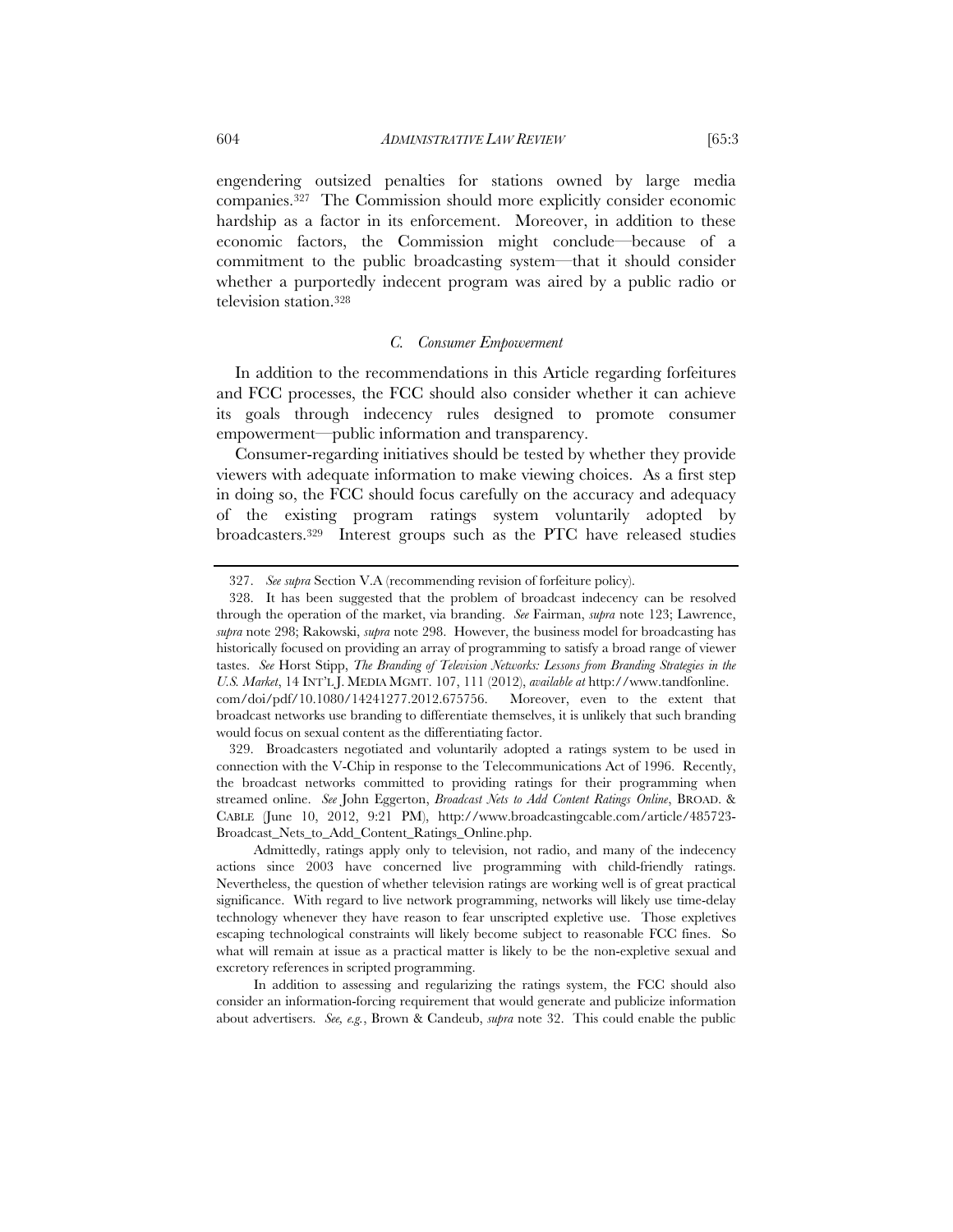to protest to the advertisers rather than having the government engage in censorship. Program advertisers do not hide their identities, however, raising the question of precisely what would have to be disclosed under an FCC reporting scheme. Entities like the PTC currently provide some such listings on their web sites*. See, e.g.*, PARENTS TELEVISION COUNCIL, http://w2.parentstv.org/main/action/ContactSponsors.aspx (last visited July 30, 2013). Regardless, the public can complain to advertisers directly if it wishes to do so, without the intermediation of the PTC. In considering disclosure-forcing rules of this kind, the Commission will need to assess what more would be gained for the public by disclosure requirements entailing not-insignificant compliance expenditures by broadcasters. It is unclear whether this information would be provided in a sufficiently timely manner even by broadcasters attempting to comply. There may also be additional costs to the provision of such information that might not be worth incurring in light of its availability elsewhere. *Cf.* Richard Warner & Robert H. Sloan, *Behavioral Advertising: From One-Sided Chicken to Informational Norms*, 15 VAND. J. ENT. & TECH. L. 49, 53–54 (2012) (explaining how, in the behavioral advertising context where consumers engage in pay-with-data exchanges, game theory suggests that the prevalent approach of "notice and choice" cannot ensure informed consent and harms of behavioral advertising cannot be eliminated through appropriate collective action such as a consumer boycott). Some also cast doubt on the desirability of the kind of private pressure and advertiser boycotts indulged in by the PTC. *See, e.g.*, Matthew S. Schneider, Note, *Silenced: The Search for a Legally Accountable Censor and Why Sanitization of the Broadcast Airwaves Is Monopolization*, 29 CARDOZO L. REV. 891, 898–99 (2007) (suggesting that advertiser boycotts should be considered violative of antitrust laws); Matasar-Padilla, *supra*  note 141, at 139–40 (remarking on relationship between networks and conservative advocacy groups). The Commission will also have to address the concern that involving advertisers in the process of closely monitoring programs could lead to very bad program outcomes—itself an important social cost.

Finally, the FCC might wish to explore the viability of a rule requiring all indecency complaints and Commission responses to be uploaded onto the FCC website in searchable form as soon as they are received. Such a rule could have significant benefits. For those individuals or media groups accessing such information, this process would not only identify the programs particularly triggering concern but would also reveal whether the complaints were form filings generated by particular interest groups via their websites. A broader public conversation could be generated which could in turn inform the FCC about public sentiment. It would also prevent the FCC bureau double-counting that has in the past been criticized as a feature of the Commission's generalizations from complaints. On the other hand, requiring such information would impose extensive costs. There are doubtless privacy concerns in releasing indecency complaints, and redaction of identifying information is likely to be very labor-intensive and time-consuming for the FCC staff. To the extent that the goal is to empower parents, the specific structure of disclosure chosen by the Commission—the way in which the information is organized and presented—would probably be the most significant factor in whether such a disclosure scheme would meet that goal. It is unclear that anyone other than organized, ideological interest groups would use the information provided, and they could certainly publicize the complaints filed by their members with the FCC via their websites without the need for government to do so. Parents already have private options for gathering information about programming content. It is unclear whether they would find it either practical or beneficial to process all the indecency complaints in the Commission's inbox. Perhaps most importantly, there are reasons to question whether public complaints are as significant to the FCC's decisionmaking in this area as has been claimed. If not, then imposing administrative costs on the FCC to publicize would be a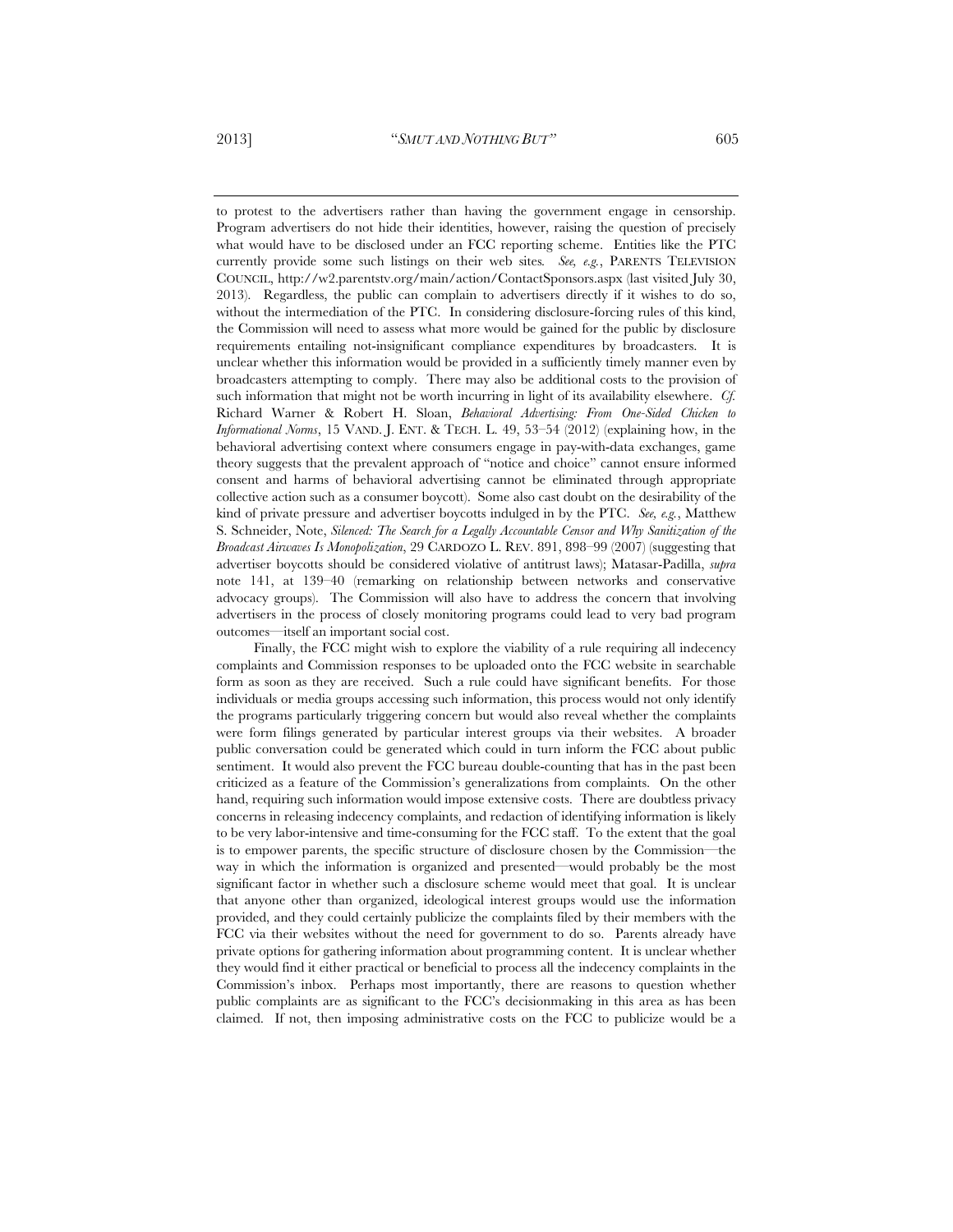making strong empirical claims and purporting to show that the current ratings system is not adequate either in design or application.330 The PTC asserts that current program ratings are both inconsistently applied and minimally understood by parent viewers.331 Such claims should be carefully and extensively examined.332 As noted above, the Commission has not concluded its 2009 inquiry into ratings and blocking mechanisms. Nor does the Commission's Notice of Inquiry directly address the question of whether the current voluntary rating system is adequate. The Commission should conclude its pending docket, with particular attention paid to the "open V-chip" and the possibility of cross-platform blocking solutions.333 In addition, the FCC could promote consumer education and

 331. *See supra* notes 271–73. *But see* E-mail from Jane Mago to William Lake et al., (Apr. 6, 2012, 2:43 PM), *available at* http://apps.fcc.gov/ecfs/document/view?id=7021916367 (attaching results of studies commissioned by the TV Parental Guidelines Monitoring Board and asserting parental satisfaction with ratings).

 332. It might be questioned whether that kind of inquiry, if undertaken by the FCC or under its auspices, would itself improperly require government to engage in censorious assessments of speech. The Commission would have to structure the assessment process with sensitivity to this issue.

 333. Empowering Parents and Protecting Children in an Evolving Media Landscape, 74 Fed. Reg. 61,308, 61,314–15 (Nov. 24, 2009), *available at* http://www.gpo.gov/fdsys/pkg/ FR-2009-11-24/html/E9-27664.htm. The Commission, in its pending inquiry, "identified five areas for further study with respect to parental control tools across media platforms: (i) level of consumer awareness of such tools; (ii) pace of adoption; (iii) ease of use; (iv) familiarity with and understanding of ratings systems; and (v) pace of innovation." *Id.* 

Two of the possibilities mentioned in the Commission's pending notice of inquiry are particularly attractive. First, the Commission has noted the problem that "content that parents may block via the V-chip on the home television set, such as a program that is rated TV-14, may be freely accessible to their children on the Internet." *Id.* at 61,313. The FCC has found that "no single parental control technology available today works across all media platforms." *Id*. at 61,314. Available technologies also "vary greatly" along various matrices even within each media platform. *Id*. So one possibility would be exploring "the creation of a uniform rating system that would apply to various platforms . . . ." *Id*. The other interesting possibility relates to whether the current V-Chip technology can support an "'open V-chip' that would allow parents to select from multiple ratings systems." *Id*. at 61,315. The Commission asks, "What steps, if any, should Congress, the Commission, or industry take to give parents access to multiple content ratings for television in addition to ratings assigned by content producers?" *Id*.

pointless and distracting exercise.

 <sup>330.</sup> *See* Douglas A. Gentile et al., *Parents' Evaluation of Media Ratings a Decade After the Television Ratings Were Introduced*, 128 PEDIATRICS 36 (2011), *available at*  http://pediatrics.aappublications.org/content/128/1/36.full.pdf. On the other hand, the Monitoring Board has filed comments with the FCC purporting to show that parents are, overall, satisfied with the television ratings system. *See* Hart Research, *Research Public Opinion Strategies Research, Key Findings from TV Ratings Research* (filed May 2, 2012), *available at* http://apps.fcc.gov/ecfs/document/view?id=7021916367. These conflicting data must be analyzed and rationalized.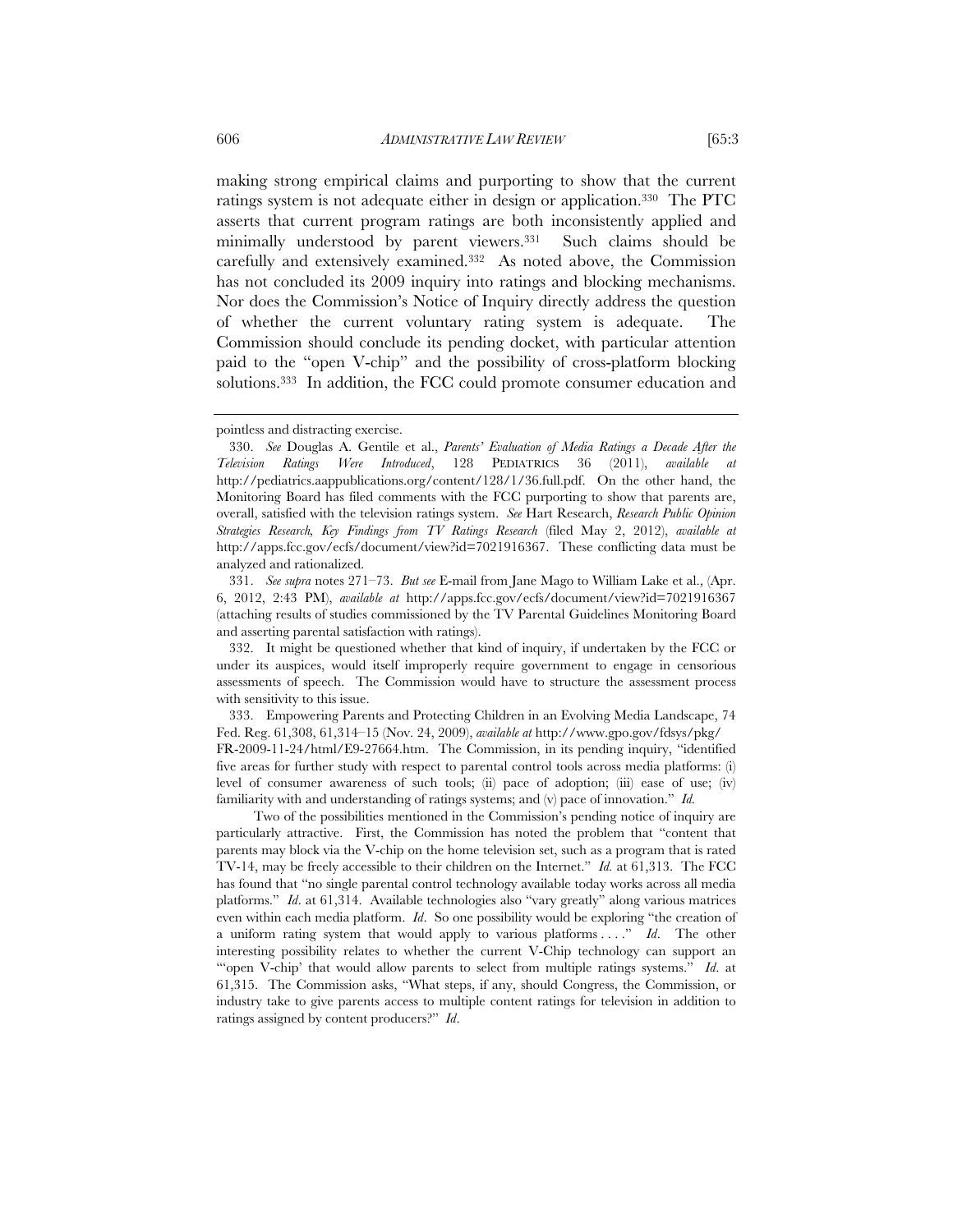media literacy by helping parents understand and navigate the broadcast rating system. The Commission should also actively undertake its promised inquiry and provide for transparency regarding ratings and the Oversight Monitoring Board's processes.334

Ultimately, these suggestions for ways to promote FCC restraint are merely recommendations for further exploration.335 Most importantly, one

 334. In addition to inquiring into what steps would help increase the adoption of the Vchip by parents, the FCC's pending inquiry asks whether "improvements in the operation and visibility of the industry's Oversight Monitoring Board, which fields complaints about ratings, [would] be helpful" in addressing possible parental "doubts affect[ing] parents' interest in using V-chip technology." Empowering Parents and Protecting Children in an Evolving Media Landscape, 74 Fed. Reg. at 61,314.

The TV Parental Guidelines Monitoring Board is a private entity that describes itself as being "responsible for ensuring there is as much uniformity and consistency in applying the Parental Guidelines as possible." *See* TV Parental Guidelines Monitoring Board, *TV Ratings Oversight*, http://www.tvguidelines.org (last visited July 30, 2013). The Board "is comprised of experts from the television industry and public interest advocates." *Id*. It "also reviews complaints about specific program ratings to help ensure accuracy." *Id*.

 335. Such exploration must focus on possible drawbacks. For example, with regard to changes that would presumably decrease the chilling effect of the current rules, reducing forfeiture amounts might well lead to the pre-2003 climate, in which indecency fines were seen by broadcasters as reasonable costs of doing business. Precluding indecency-related settlement conditions could reduce both FCC and broadcaster flexibility. Dismissing the negligent indecency approach would permit broadcasters who could well afford to use technology to help avoid indecency from doing so.

Similarly, with regard to the proposed improvements to the FCC's processes, each proposal admittedly raises questions. For example, increasing process redundancies might lead not to consensus and clarity but to delay and paralysis at the Commission. Adopting a

Further study, rather than immediate adoption, is recommended here regarding the open V-chip and cross-platform ratings systems because of some flaws identified in the context of web ratings. *See, e.g.*, Jonathan Weinberg, *Rating the Net*, 19 HASTINGS COMM. & ENT. L.J. 453 (1997); *see also* Balkin, *supra* note 199, at 1165 (discussing coarseness and political character of ratings); Derek E. Bambauer, *Orwell's Armchair*, 79 U. CHI. L. REV. 863, 917 (2012); Robinson, *supra* note 50, at 953 ("The attempt to create an effective ratings scheme presents numerous problems, not least of which is a high risk of classification errors that will cause the ratings to fail to satisfy their intended purpose."). As the Commission noted, "Is further investment in the V-chip warranted, given the relatively low use of the Vchip and the increasing number of alternative parental control tools available to pay TV subscribers?" Empowering Parents and Protecting Children in an Evolving Media Landscape, 74 Fed. Reg. 61,308, 61,315. More generally, is the low level of V-chip acceptance by parents due to lack of awareness, confusion, or difficulty of use, or is it due to a lack of concern about the content of television programming over the air? Given the expense of producing and maintaining comprehensive open third-party ratings systems, and the fact that only closed, proprietary versions emerged on the web, what could help promote more successful developments in the broadcast context? And will the public greet the enhanced blocking system "with a collective yawn?" *See* United States v. Playboy Entm't Grp., 529 U.S. 803, 816 (2000) (quoting Justice Kennedy's description of the blocking regulation at issue in the case).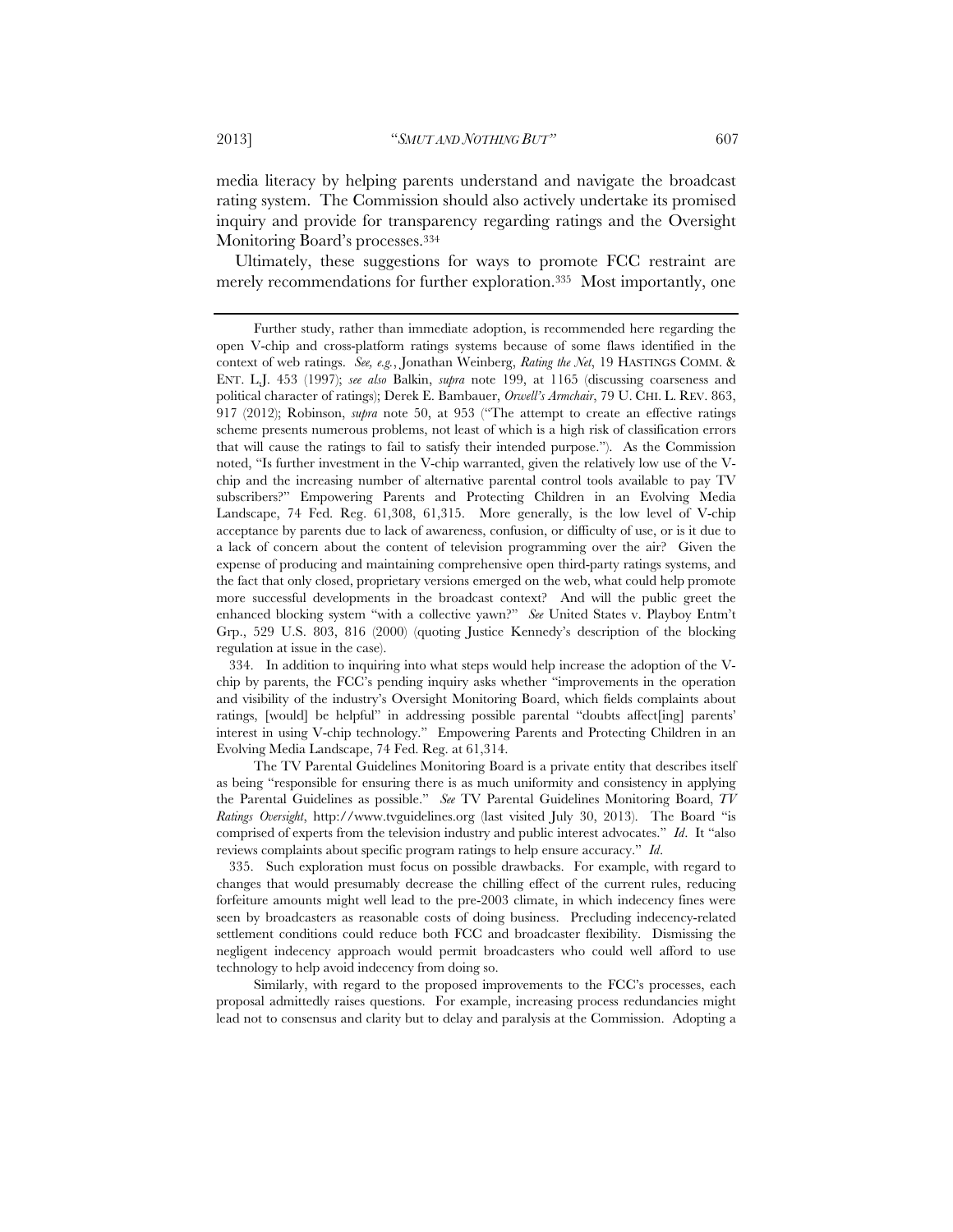might question the entire project of attempting to reform this deeply flawed policy. Can these suggestions in fact succeed in rolling back the indecency doctrine to make it sensible? Is there really a case for attempting to do so when broadcasting is no longer the dominant medium, and when indecent broadcasts are no longer principally the work of a handful of radio talk show hosts or their guests? Worse yet, would inconsequential reforms ironically provide the illusion of regulatory effectiveness for a policy that, if ever sensible, has in fact outlived its time? Simply put, doesn't the critique in Sections III and IV above necessarily stand in tension with any such attempts at reform?

The best justification for this exploration of the regulatory second-best is the likelihood that the Court will not rush to overturn *Pacifica*, and that continuing congressional and interest group pressure on the FCC will lead to some activity on the indecency front. Under these circumstances, it is not realistic to expect the dismantling of the entire regulatory edifice. It is also the case that the enforcement regime of the past decade has deepened the underlying flaws of the prior indecency policy. The improvements that this Article commends to the Commission for exploration are not simply designed to promote the efficiency of the existing regime. Even if regulatory tinkering, as suggested here, does not eliminate the fundamental flaws of the core indecency policy, it focuses attention on how to mitigate the excesses of the past decade. Proportionality in forfeitures and the rollback of negligent indecency could achieve a de facto sunset for indecency regulation which political reality would not permit to occur today.336

#### **CONCLUSION**

In the past nine years, the Supreme Court twice had the opportunity to reverse *Pacifica* or to reject the differential First Amendment treatment of

presumption of liability in close cases might well undermine the application of the indecency policy to innuendo. As for the administrative process used by the Commission to adopt indecency policies, there is at least some possibility that a rulemaking alternative would be little more than a sham. Adopting a clear rule regarding how to count complaints might be deemed to silence real complainants, particularly if the Commission went back to its original counting approach.

 <sup>336.</sup> This Article does not present each category of suggested reform as equally consequential or effective. It may well be that changes to the forfeiture regime would far more effectively reduce the threat of indecency regulation than the structural and consumeroriented suggestions would improve the operation of the regime. Even so, promoting consumer self-help might foster the underlying goals of the indecency policy, and injecting more accountability into the FCC's internal processes might both improve the results and enhance acceptance of FCC action in the exceptional cases in which the Commission is likely to act.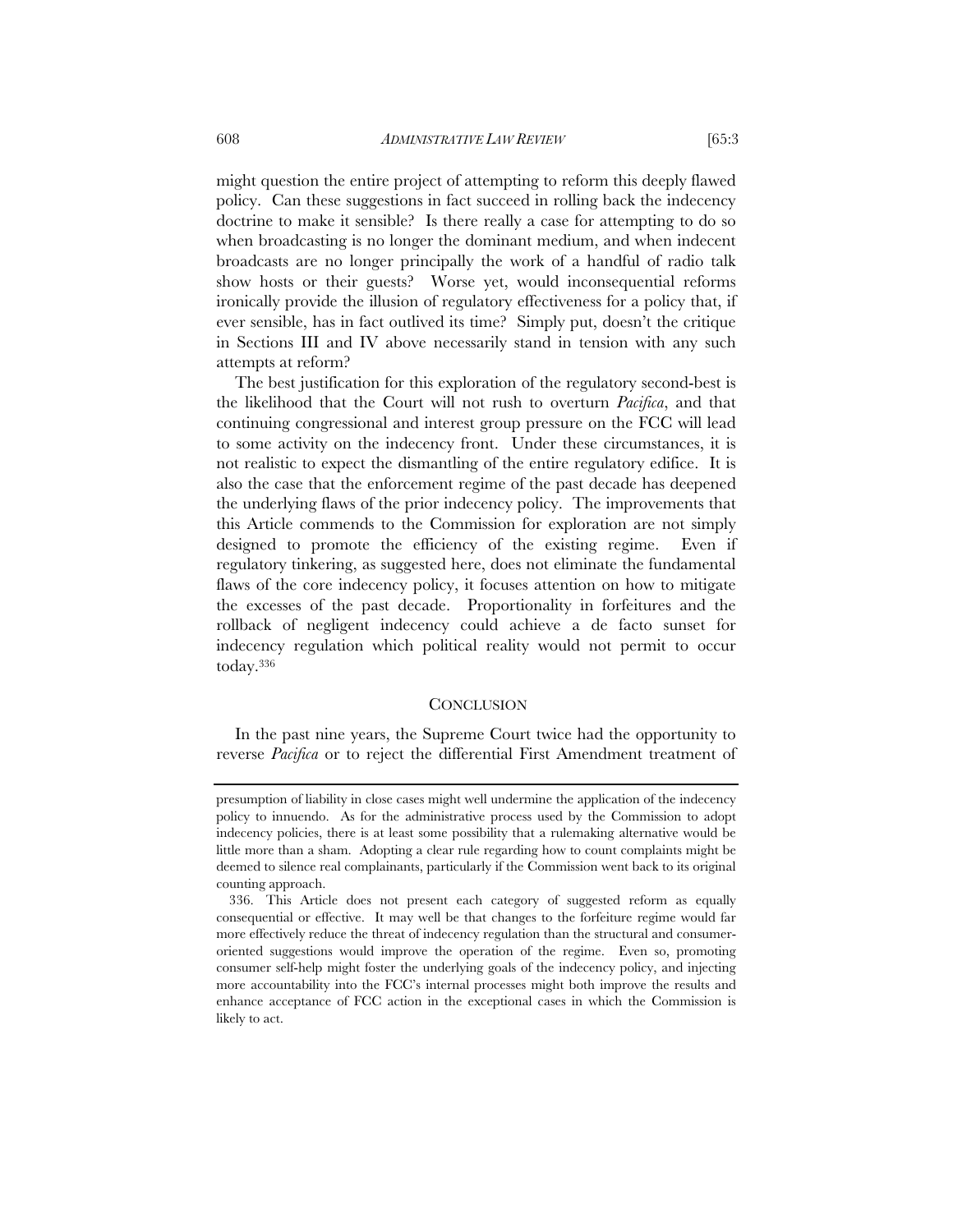broadcasters. It did neither. Nor, however, did it explicitly affirm the entirety of the FCC's approach to indecency on the air. Two justices— Justices Thomas and Ginsburg—indicated that they would vote to overrule *Pacifica*. On the other hand, the Court's opinion in *Fox II* floated—without discounting—a revival of FCC regulatory power under a newly expansive regulatory rationale that could justify not only indecency regulation but a more expansive regulatory footprint for the FCC than has been in vogue since the deregulatory turn in the 1980s.

Now the Commission is faced with an invitation from the Court to review its indecency policy with a view to the public interest. The current regime is deeply flawed in its standards, application, and reframed justifications. Yet, since the evidence does not suggest either that the Court will reverse *Pacifica* or that the FCC will dismantle its indecency system *in toto*, the most we can hope for is to convince the Commission to scale back its current approach and adopt an indecency regime, going forward, that is restrained in both analysis and enforcement.

This Article suggests practical changes that would enable the Commission to juggle its perceived political obligations to Congress, the expressive interests of broadcasters and the unoffended, and even the concerns of parents. In order to lessen the chilling effect of indecency regulation on broadcasters—and, particularly, on non-profit licensees and small local concerns—this Article suggests that the Commission engage in careful analysis of proportionality in forfeitures. In order to promote consistency and predictability at the Commission, this Article proposes a series of procedural and substantive revisions to FCC indecency review. Procedurally, it calls for the Commission to improve the transparency and accountability of its indecency review process, including increased redundancy in staff review to promote consistency and control for ideological bias. It also suggests exploring revised ways of counting and reporting indecency complaints, and revising the provisions of its consent decrees in indecency cases. Substantively, this Article recommends that the Commission consider the following standards changes: adopting a presumption of no liability in close cases; reversing the new "negligent indecency" approach and the broadcaster standards bootstrap; dismissing complaints not submitted by actual program viewers; using context to exculpate; adopting a news exemption (or reversing the recent changes to the Commission's historical approach to news indecency); limiting the aesthetic necessity inquiry; and considering economic hardship and whether the broadcaster is a public station. Finally, in order to promote consumer empowerment, this Article calls for the Commission to explore an improved and more transparent ratings system. Such solutions, while admittedly imperfect, could help the Commission discontinue its dangerous